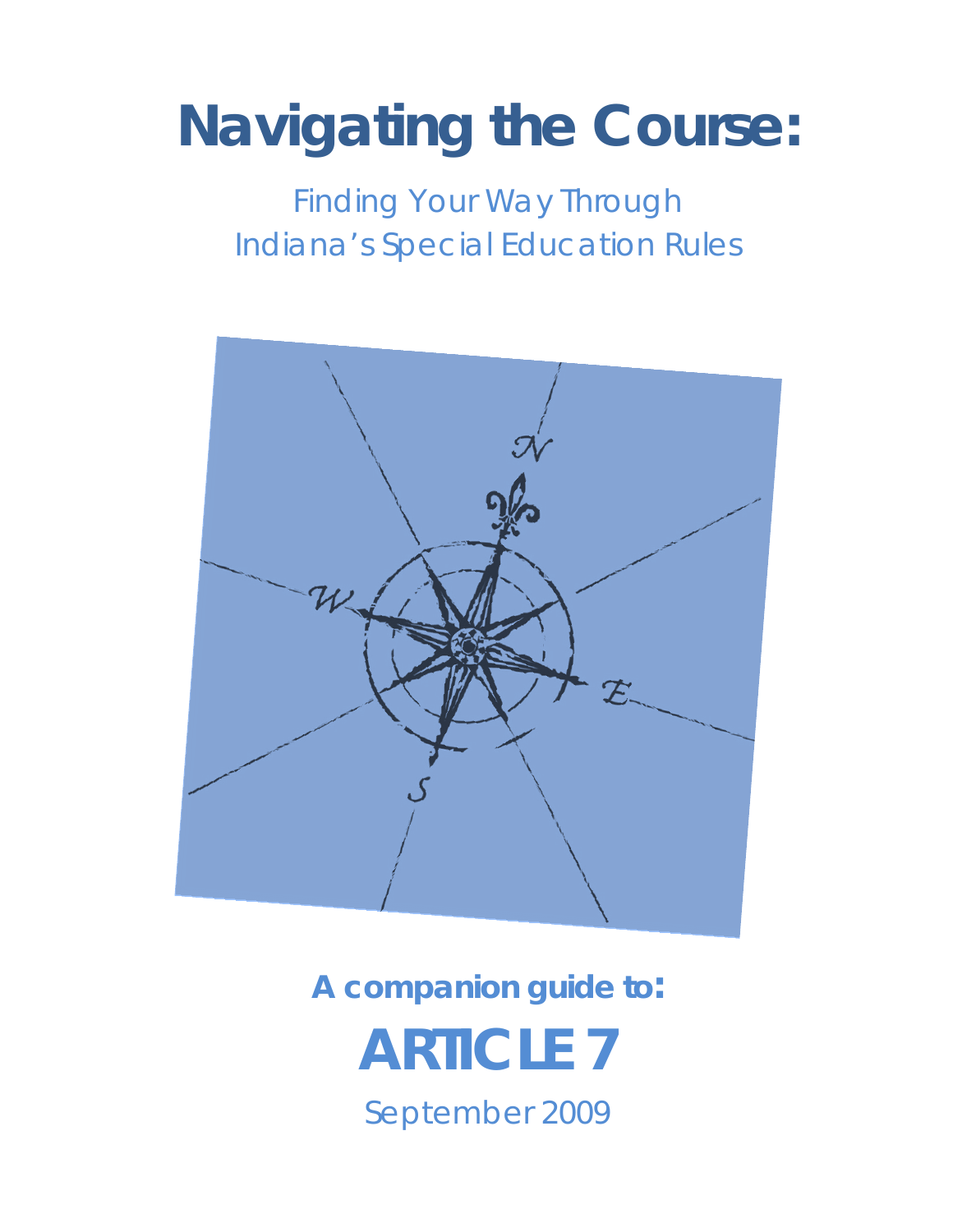# **TABLE OF CONTENTS**

<span id="page-1-0"></span>

| Section II: EVALUATION, REFERRAL, INITIAL EVALUATION, REEVALUATION AND              |  |
|-------------------------------------------------------------------------------------|--|
|                                                                                     |  |
|                                                                                     |  |
|                                                                                     |  |
|                                                                                     |  |
|                                                                                     |  |
|                                                                                     |  |
|                                                                                     |  |
|                                                                                     |  |
|                                                                                     |  |
| What happens if the student's parent(s) disagree with the educational evaluation?18 |  |
|                                                                                     |  |
|                                                                                     |  |
|                                                                                     |  |
|                                                                                     |  |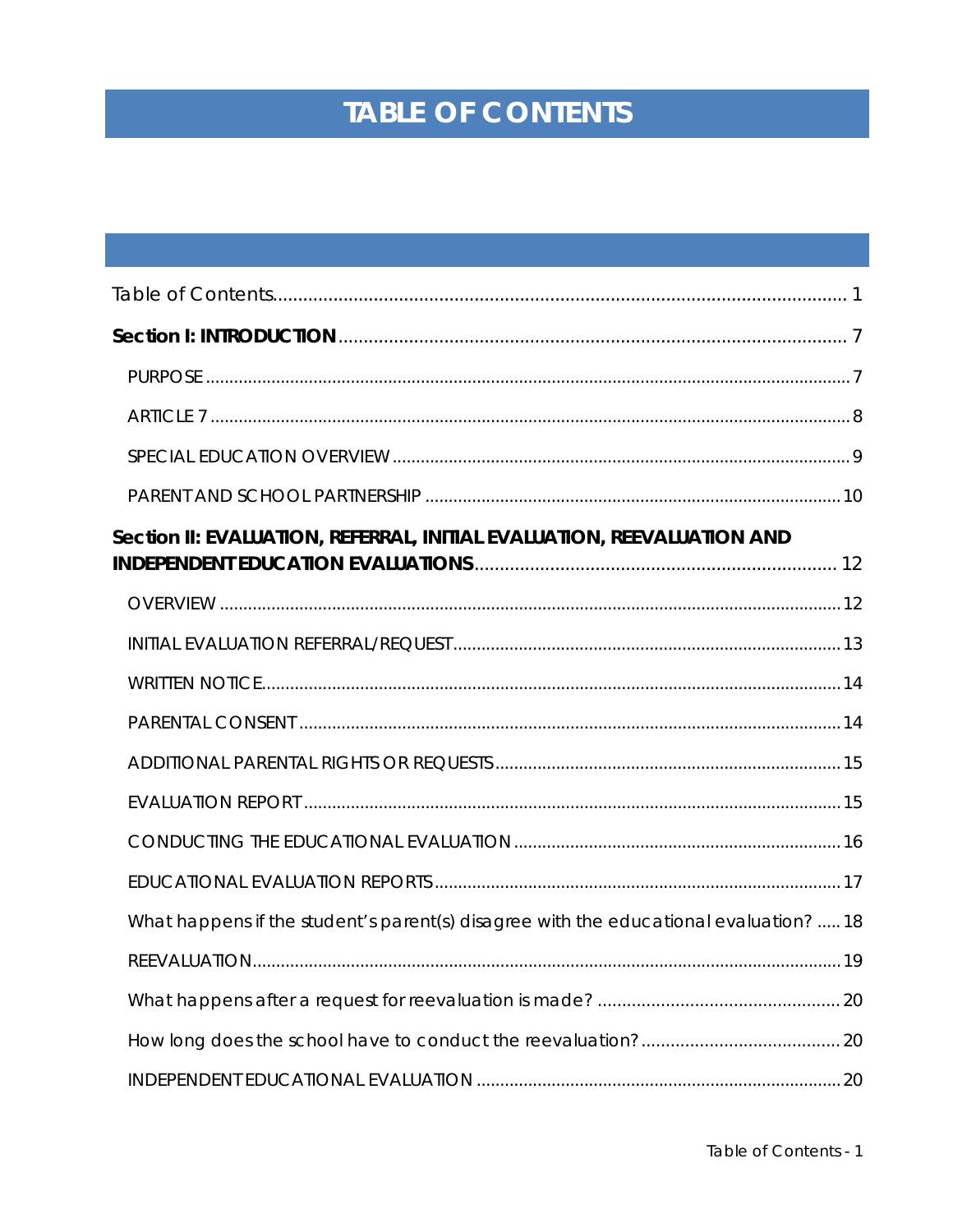| Can participants be excused from participating in all or part of a CCC meeting? 26 |    |
|------------------------------------------------------------------------------------|----|
|                                                                                    |    |
|                                                                                    |    |
|                                                                                    |    |
|                                                                                    |    |
|                                                                                    |    |
|                                                                                    |    |
|                                                                                    |    |
|                                                                                    |    |
| What is the difference between an "accommodation" and a "modification?"36          |    |
|                                                                                    |    |
| <b>TFACHER OF RECORD</b>                                                           | 37 |
| What is the difference between "Teacher of Service" And "Teacher of Record?"38     |    |
|                                                                                    |    |
|                                                                                    |    |
|                                                                                    |    |
|                                                                                    |    |
|                                                                                    |    |
|                                                                                    |    |
|                                                                                    |    |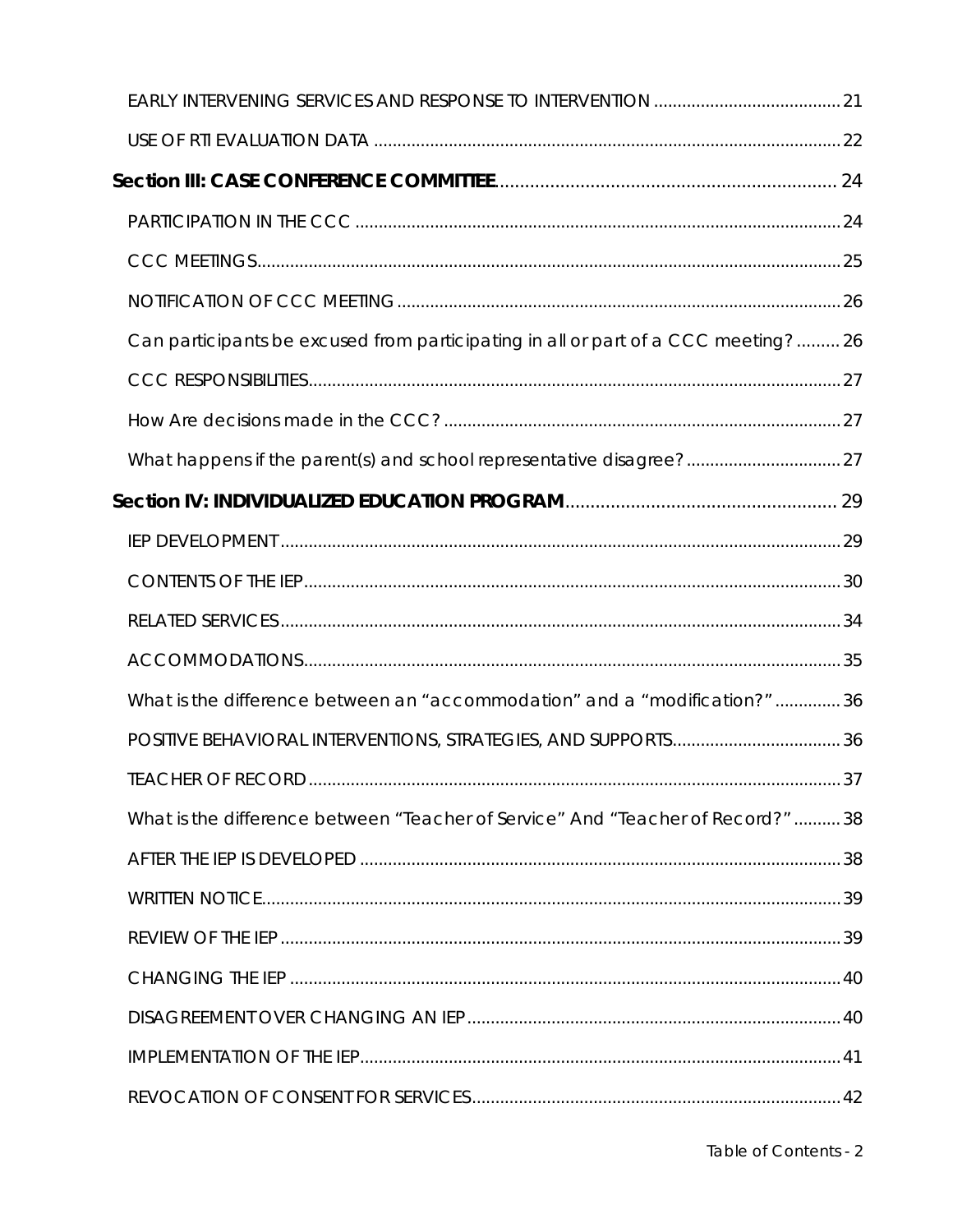| TRANSITION INTO EARLY CHILDHOOD SPECIAL EDUCATION FOR STUDENTS PARTICIPATING                                                                                                  |  |
|-------------------------------------------------------------------------------------------------------------------------------------------------------------------------------|--|
| EARLY CHILDHOOD SPECIAL EDUCATION SERVICES FOR STUDENTS NOT PARTICIPATING IN                                                                                                  |  |
|                                                                                                                                                                               |  |
| Section VI: PREPARING FOR TRANSITION FROM SCHOOL TO ADULT LIFE, TRANSITION                                                                                                    |  |
|                                                                                                                                                                               |  |
|                                                                                                                                                                               |  |
|                                                                                                                                                                               |  |
|                                                                                                                                                                               |  |
|                                                                                                                                                                               |  |
|                                                                                                                                                                               |  |
| Who decides if the student is not able to provide informed consent?51                                                                                                         |  |
|                                                                                                                                                                               |  |
|                                                                                                                                                                               |  |
|                                                                                                                                                                               |  |
| SECTION VII: SERVICES TO STUDENTS IN NONPUBLIC SCHOOLS, SPECIAL EDUCATION<br>AND RELATED SERVICES FOR PARENTALLY-PLACED STUDENTS IN NONPUBLIC                                 |  |
|                                                                                                                                                                               |  |
|                                                                                                                                                                               |  |
| If a student attends a nonpublic school in a school corporation other than the school<br>corporation where the student lives (has legal settlement), who conducts the initial |  |
|                                                                                                                                                                               |  |
|                                                                                                                                                                               |  |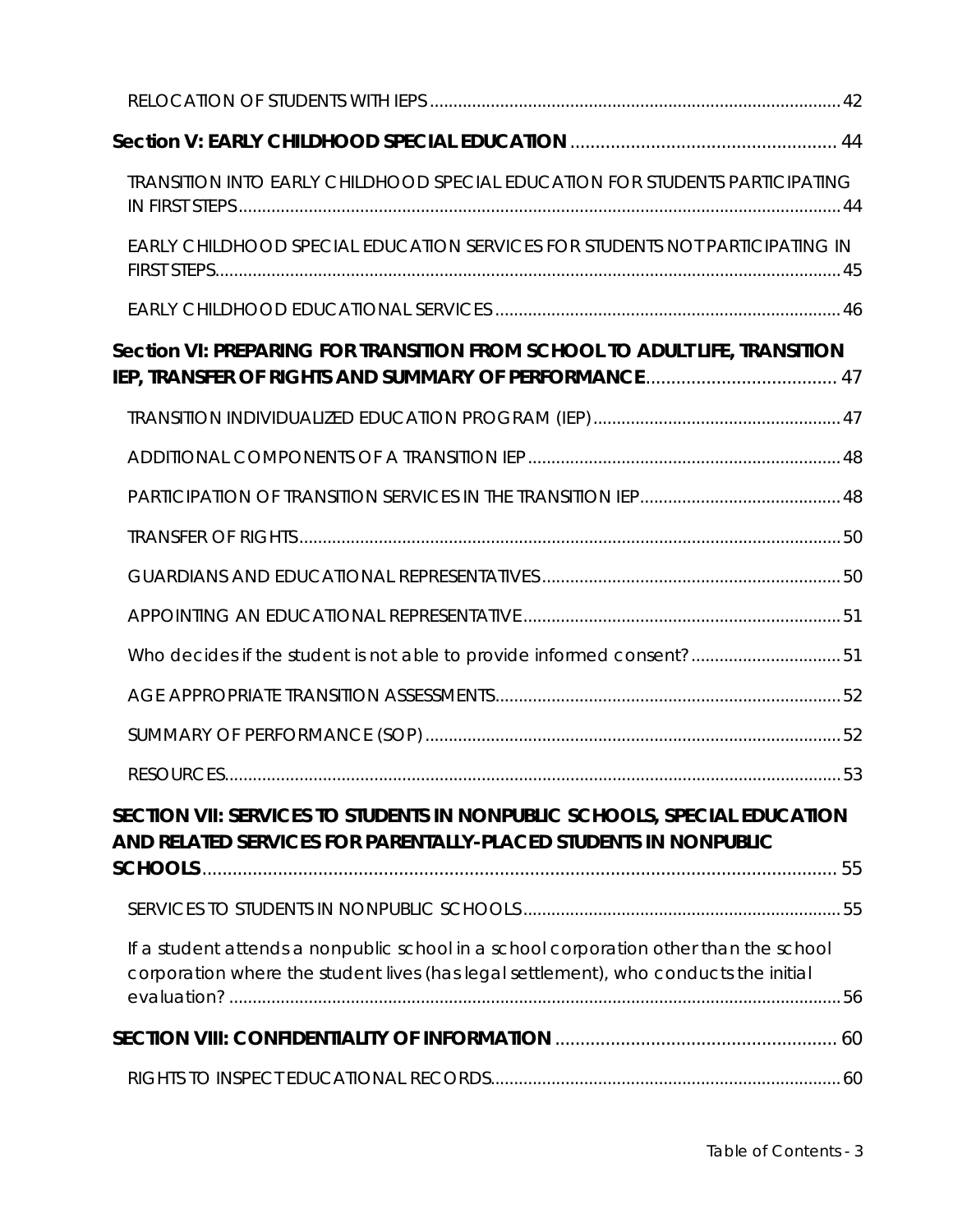| If a student's parents are divorced, does the non-custodial parent have the right to                                                                                                 |    |  |  |
|--------------------------------------------------------------------------------------------------------------------------------------------------------------------------------------|----|--|--|
|                                                                                                                                                                                      |    |  |  |
|                                                                                                                                                                                      |    |  |  |
| How long must the school keep a copy of the student's educational record? 62                                                                                                         |    |  |  |
|                                                                                                                                                                                      |    |  |  |
|                                                                                                                                                                                      |    |  |  |
|                                                                                                                                                                                      |    |  |  |
|                                                                                                                                                                                      |    |  |  |
| If the student's individualized education program (IEP) or behavioral intervention plan<br>(BIP) states the student can be removed for short periods of time, does this count toward |    |  |  |
| If the school asks the parent(s) to pick up the student due to the student's behavior,                                                                                               |    |  |  |
|                                                                                                                                                                                      |    |  |  |
| If the student is suspended from transportation, does this count as a removal?  66                                                                                                   |    |  |  |
|                                                                                                                                                                                      |    |  |  |
| What is a "series of removals," and how does the principal decide if it "constitutes a                                                                                               |    |  |  |
| FXAMPLE 1                                                                                                                                                                            | 68 |  |  |
|                                                                                                                                                                                      |    |  |  |
|                                                                                                                                                                                      |    |  |  |
|                                                                                                                                                                                      |    |  |  |
|                                                                                                                                                                                      |    |  |  |
|                                                                                                                                                                                      |    |  |  |
|                                                                                                                                                                                      |    |  |  |
|                                                                                                                                                                                      |    |  |  |
|                                                                                                                                                                                      |    |  |  |

Table of Contents - 4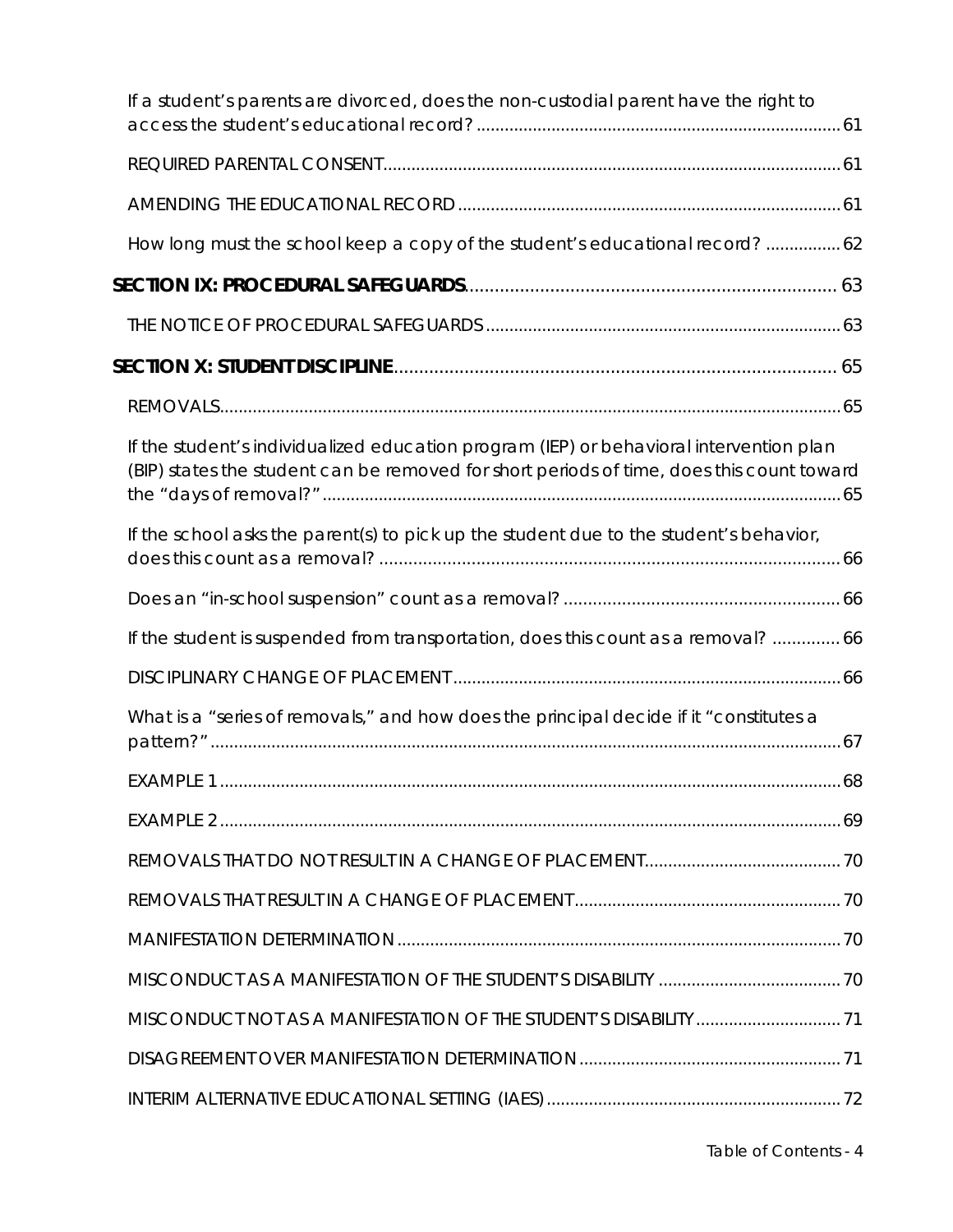| What happens if the parent(s) requests an evaluation during the time a student is<br>suspended, expelled, or placed in an interim alternative educational setting? 73       |  |
|-----------------------------------------------------------------------------------------------------------------------------------------------------------------------------|--|
| If the parent(s) revoked consent for services and the student was no longer receiving<br>special education services when the incident occurred (the student violated school |  |
| SECTION XI: RESOLVING DISAGREEMENTS, COMPLAINTS, MEDIATION AND DUE                                                                                                          |  |
|                                                                                                                                                                             |  |
|                                                                                                                                                                             |  |
|                                                                                                                                                                             |  |
| What if the person filing the complaint or the school does not agree with the                                                                                               |  |
|                                                                                                                                                                             |  |
|                                                                                                                                                                             |  |
|                                                                                                                                                                             |  |
|                                                                                                                                                                             |  |
|                                                                                                                                                                             |  |
|                                                                                                                                                                             |  |
|                                                                                                                                                                             |  |
|                                                                                                                                                                             |  |
| Can the student's parent(s) bring an attorney or an advocate to the resolution                                                                                              |  |
|                                                                                                                                                                             |  |
|                                                                                                                                                                             |  |
|                                                                                                                                                                             |  |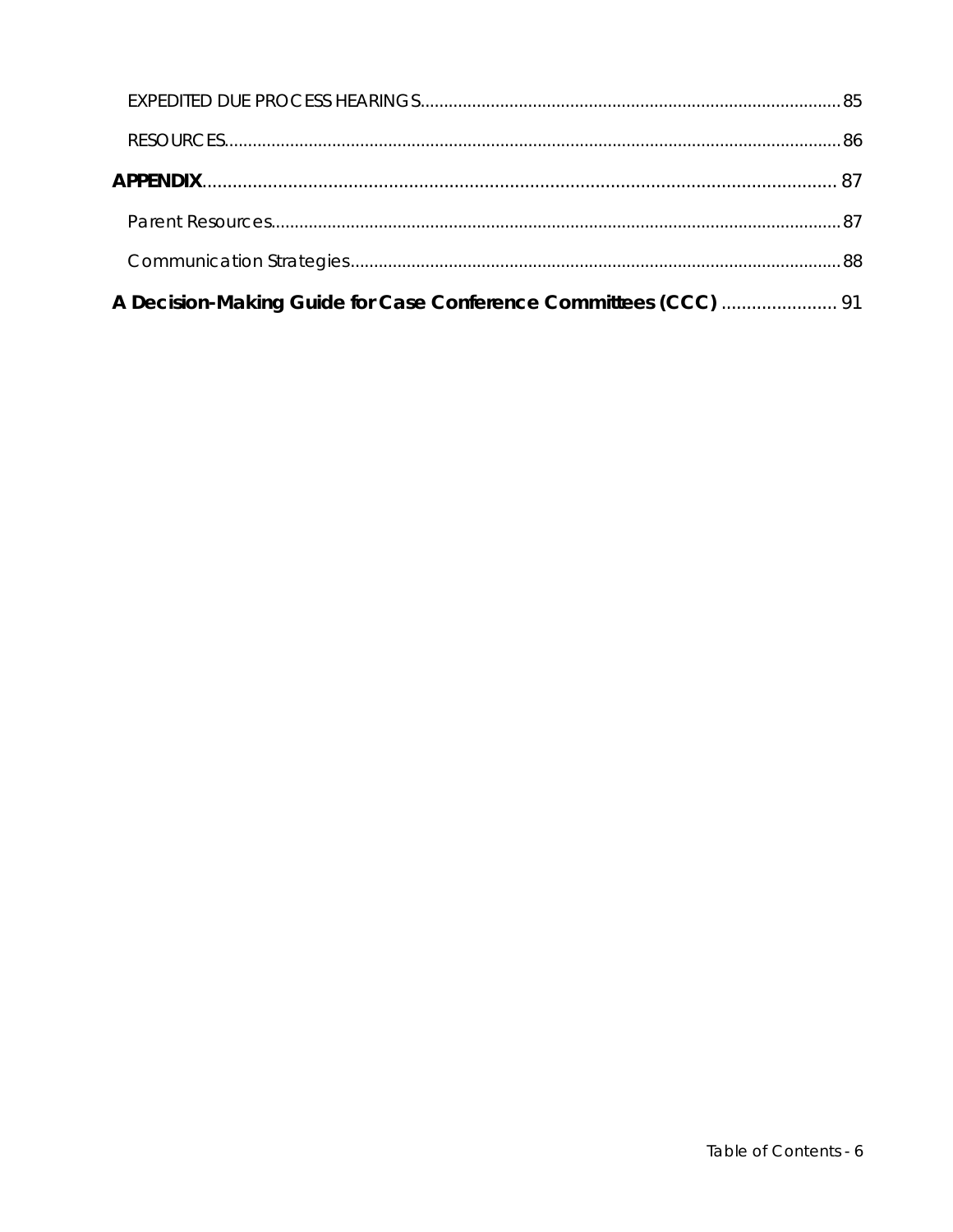# **SECTION I**

### **INTRODUCTION**

<span id="page-7-0"></span>**DEFINITION: Parent(s) –** Throughout *Navigating the Course* the term parent(s) is used. The term is defined in Article 7 as any of the following: A biological or adoptive parent whose parental rights have not been terminated; an authorized guardian, a foster parent, an individual with legal custody or acting in the place of the biological or adoptive parent, an educational surrogate, a student of legal age, or an educational representative. For clarity, this document will use the term parent(s) to mean any individual defined as a parent under 511 IAC 7-32-70.

#### <span id="page-7-1"></span>**PURPOSE**

The purpose of *Navigating the Course: Finding your way through Indiana's Special Education Rules* is to provide an overview and a practical resource to help parents, advocates, school personnel, and students understand the requirements of Indiana's special education rules, found at 511 IAC 7-32 through 47, commonly known as Article 7. It is intended to serve as a companion guide to Article 7, replacing the previous *Live, Learn, Work, and Play* document and is not a substitute for Article 7. Please refer to Article 7 for the specific language of the special education rules. You may obtain a copy of Article 7 by:

- Downloading a copy from the Indiana Department of Education's website at: [http://www.doe.in.gov/exceptional/speced/docs/2008-08-06-Article7.pdf.](http://www.doe.in.gov/exceptional/speced/docs/2008-08-06-Article7.pdf)
- Requesting a copy from the Indiana Department of Education at 1-317-232-0570 or 1-877-851-4106.
- Requesting a copy from your child's principal or the local special education director.
- Requesting a copy from the Indiana Resource Center for Families with Special Needs (IN\*SOURCE) at 1-800-332-4433 or 1-574-234-7101.

Understanding Article 7 helps parent(s), advocates, school personnel, and students work together more effectively. When positive relationships are established between a parent(s) and the school, students with disabilities receive a better education and leave school better prepared to succeed as adults.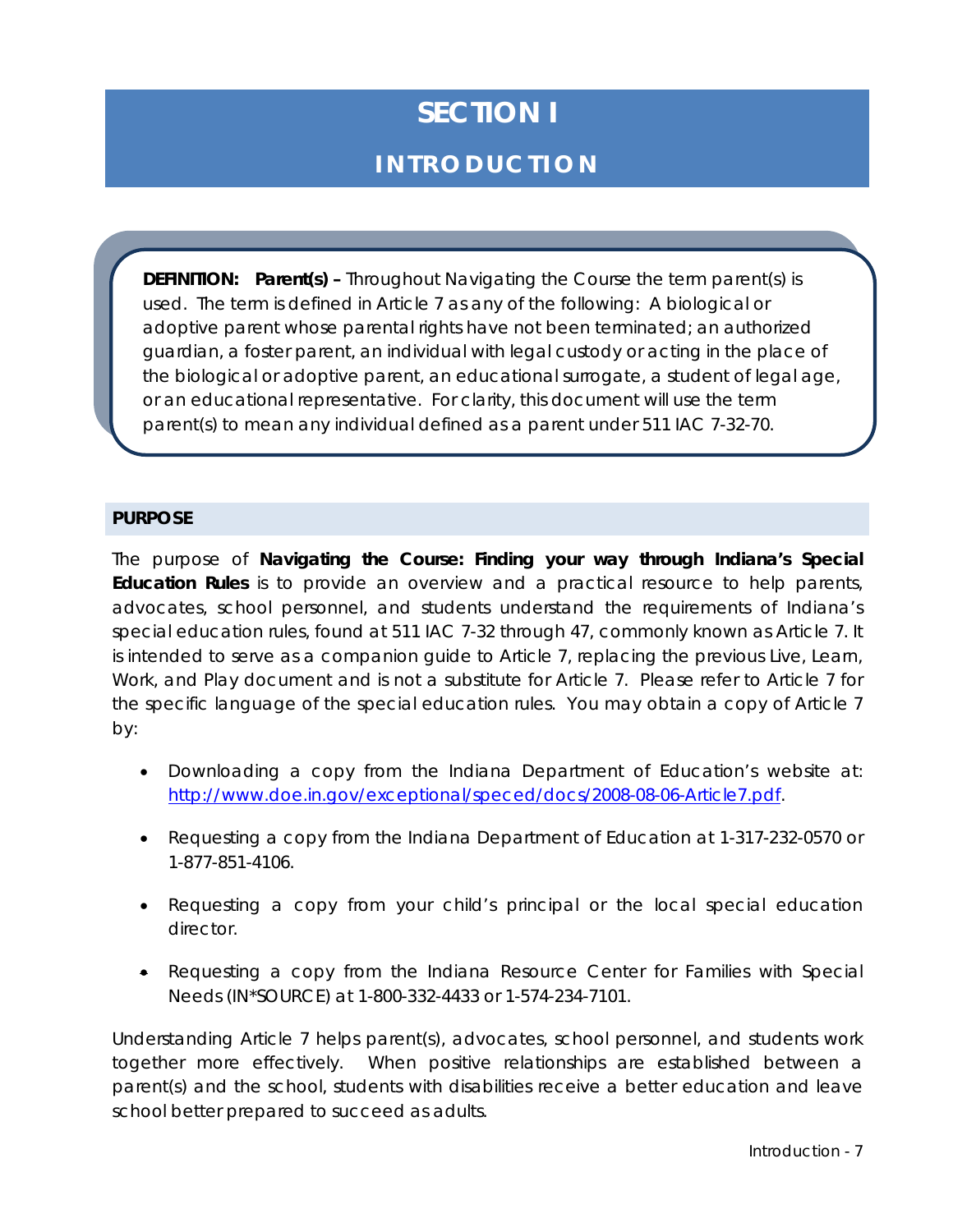#### <span id="page-8-0"></span>**ARTICLE 7**

Article 7 is part of the Indiana Administrative Code (IAC) that contains Indiana's special education rules. These rules have been adopted by the State Board of Education (SBE) in order to implement the requirements of the Individuals with Disabilities Education Improvement Act as amended in 2004, commonly known as IDEA '04.

The **six principles** of IDEA '04:

- **Free Appropriate Public Education** (**FAPE**),
- Appropriate educational evaluation,
- **Individualized Education Program** (**IEP**),
- **Least Restrictive Environment** (**LRE**),
- Procedural safeguards (sometimes referred to as the Notice of Parent Rights or NOPS), and
- Parent(s) participation in decision.

IDEA '04 requires public schools to provide students with disabilities with a **FAPE** in the **LRE** and requires the Indiana Department of Education (IDOE) to have rules, policies, and procedures to ensure that the federal rules are fulfilled.

Article 7 describes the school's responsibility to provide a **FAPE** to a student with a disability, including evaluating the student, working with the parent(s) as part of the case conference committee (CCC), implementing the student's individualized education program (IEP), and ensuring that procedural safeguards are provided. It also describes parental rights and responsibilities of the parent(s) as a participant in identifying the student's needs and the special education and related services that the public school will provide to meet those needs. There are 16 rules in Article 7 that address definitions, programs and personnel, disability categories and eligibility, evaluations, CCC meetings, IEPs, related services, services to students in nonpublic schools, discipline, child count, and funding for extraordinary educational services.

#### **DEFINITION: Days**

- **Calendar days:** Everyday
- **Business days:** Monday-Friday, except federal and state holidays
- **Instructional (school) days:** Any day or part of a day that students are expected to be in attendance at the school the student attends or will attend. Please note that a full instructional day is counted if the student only attends a half day of school.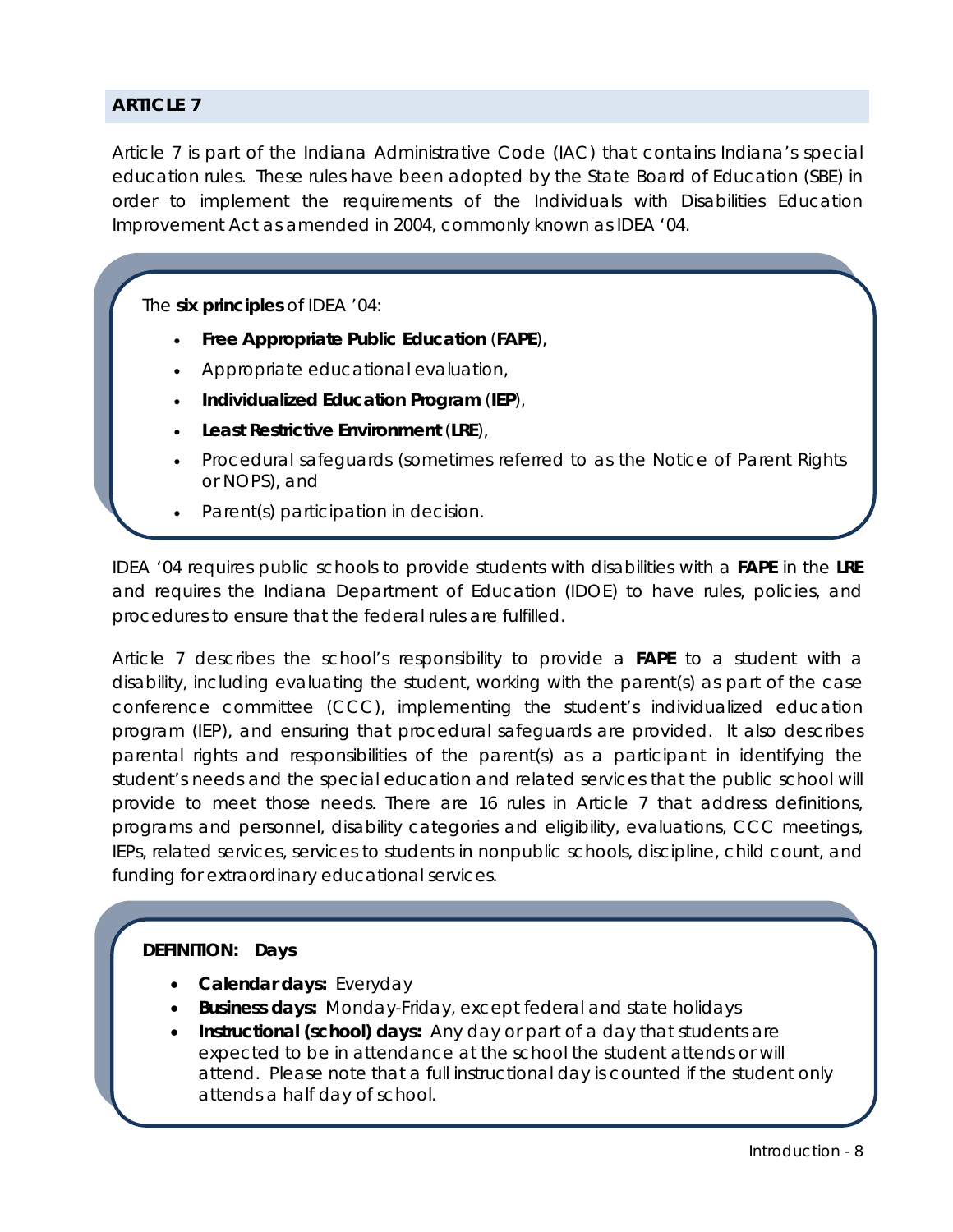#### <span id="page-9-0"></span>**SPECIAL EDUCATION OVERVIEW**

Article 7 requires that each eligible student with a disability enrolled in a public school between the ages of 3 and 22 be provided with a **Free Appropriate Public Education** or a **FAPE**. A FAPE is defined as special education and related services that are provided at public expense, and in accordance with an IEP [at no cost to the parent(s)].

A **student with a disability** is a student who has been evaluated in accordance with [Article 7] and determined eligible for special education and related services by a CCC.

**Special education** is specially designed instruction provided to students who have been determined eligible through an educational evaluation. It must be provided at no cost to the parent(s) and in accordance with the student's IEP.

**Related services** are services such as occupational therapy (OT), physical therapy (PT), an educational interpreter, transportation, etc. that are necessary to allow the student to benefit from his/her special education.

**"At no cost"** means that the parent(s) do not have to pay extra for special education and related services. The school may charge for the same things that it charges the parent(s) of a student without disabilities (such as text book rental, lab fees, etc.).

It is the responsibility of the **case conference committee (CCC)** to determine what services are appropriate depending on the student's individual educational needs. The CCC is a group of individuals, including parent(s) and school personnel, that determines if the student is eligible for special education and if so, determines the special education and related services to be provided to the student. The CCC must meet at least annually.

Article 7 describes the process for parent(s) and school personnel to use in making educational decisions and developing the student's **individualized education program or IEP**. An IEP is the written document, developed by parent(s) and school personnel, describing how the student will participate in the general education curriculum, and any special education or related services to be provided.

Special education services must be provided in the **least restrictive environment (LRE)**. This means that a student with a disability is educated with students without disabilities to the maximum extent possible for each individual student.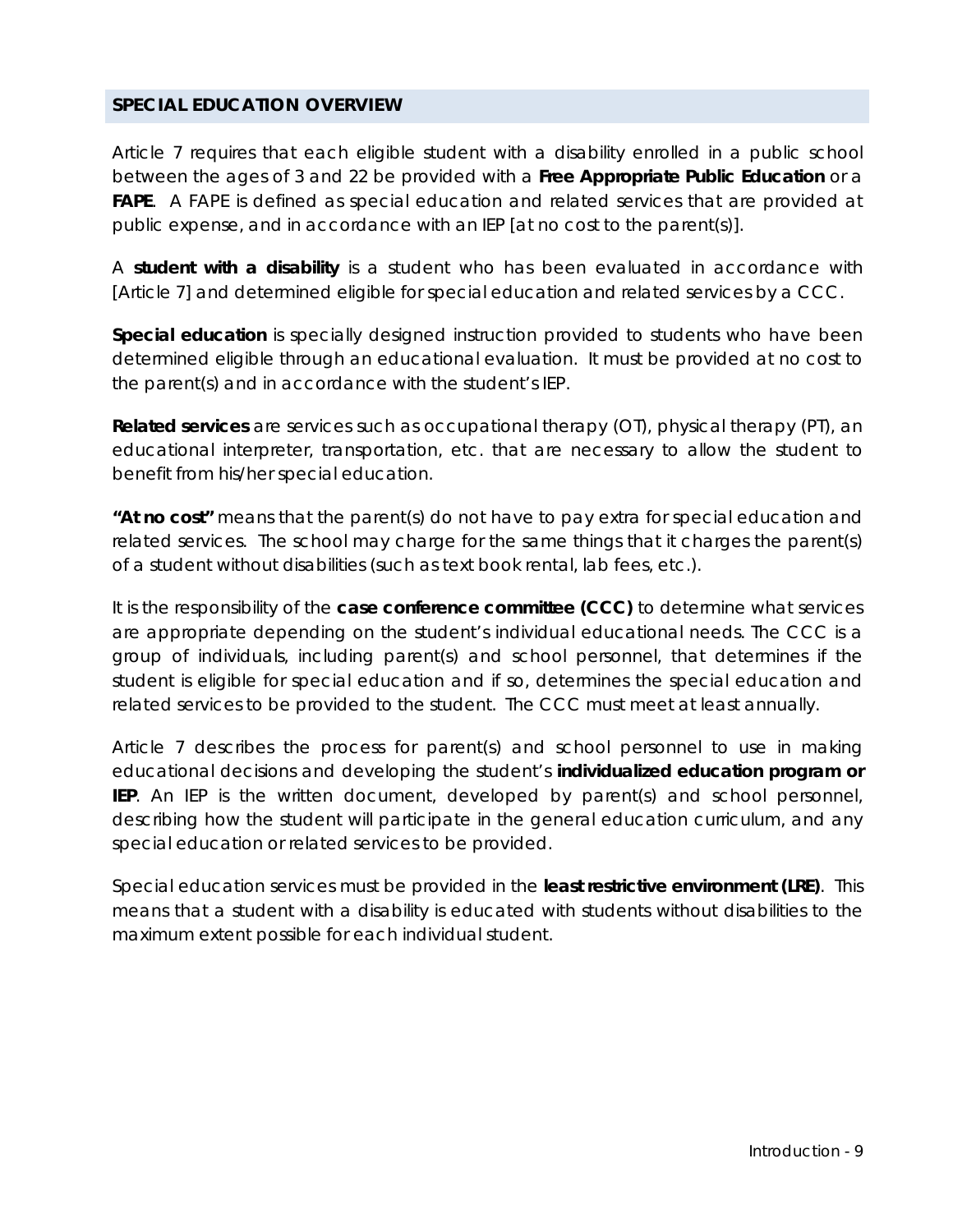**PARENT RESPONSIBILITIES:** In order for the parent(s) of a child with a disability to access a **FAPE** for a child, the parent(s) must:

- Give written consent for educational evaluations of the student;
- Participate as a member of the **CCC** in developing and revising the student's **IEP**;
- Give written consent for the school to implement the student's initial **IEP**;
- Partner with school personnel as the student's advocate to identify and ensure appropriate special education and related services; and
- Ensure the IEP is designed to meet the student's unique educational needs in the LRE appropriate for the child.

For assistance regarding Article 7 there are a variety of resources for parent(s). See the *Parent Resource* section in the Appendix for information.

*"Our vision for the education of Indiana's students centers on the understanding that*  family involvement is essential. This involvement is crucial for the academic *achievement of every child."*

**– Indiana State Board of Education's Family Involvement Policy**

#### <span id="page-10-0"></span>**PARENT AND SCHOOL PARTNERSHIP**

IDEA '04 contains numerous references to parental participation in the early intervention and special education process. Such references are continuously repeated demonstrating the emphasis on the importance of parent participation. Congress found that:

*Over 20 years of research and experience have demonstrated that the education of children with disabilities can be made more effective by ... strengthening the role of parents and ensuring that families … have meaningful opportunities to participate in the education of their children at school and at home. (*1997 Amendments to the IDEA)

There are many decisions to be made for each student with a disability, and it is essential that decisions are based on all information available. Each student's parent(s) have valuable and unique information about the student's needs. Teachers and school personnel can provide valuable expertise and important input and information from their work with the student on a daily basis. Students themselves also should be consulted and actively involved in the decision-making process.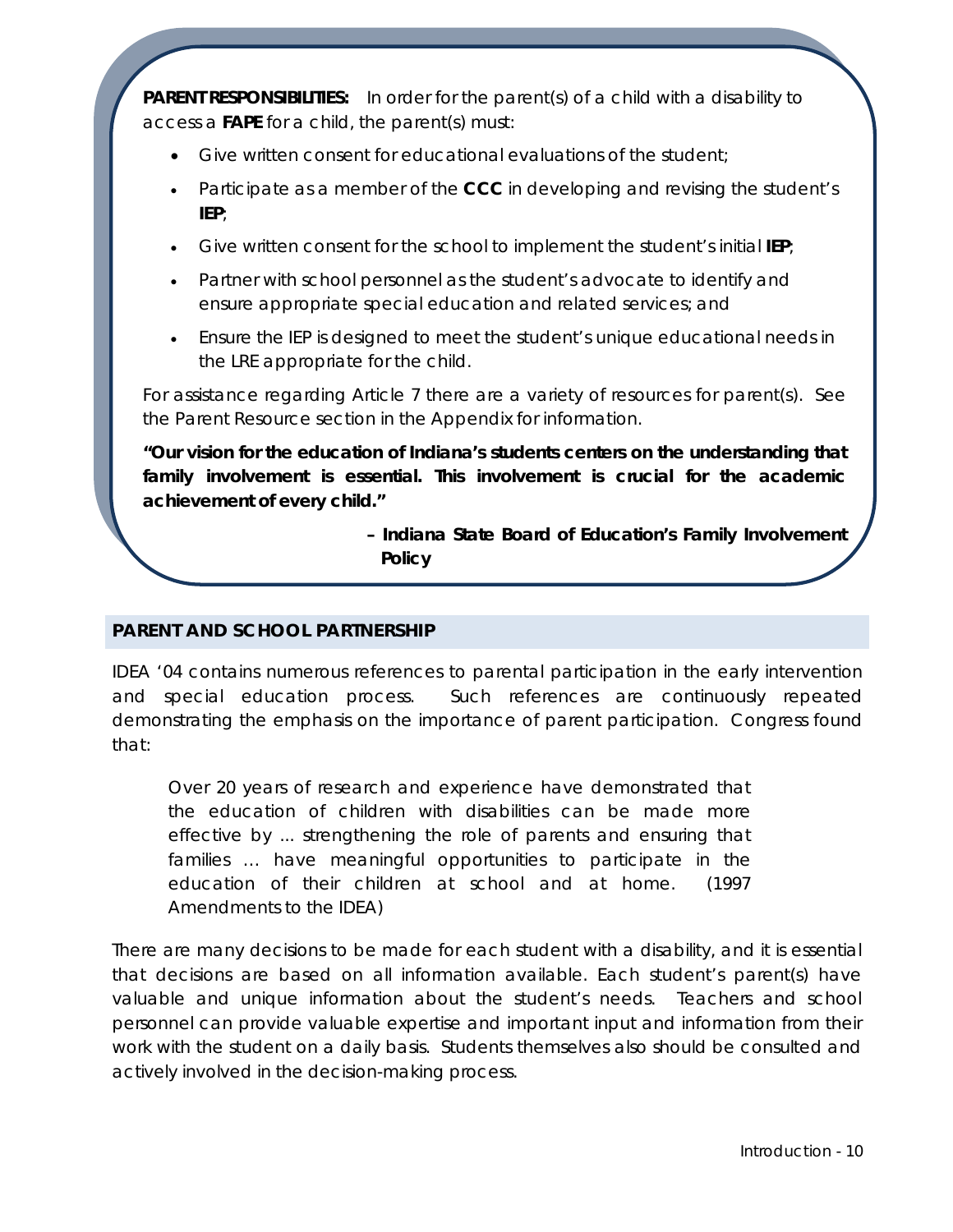Because all students receiving special education services must have an IEP, the parent(s) and school personnel have a unique opportunity for partnership. Many students participate in special education from the ages of 3 to 22 and partnerships between the parent(s) and the school may last many years. Good communication is essential to the ongoing success of this partnership. For more information on establishing positive partnerships, see the *Communication* section in the Appendix.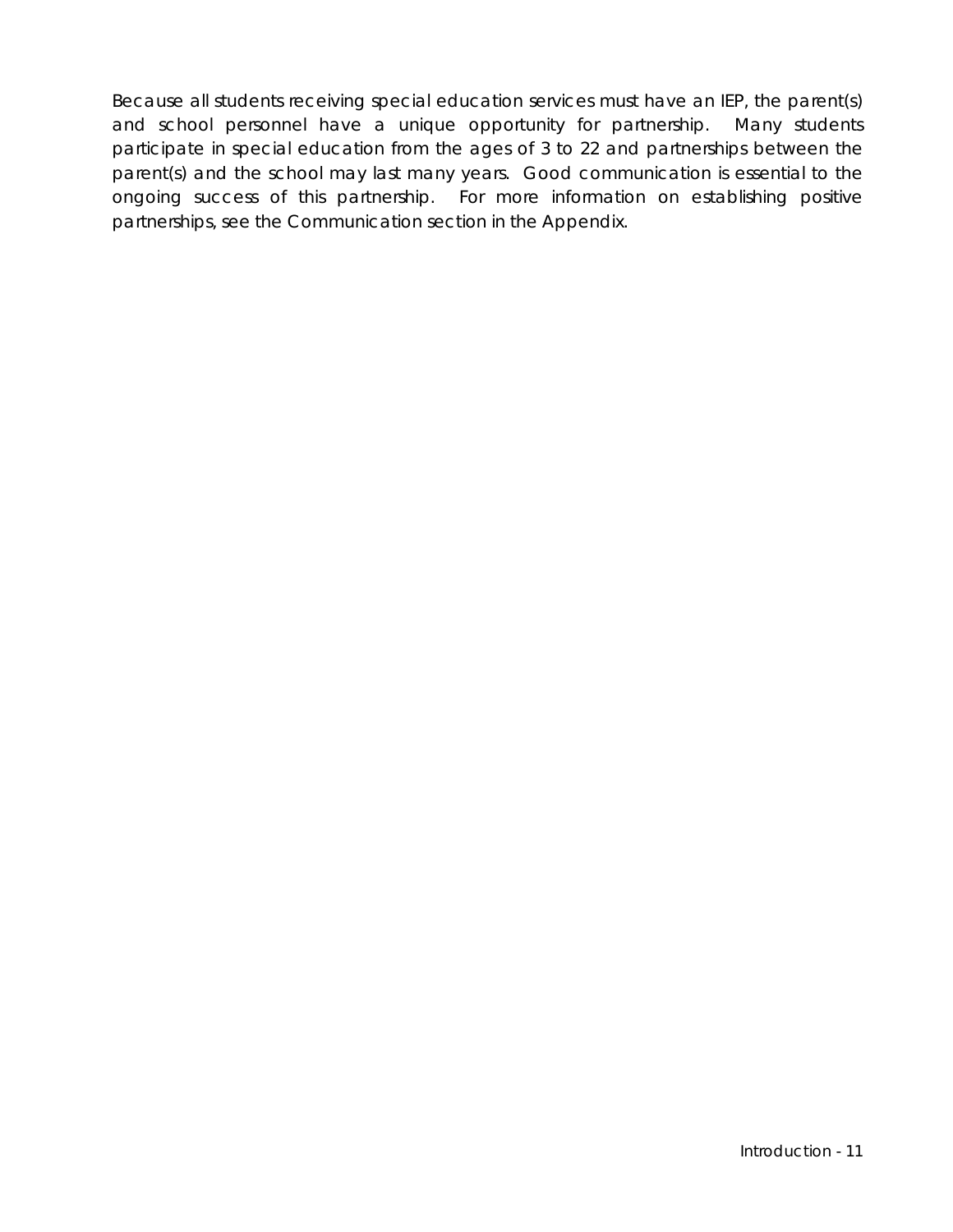# **SECTION II**

### **EVALUATION**

### <span id="page-12-0"></span>**IDENTIFICATION, REFERRAL, INITIAL EVALUATION, REEVALUATION, AND INDEPENDENT EDUCATIONAL EVALUATIONS 511 IAC 7-40**

#### <span id="page-12-1"></span>**OVERVIEW**

To be eligible for special education and related services, the **case conference committee** (**CCC**) must determine, based on the evaluation results and other information, that the child is a student with a disability. A student with a disability is a child who has been evaluated in accordance with Article 7 and been determined eligible for special education and related services by a CCC.

**DEFINITION: Educational Evaluation –** The process of gathering information from several sources and using that information to determine if a child has a disability and qualifies to receive special education and related services.

The purpose of an educational evaluation is to assess areas of educational need. The school must look at the student's academic achievement and functional performance to determine whether the student's disability has an impact on the student's educational performance. The school must ensure that the method it uses to assess students provides meaningful information that directly helps the CCC make decisions regarding eligibility and educational services.

The process begins with a request that a student be evaluated for a suspected disability. This request is known as a **referral.** The parent(s) or school personnel may make a request to have a student evaluated for special education. Before the school can evaluate the student, the parent(s) must give written consent for evaluation.

If written parental consent for evaluation is provided, a multidisciplinary team (M-Team) conducts a comprehensive educational evaluation. When the educational evaluation is completed, school personnel and the parent(s) meet (a process known as the CCC meeting) to review the evaluation results and determine if the student is eligible for special education and related services. There are various timelines, notices, and procedural safeguards throughout the referral and evaluation process to ensure that the evaluation is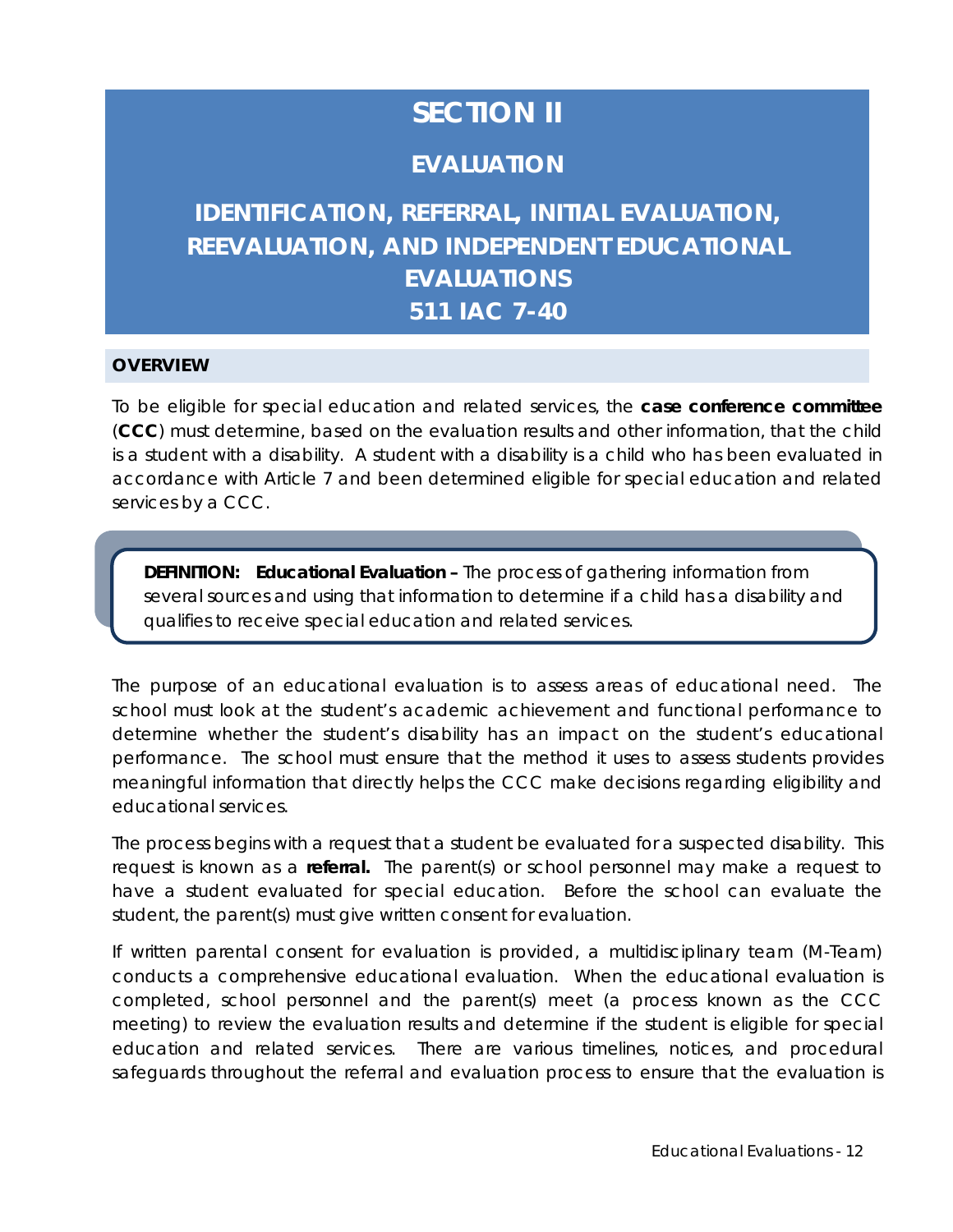completed in a timely manner and that the parent(s) are informed of the educational evaluation results.

A student may be found eligible for special education and related services in one or more of the thirteen (13) disability categories:

- Autism Spectrum Disorder (ASD)
- Blind or Low Vision (BLV)
- Cognitive Disability (CD)
- Deaf or Hard of Hearing (DHH)
- Deaf-Blind (DB)
- Developmental Delay (DD) (early childhood only)
- Emotional Disability (ED)
- Language or Speech Impairment (LSI)
- Multiple Disabilities (MD)
- Other Health Impairment (OHI)
- Orthopedic Impairment (OI)
- Specific Learning Disability (SLD)
- Traumatic Brain Injury (TBI)

For more detailed information on the individual disability categories, see 511 IAC 7- 41-1 through 7-41-13 in Article 7.

#### <span id="page-13-0"></span>**INITIAL EVALUATION REFERRAL/REQUEST**

A student's parent(s) or school personnel working with the student may make a referral or request for an educational evaluation. If the parent(s) make the request, the request must be made verbally or in writing to **licensed personnel** such as teachers, school counselors, school psychologists, school social workers, building principals, and other administrators. It is always a good idea for the parent(s) to put the request in writing.

If the school **refuses** to conduct the evaluation, the notice must tell the parent(s) what action(s) they can take if they want to disagree with the school's decision. An example may be that the school wants to institute an RtI process for the student instead of moving directly into conducting an educational evaluation.

The parent(s) may ask the school to participate in mediation or request a due process hearing if the school declines to conduct the requested evaluation. However, in an effort to better understand the school's position and perhaps reach an agreement on the requested evaluation, the parent(s) may wish to meet with representatives from the school to talk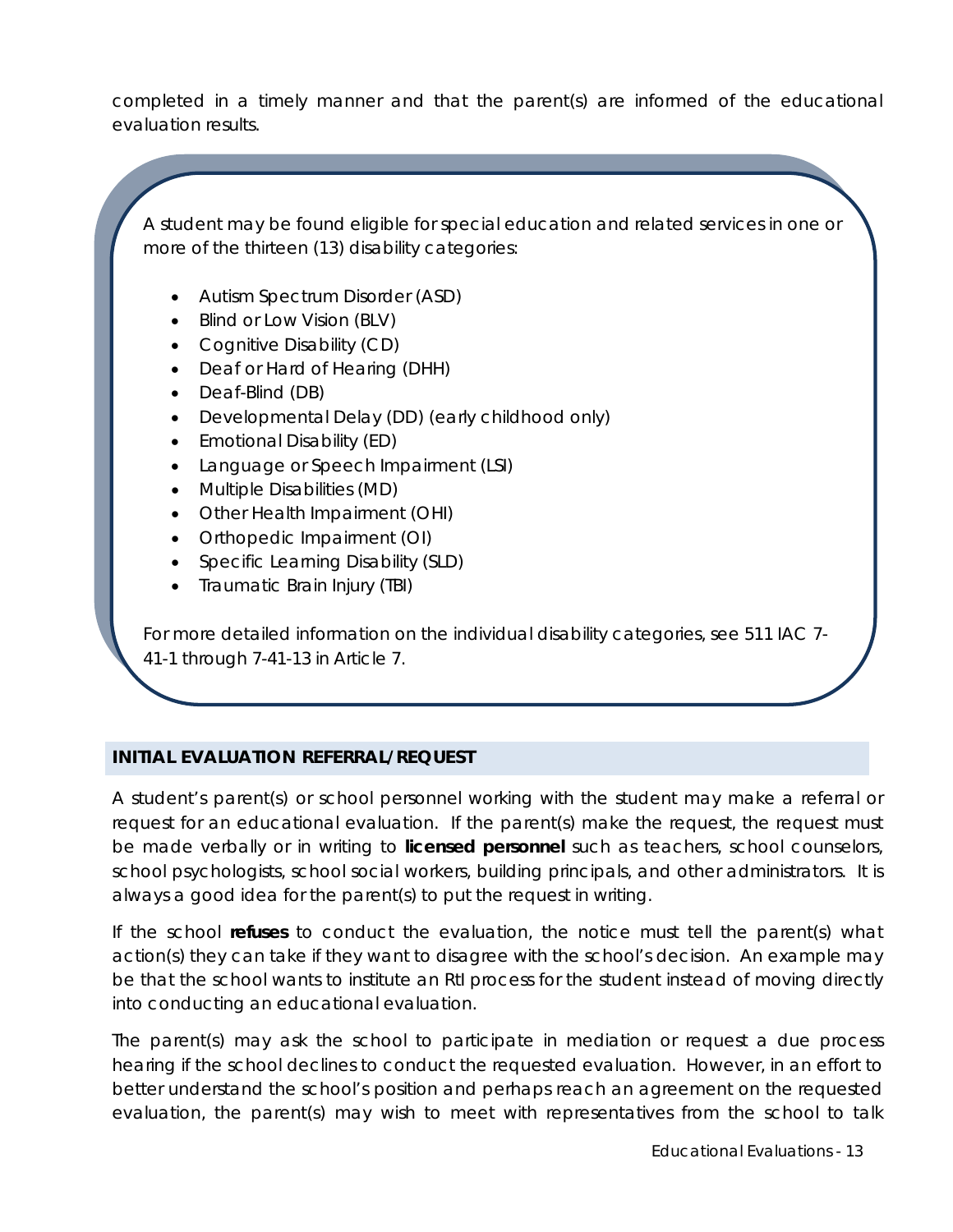further with school personnel before deciding upon further action. Although there is no timeframe in which the parent(s) must take action, this should occur in a timely manner to ensure the educational needs of the student are fully addressed if needed.

#### <span id="page-14-0"></span>**WRITTEN NOTICE**

Within **10 school days** after the parent(s) makes a request for an educational evaluation, the school must provide the parent(s) with **written notice** responding to the request, as well as a copy of the *Notice of Procedural Safeguards*. The parent(s) must receive the written notice no later than 10 school days after making the request to licensed personnel employed by the school corporation of legal settlement.

Written notice must:

- Inform the parent(s) if the school agrees or declines to conduct the evaluation,
- Describe the information the school used to make its decision,
- Explain the reason for the decision,
- Advise the parent(s) of procedural safeguard protections, and
- Provide a list of sources to contact for help in understanding special education rules.

If the school **agrees** to conduct the educational evaluation, the notice will *also* include:

- The evaluation timeline
- A description of the evaluation procedures, and
- How the parent(s) may obtain a copy of the evaluation report or schedule a meeting to discuss the results of the educational evaluation prior to the CCC meeting.

#### <span id="page-14-1"></span>**PARENTAL CONSENT**

If the school agrees to conduct the evaluation, the parent(s) must provide written consent before the school may proceed. This consent is only for the school to conduct an initial educational evaluation; it is not consent for any special education services.

There is no deadline by which the parent(s) must provide the school with written consent, but the sooner written consent is provided, the sooner the evaluation can be conducted.

Although parental consent is required for an initial educational evaluation, the school is not required to obtain parental consent to:

- Review existing data as part of an educational evaluation,
- Administer tests or other evaluations administered to all students unless parental consent is required for all students,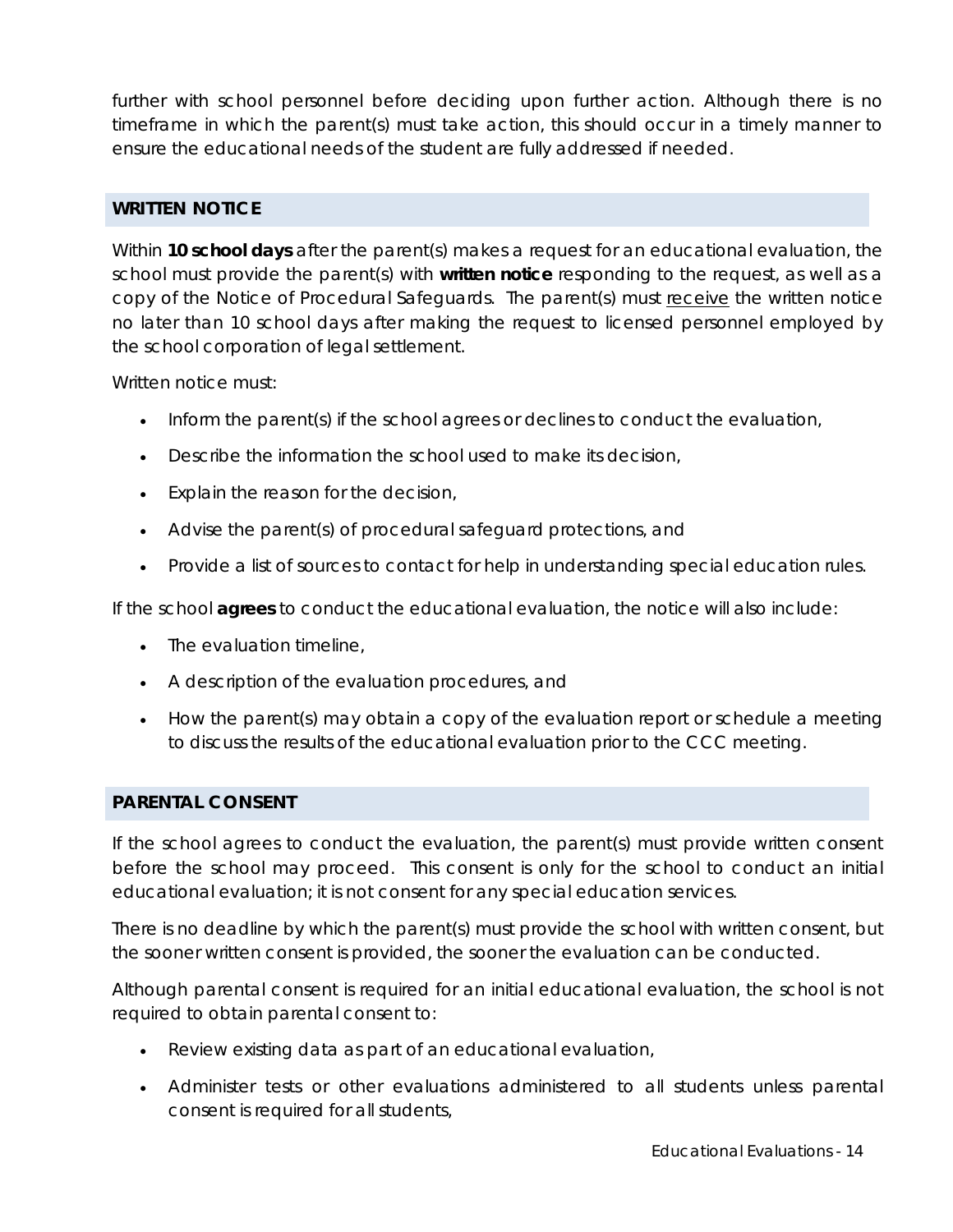- Screen students if school personnel is using the information to determine appropriate instructional strategies, or
- Collect progress monitoring data as part of the RTI process.

If the parent(s) **refuses** to provide written consent for an educational evaluation or fails to respond to the school's request for consent, but the school believes that a student needs special education and related services, the school may, but is not required to, ask the parent(s) to participate in mediation or request a due process hearing. It is up to the school to decide if it will take either of these actions. If the parent(s) does not provide written consent and the school does not pursue mediation or a due process hearing, the school is not required to conduct the educational evaluation. (For more information on mediation and due process, see the section on *Complaints, Mediation, and Due Process*).

#### <span id="page-15-0"></span>**ADDITIONAL PARENTAL RIGHTS OR REQUESTS**

At the time the parent(s) provides consent for an educational evaluation, the parent(s) may also request a copy of the evaluation report and/or a meeting with someone who can explain the evaluation results prior to the CCC meeting. If the parent(s) make such request, the school must provide the evaluation report and/or meet with the parent(s) at least **five (5) school days** prior to the CCC meeting. If the parent(s) does not request a copy of the educational evaluation report before the CCC meeting, then the evaluation report will be provided to them at the scheduled CCC meeting.

#### <span id="page-15-1"></span>**EVALUATION REPORT**

An initial educational evaluation must be comprehensive and conclusive. Information must be gathered in all areas related to the suspected disability, including information and input from the parent(s).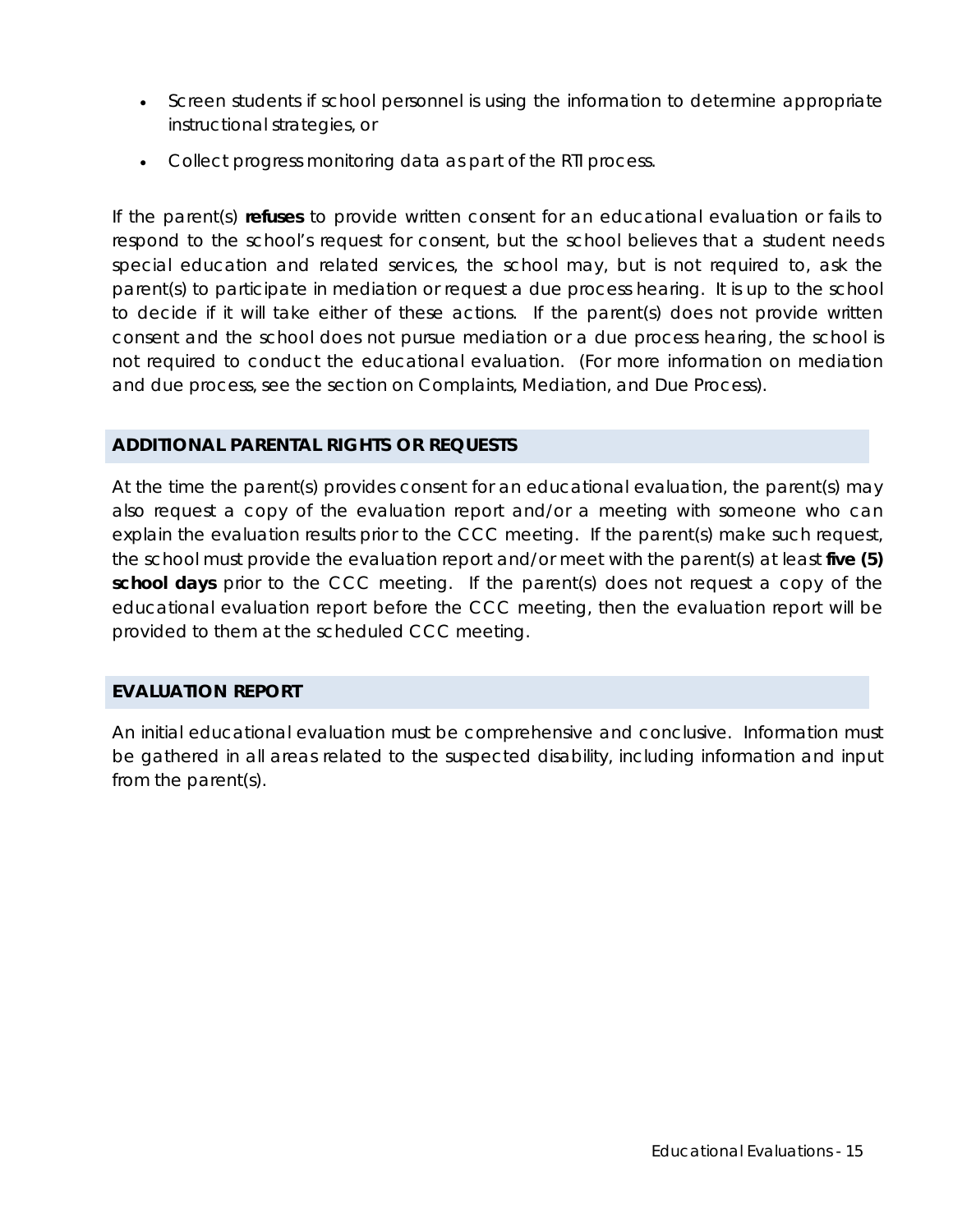**NOTE:** Each evaluation report must, for each disability category, include information and analysis in the categories of, if applicable:

- Development,
- Cognition (ability to acquire knowledge),
- Academic achievement,
- Functional performance or adaptive behavior,
- Communication skills,
- Motor skills and sensory responses,
- Social and developmental history, and
- Medical and/or mental health information and any other assessments or information that will help the CCC make its determination.

#### <span id="page-16-0"></span>**CONDUCTING THE EDUCATIONAL EVALUATION**

A **multidisciplinary team,** sometimes called the M-Team, conducts the educational evaluation. This team is a group of qualified professionals that may include a general education teacher; a special education teacher; a school psychologist or speech language pathologist; or other qualified professional(s) based on the student's unique needs or suspected disability. Parent(s) play an important role with the M-Team by providing input and information about the student.

The M-Team reviews existing information, identifies the suspected disability or disabilities for which the student should be evaluated, and determines what, if any, additional information is needed to help the CCC determine whether the student is eligible for special education services. After this review, if additional data is needed to make an eligibility determination, the M-Team gathers the additional information identified. This process may include administering tests, conducting observations, and collecting information from a variety of sources.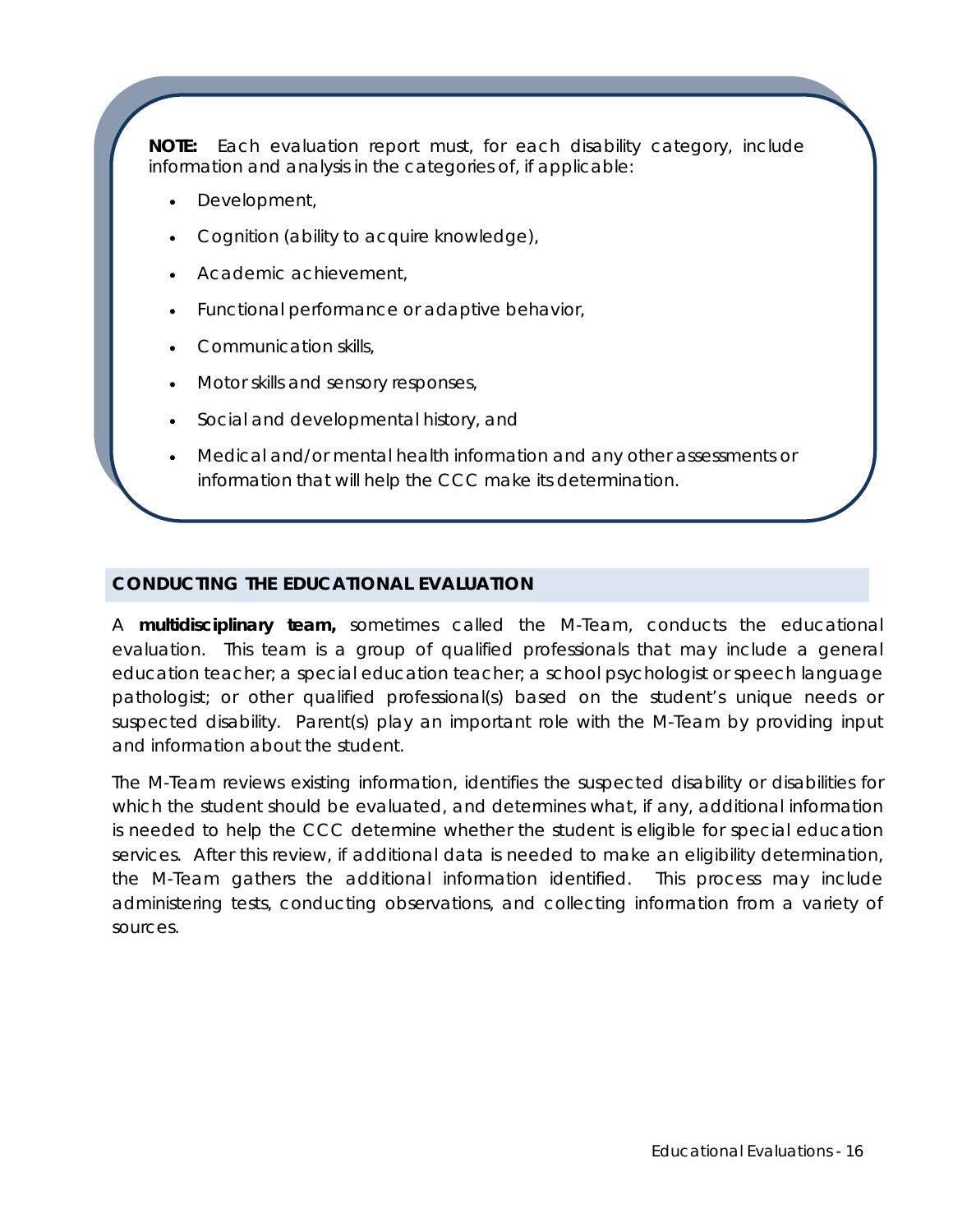#### **TIMELINES FOR COMPLETING THE EDUCATIONAL EVALUATION**

The M-Team must complete its evaluation, and the CCC must convene within **50 school days** from the date written parental consent is provided to licensed school personnel, except in five situations.

- If the student has completed the RTI process and not made adequate progress within an appropriate period of time, the school has **20 school days** from the date licensed personnel receive written parental consent to conduct the evaluation and convene the CCC.
- There is a similar **20 school day** timeline if the parent(s) requests an initial evaluation during the time a student is suspended or expelled. This is often referred to as an expedited evaluation. See the section on *Discipline* for more information.
- For a student who is receiving *First Steps* early intervention services (from birth to age 3) and transitions from the *First Steps* program to the public school early childhood program the timeline is different. In this situation, the initial educational evaluation must be completed, the CCC convened, and any necessary special education services made available for the student no later than the **student's 3rd birthday**. For more information, see the section on *Early Childhood*.
- If the parent(s) provides written consent for an educational evaluation in one school corporation and the student moves to another school corporation while the evaluation is pending, the "new" school corporation must complete the educational evaluation as quickly as possible and within a time period agreed upon by the school and the parent(s). At 511 IAC 7- 40-5(d)(4)(A) it states that the receiving school must ensure 'prompt completion' of the educational evaluation.
- If the parent(s) repeatedly fails to make the student available for the educational evaluation the school must document these events and will not necessarily be held to the 50 school day timeline.

#### <span id="page-17-0"></span>**EDUCATIONAL EVALUATION REPORTS**

The M-Team compiles the information into an evaluation report, and the school sends a written notice to the parent(s) that includes:

- A summary of the evaluation results,
- The school's proposal on the student's eligibility (at 511 IAC 7-42-4 it states the written notice must include a description of any action that may be proposed), and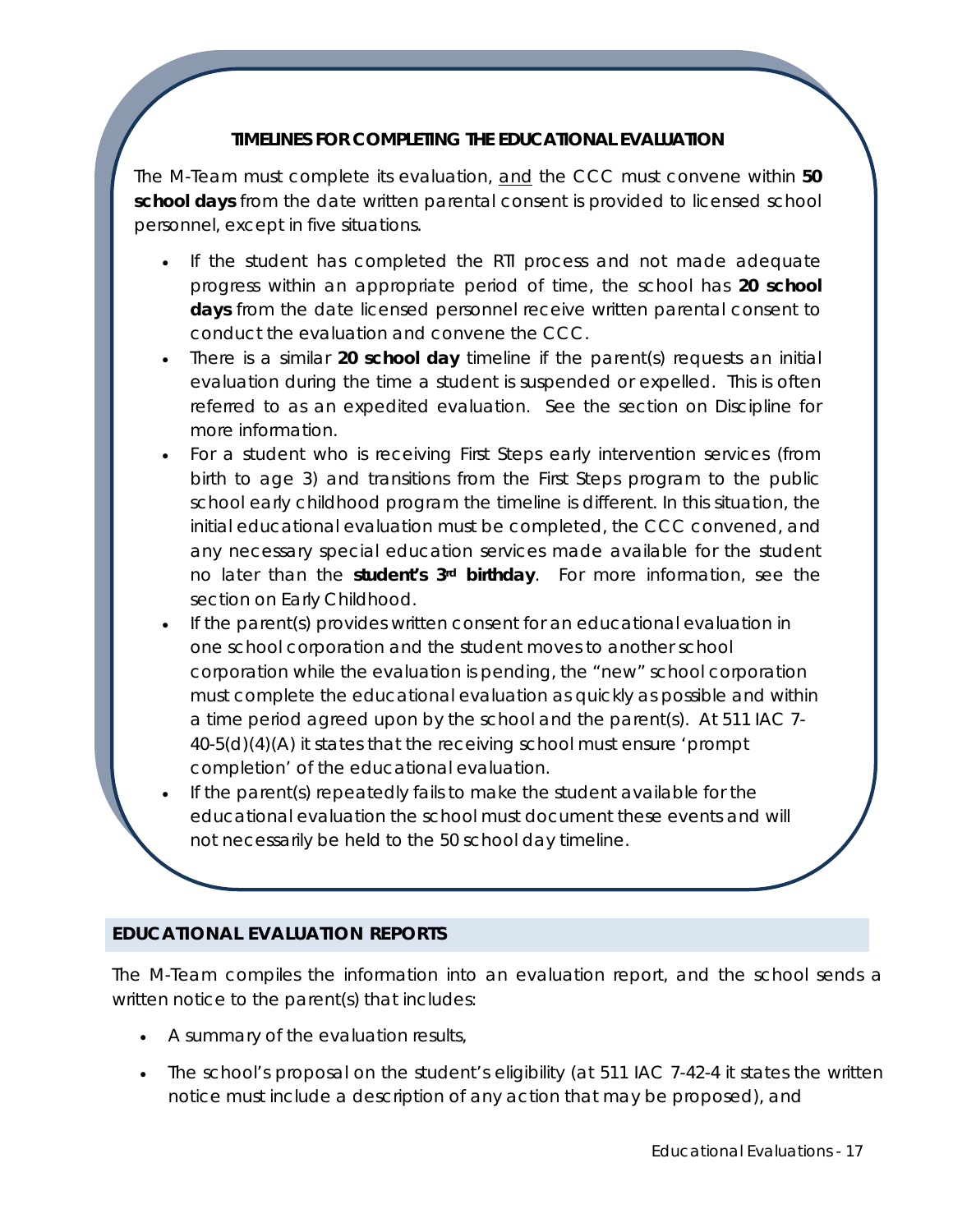• An explanation of the reasons for the school's proposal.

The school must prepare the written notice at least **five (5) school days** before the CCC meeting, in the event the parent(s) is requesting a copy be made available prior to meeting with the school. Although the written notice describes what the school proposes in regard to the student's eligibility, the ultimate decision about the student's eligibility is made by the student's CCC.

The final step in the educational evaluation process is the initial CCC meeting. The CCC reviews the evaluation results and other information, determines if the student is eligible, and if so, develops an individualized education program.

If, at the time the parent(s) provided written consent for the educational evaluation, and requested to receive a copy of the evaluation report prior to the CCC meeting; the school must provide the report to the parent(s) at least **five (5) school days** prior to the CCC meeting. If the parent(s) requested a meeting with someone to explain the evaluation results prior to the CCC meeting, the school must conduct the meeting with the parent(s) at least **five (5) school days** before the CCC meeting. If no request was made by the parent(s) at the time written consent was provided, the school must provide the parent(s) with a copy of the report at the CCC meeting.

**NOTE:** Article 7 specifically prohibits the M-Team from using a severe discrepancy between academic achievement and global cognitive functioning to demonstrate or establish that the student exhibits a pattern of strengths and weaknesses in performance or achievement.

#### <span id="page-18-0"></span>WHAT HAPPENS IF THE STUDENT'S PARENT(S) DISAGREE WITH THE EDUCATIONAL EVALUATION?

If the parent(s) meets with the school and disagrees with the educational evaluation there are a few options available. The parent(s) may explain to the school personnel the specific reason(s) for the disagreement. The parent(s) may also want to seek input from other professionals who know the student well or have worked with the student in the past. These discussions should occur in the CCC meeting so that all who are involved with or familiar with the student may provide input as well. Finally, the parent(s) may ask the school for an independent educational evaluation to be conducted at public expense. See *Independent Educational Evaluation* below. Please see the *Appendix* for resources and services regarding educational evaluations.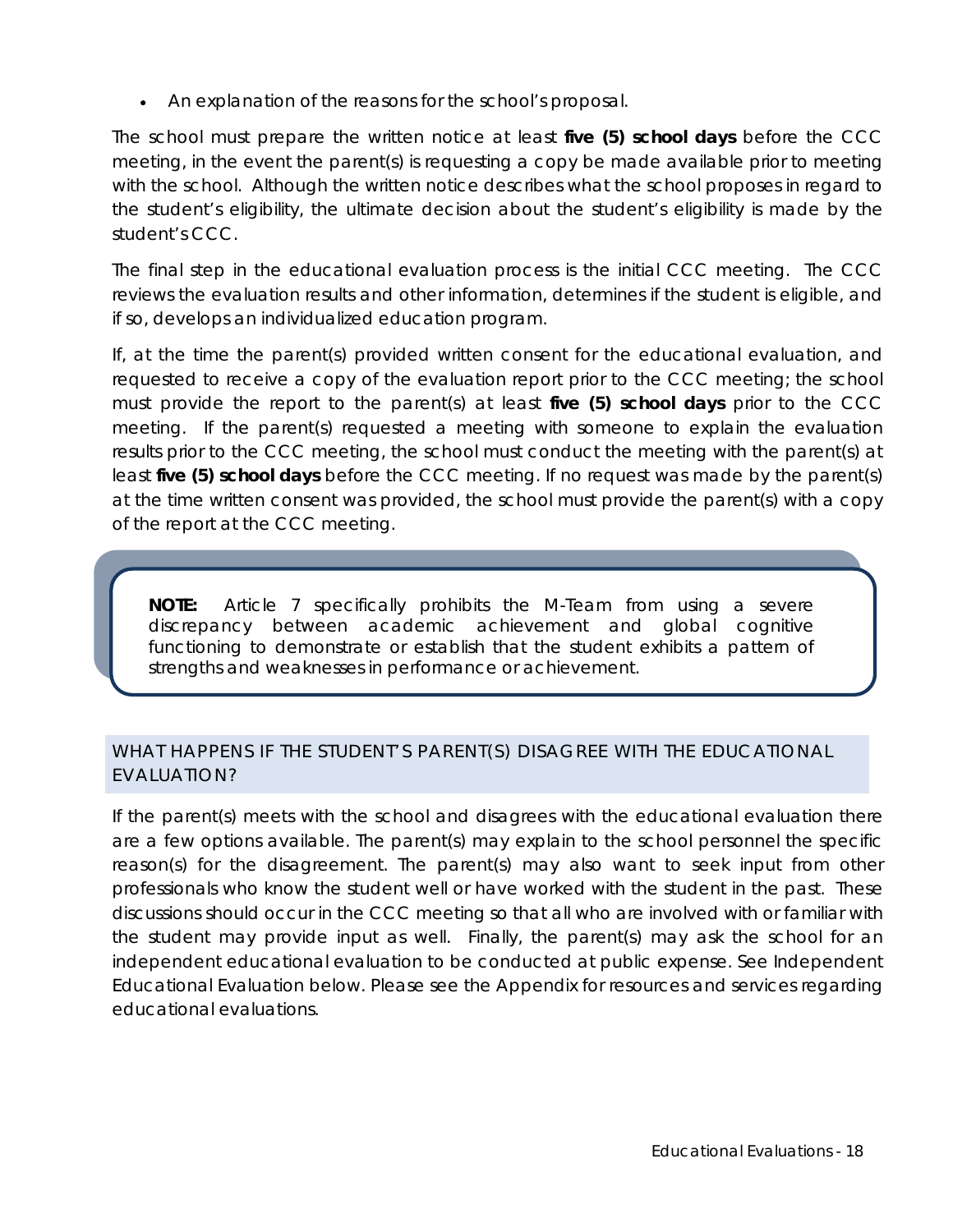**NOTE:** Students suspected of having a specific learning disability cannot be found eligible for special education on the basis of a specific 'point discrepancy' between the student's intellectual ability and classroom performance. To find a student eligible as a student with a specific learning disability, the CCC must review and consider data that, in addition to the documentation of appropriate instruction in reading and math, verifies the student:

- Does not achieve adequately for the student's age or grade level standards when provided with learning experiences and instruction appropriate for the student's age or state grade level standards;
- Does not make sufficient progress to meet age or grade level standards based on the student's response to scientific, research-based intervention; or
- Exhibits a pattern of strengths and weaknesses in performance or achievement, or both, relative to age, grade level standards, and intellectual development.

#### <span id="page-19-0"></span>**REEVALUATION**

The school must consider the potential need for reevaluation for each student receiving special services at least once every **three (3) years**. Because the CCC is responsible for ensuring that the student's individualized education program (IEP) addresses his/her educational needs, the CCC should routinely review existing information and determine if additional information is required in order to continue to develop an appropriate IEP. In addition, a reevaluation may be requested to determine if the student is eligible for special education under a different or additional eligibility category or to inform the CCC of the student's developing needs, like the need for assistive technology or a related service.

The CCC may decide that a reevaluation is needed or the parent(s) or teacher may request a reevaluation. If the parent(s) requests a reevaluation, the request may be made verbally or in writing to licensed personnel. It is always a good idea for parents to put the request in writing.

Written parental consent must be sought before the school can conduct the reevaluation. However, if the parent(s) fails to respond to the school's request for and efforts to obtain consent, the school may conduct the reevaluation without parental consent. The school must document in detail the attempts made to obtain written consent from the parent(s). If the parent(s) refuses to consent to a reevaluation, the school has the option, but is not required, to pursue Mediation or a Due Process Hearing.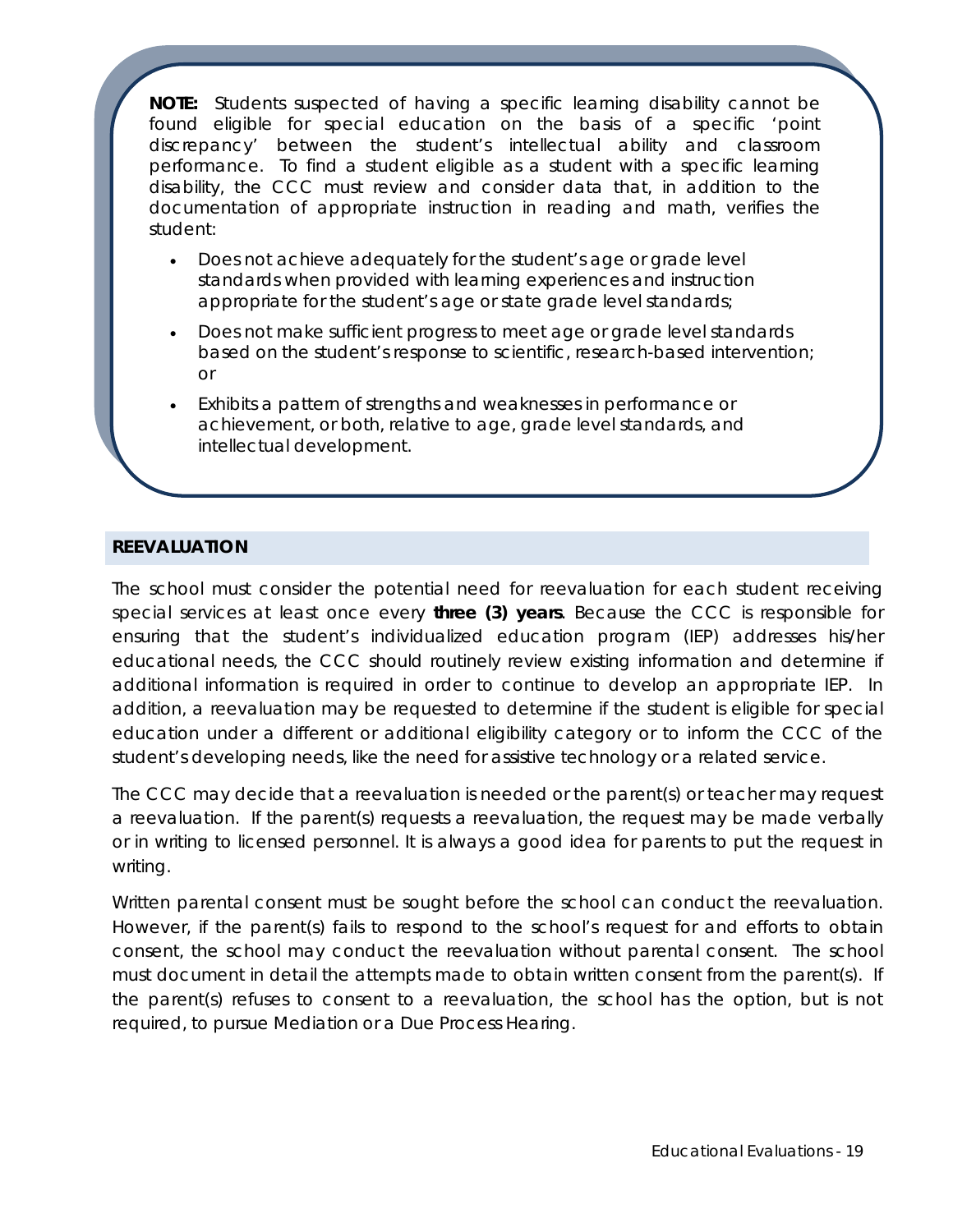#### <span id="page-20-0"></span>WHAT HAPPENS AFTER A REQUEST FOR REEVALUATION IS MADE?

After the student's parent(s) make a request for reevaluation, the school must provide them with a written notice indicating whether the school agrees or refuses to conduct the reevaluation. The notice must also describe the information the school used to make its decision, advise the parent(s) of procedural safeguard protections, how to obtain a copy of the *Notice of Procedural Safeguards*, and provide a list of sources the parent(s) may contact for help in understanding these *Special Education Rules*. If the school agrees to conduct the reevaluation, the notice must describe the reevaluation process and the timeline for conducting the reevaluation and convening the CCC. If the school refuses to conduct the reevaluation, the notice must inform the parent(s) of the action(s) they can take if they want to challenge the school's decision.

#### <span id="page-20-1"></span>HOW LONG DOES THE SCHOOL HAVE TO CONDUCT THE REEVALUATION?

The timeline for conducting the reevaluation depends on the **purpose** of the reevaluation. If the reevaluation is to reestablish the student's eligibility under the current disability category, the school has until the next annual CCC meeting to complete the reevaluation.

If the reevaluation is to determine if the student is eligible under a different or additional category or to provide information to the CCC about the student's needs, the reevaluation must be conducted and the CCC convened within **50 school days** of the date the parent(s) provides written consent to licensed personnel.

#### <span id="page-20-2"></span>**INDEPENDENT EDUCATIONAL EVALUATION**

**DEFINITION: Independent Educational Evaluation (IEE) –** an evaluation conducted by a qualified professional who is not an employee of the school. If the parent(s) disagrees with the results of the school's educational evaluation, the parent(s) may request an IEE at public expense. In this case, the school pays for the IEE or otherwise assures that it is at no cost to the parent(s). If the IEE is at public expense, the parent(s) is allowed only one IEE each time the school conducts an evaluation.

Should the parent(s) requests that the school pay for an IEE, the school must provide information about where the parent(s) can get an IEE for the student, as well as the school's criteria for an IEE. The parent(s) may choose a different independent evaluator so long as the evaluator is qualified and meets the school's criteria. The school may ask the parent(s) why an IEE is necessary, but the school may not delay its response to the parent(s) request if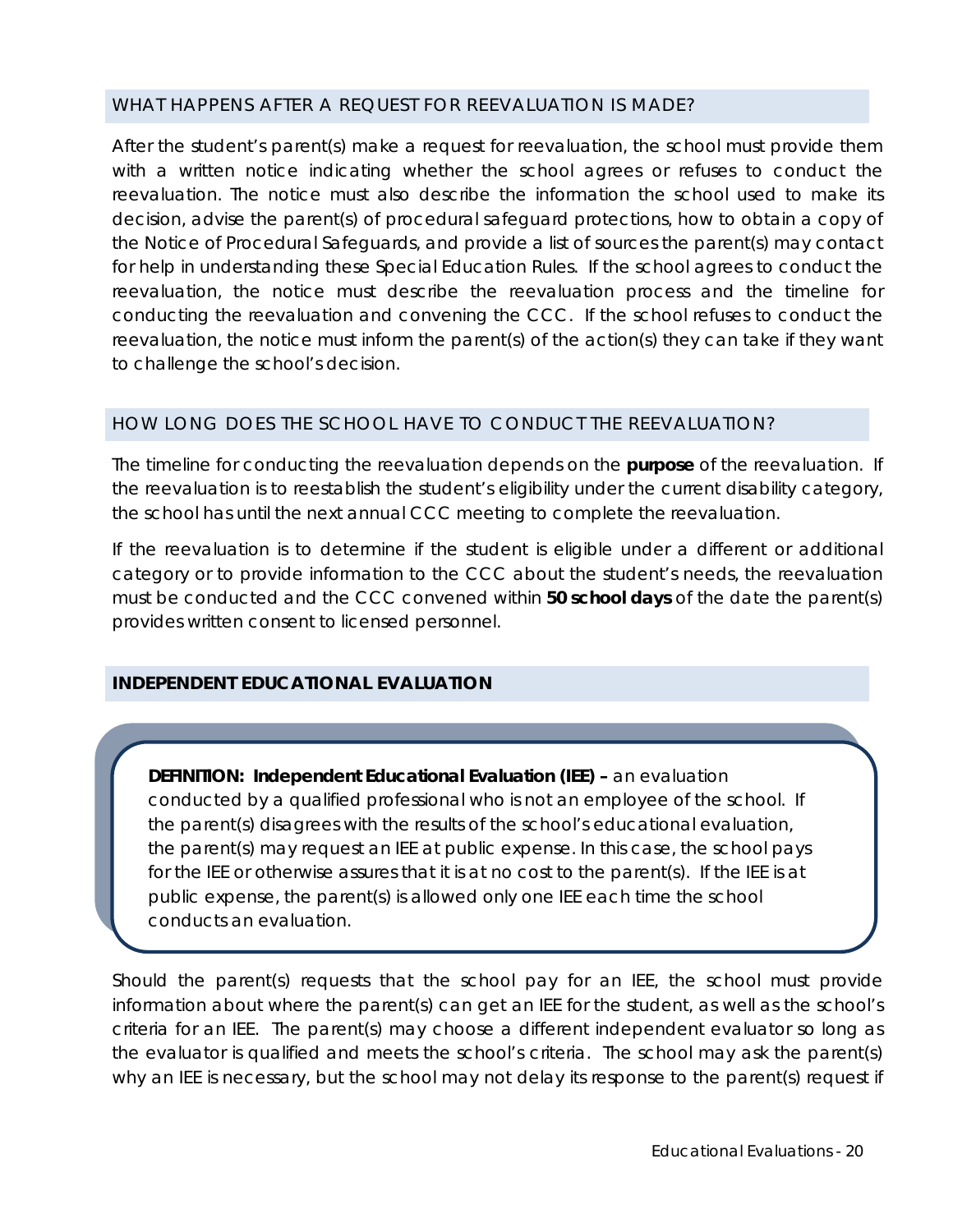the parent(s) chooses not to answer the school's questions. Within 10 business days of the parent(s) request, the school must either:

- Notify the parent(s) in writing that the school will pay for the IEE; or
- Initiate a due process hearing to show that the school's educational evaluation is appropriate.

If an IEE is paid for by the school, a copy must be received by the school and the results of the IEE must be considered by the student's CCC. If the parent(s) obtains an IEE at their own expense, the parent(s) chooses whether to share the results with the CCC. If the parent(s) shares the information from the IEE obtained at their own expense with the CCC, the CCC must consider the information in making decisions about the student's educational needs.

#### <span id="page-21-0"></span>**EARLY INTERVENING SERVICES AND RESPONSE TO INTERVENTION**

Article 7 permits schools to implement a process known as **comprehensive and coordinated early intervening services** (**CCEIS**). Early intervening services are provided to students who *have not been identified* as needing special education and related services, but who need additional academic and behavioral support to succeed in the general education classroom.

As part of early intervening services, many schools are utilizing a systematic process referred to as **response to intervention** (**RtI**). The **RtI** process utilizes screening and periodic monitoring of progress of all students. Through this process students identified as needing additional educational or behavioral assistance are provided help through interventions to support each student's unique needs for success. Students who do not make adequate educational gains with the supports are provided more structured and intensive supports with progress monitoring. If students are still in need of support, a referral for special education evaluation may be the next step.

It is important for the parent(s) to know that the RtI process is useful with any student who is not making sufficient educational gains in the core curriculum. Parental permission is not required as part of the RtI process. However, the parent(s) must be sent written notice if a student requires an intervention that is not provided to all students in the general education classroom.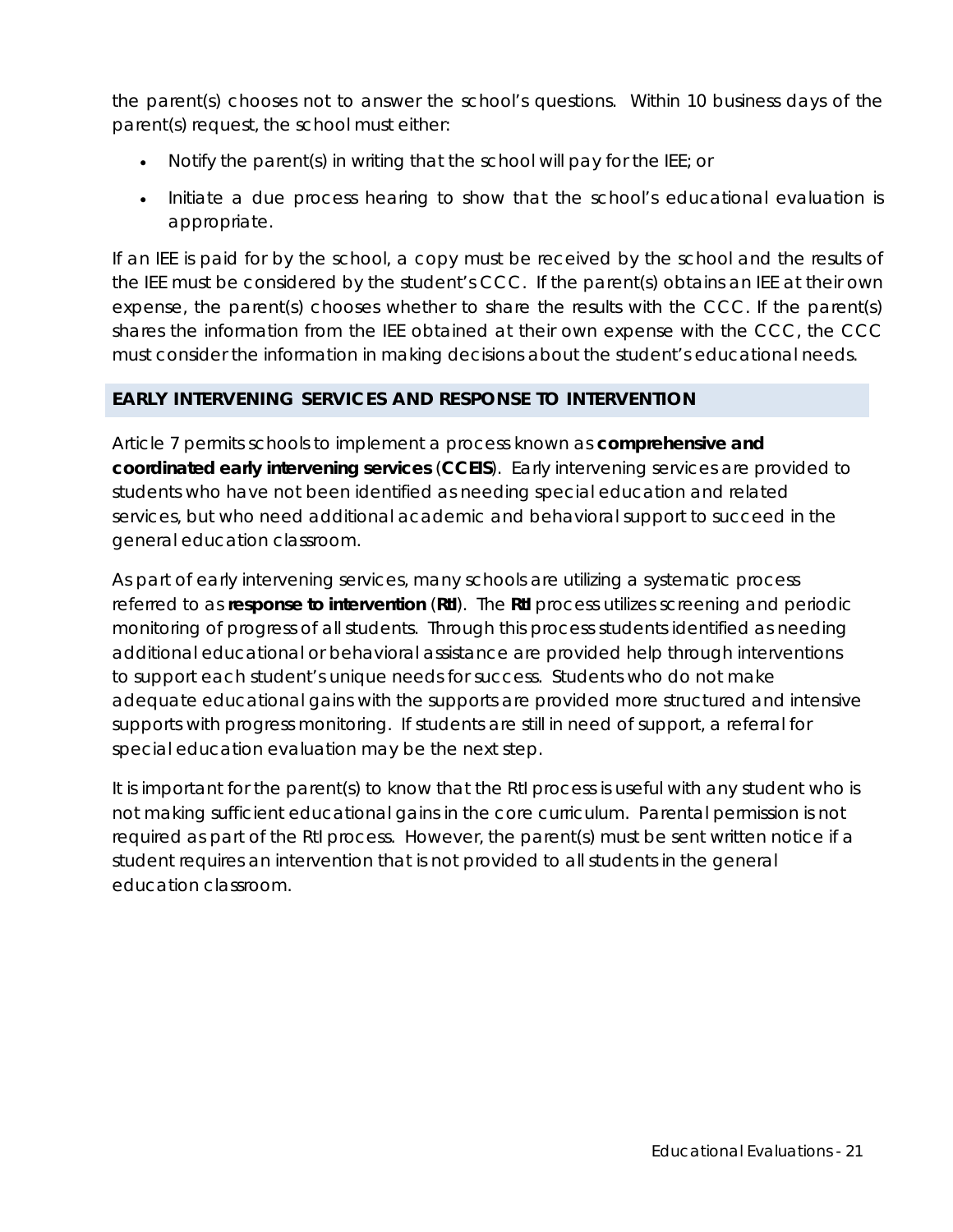**NOTE:** The **written notice** for RtI services provided to each student's parent(s) must describe:

- The amount and type of data that will be collected regarding the student's progress and the general education services to be provided;
- The timeframe for which the data will be collected and reported to the parent(s);
- The evidence-based strategies that will be used to increase the student's rate of learning to grade level;
- The parental right to request an educational evaluation to determine eligibility for special education; and
- An explanation that:
	- o In the event the student *fails* to make **adequate progress after an appropriate period of time,** as determined by the school and the parent(s), the school will request an educational evaluation.
	- o In this case, the school will provide the parent(s) with written notice and request written parental consent before an educational evaluation will be conducted.
	- o If the parent(s) give consent for an educational evaluation, the school has **20 school days** from the date it receives written parental consent to conduct the evaluation and convene the CCC meeting (rather than the 50 school days for other initial educational evaluations)*.*

A referral for an educational evaluation can be made by the parent(s) or school personnel at any time during the RtI process. The use of an RtI process cannot delay the appropriate educational evaluation of a student suspected of having a disability.

#### <span id="page-22-0"></span>**USE OF RTI EVALUATION DATA**

When an individual RtI intervention is determined necessary for a student, the school and the parent(s) decide, based on the intervention(s) to be provided, what progress and results they hope the student will make and in what time period. This collaboration can be another opportunity to build a positive partnership between school and parent(s).

The RTI process can provide essential information and documentation about the provision of appropriate instruction and opportunities for the student to learn. It is also a means for analyzing the student's educational difficulties and determining instructional strategies to address them.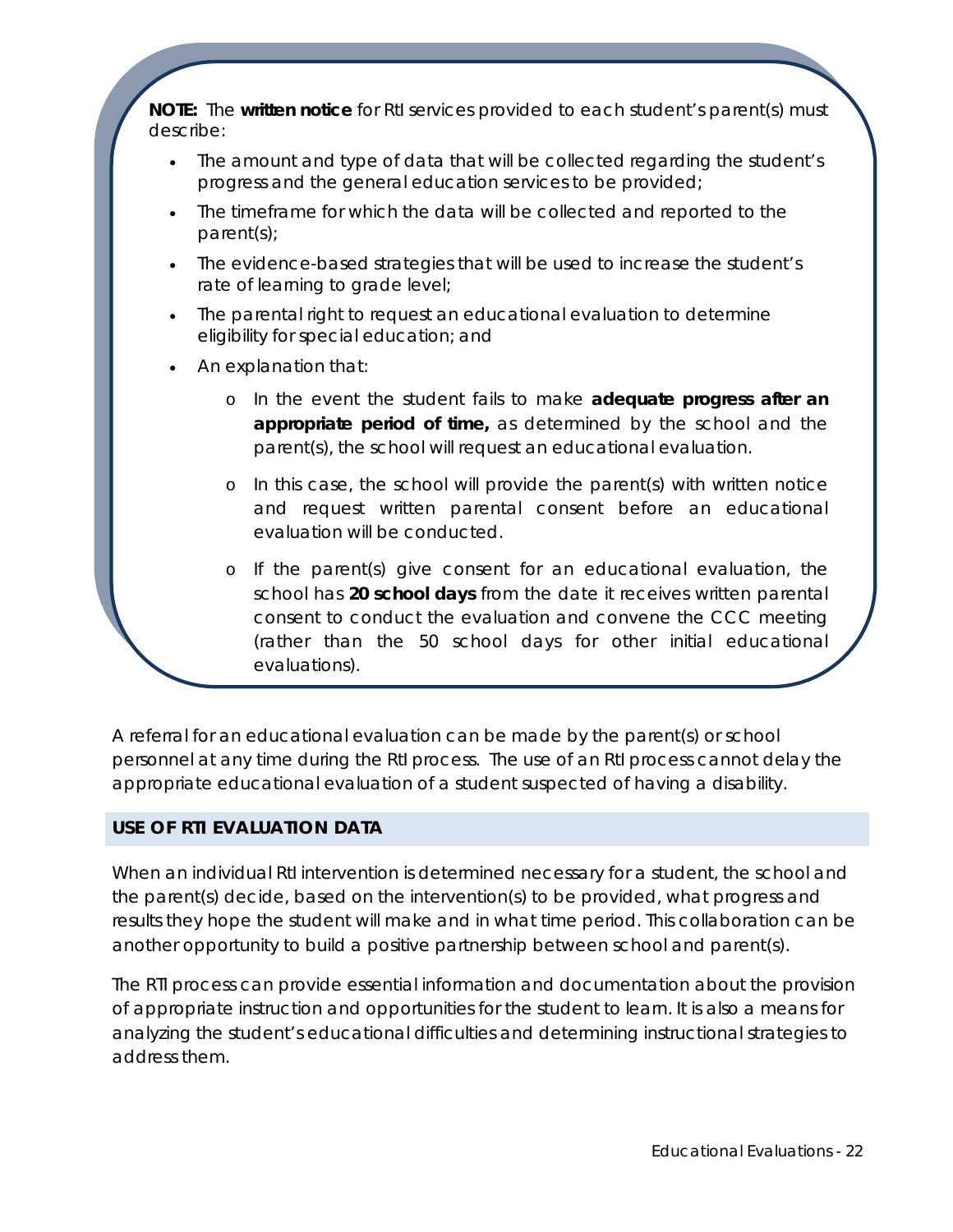Classroom teachers can use RTI data to adjust instruction based on their students' progress in the curriculum. Data from the RtI process shows what concepts and skills students have mastered and what skills need additional instruction.

Information from the RtI process can also be used in an educational evaluation. It can provide the documentation of appropriate instruction in reading and math as well as provide needed evidence of a student's progress in the general education curriculum.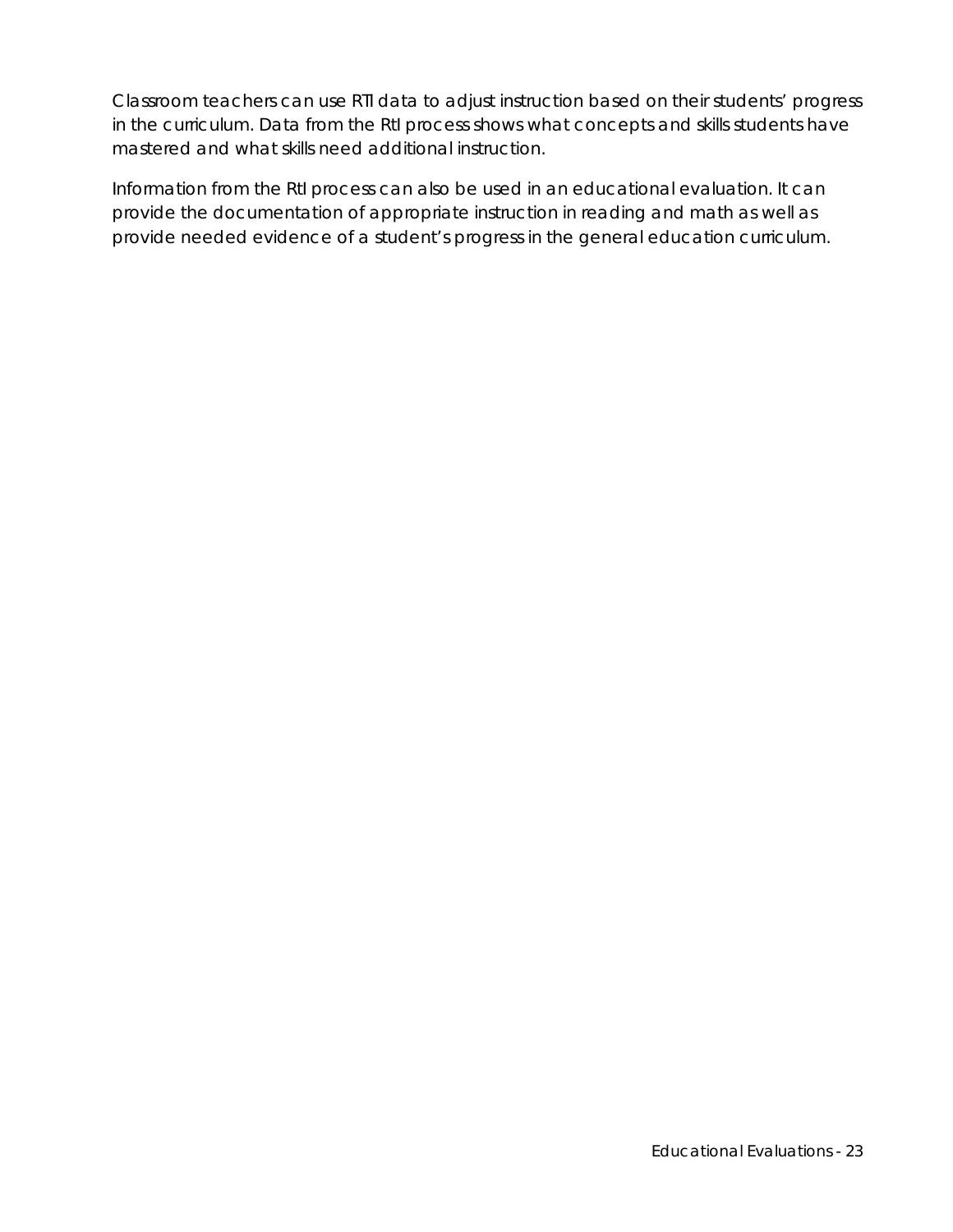# **SECTION III**

## <span id="page-24-0"></span>**CASE CONFERENCE COMMITTEE 511 IAC 7-42-1 THROUGH 7-42-5**

**DEFINITION: Case Conference Committee (CCC) –** The case conference committee (CCC) is the group of people including the parent(s) and school personnel, who share the responsibility of making educational decisions for a student with a suspected or identified disability. In the CCC meeting the parent(s) is an equal partner with the representative of the school. In the case where the student with a disability has attained adult legal status, the student will act on his/her own behalf thus assuming all of the functions and rights given to the parent(s).

#### <span id="page-24-1"></span>**PARTICIPATION IN THE CCC**

The CCC must include:

- A representative of the school (sometimes referred to as the public agency representative or PAR) who:
	- o Knows about the school's resources and has the authority to commit or expend them,
	- o Knows about the general education curriculum, and
	- o Can provide or supervise the provision of specially designed instruction to meet the unique needs of students with disabilities;
- The student's teacher of record (TOR) or a teacher licensed in the area of the student's suspected disability if the student has not yet been determined eligible. The speech language pathologist serves as the TOR for a student with a language or speech impairment only;
- At least one of the student's general education teachers, unless it is certain that the student is not or will not be participating in the general education environment;
- A person able to describe what the evaluation information means in terms of how to best instruct the student and the instructional implications of the evaluation information. This individual is typically referred to as an instructional strategist; and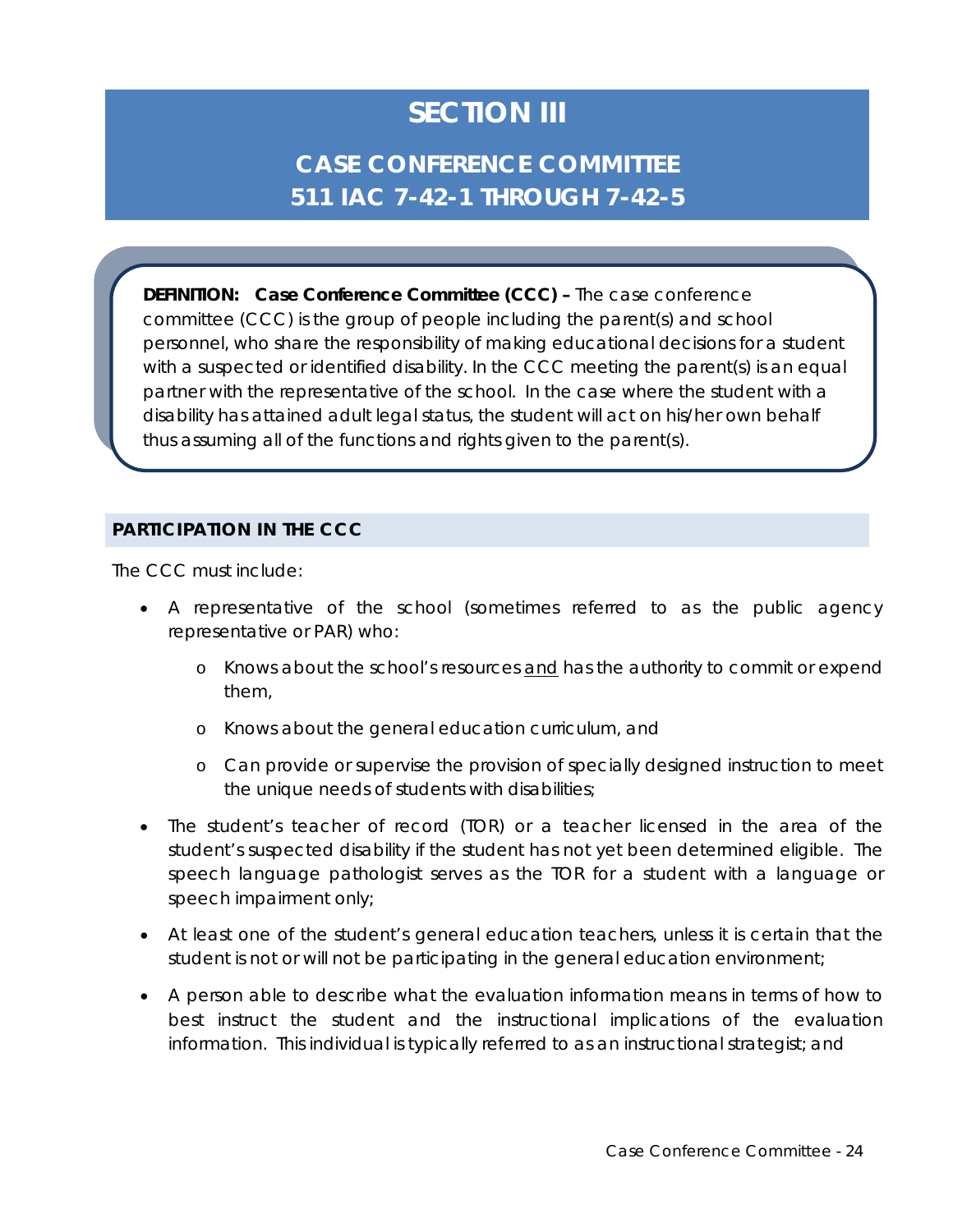• The parent(s) of a student less than 18 years of age or the student of legal age. In some cases this may include a guardian or educational representative for the student.

School personnel may fulfill more than one role in the CCC meeting. For example, the student's TOR may also serve as the school representative with the authority of committing resources.

At the discretion of the parent(s), the student may participate in any CCC meeting in addition to those CCC meetings to which the student must be invited.

Depending on the purpose of the meeting, the CCC must include other individuals. For example, if the CCC is determining the student's initial eligibility for special education, a member of the multidisciplinary team (M-Team) is required to attend. If the parent(s) has enrolled the student in a private school, a representative of the private school must either attend or participate by alternate means in the CCC meeting. For more information, see 511 IAC 7-42-3(c) and (d) and the *Appendix* for a chart on who must or may be invited to attend.

Both the parent(s) and school personnel may invite "other individuals who have knowledge or special expertise" about the student. Determining if the individual has knowledge or special expertise is up to the person who invites the individual to participate.

#### <span id="page-25-0"></span>**CCC MEETINGS**

The CCC must meet:

- Within the stated timeline for an initial evaluation or reevaluation;
- At least annually;
- When requested by the parent(s) or school personnel;
- Within 10 school days of the date a student with a disability enrolls from another school district or state;
- Within 10 school days of a disciplinary change of placement;
- To determine an interim alternative educational setting (IAES); and
- Every 60 school days when a student with a disability has been placed on full time homebound services.

The school schedules the CCC meeting that is a "mutually agreed upon time and place" by the parent(s) and school personnel. Some schools set up the conference at the time parental consent (permission) for the evaluation is received. This is not required, but it does permit for increased flexibility in choosing convenient dates and times for all involved.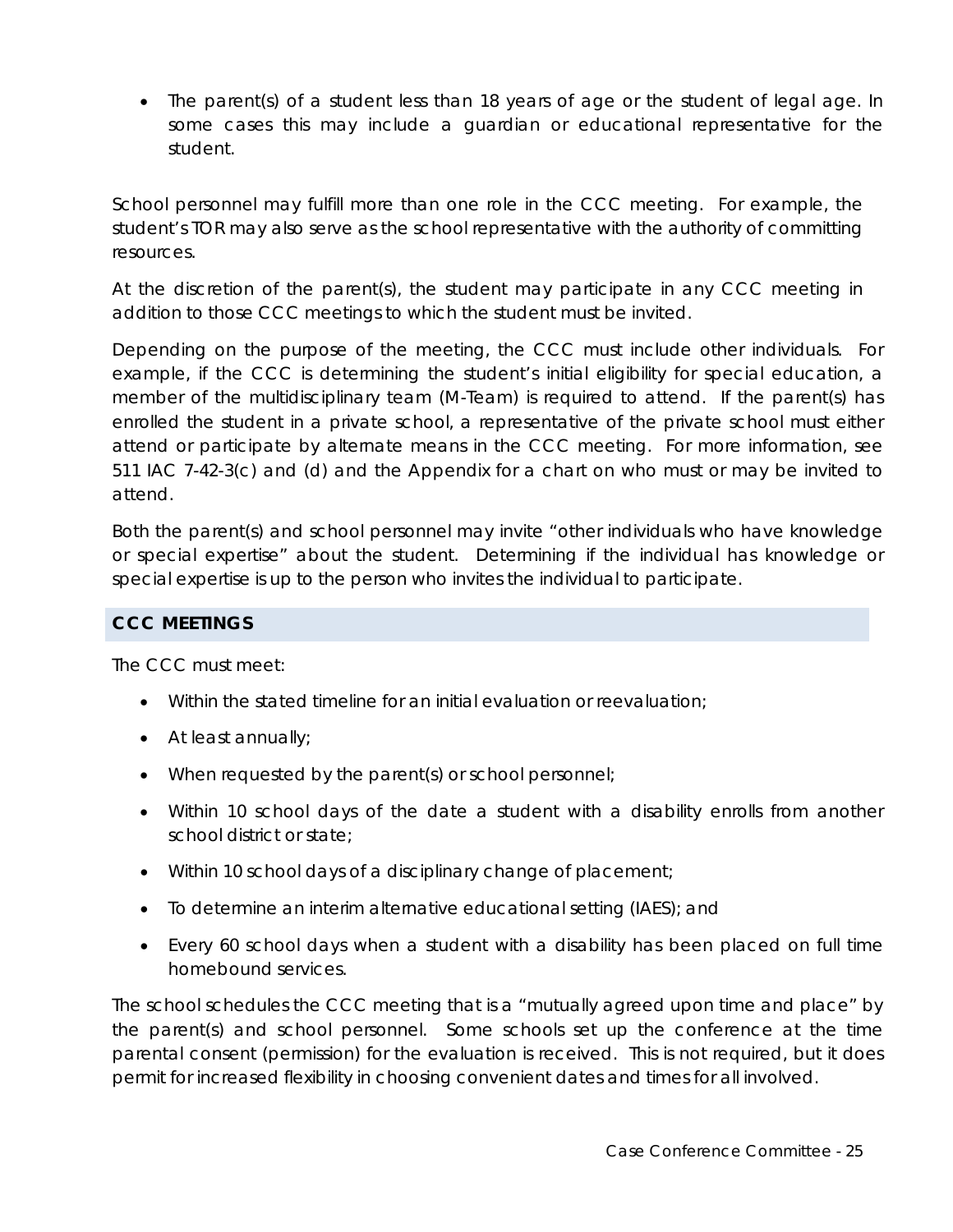#### <span id="page-26-0"></span>**NOTIFICATION OF CCC MEETING**

Once the CCC meeting is arranged, the school will send the parent(s) a written notice of the CCC meeting that includes the date, time, location, purpose, and the names and titles of participants expected to be in attendance that are believed to have special knowledge or expertise about the student. The notice must also advise the parent(s) of their right to invite anyone the parent(s) determines to have special knowledge or expertise about the student. If you, as the parent(s) are going to invite someone it is helpful to inform school personnel to ensure adequate seating and space for all who attend.

If the parent(s) cannot attend in person, the school should ensure parental participation through other methods such as telephone or video conference. Article 7 [at 511 IAC 7-42- 2(b)] states that a CCC meeting may be conducted without a parent in attendance if the parent chooses not to participate in person or by other means. The school must document all attempts to arrange for a meeting to take place and any response received from the parent(s).

If the parent(s) chooses not to participate, either in person or by other means, the school may conduct the CCC meeting without the parent(s). However, before the school can do this, it must make reasonable efforts to convince the parent(s) to participate, and it must document its efforts (such as telephone calls, emails, letters, home visits, etc.). See Article 7 [at 511 IAC 7-42-2(b)].

#### <span id="page-26-1"></span>CAN PARTICIPANTS BE EXCUSED FROM PARTICIPATING IN ALL OR PART OF A CCC MEETING?

In some circumstances, a required member (i.e., the school representative, special education teacher, general education teacher, or the person explaining how the evaluation results impact instruction) may be excused from the meeting if the school and the parent(s) agree in writing that the member's attendance is not necessary for all or part of the meeting. However, if that member's area of curriculum or related services *will be discussed or modified* during the meeting and the member will miss the entire meeting, s/he must provide input in writing to the parent(s) and the other CCC members prior to the meeting and the parent(s) must provide written consent for the excusal. The school must obtain parental consent to excuse the required participant before the CCC meeting. If the parent(s) does not agree to an excusal of a required member of the CCC, the required member must participate in the CCC meeting or the meeting must be rescheduled.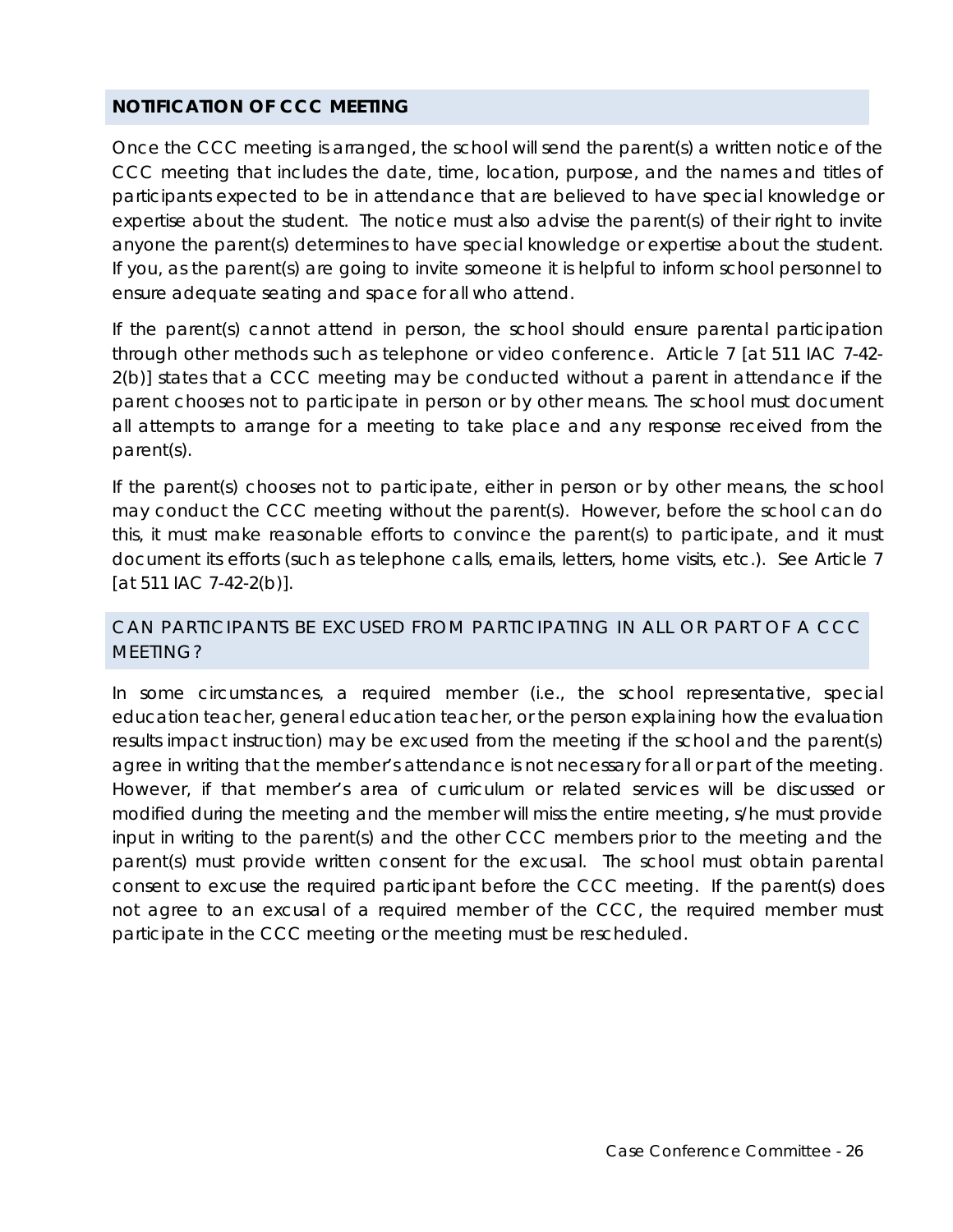#### <span id="page-27-0"></span>**CCC RESPONSIBILITIES**

The CCC is responsible for:

- Reviewing the educational evaluation report and determining a student's eligibility for special education and related services (for initial evaluations and any subsequent reevaluation of the student);
- Reviewing the student's present levels of educational performance and any progress monitoring information that is available;
- Developing, reviewing and revising a student's individualized education plan (IEP);
- Determining appropriate special education and related services;
- Determining where, when, and how long the services will be provided and;
- Addressing other matters that relate to providing the student with a **free appropriate public education** (**FAPE**).

#### <span id="page-27-1"></span>HOW ARE DECISIONS MADE IN THE CCC?

Information about the student is shared with and by all CCC members. Everyone can offer input into and participate in the discussion about the decisions to be made, such as:

- Is the student eligible as a student with a disability?
- If so, what disability category (if more than one was initially suspected)?
- If eligible, what are the student's educational needs, and what special education and related services are appropriate to meet the student's needs?

The actual decisions are between the parent(s) and the school representative authorized to commit the school's resources. Decisions are *not* made by a vote or consensus of the CCC members. A CCC meeting is not a meeting controlled by a vote of 'majority rule'. The only two individuals who have a final say in the final decision of the CCC meeting are the parent(s) and the public agency representative for the school.

#### <span id="page-27-2"></span>WHAT HAPPENS IF THE PARENT(S) AND SCHOOL REPRESENTATIVE DISAGREE?

For an initial placement (the first time a student is found eligible for special education and related services) the school must obtain written and informed parental consent for services to begin. After any CCC meeting, the school must provide the parent(s) with written notice about any action it is proposing or refusing to take with regard to the student's identification, evaluation, eligibility, services, placement, or anything else affecting the provision of a FAPE. The school must provide this notice regardless of whether there was agreement between the parent(s) and the school representative.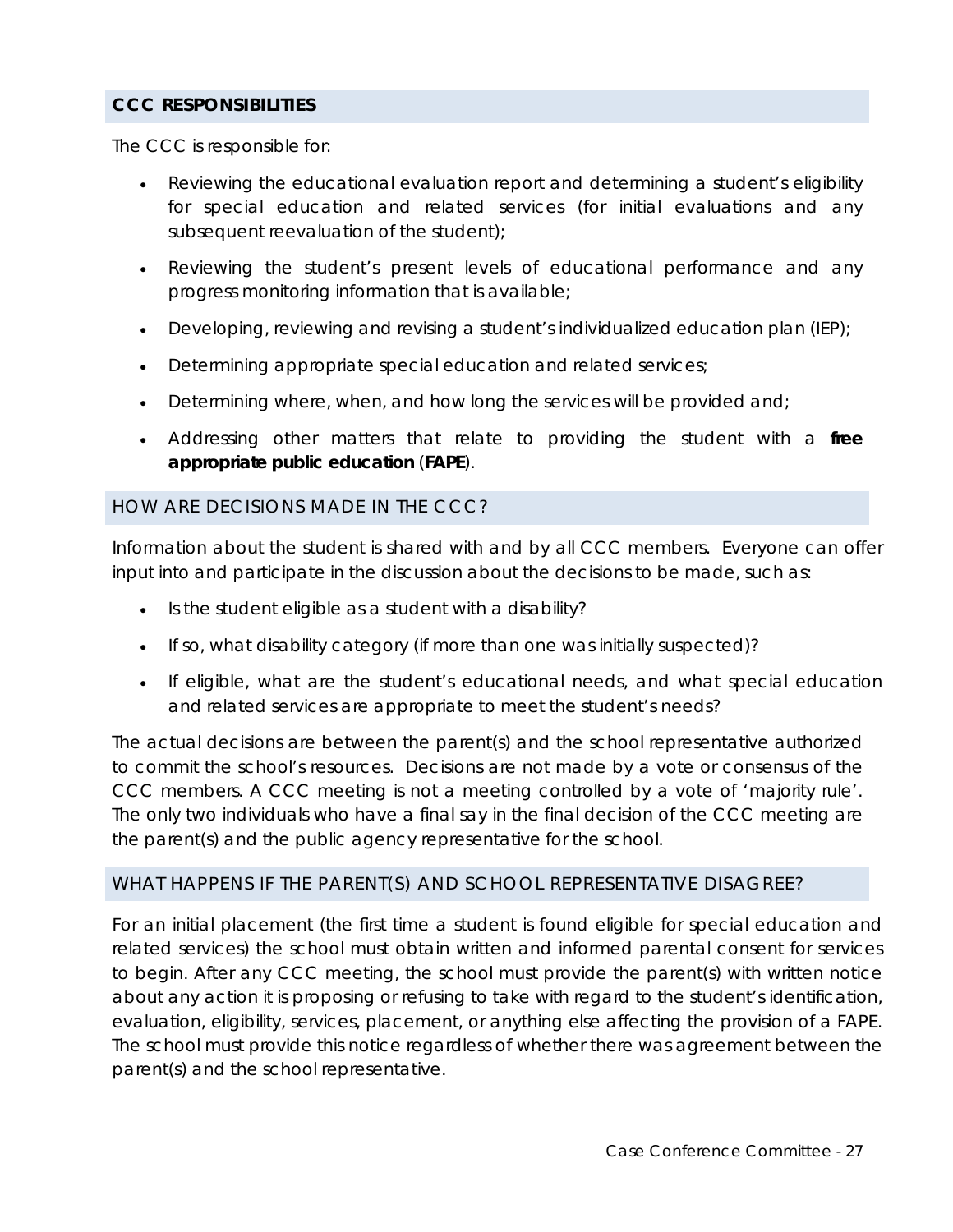After receiving this notice, the parent(s) may contest the school's decision by asking for and participating in a meeting with a school official, participating in mediation, or requesting a due process hearing. For more information on the written notice, mediation, and due process see the sections on *IEPs* and *Resolving Disagreements*.

There are other options the parent(s) have in certain situations. For example, if the disagreement is over eligibility or evaluation results, the parent(s) may request an independent educational evaluation at the school's expense. The parent(s) may also ask to reconvene the CCC for further discussion and consideration. For more information see the section on Identification*, Referral, and Evaluation*.

Being a member of a CCC may seem intimidating or overwhelming to some parents. The following are some tips that have been offered to help the student's parent(s) feel more comfortable during CCC meetings:

- Make a list of questions so you don't forget them during the CCC meeting;
- If there is an evaluation report, talk with someone who can explain it in easy to understand terms;
- Talk with the student's teacher or other school personnel before the meeting;
- Talk to other parents who have participated in CCC meetings;
- Take someone with you who knows the student; or
- Take this booklet with you to the CCC meeting.

For more information on CCC meetings, see 511 IAC 7-42-2 through 42-5.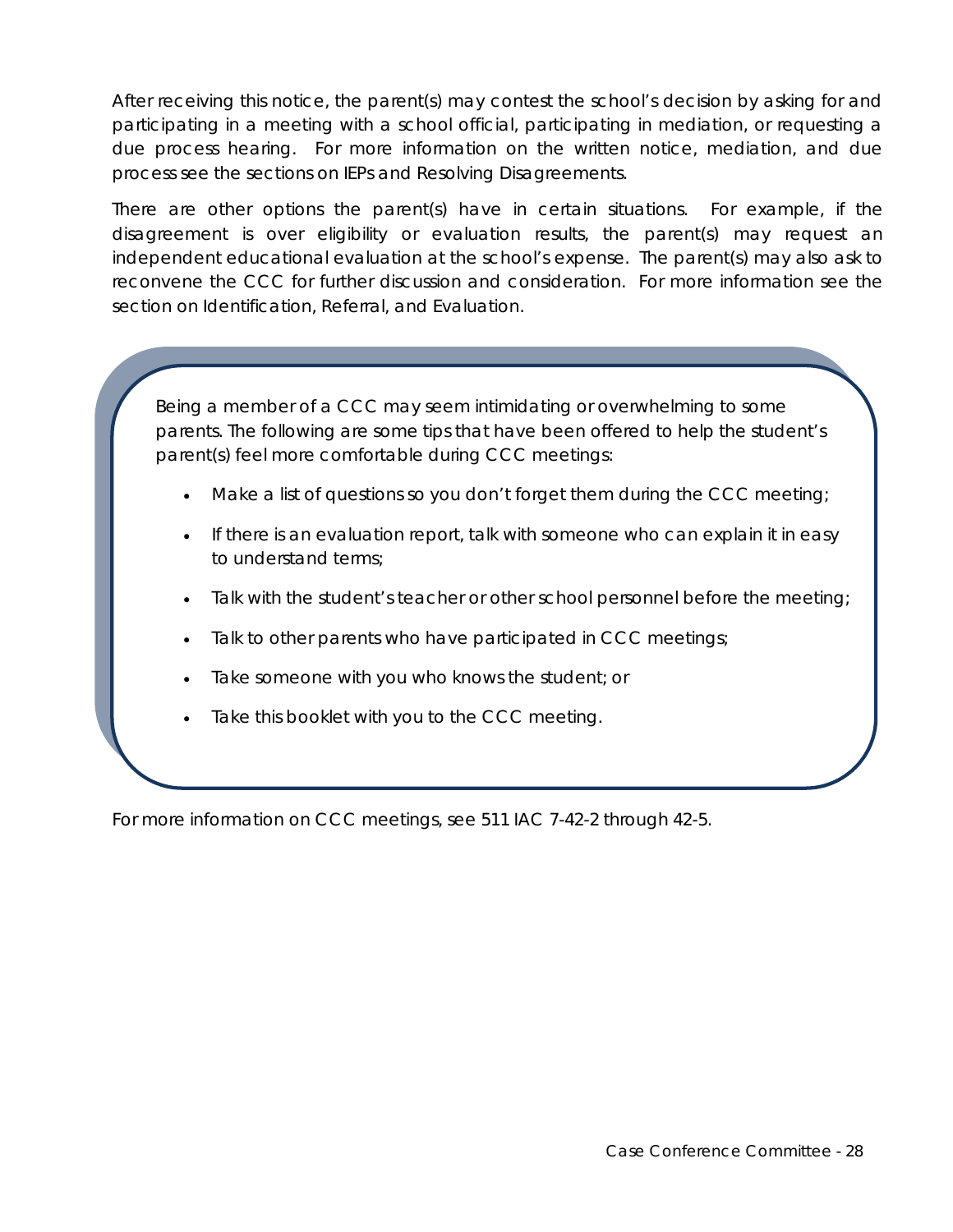# **SECTION IV**

### <span id="page-29-0"></span>**INDIVIDUALIZED EDUCATION PROGRAM 511 IAC 7-42-6 THROUGH 7-42-10 AND 511 IAC 7-43-1**

If the case conference committee (CCC) decides the student is eligible for special education services, the next step is for the CCC to develop an individualized education program (IEP).

**DEFINITION: Individualized Education Program (IEP) –** The written plan that describes how the student will participate in the general education curriculum (if appropriate) and identifies the special education and related services that the school will provide to the student. Once the IEP is developed, the CCC must review the IEP at least one time each year and make changes to the IEP as needed.

#### <span id="page-29-1"></span>**IEP DEVELOPMENT**

The CCC develops the IEP after considering all of the information about the student. The CCC must consider various general factors when developing an IEP, such as:

- The student's strengths,
- The concerns of the parent(s) for improving the student's education,
- The results of any recent educational evaluations or assessments, and
- The student's academic, developmental, communication and functional needs.

In addition, the CCC must consider special factors (when applicable) such as:

- Positive supports and interventions when a student's behavior affects his/her learning,
- Supports to provide school personnel with knowledge and skills to implement the student's IEP,
- Language needs of a student with limited English proficiency, and
- Instructional and communication needs for a student whose vision and/or hearing is impaired.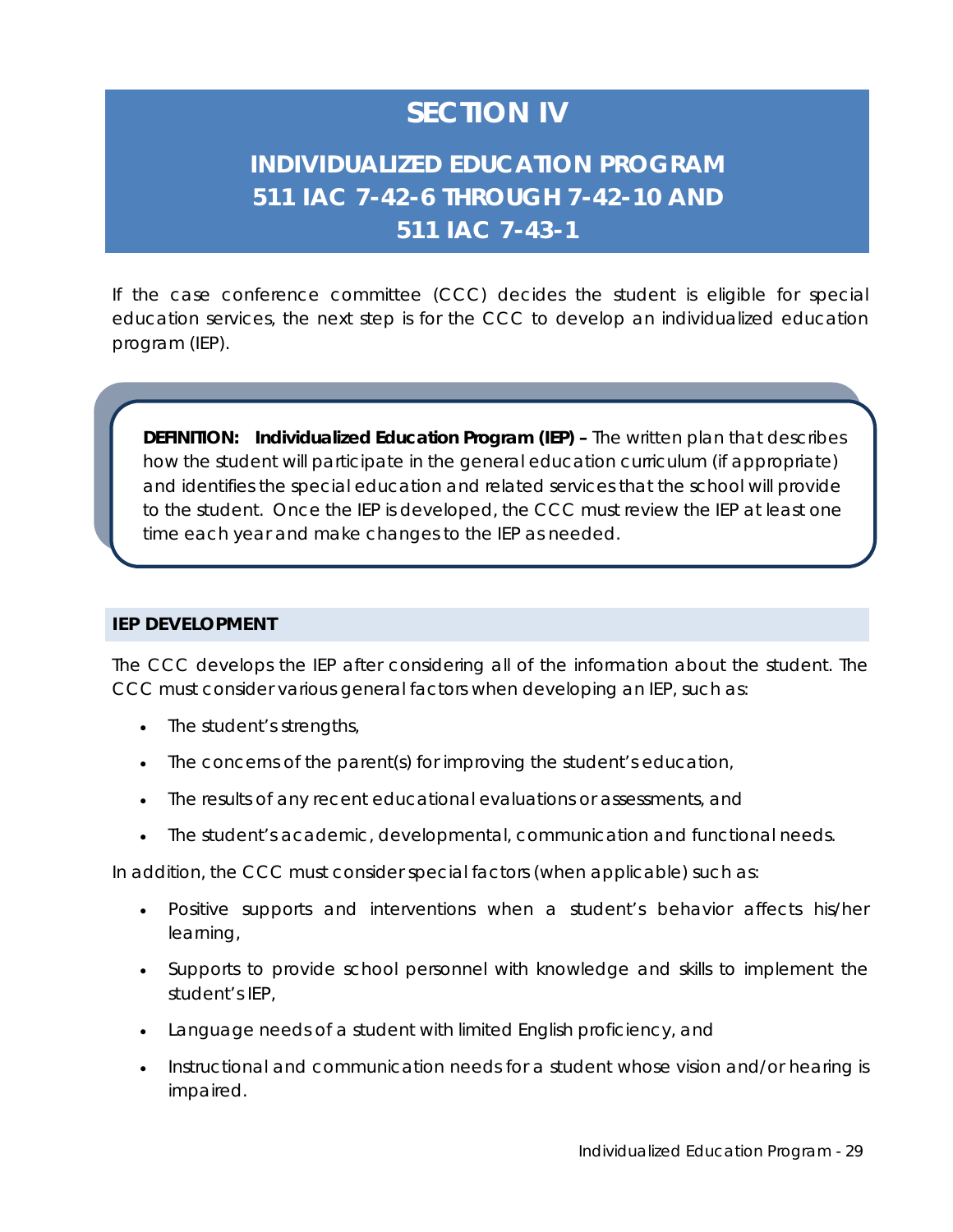As the CCC reviews and considers all of the information, it identifies the student's present levels of performance, writes annual goals to meet the student's needs, identifies the special education and related services to meet those needs, and determines the most appropriate placement for the student. The end result of this and the other items described in the following section is a complete IEP for the student.

#### <span id="page-30-0"></span>**CONTENTS OF THE IEP**

An IEP must include:

- *The student's present levels of academic achievement and functional performance* - This means looking at the student's current skills, both academically (such as reading, math, writing, and language) and functionally (such as fine and gross motor skills, personal care, behavioral, social, and emotional skills, and independent living skills). It also includes how the student's disability affects his/her involvement and progress in the general education curriculum.
- *Measurable goal(s) that the CCC expects the student to achieve over the next 12 months* – This includes goals designed to meet the student's academic and/or functional needs that result from the student's disability. Well-written goals will help the student be involved and make progress in the general education curriculum to the fullest extent appropriate. Although previously required that the IEP include benchmarks or short-term objectives for every goal, they are now *only* required if the student participates in ISTAR instead of ISTEP (see section below on *Participation in Statewide Assessment*).
- *Information on how the student's progress toward achieving the IEP goals will be measured* – Although objectives and benchmarks may not be required, it is still an expectation that all IEP goals will be written so that period reports can be given to the parent(s) on how the student is progressing in achieving each IEP goal. Depending on how the goal is designed, the teacher may be monitoring such things as scores on assessments, incidents of behavior, or other examples of skill attainment observed by the teacher. The data collected must be specific to the student's goal(s) and should provide the parent(s) with information that is easily understood. The amount and type of data to be collected by the teacher should be discussed by the CCC.

**NOTE**: Students who are being assessed on the ISTAR assessment are required to have benchmarks or short term objectives; it is optional for all other students.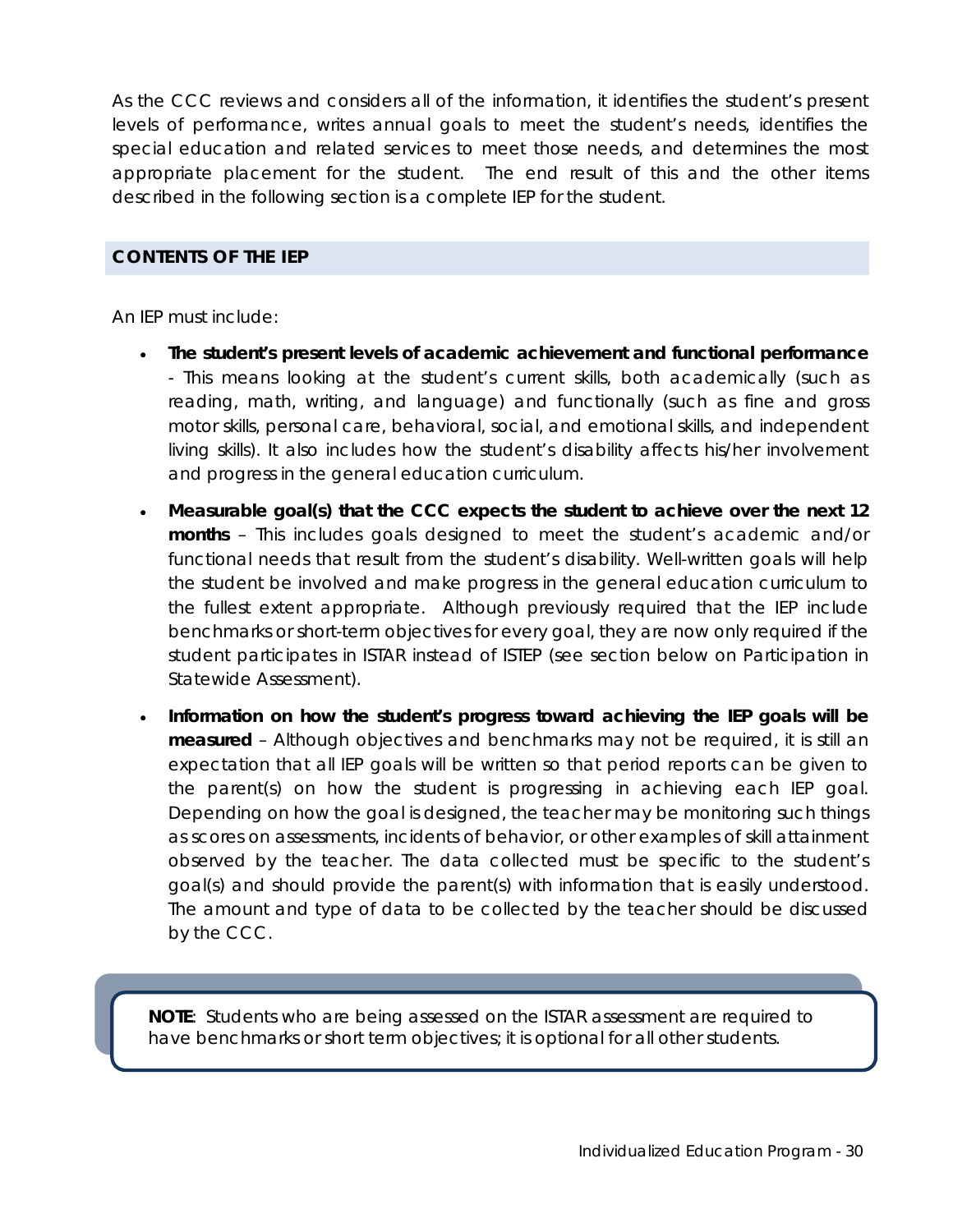- *Information on the student's progress will be reported to the parent(s)* The school must provide the parent(s) with a periodic report on the student's progress that is easy to understand. The report must be given to the student's parent(s) at least as often as when progress reports (report cards, mid-term reports, etc.) are provided to the parent(s) of students who have not been identified as having a disability. Although a more frequent report of progress may be provided if determined appropriate by the CCC.
- *A description of the special education services and supports that will be provided to the student or to staff working with the student* – The type of services and supports to be provided to a student and staff will be based on the student's educational needs. The supports are designed to help the student achieve his/her annual goals and participate in the general education curriculum, extracurricular activities, and other nonacademic activities with non-disabled students as much as possible. In addition to specially designed instruction, the student may need related services, accommodations, or modifications in order to benefit from his/her special education. If staff members who are in contact with the student need supports or training to better understand the student's strengths and needs or to implement the student's IEP, those may be listed as well (see the section below on *Related Services, Accommodations, and Modifications*).
- *The projected date the services will begin and end, and the length, frequency, and location of the services* – The IEP must include the dates of *when* the school expects services to begin and end, *how often* the services and supports will occur, *how long* each service or support will last, and *where* the student will receive the service or support.

For example, the IEP may state that the student will receive:

- o 30 minutes of speech therapy one time a week in the general education classroom beginning on or about September 1, 2009 and ending on or about June 1, 2010.
- o 60 minutes of reading instruction two times per week in the resource room beginning on September 1, 2009 and ending on December 31, 2009.

Although some schools build time into service providers' schedules at the beginning and end of each school year to allow for screening of new students or convening annual case reviews for current students, the provision of services cannot be reduced unless the CCC agrees to these exceptions. To adjust for schedules an IEP may state that the student will receive 60 minutes of reading instruction two times per week for the first and last month of the school year; and 30 minutes of reading instruction two times per week for all other months during the school year. However, unless the CCC discusses and agrees otherwise, the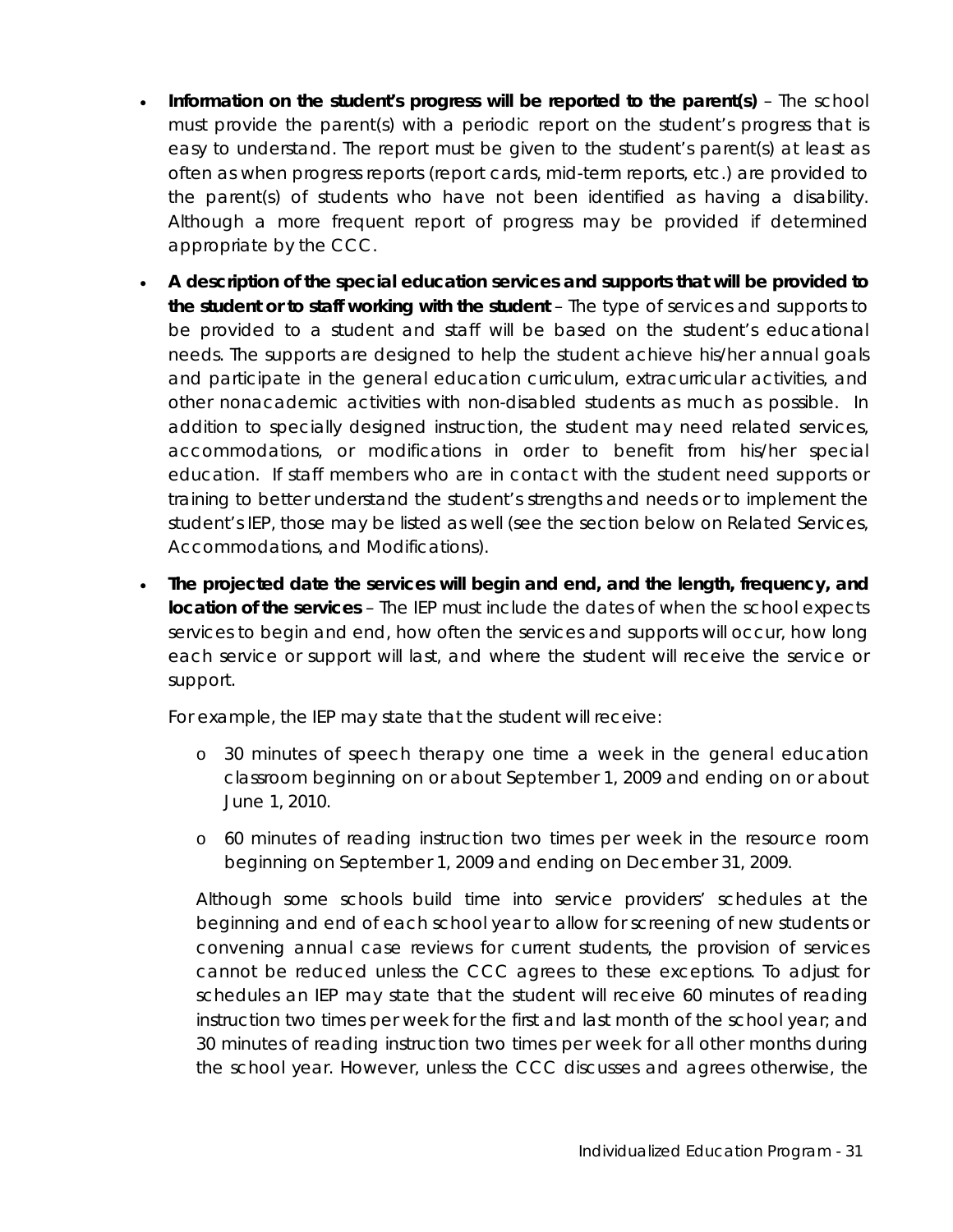decision to modify the IEP at certain times during the school year due to staff requirements such as screening or annual case review is prohibited.

- *Information about how the student will participate in local and statewide assessments –* Schools test students at various times during the school year. ISTEP (the Indiana Statewide Testing of Educational Performance) is the **statewide** test that schools give to students. Most students will participate in the ISTEP+ either with or without accommodations. In 2010, a modified version of ISTEP+ is expected to be available for students with disabilities who meet the criteria to participate in a modified assessment. For students with more significant cognitive disabilities the state has an assessment called ISTAR (the Indiana Standards Tool for Alternate Reporting). The ISTAR assessment has two achievement levels that the CCC must consider for a student to be eligible to participate. It is up to each student's CCC to decide whether the student should participate in:
	- o the ISTAR assessment aligned to academic competence, or
	- o the ISTAR assessment aligned to independent functioning.

All assessment decisions for the student are based on his/her expected educational outcomes using existing performance data available to the CCC. Students in high school who intend to graduate with a high school diploma must participate in the end of course assessment (EoCA) for Algebra and Language Arts 10. An EoCA in Biology is expected to be added in the upcoming year. Students who have a significant cognitive disability will be assessed minimally at grade 10 and optionally at higher grades (see the Appendix for criteria expectations and decision-making charts).

The CCC must discuss the testing options available for the student, including local and national tests not regulated by the state. In making testing decisions the CCC must discuss any potential consequences (e.g., earning a high school diploma) and record the reason the CCC chose the assessment option(s) for the student. Accommodations used routinely by the student in his/her educational program may be offered in the assessment situation if so determined by the CCC. However, any accommodation offered on the state-mandated assessment must meet the guidance criteria provided by the Indiana Department of Education (IDOE). The assessment guidance is updated routinely and is available on the IDOE website at: [http://www.doe.in.gov/istep/.](http://www.doe.in.gov/istep/) Look for the link for the *ISTEP+ Program Manual*.

• *The student's participation with non-disabled students –* If the IEP does not limit a student's participation in any way, the student should be able to participate with non-disabled students in academic classes and other educational programs such as vocational education, art, music, industrial arts, consumer and homemaking education, field trips and convocations. The student should also be able to participate in nonacademic and extracurricular activities such as meals, recess,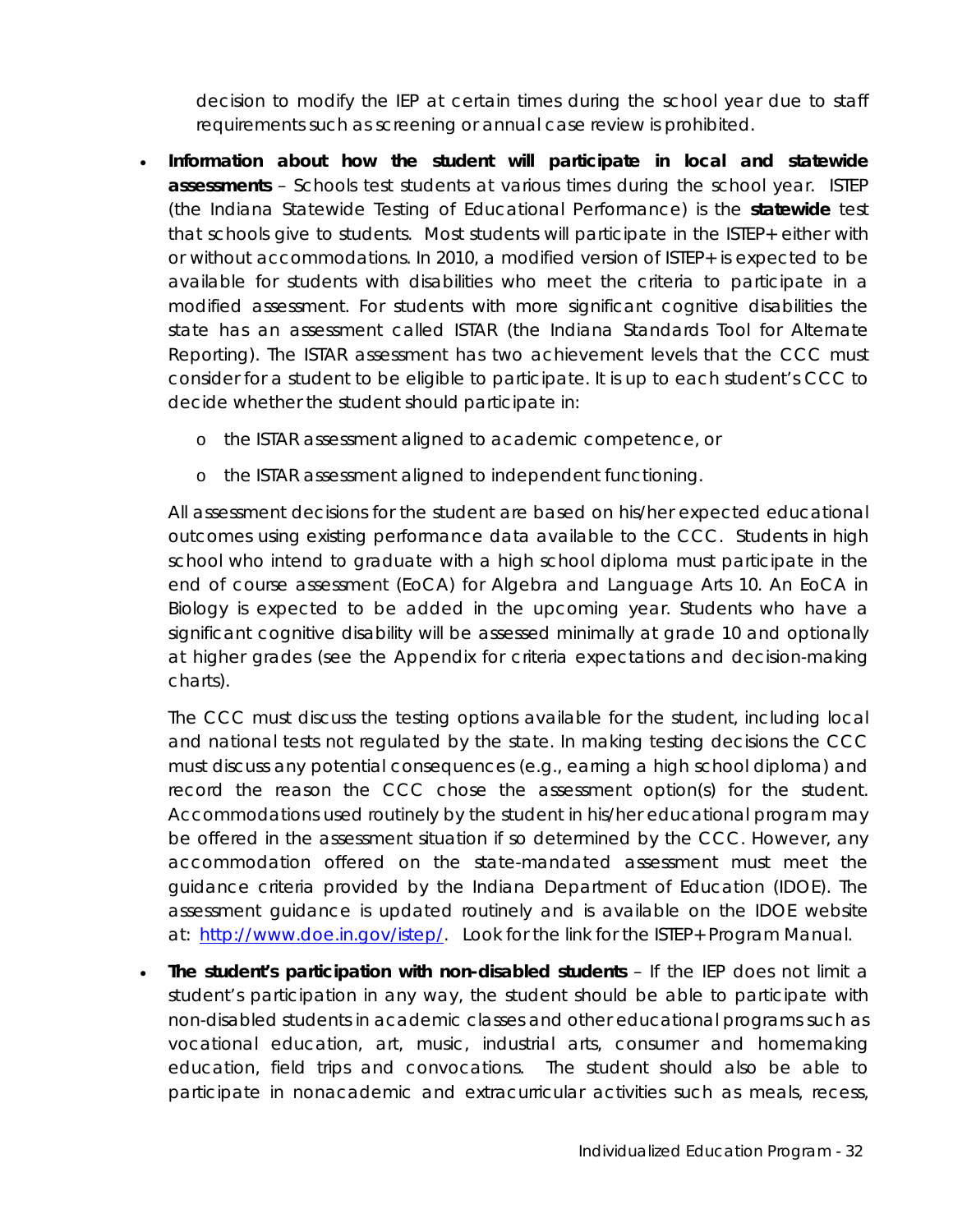athletics, recreational activities, school-sponsored groups or clubs, graduation ceremonies, and student employment.

If the CCC decides that a student needs supplementary aids and services in order to participate with non-disabled students in extracurricular or nonacademic activities, the CCC should include these in the IEP. If the CCC decides that there are times that the student will not participate with non-disabled students, the CCC must identify those situations in the IEP. This covers all educational, extracurricular, and other nonacademic activities.

- **The student's need for extended school year (ESY) services ESY services means** special education and related services that are provided to a student at times when other students are not in school (like during the summer or after school). The CCC decides, based on the student's educational needs, if a student needs ESY services. If the CCC decides the student needs ESY services, the services must be described in the student's IEP. This description must be specific enough that all involved with the student understand the ESY services to be provided and when/how they will occur.
- *The student's placement in the least restrictive environment (LRE)* The CCC decides where the student should be placed. For example, will the student be placed in the general education classroom and receive some or all of the special services and supports in that classroom, or will the student spend only part of the day in the general education classroom and receive services and supports in another location? There are a variety of placement options ranging from full time placement in a general education classroom to placement in a private residential setting.

**DEFINITION: Least Restrictive Environment (LRE) –** Placement must allow the student to be educated with non-disabled students to the greatest extent appropriate for the student regardless of the student's disability. For some students, this means that they will be educated in the general education classroom, but for others it will mean that they are with non-disabled students only for certain periods of time such as lunch, recess, or a particular class.

Unless the CCC decides something else, a student with a disability should attend the school s/he would attend if not disabled and be in classes and school buildings with non-disabled students of the same chronological age. Generally, the CCC begins by looking at whether the student's needs may be met in a general education classroom in the student's home school. If not, the CCC would look at other options to meet the student's needs in the **least restrictive environment (LRE)**. Special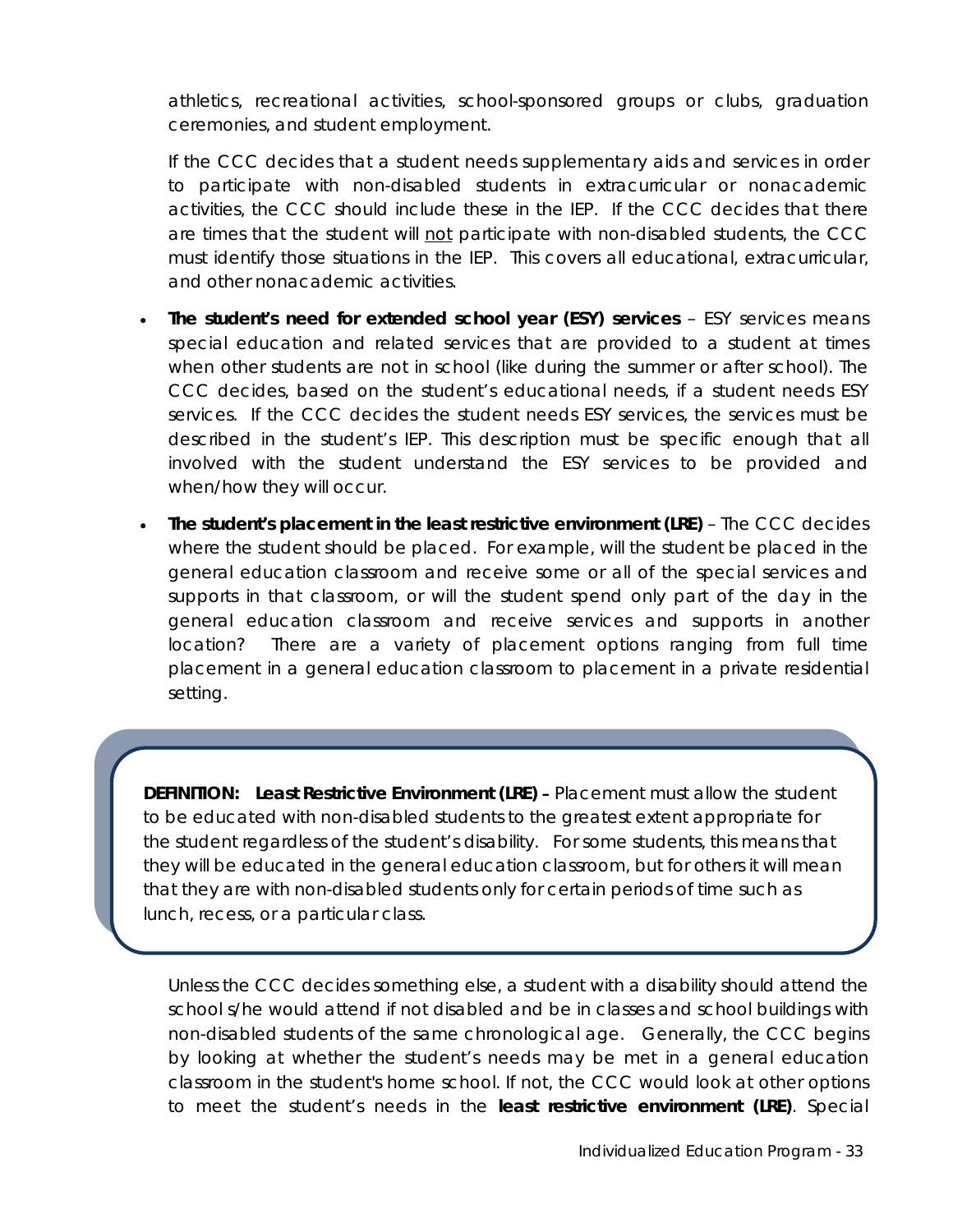classes, separate schools, or other removal of students from the general education environment should occur only if the nature and severity of the disability is such that education in general education classes using supplementary aids and services cannot be satisfactorily achieved.

• *Written notes to document the CCC meeting* – The IEP and the documentation of the CCC may include a section called written notes. This document may blend the required components of the IEP and other necessary details such as the date and the purpose of the meeting, the names and titles of everyone who participated in the meeting, the issues discussed, the rationale for various decisions made by the CCC, and other educationally relevant notes considered by the CCC.

**NOTE:** It is not advisable to list services the student will receive in the notes as they will often be overlooked by the providers.

• *Information on transfer of rights when the student turns 18 –* When the CCC is developing an IEP for a student who will turn 17 when the IEP is in effect, the parent(s) and the student must be notified that the parental rights will transfer to the student when the student turns 18. The statement that the parent(s) and student have been notified of this transfer must be documented in the IEP (see the section on *Preparing for Transition from School to Adult Life*).

• **DEFINITION: Transition IEP** - The IEP developed for a student who will be turning 14 or • above, but is driven by an understanding of the student's needs once s/he leaves • the section on *Preparing for Transition from School to Adult Life* for more information entering the 9<sup>th</sup> grade. A Transition IEP includes all of the components described high school. A student has a Transition IEP until the completion of high school. See on the Transition IEP.

#### <span id="page-34-0"></span>**RELATED SERVICES**

A **related service** is a developmental, corrective, or other supportive service that is provided to help a student benefit from his/her special education program. The CCC decides what related services, if any, a student needs. For example, a student who is deaf or hard of hearing may need an educational interpreter in order to participate in the school setting. Or, if a student who is orthopedically impaired needs physical therapy to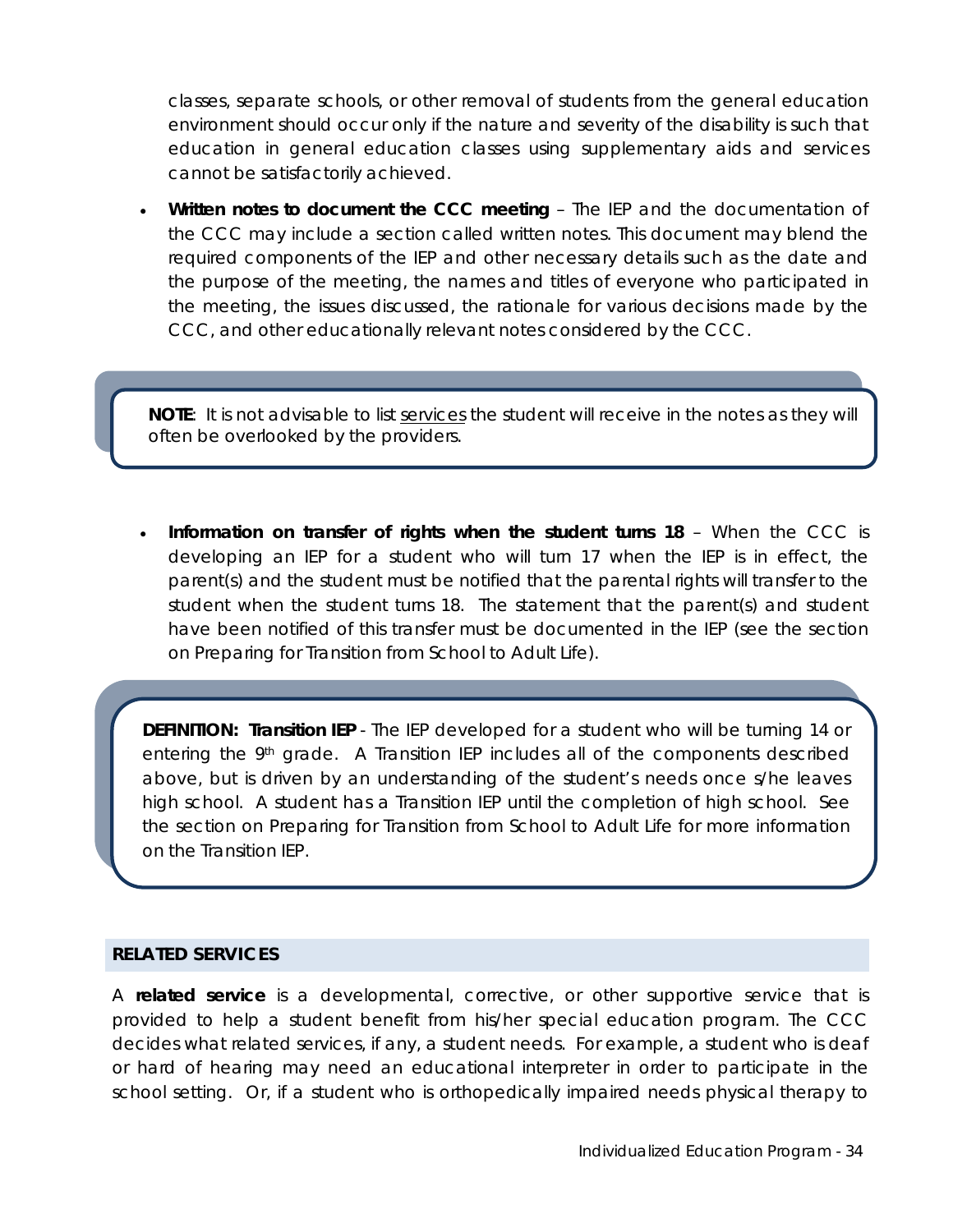help him/her learn to get around the school more independently. The most common related service is transportation. For a list of common related services and what each service includes, see 511 IAC 7-43-1.

The IEP must state the type of related service to be provided, when the service will begin and end, how frequently the service will be provided (daily, weekly, monthly, etc.), the length of the service (15 minutes, 30 minutes, one hour, etc.), and where the service will be provided. The IEP should be specific and detailed enough so that both the parent(s) and school personnel can clearly determine how much of a service the student should be receiving at any one time during and throughout the school year.

#### <span id="page-35-0"></span>**ACCOMMODATIONS**

Students with disabilities may require instructional or testing accommodations. An **accommodation** "levels the playing field" without changing what is being taught or tested. An accommodation is "intended to reduce or eliminate the effects of a student's disability," but does not reduce what the student is expected to learn. A student with a disability might have an accommodation during testing that allows the student to take the same test as everyone else, but is given extra time to complete the test.

Accommodations must be used routinely in classroom situations in order for the CCC to apply the accommodation(s) to assessments. The student needs the opportunity to practice and become familiar with the accommodation. Routine practice in comfortable situations allow the student to become accustomed to the accommodation. It is not permissible to use an accommodation during high stakes testing situations if it is not used routinely in classroom assessment because the student needs to be familiar with the process.

On some standardized tests, such as ISTEP, some accommodations are not allowed because they have been determined to affect the validity of the test scores. However, there is no limitation on accommodations that can be provided to the student in other situations to support classroom learning on functional assessments.

Some examples of accommodations:

- The student is given extra time to complete assignments and tests.
- The student is allowed to complete assignments and tests using a computer instead of writing by hand.
- The student is provided with special lighting or work space.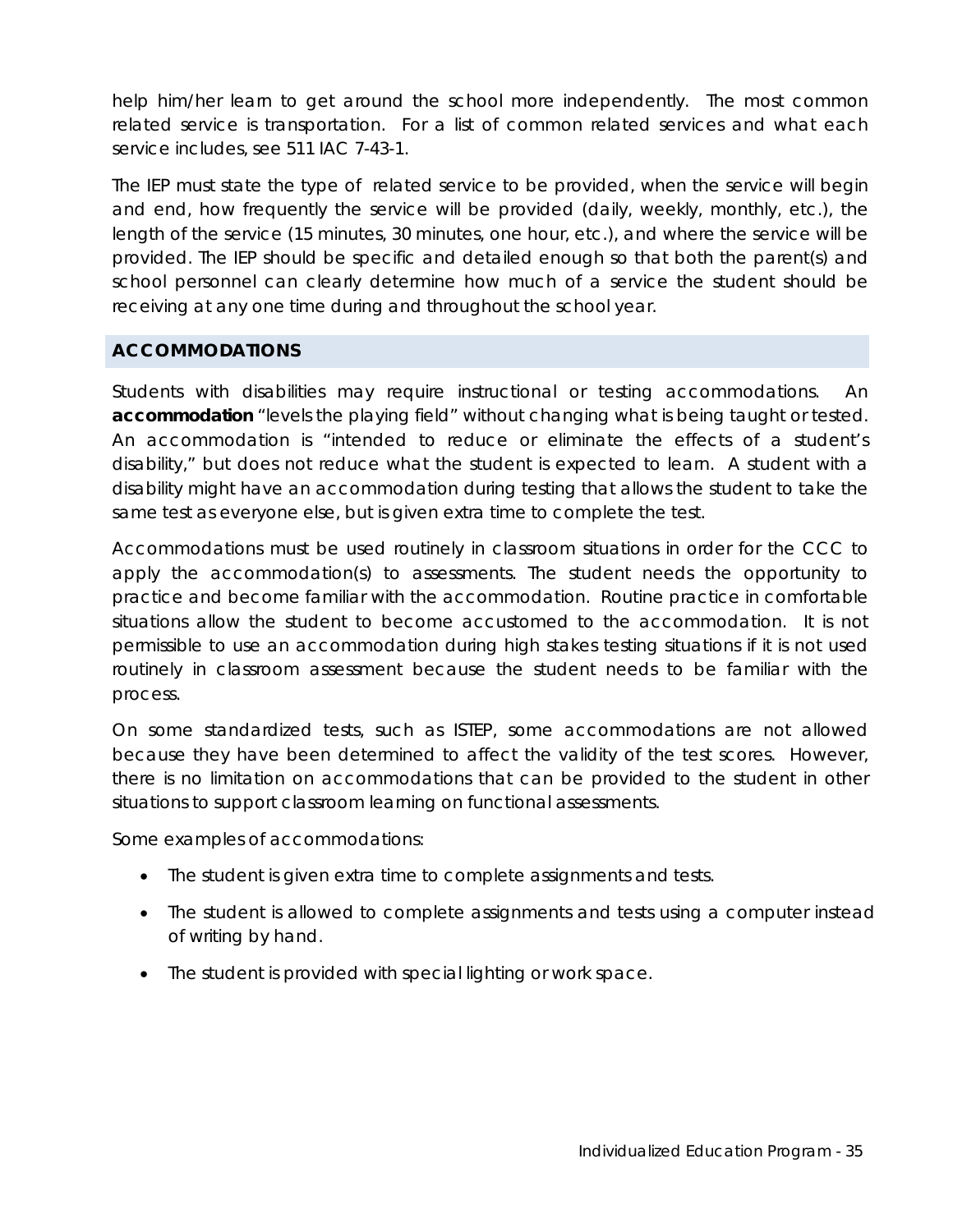**NOTE: Accommodations When Taking ISTEP+ -** Certain accommodations are allowed for students with an identified disability during the ISTEP+ assessment. However, there are some accommodations that are not permitted, even if the accommodation is listed in the student's IEP. For more information on ISTEP+ accommodations, see Appendix C in the *ISTEP+ Program Manual* available at: [http://www.doe.in.gov/istep/](http://www.doe.in.gov/istep/docs/2008-09-ISTEPProgramManual.pdf)

#### WHAT IS THE DIFFERENCE BETWEEN AN "ACCOMMODATION" AND A "MODIFICATION?"

A modification actually changes what is being taught or tested, and an accommodation does not. For example, a student has a disability marked by significant issues with fine motor skills and finger dexterity. The class may be learning about spelling patterns using words that end in silent "e" by writing out those patterns. For the student with fine motor issues, an accommodation may be that s/he is allowed to type the answers whereas a modification would be to permit the student to produce a smaller number of correctly spelled words written by hand.

## **POSITIVE BEHAVIORAL INTERVENTIONS, STRATEGIES, AND SUPPORTS**

One thing the CCC must consider is whether the student has any behaviors that interfere with the student's learning or the learning of other students. If the student has these behaviors, the CCC is required to consider ways to address those behaviors, using positive behavioral interventions, strategies, and supports, planned interventions designed to prevent identified behaviors from occurring.

Regardless of the student's disability, if s/he has problems learning because of continuing behavioral problems or if the student's behavior is disruptive to other students, the CCC must consider whether specific interventions are needed to help the student learn new behaviors or skills. Any needed interventions must be included in the student's IEP and should be consistently implemented wherever and whenever the behaviors occur.

**DEFINITION: Functional Behavioral Assessment (FBA) –** A process where data is collected and used to identify both a pattern of behavior and the reason or purpose of the behavior for the particular student. An FBA may be assembled based on existing data for the student or may involve getting written parental consent to collect new assessment data.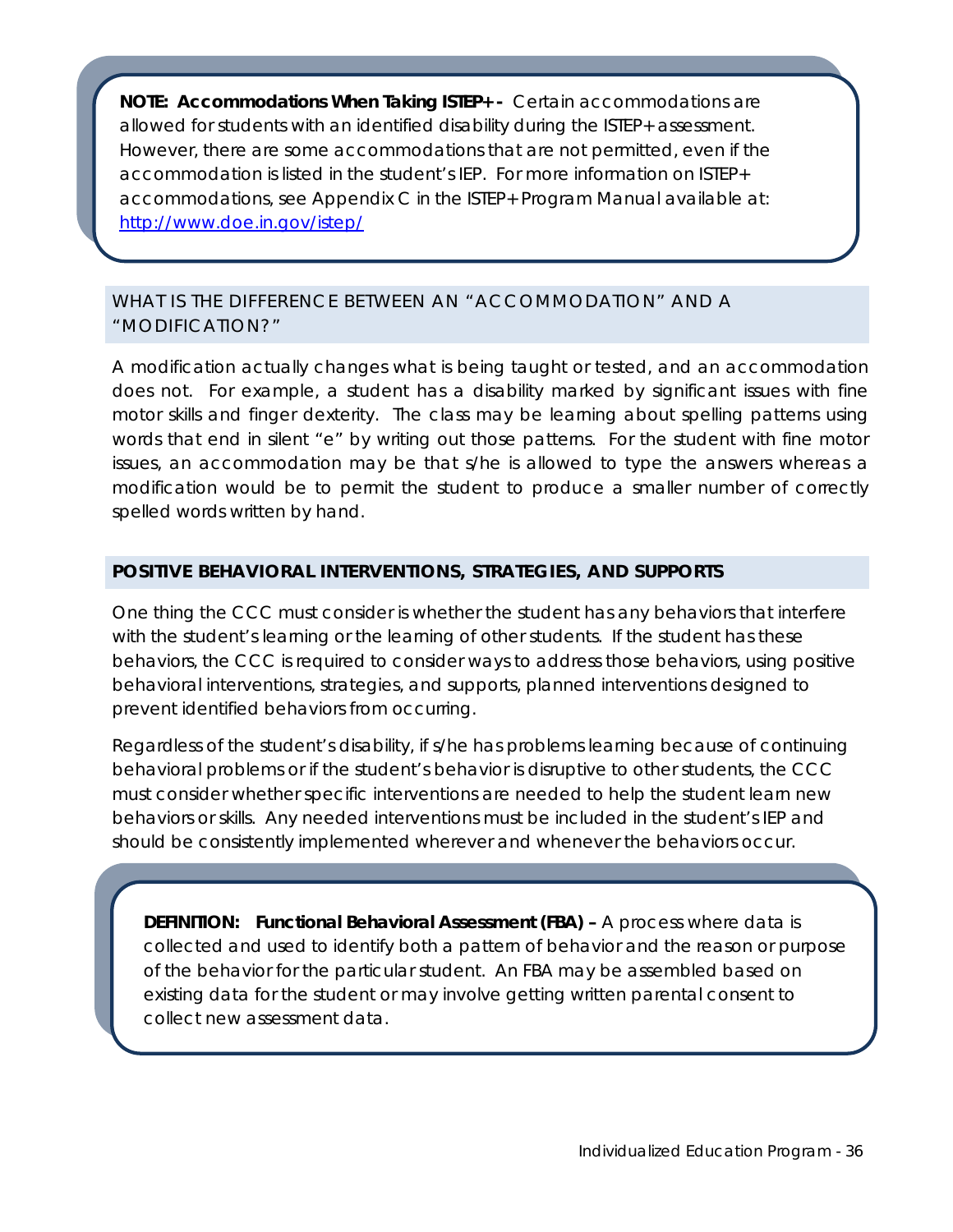After collecting data on behaviors and identifying the likely reason they are occurring, the CCC develops strategies and supports to address the behaviors. For some students, a simple intervention of moving the student's desk to the front of the classroom may make a difference. For other students, the interventions may be more involved. The CCC should also consider whether any personnel working with the student will require training in order to implement the strategies and supports suggested.

The CCC may develop a **behavioral intervention plan** (**BIP**) to address behavior or may address behaviors through goals and objectives that are a part of the student's IEP. Remember that the **BIP** is a plan that is developed and agreed upon by the CCC and integrated in the student's IEP.

At minimum, the **BIP** describes:

- The student's behavior,
- Why the behavior occurs,
- The positive interventions, strategies and supports that may be necessary to address the behavior and make sure that interventions are consistently implemented across different settings,
- Any supports or technical assistance for staff that may be necessary to ensure the plan is supported and implemented, and
- The skills that will be taught and monitored in order to change the student's behavior, if applicable.

# **TEACHER OF RECORD**

Each student with a disability must have a **teacher of record** (TOR) identified and assigned to him/her. The TOR must be appropriately licensed in the area of the student's disability. For disabilities such as autism spectrum disorder, other health impaired, deaf-blind, and traumatic brain injury for which no state licensure is available, the teacher of record must be appropriately trained. The TOR has many wide responsibilities, including:

- Providing direct or indirect services to the student according to the student's IEP.
- Participating in the CCC meeting as the student's teacher to assist in developing measurable goals, benchmarks, and objectives to meet the student's needs.
- Monitoring, and implementation of the IEP and providing progress reports to the parent(s) on the IEP.
- Making sure that all staff responsible for implementing the student's IEP have access to it and know their responsibilities for ensuring the IEP is implemented as written.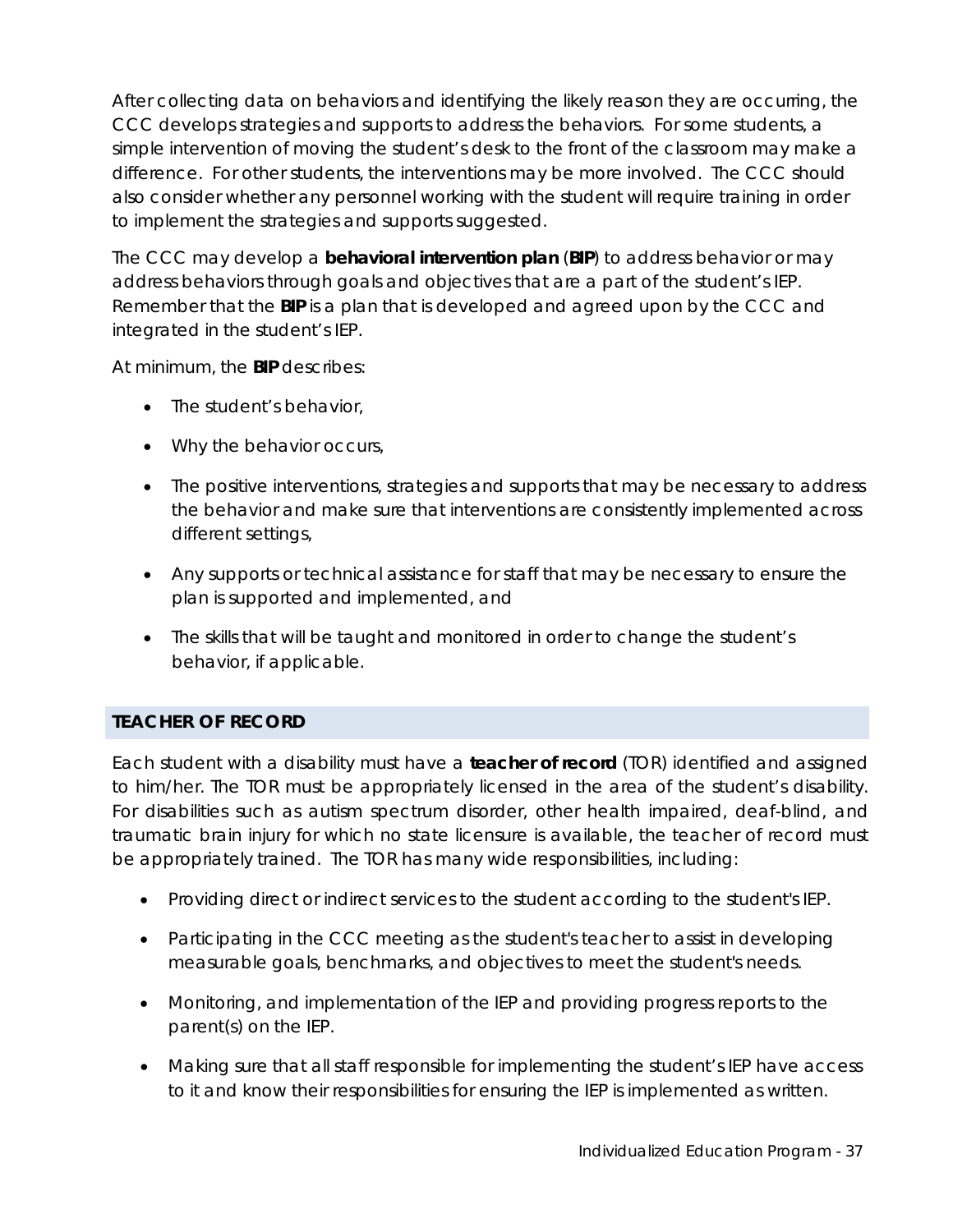- Making sure that all supplementary aids and services, program modifications, supports for school personnel, and accommodations on statewide or districtwide assessments are provided as required in the student's IEP.
- Serving as a consultant and resource person for personnel who are working with the student.
- Participating in reevaluations of the student.
- Making sure that the CCC is notified of any changes to the student's IEP when the parent(s) and the school make changes without holding a CCC meeting.

# WHAT IS THE DIFFERENCE BETWEEN "TEACHER OF SERVICE" AND "TEACHER OF RECORD?"

A **teacher of service (TOS)** is any teacher who provides services to a student with a disability. A teacher of service could be a general education classroom teacher or a special education teacher who provides instruction to the student. The student's teacher of record may also be the student's teacher of service. For example, a student with a specific learning disability (SLD) may receive all instruction and special education services in the general education classroom. The classroom teacher would be the teacher of service, but the student would also have a teacher of record licensed to teach students with SLD. The teacher of record does not always provide direct instruction to the student, but is responsible for making sure that the teacher of service implements the student's IEP and for consulting with the teacher of service as needed.

# **AFTER THE IEP IS DEVELOPED**

Once an IEP has been developed, the school must provide a copy of the IEP at no cost to the parent(s) within 10 business days of the date of the CCC meeting. The school may also give the IEP to the parent(s) at the end of the meeting, or it may mail the IEP to the parent(s) at a later date as long as the parent(s) receives the IEP no later than 10 business days after the CCC meeting.

Parental consent (written permission) must be obtained for the school to provide special education services for the first time. Once the parent(s) has given consent for the school to provide special education services, the school must continue to provide special education services included in the current IEP unless the parent(s) revokes (withdraws) their consent for services.

Once parental consent to begin services is given the student's parent(s) should always be included in decisions by the CCC. However, written consent from the parent(s) is not required to revise the IEP. After communicating with the parent(s) about the IEP changes being made, the school has to provide the parent(s) with written notice before it can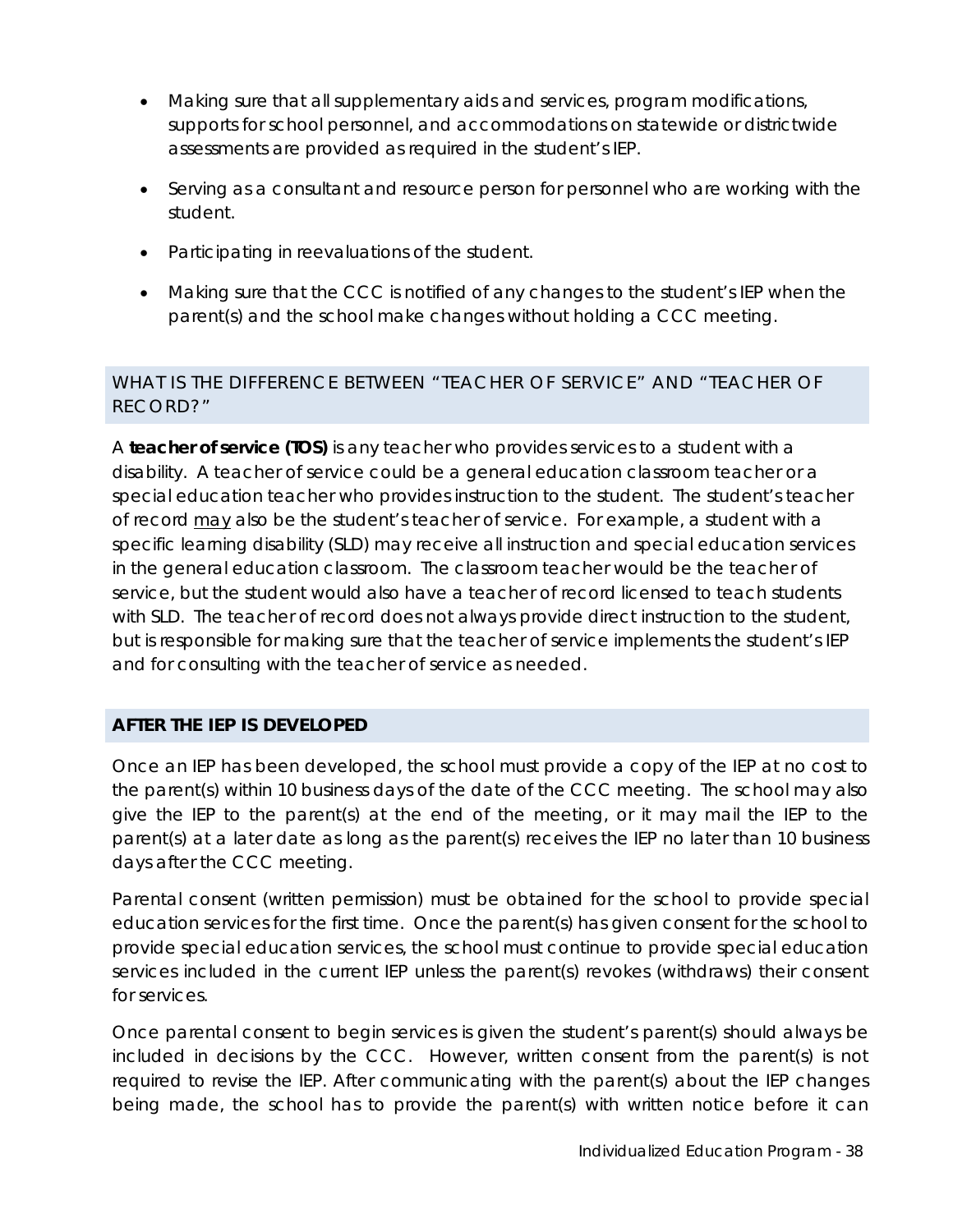implement any of the proposed changes. This written notice must also inform the parent(s) of what steps they may take, should the parent(s) disagree with the proposed changes.

#### **WRITTEN NOTICE**

In addition to providing the parent(s) with a copy of the IEP, the school must also provide the parent(s) with a written notice that:

- Describes what the school is proposing or refusing to offer. For example, if the parent(s) asked for 30 minutes of speech therapy two times a week, but the school wants to provide 30 minutes one time per week, the written notice would say that the school is proposing speech therapy for 30 minutes each week and is refusing the request for 60 minutes of speech therapy each week;
- Describes all of the information the school used in decision-making;
- Explains why the school made its decision(s);
- Describes any other options the CCC considered;
- Describes any other factors that are relevant to the school's proposal or refusal;
- Explains that the parent(s) has protection under the procedural safeguards and how to obtain a copy of the safeguards;
- Explains what action the parent(s) can take if they disagree with what the school wants to do [applies only to IEPs written after the parent(s) consented to the initial IEP];
- Explains that if the parent(s) takes any actions to disagree with the IEP within the timeline, the school must continue to implement the student's current IEP (rather than the proposed IEP); and
- Provides a list of resources for the parent(s) to contact if they want help in understanding the notice or other special education rules.

**NOTE**: The IEP may serve as the w*ritten notice* if it contains all of the information described above.

#### **REVIEW OF THE IEP**

The CCC must meet to review the IEP at least once a year to see if the student is achieving his/her annual goals and revise the IEP as needed to appropriately address the student's educational needs. The CCC also meets: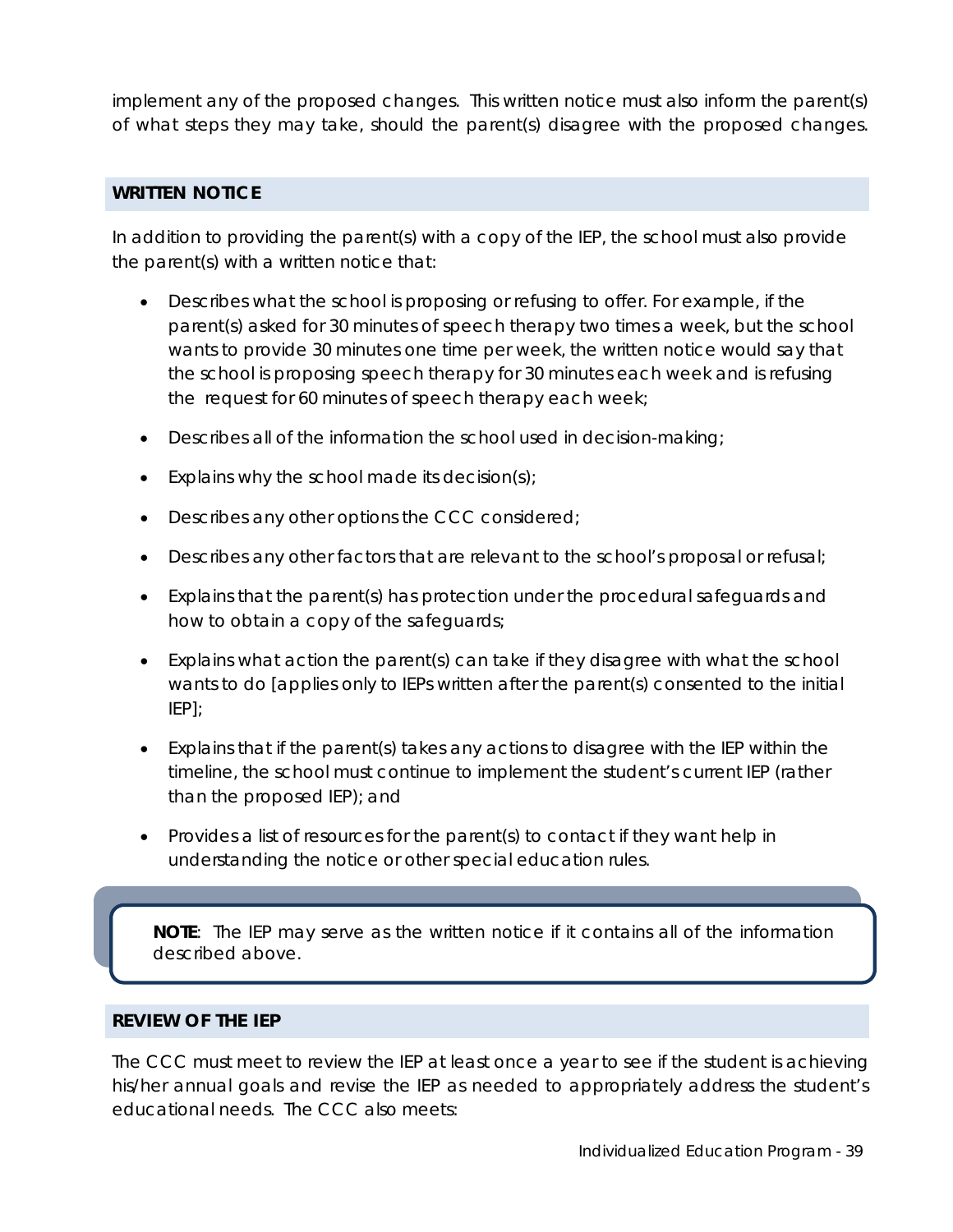- After a reevaluation has been conducted;
- Upon the request of the parent(s) or school staff;
- At least every 60 school days for a student who receives special education services at home or in an alternate setting; and
- Within 10 school days of the enrollment of a student who had an IEP in another state or Indiana school district.

# **CHANGING THE IEP**

If the CCC makes changes to a student's IEP, the school must provide the parent(s) with written notice before it can implement the changes. This written notice must also inform the parent(s) of what steps they may take should the parent(s) disagree with the proposed changes.

Once parental consent to begin services is given the student's parent(s) should always be included in decisions by the CCC. However, written consent from the parent(s) is not required to revise the IEP. After communicating with the parent(s) about the IEP changes being made, the school has to provide the parent(s) with **written notice** before it can implement any of the proposed changes. This written notice must also inform the parent(s) of what steps they may take, should the parent(s) disagree with the proposed changes.

If the CCC has completed its annual review and/or revision of the IEP and the parent(s) and school agree to change the IEP without having the whole CCC getting together, the parent(s) and school personnel can change the IEP without getting together for an actual meeting. The school may ask that the agreement to change the IEP without the CCC meeting be put in writing or signed off on by the parent(s). Any changes to the IEP that the parent(s) and school agree to must also be put in writing (written into the student's IEP).

# **DISAGREEMENT OVER CHANGING AN IEP**

If the student's parent(s) disagrees with the IEP changes described in the written notice, they must take action within **10 school days** of receiving the written notice. If they do not take any action within 10 school days of receiving the written notice, the school is required to implement the revised IEP.

If the parent(s) takes one of the following actions within 10 school days of receiving the written notice, the school must continue to implement the current IEP until the disagreement about the proposed IEP is resolved. The parent(s) may:

- Request **and participate** in a meeting with someone from the school who can resolve the problem,
- Initiate mediation (for more information on mediation, see the section on *Resolving Disagreements*), or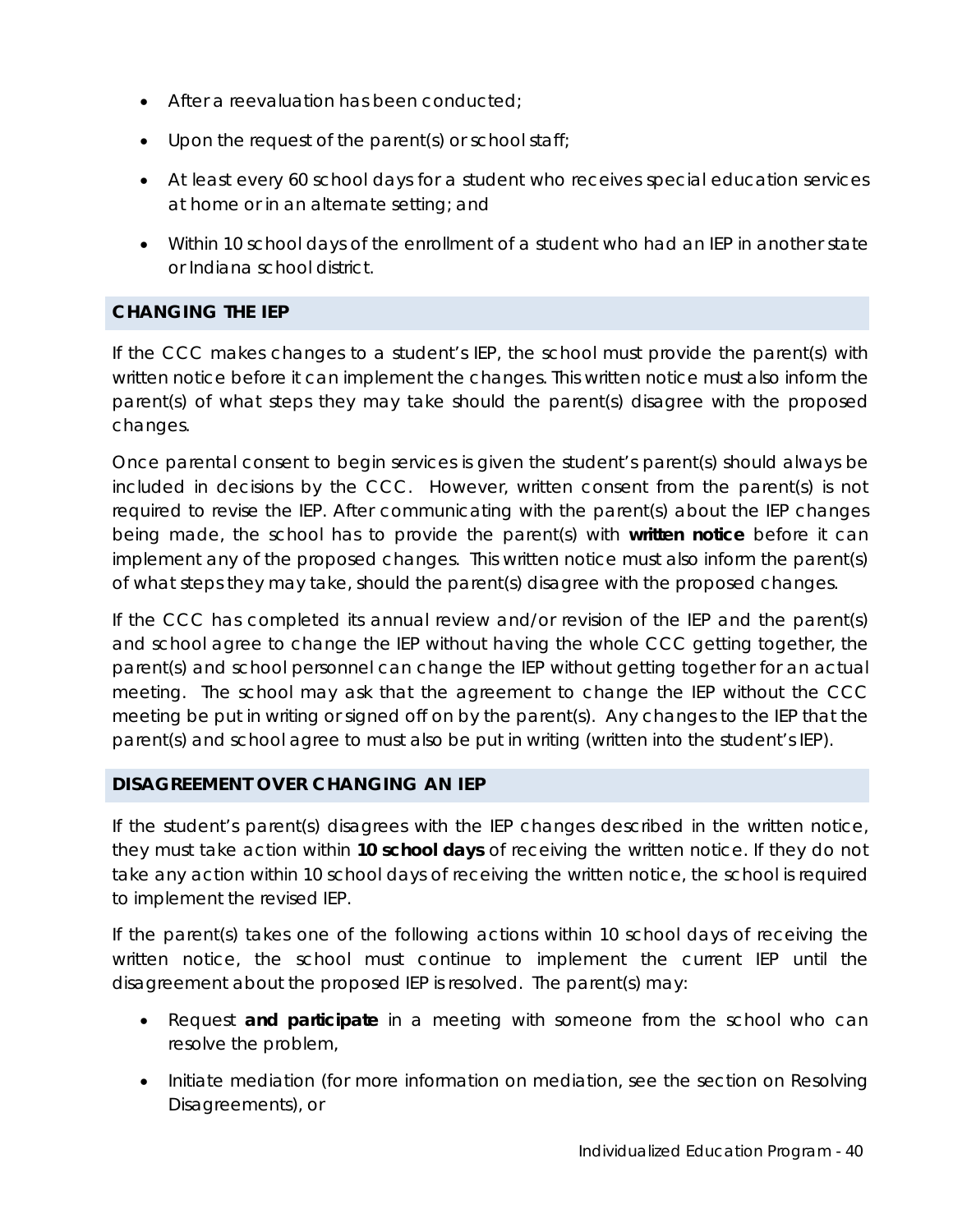• Request a due process hearing (for more information on a due process hearing, see the section on *Resolving Disagreements*).

If the parent(s) requests a meeting within 10 instructional days of receiving written notice, school personnel must meet with the parent(s) and try to resolve the disagreement. Merely requesting the meeting is not enough to stop the implementation of the proposed IEP, the student's parent(s) must participate in the meeting with school personnel. If the disagreement is not resolved in the meeting, the school must continue to implement the current IEP. This is sometimes called the "Stay Put" provision.

If the parent(s) initiates mediation or requests a due process hearing within 10 instructional days of receiving written notice the same applies. If the parent(s) and the school participate in mediation, but are not able to resolve the disagreement, the school must continue to implement the current IEP. If the parent(s) requests a due process hearing, the school must continue to implement the current IEP until the hearing officer makes a decision resolving the dispute or the parent(s) and the school reach an agreement.

If the parent(s) does not take any of the three actions, the school may implement the changes described in the written notice on the 11<sup>th</sup> school day after the parent(s) receives the written notice about the IEP changes or the "effective date" written on the IEP if this date is later than the 11<sup>th</sup> day.

#### **IMPLEMENTATION OF THE IEP**

The school must implement the IEP as it is written and must provide the services described in the student's IEP:

- No later than 10 school days after the school receives the written parental consent to implement the initial IEP, or
- On the eleventh school day after the parent(s) receives the written notice of proposed changes to the IEP *unless* the parent(s):
	- o Has given the school written permission to implement the changes earlier, or
	- o Has taken one of the three actions when they disagree with the proposed changes, or
- By the student's 3<sup>rd</sup> birthday if the student is moving from early intervention services (First Steps) to early childhood education (see the section on *Early Childhood Special Education*).
- The effective or start date indicated in the IEP.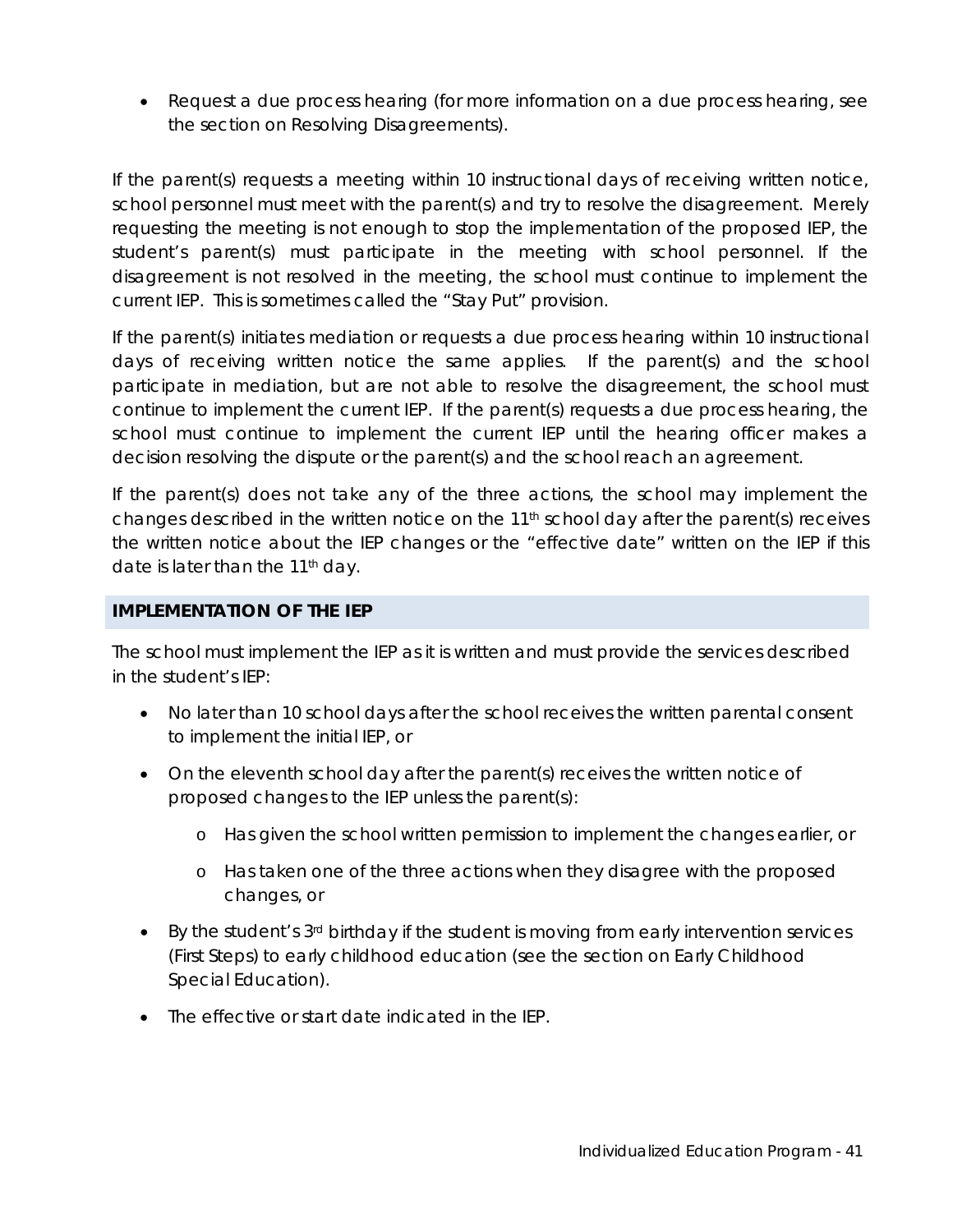#### **REVOCATION OF CONSENT FOR SERVICES**

Any time after the parent(s) has given the school permission to provide special education services, they may revoke or withdraw their consent. To revoke consent, the request must be made in writing and given to school personnel. Before the school stops providing special education services, the school must provide the parent(s) with written notice explaining the consequences of the request for revocation of services.

After the parent(s) receives the written notice from the school, all special education instruction, related services, accommodations, and any other services and supports provided to the student will stop. The student will be placed in a general education classroom and will receive education as a non-disabled student. After consent is revoked, neither the parent(s) nor the student will be entitled to the protections or the safeguards under Article 7 or the Individuals with Disabilities Education Improvement Act (IDEA '04). If the parent(s) revokes consent for services and later decide they want the student to receive special education services again, they must request an initial evaluation and go through the CCC process to decide if the student is still eligible for services (see the section on *Evaluatio*n).

#### **RELOCATION OF STUDENTS WITH IEP'S**

**For a student moving from one Indiana school district to another:** When a student with an IEP moves from one school district to another within Indiana, the new school must i*mmediately* provide the student with a **free appropriate public education** (**FAPE**). The new school must provide services similar to those described in the student's IEP from the old school, until the CCC meets. The CCC must meet within **10 school days** of the date the student enrolls in the new school and either adopt the student's IEP from the old school or develop a new IEP.

**For a student moving into an Indiana school district from another state:** The new school must *immediately* provide the student with a **free appropriate public education** (**FAPE**), including services that are similar to those described in the student's IEP. If the school thinks a new evaluation is necessary, it may request written consent to conduct a reevaluation of the student from the parent(s). Nonetheless, the school must continue to provide the services listed in the IEP from the receiving school until an evaluation is conducted and the CCC reviews, revises or develops an IEP for the student.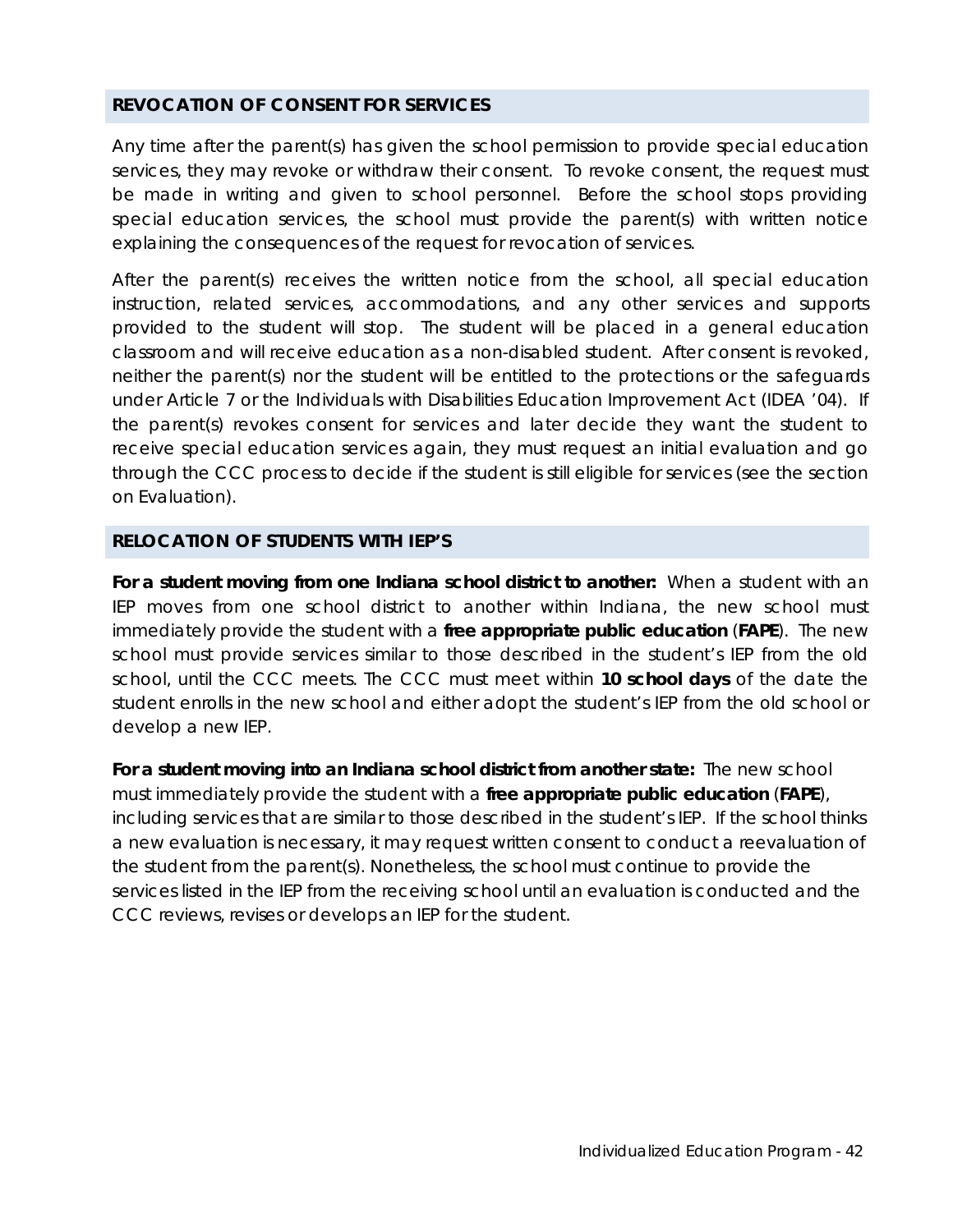# **SECTION V**

# **EARLY CHILDHOOD SPECIAL EDUCATION 511 IAC 7-36-5 511 IAC 7-43-2**

Children who are three years of age and have a disability are eligible for special education and related services provided by the public school. A child who is not yet school aged may receive special education and related services through one of two paths: as a transition from services received from First Steps or through a referral by a family member or health care worker who is working with the family and child.

#### **TRANSITION INTO EARLY CHILDHOOD SPECIAL EDUCATION FOR STUDENTS PARTICIPATING IN FIRST STEPS**

Some children may have participated in an early intervention program for infants and toddlers. At 3 years of age, if eligible, these children will transition to early childhood special education provided by the school. First Steps is Indiana's program for providing services for eligible infants, toddlers, and their families. Participating in First Steps is not a requirement for receiving early childhood special education services when the student turns 3 years old. Early childhood special education is available for students with disabilities from the student's 3rd birthday until the student is eligible for kindergarten.

If the student participated in First Steps, a transition planning conference must be convened by the First Steps (Part C) service coordinator before the student's 3rd birthday. The First Steps provider must obtain parental consent prior to submitting student-specific documentation to the school corporation of legal settlement, typically the public school where the family lives.

If parent consent is received; at least six (6) months prior to the student turning 3 years of age the First Steps provider must transmit the most recent individualized family service plan (IFSP) report and evaluation reports from any source to the public school where the family lives.

If parental consent is not received, at least six (6) months prior to the student turning 3 years of age the First Steps provider must inform the public school where the family lives that it will be invited to a transition planning conference for a child who will be transitioning who may be eligible for special education services. Without parental consent, no student-specific information may be shared.

Although the public school where the family lives is required to be invited to participate in this conference [as long as the parent(s) agrees to the participation], the school may not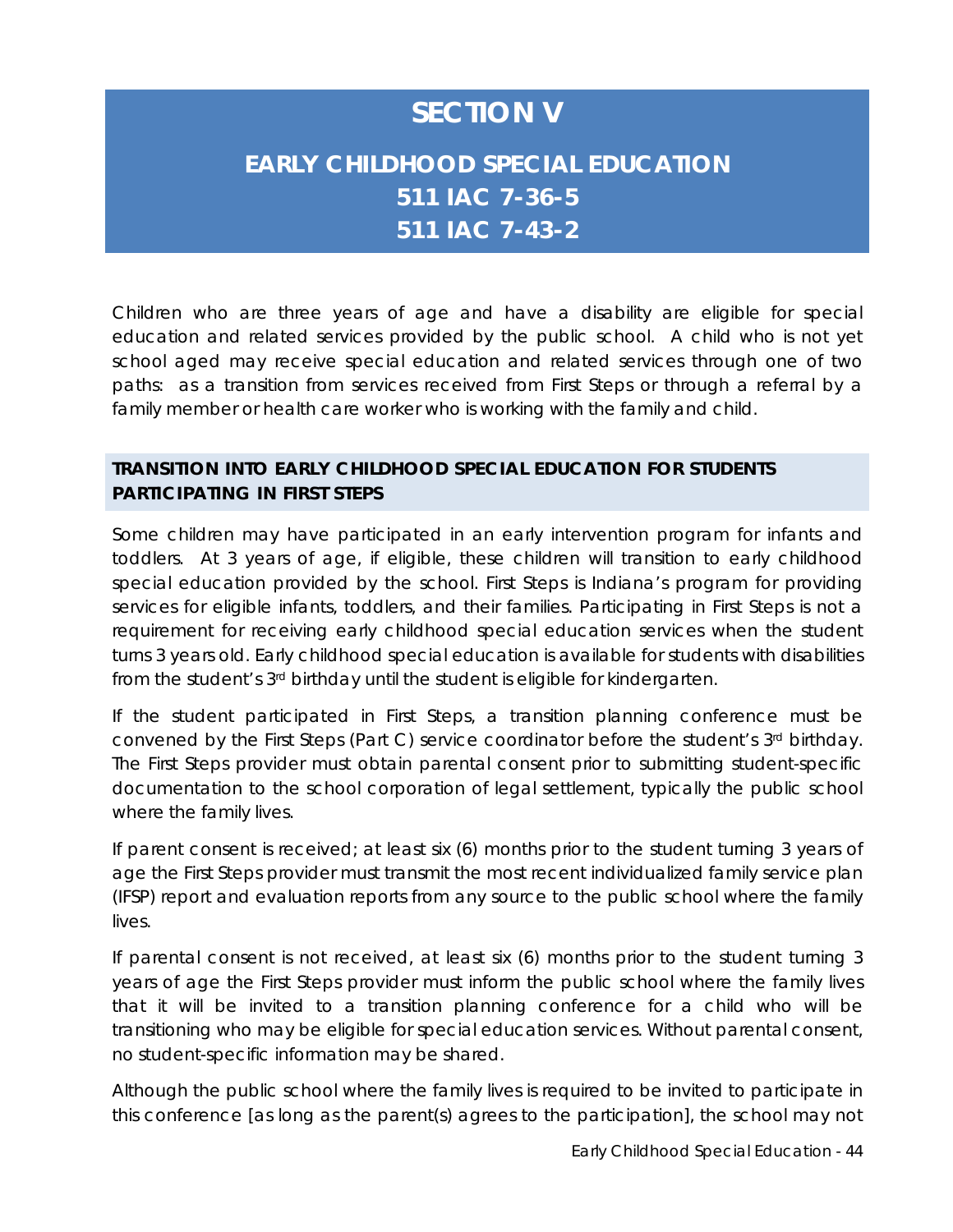be required to attend if not provided sufficient notice of the meeting. If a school representative is unable to attend a transition planning conference convened by the First Steps provider, the school must make arrangements to convene a case conference committee (CCC) meeting with the parent(s) to determine whether the student is eligible for special education services. This CCC meeting must ensure that by the time of an eligible student's 3rd birthday, the school has an individualized education program (IEP) developed and available for implementation.

By the time of the student's 3<sup>rd</sup> birthday, the public school responsible for the education of students who live in the area where the student and family claim residency must have:

- Completed its evaluation of the student,
- Convened the CCC to decide if the student is eligible for special education services,
- Developed an individualized education program (IEP) if the student qualifies for services, and
- Begun implementing the IEP, unless the CCC has determined that services will not be implemented until the beginning of the school year.

If the student's third birthday occurs during the summer, services must be provided during the summer if the student's IEP requires *extended school year* services (ESY). Otherwise, the IEP should indicate that services will start at the beginning of the school year.

For additional information see "Transition to Early Childhood Education: A Guide for Parents of Children with Disabilities" at

[http://www.doe.in.gov/exceptional/speced/pub\\_trans\\_guidelines.html](http://www.doe.in.gov/exceptional/speced/pub_trans_guidelines.html)

# **EARLY CHILDHOOD SPECIAL EDUCATION SERVICES FOR STUDENTS NOT PARTICIPATING IN FIRST STEPS**

A child who is not yet old enough for kindergarten and who did not participate in a First Steps program may be evaluated for and, if found eligible, receive special education and related services provided by the public school's early childhood program. If the parent(s) suspects the child has a disability, s/he may contact the school responsible for providing educational services to students and request an initial evaluation (see the section on *Identification, Referral and Evaluation*). The parent(s) will need to provide the school with written permission (referred to as written consent) for the educational evaluation to begin. Once the child is evaluated, the CCC will meet to determine the student's eligibility and, if eligible, develop an IEP for services.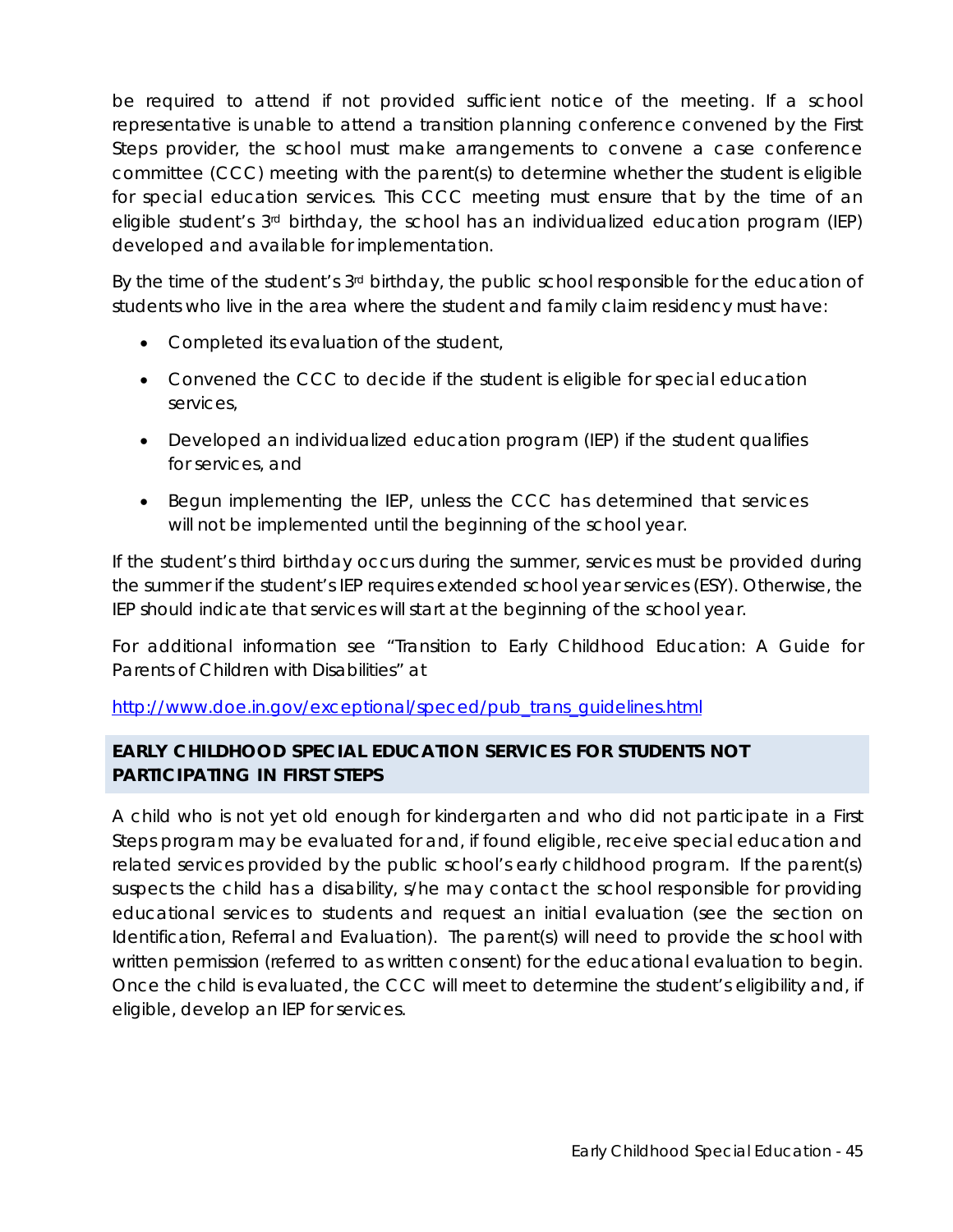# **EARLY CHILDHOOD EDUCATIONAL SERVICES**

The student's CCC determines the number of hours per day and days per week of special education instructional time the student will receive. The CCC also determines whether there are related services needed by the student. The parent(s) is an equal partner in the CCC meeting. Services are to be tailored to the unique developmental and educational needs of the individual student. The school cannot decide on its own (unilaterally decide) to limit the instructional time or services based on disability categories, students' ages, or administrative convenience.

An early childhood student with a disability (a 3 year old, 4 year old, or 5 year old who is not yet of an age where s/he is eligible for kindergarten enrollment) may receive special education and related services in a general education preschool, a special education preschool, a community preschool setting, at home, or in a combination of these settings as determined appropriate by the CCC.

**DEFINITION: Development Delay (DD) – A** delay in the student's development of gross motor, cognitive, receptive or expressive language, social or emotional, selfhelp, or other adaptive skills. The severity of the delay and the number of areas in which the delay occurs causes a student to be eligible as a student with a developmental delay. This disability category is limited to students who are 3 years old, 4 years old, or 5 years old who are not yet eligible for kindergarten.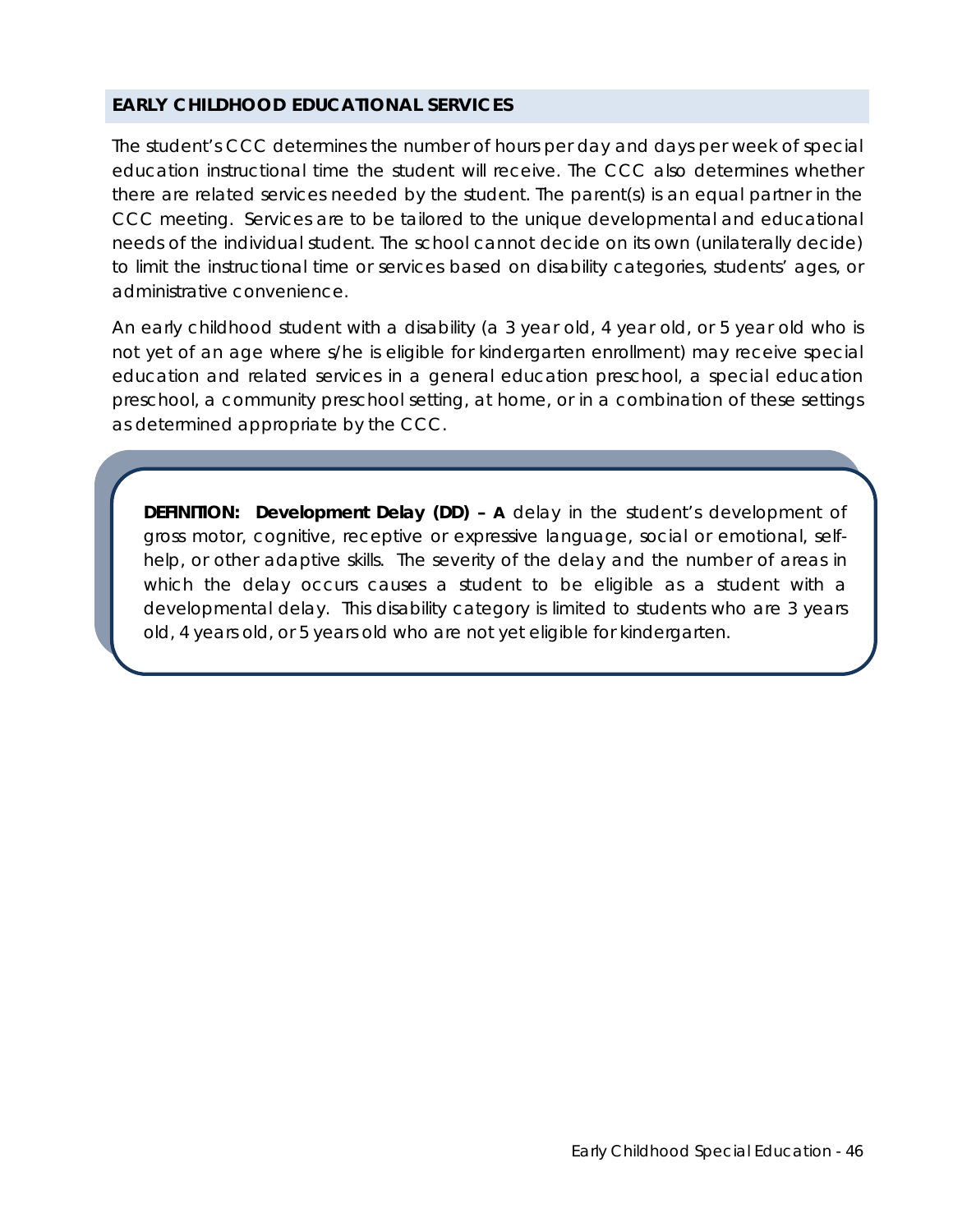# **SECTION VI**

# **PREPARING FOR TRANSITION FROM SCHOOL TO ADULT LIFE**

# **TRANSITION IEP, TRANSFER OF RIGHTS, AND SUMMARY OF PERFORMANCE**

# **511 IAC 7-43-3 THROUGH 7-43-7**

#### **TRANSITION INDIVIDUALIZED EDUCATION PROGRAM**

For students who will be turning 14 or entering into the 9<sup>th</sup> grade (or earlier if determined necessary by the CCC), the case conference committee (CCC) develops a **Transition IEP** to help the student begin working on the skills the student needs to meet his/her goals for after high school.

Transition goals may include:

- Going to school at a university, community college, or vocational/technical school,
- Participating in on-the-job training,
- Getting a specific job or exploring specific career options,
- Applying for adult services from a state or community agency, and/or
- Living independently.

When the CCC is going to make decisions about the student's goals for what s/he will do after high school or about what the student needs in order to meet those goals, the student must be invited to the CCC meeting. The parent(s) decides if the student will attend the CCC meeting until the student legally becomes an adult (turns 18 years of age). If the student does not attend the meeting, someone from the school must talk to the student to gather information on the student's likes and what he/she would like to do after high school.

In order to develop an appropriate Transition IEP for the student, the school must collect data and information on the student that can be used to help plan for his/her life after high school. The collection of data on the student's postsecondary expectations is referred to as **age appropriate transition assessments**. Age appropriate transition assessments are used to: identify the student's strengths, preferences, and needs; assist in identifying appropriate postsecondary goals related to training, education, employment, and (if appropriate) independent living skills. They also help identify transition services needed to assist the student in reaching his/her postsecondary goals. Age appropriate transition assessments can be an informal assessment, such as an interview with the student, or a formal assessment, such as a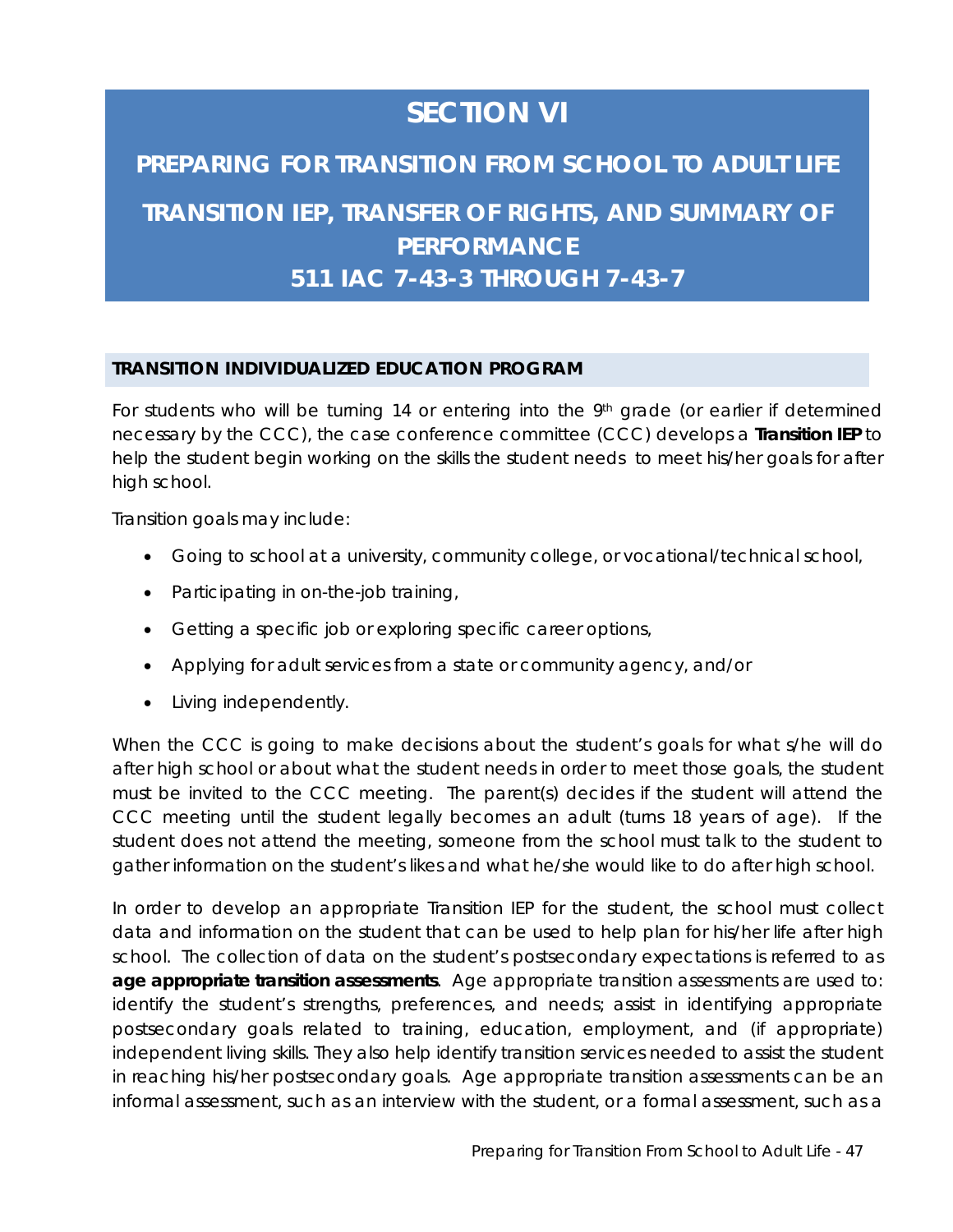verbal or written test on career readiness. The CCC must use all of the information from the age appropriate assessments when developing the student's Transition IEP.

#### **ADDITIONAL COMPONENTS OF A TRANSITION IEP**

A Transition IEP is very similar to the IEP for younger students, but the main focus is to prepare the student for accomplishing his/her personal goals for when s/he leaves high school. In addition to the things that must be included in any IEP (see the section on *Individualized Education Programs*), a Transition IEP includes:

- Information from age appropriate transition assessments on the student's strengths, preferences, and interests;
- Measurable postsecondary goals (goals for "after high school") related to training, education, employment, and (if appropriate) independent living skills;
- Annual goals which are reasonably designed to enable the student to meet their postsecondary goals;
- Courses of study (e.g., classes) that the student needs to take while in high school to reach his/her postsecondary goals;
- Documentation of whether the student will work on a high school diploma or a certificate of completion;
- The transition services needed to help him/her reach the postsecondary goals;
- The names of the individuals or agencies who will provide the transition services; and
- Documentation that the CCC reviewed information and provided information to the parent(s) on the kinds of adult services available through the state or local community, if appropriate.

#### **PARTICIPATION OF TRANSITION SERVICE PROVIDERS IN THE TRANSITION IEP**

If a state or local agency may be paying for or providing "transition" services to the student, the school must get written consent from the parent(s) or adult student to invite a person from that agency to attend the CCC meeting. If written consent is provided, the school must invite a person from the agency to attend the meeting.

For example, when a student is eligible for a Transition IEP, the school may ask for written consent so that school personnel may talk with a Vocational Rehabilitation (VR) counselor about the student and determine if the student may be eligible for VR services. If they believe the student might be eligible for VR services, the school must obtain written consent to invite a VR counselor to the CCC meeting and must give the parent(s) information (both verbally and in writing) about available VR services and how to get the services for the student.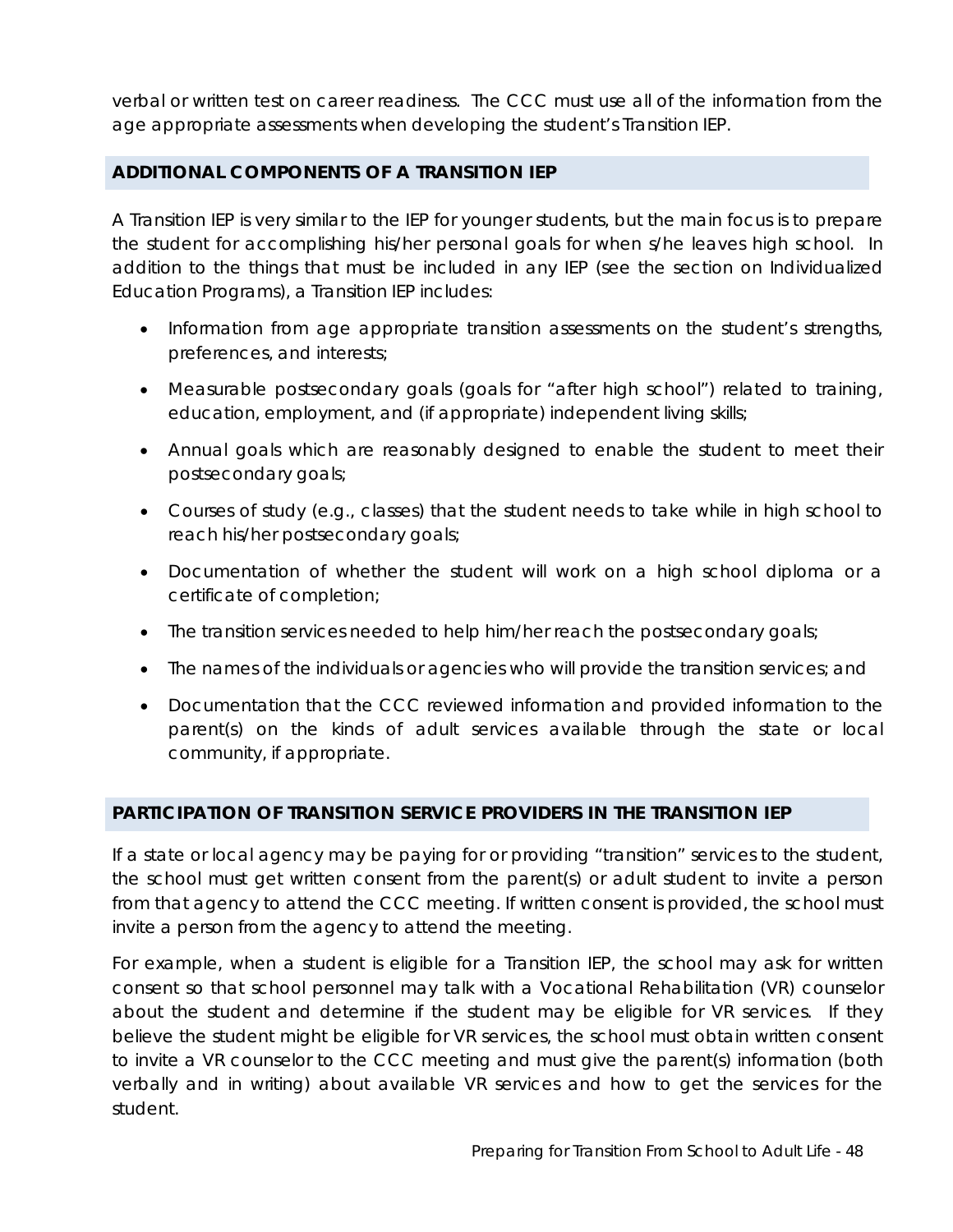The following is a visual picture of how the Transition IEP process should work; as provided by the Indiana Department of Education (IDOE).

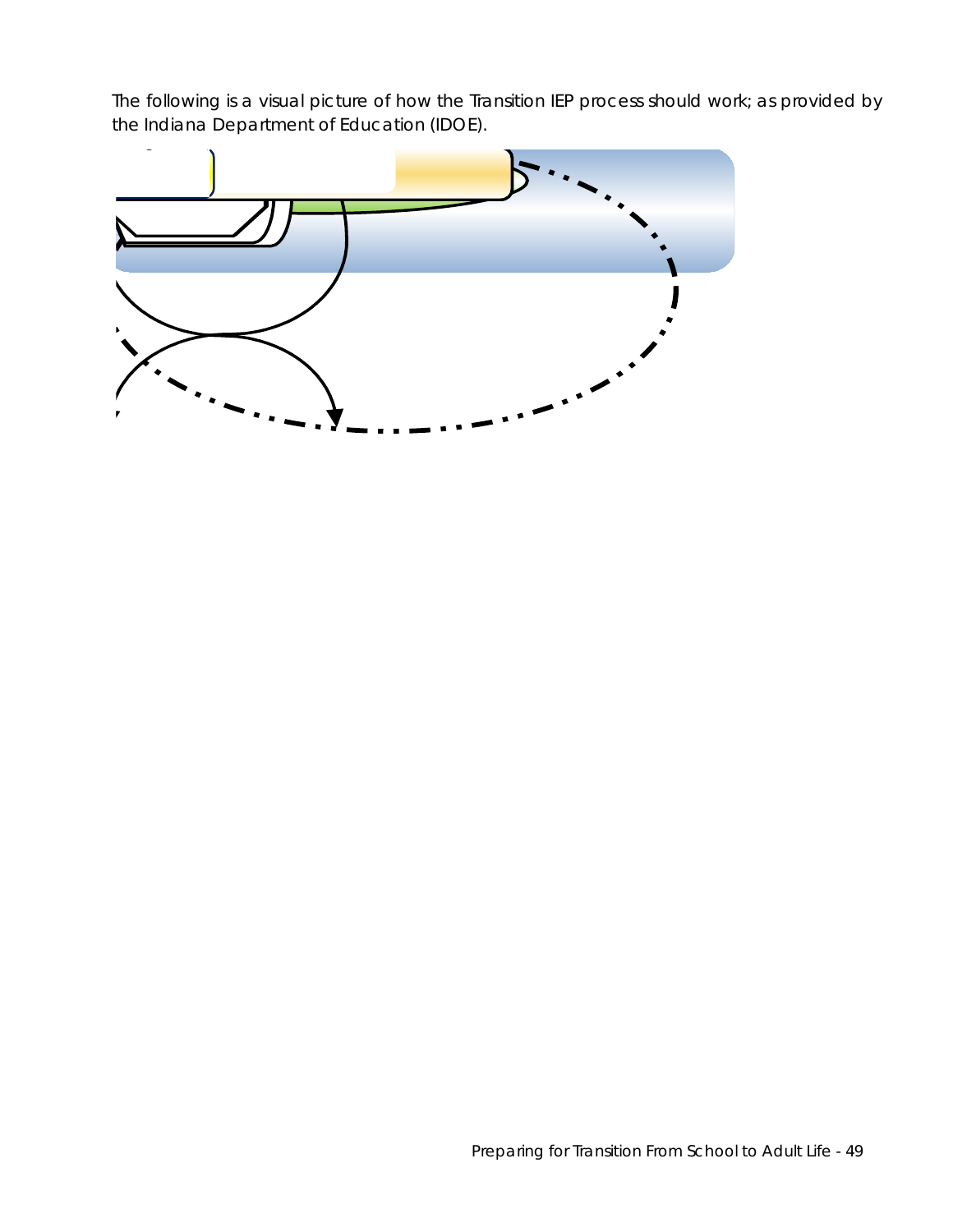## **TRANSFER OF RIGHTS**

When a student turns 18 years of age, all the student's special education rights given to the parent(s) under federal and state special education laws transfer to the student unless a court of law has appointed a guardian for the student or the school has appointed an educational representative. If neither a guardian or educational representative has been appointed, the rights are transferred and the student is entitled to make the decisions about his/her education such as consenting to evaluations, requesting and attending CCC meetings, inviting others to attend a CCC meeting, taking action if he/she disagrees with the school's proposed IEP, and requesting mediation or a due process hearing.

At a CCC meeting before the student turns 17 years of age, the school must provide the parent(s) and the student with written notice that the rights will transfer to the student at the age of 18. The school must also provide the student and the parent(s) with written notice that the rights have transferred at the time the student turns 18 years of age, unless a guardian or educational representative has been appointed for the student. The school will continue to send all written notices to both the student and the parent(s), but the student of legal age has the right to make educational decisions and take the same actions the parent(s) could take before the student turned 18 years of age.

#### **GUARDIANS AND EDUCATIONAL REPRESENTATIVES**

There are two ways that the parent(s) can continue to make the educational decisions for a student who is 18 years of age or older:

- By having a court of law appoint the parent(s) as the **guardian** of the student, or
- Asking the school to appoint an **educational representative.**

A guardian is a person appointed by a court of law to make decisions for and/or manage the affairs of an individual who cannot make decisions or take care of his/her affairs because of a disability or other reasons. A guardian may be able to make more than just educational decisions for the student, depending on the type of guardianship the court orders. For more information, see *Questions and Answers about Guardianship* in the Resource section.

If a guardian has not been appointed, the school may appoint an educational representative if:

- The student makes a written request for a representative to be appointed, or
- Two qualified individuals (see list below) examine or interview the student and decide that the student is not able to give informed consent on his/her own behalf.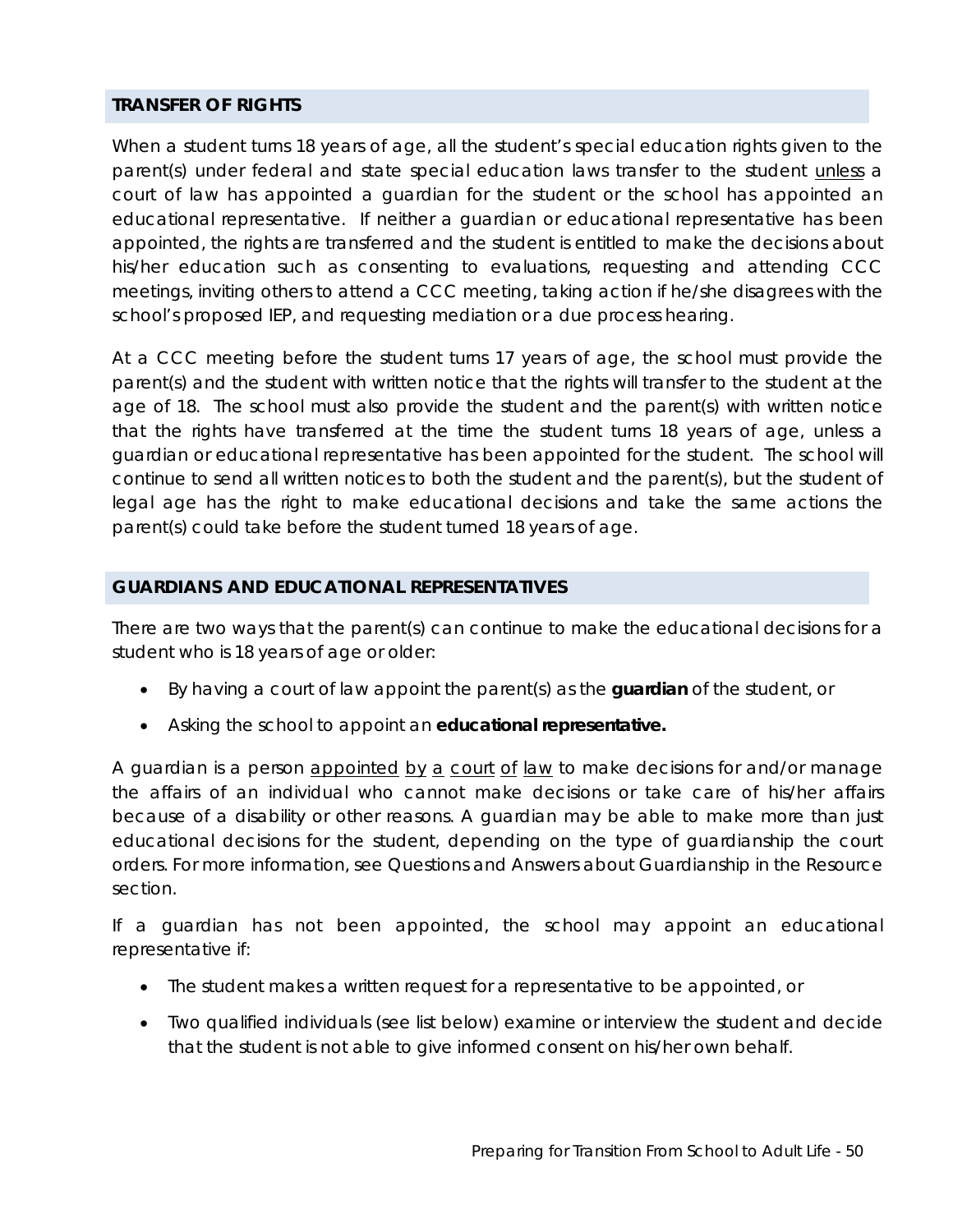If the student requests an educational representative, the student may ask that the educational representative be removed or replaced at any time. The student's request to no longer have an educational representative must be made in writing to the school.

# **APPOINTING AN EDUCATIONAL REPRESENTATIVE**

The school must appoint the student's parent(s) to serve as the educational representative. If the student's parent(s) is not available, the school must appoint a trained educational surrogate parent.

When someone other than the student requests an educational representative, the student must be examined or interviewed by two individuals who must decide if the student is able to give **informed consent**. This means they will decide if the student is able to:

- Consistently understand the nature, benefit, and consequences of the services or other program options offered by the school,
- Make rational educational decisions based on the benefits and consequences of one service or program over another, and
- Communicate his/her understanding of the decision in a meaningful way.

If they decide the student is not able to do these things, each person must state in writing that the student is incapable of providing informed consent. The school is not responsible for the costs of the examination.

When the school receives the written information from both individuals, the school will appoint an educational representative. An educational representative may be appointed up to 60 calendar days before the student's  $18<sup>th</sup>$  birthday or anytime after that if appropriate.

#### WHO DECIDES IF THE STUDENT IS NOT ABLE TO PROVIDE INFORMED CONSENT?

When determining whether an educational representative needs to be appointed, the two individuals who examine or interview the student must be:

- A physician with an unlimited license,
- A licensed nurse practitioner,
- A licensed clinical psychologist,
- A licensed psychologist,
- A licensed school psychologist, or
- A licensed clinical social worker.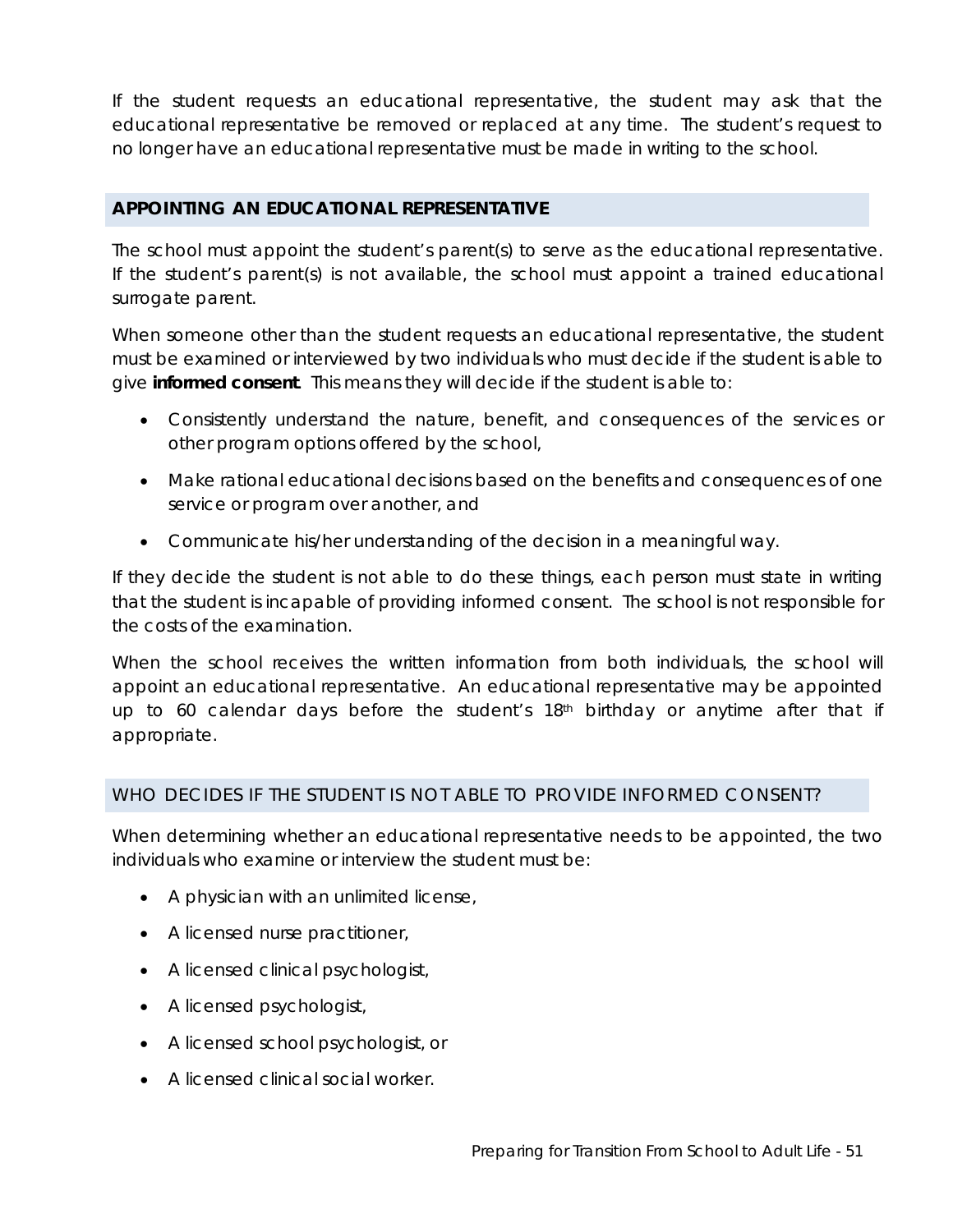The two individuals cannot be related to the student, and only one of the two can be employed by the school.

## **AGE APPROPRIATE TRANSITION ASSESSMENTS**

When the CCC is going to make decisions about the student's goals for after high school or about what the student needs in order to meet those goals, the CCC bases those decisions on the data from an age appropriate transition assessment. Basically this is a collection of existing data on the student, interview information from the student and those familiar with his/her strengths and desires, observation data reviewing the student in various settings, and any necessary formalized assessments. The collection of data is relevant to the student's current age and should provide the student and those working with him or her specific information about the student's strengths and desires for his/her future. The CCC must use all of the information from the age appropriate assessment when developing the student's Transition IEP and addressing the postsecondary goals for the student.

## **SUMMARY OF PERFORMANCE (SOP)**

When a student graduates with a high school diploma, leaves high school with a certificate of completion, or completes school by turning 22 years of age during the school year, the school must provide the student with a written summary of the student's academic achievement and functional performance. The **Summary of Performance** (**SoP**) is a written plan that describes what the student has achieved and provides recommendations for helping the student achieve his/her goals for life after high school.

A SoP should include the following basic items, but it may include more than this:

- Basic demographic information about the student (name, address, date of birth, etc.).
- The student's goals for after high school that take into account the student's educational program and the student's interests, preferences, and strengths.
- A summary of the student's academic achievement and functional skill levels.
- Recommendations on what the student may need to reach his/her goals for after high school, such as accommodations, modifications, or assistive technology that the student uses or would be helpful to the student to meet his/her goals.

For more information on Indiana's Academic Standards, see: *<http://dc.doe.in.gov/Standards/AcademicStandards/StandardSearch.aspx>*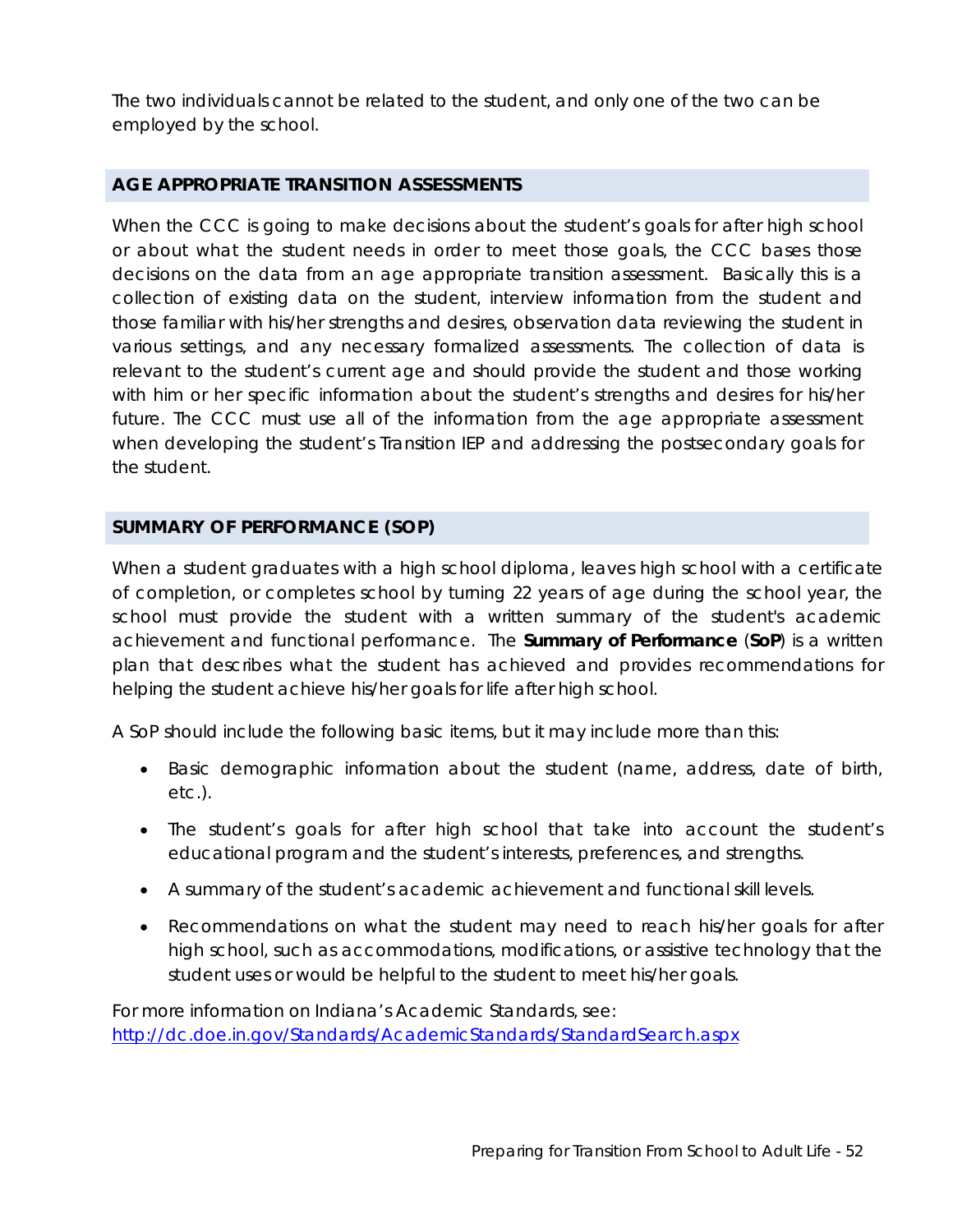# **RESOURCES**

For more information on issues related to transition, see the following websites:

- Indiana Institute on Disability and Community <http://www.iidc.indiana.edu/cclc/?pageId=38>
- Iowa Transition Assessment <http://transitionassessment.northcentralrrc.org/>
- Secondary Transition / Indiana Department of Education <http://www.doe.in.gov/exceptional/speced/independence/welcome.html>
- Vocational Rehabilitation <http://www.in.gov/fssa/ddrs/2636.htm>
- National Secondary Transition Technical Assistance Center <http://www.nsttac.org/>
- U.S. Department of Education (See Secondary Transition) <http://idea.ed.gov/explore/home>.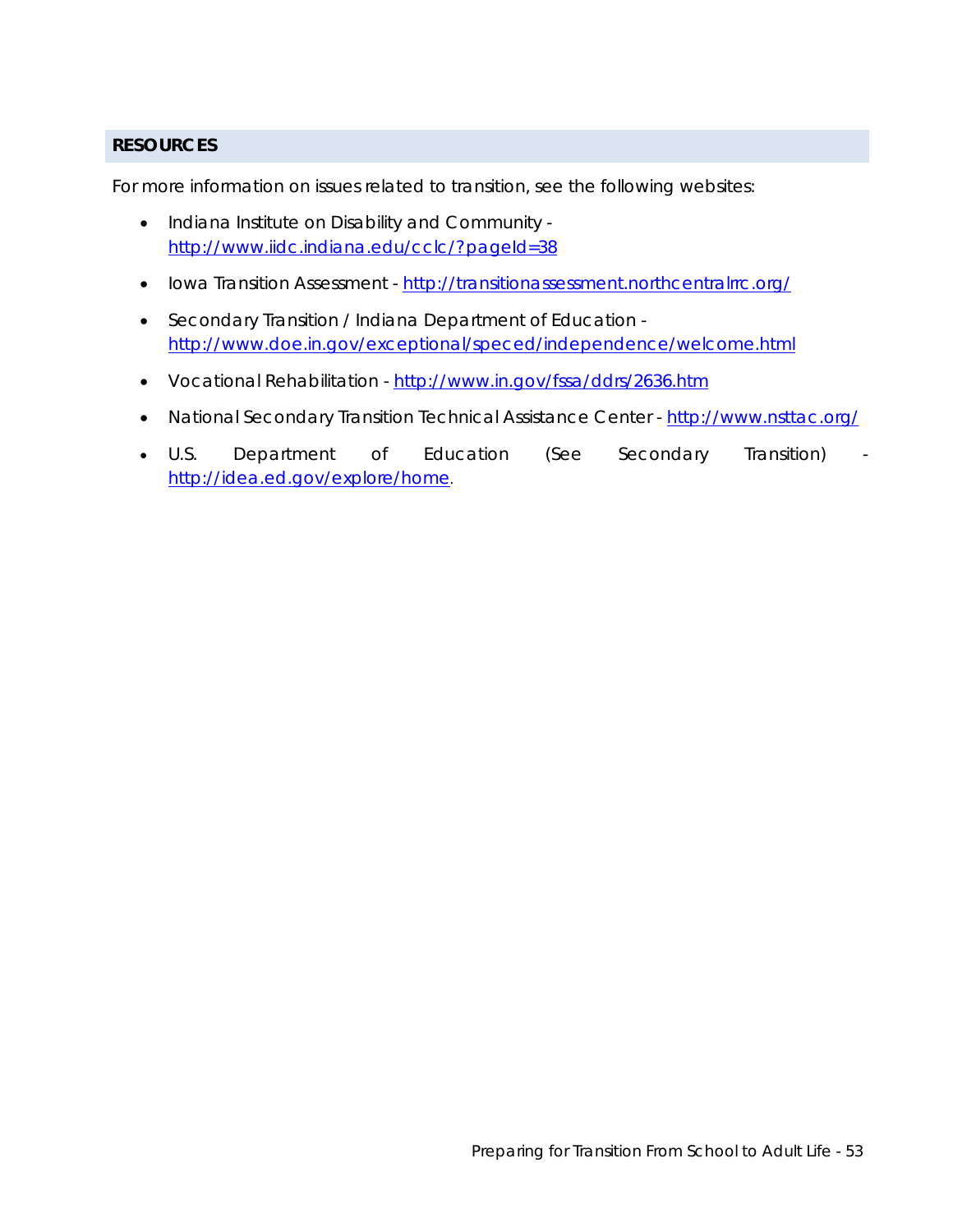Preparing for Transition From School to Adult Life - 54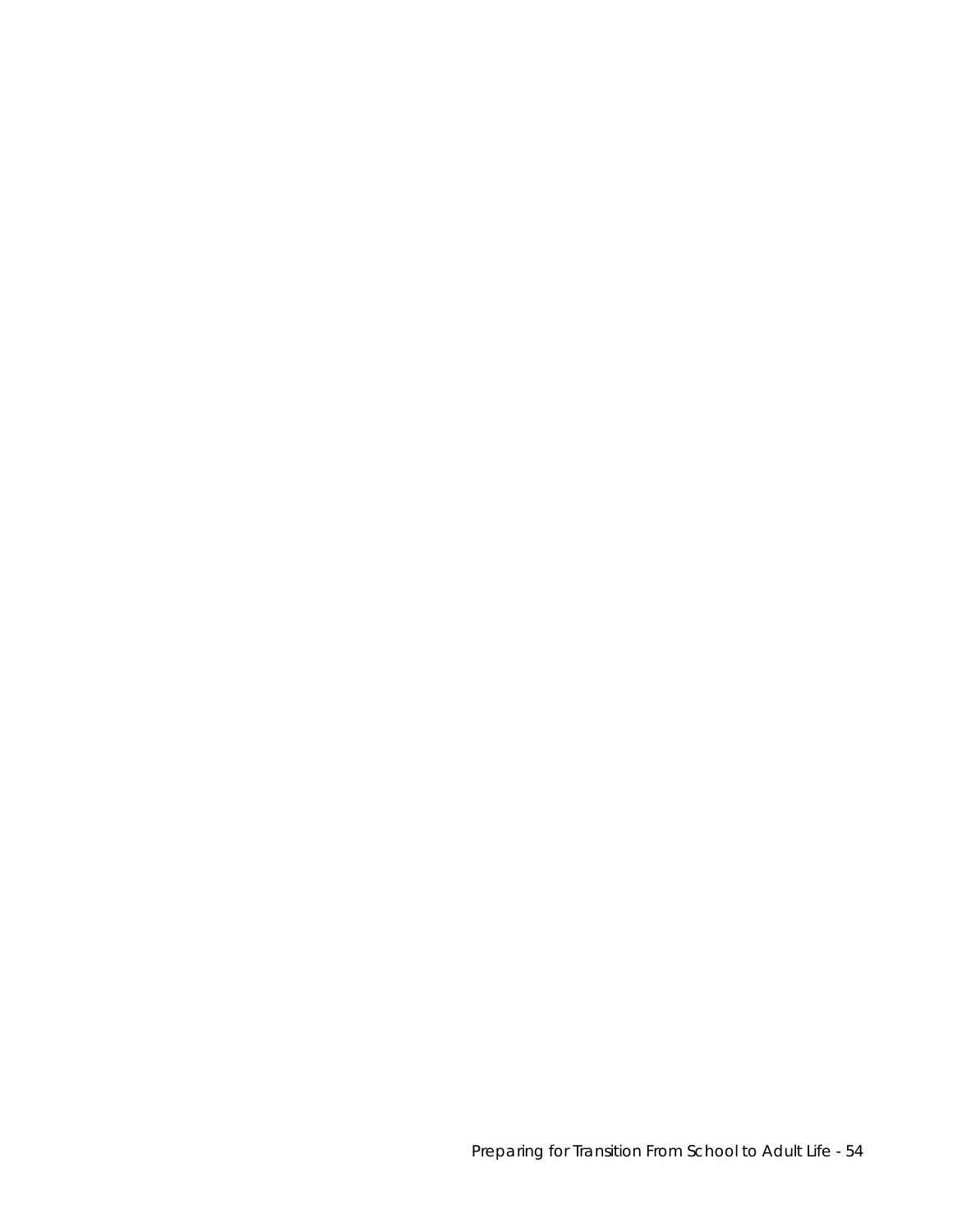# **SECTION VII**

# **SERVICES TO STUDENTS IN NONPUBLIC SCHOOLS SPECIAL EDUCATION AND RELATED SERVICES FOR PARENTALLY-PLACED STUDENTS IN NONPUBLIC SCHOOLS 511 IAC 7-34**

When the parent(s) decide to enroll their school-aged student in a nonpublic (private or religious) school or facility, including home schools, s/he can expect three actions from the school corporation where the nonpublic school or facility is located. Those actions are:

- Locating, identifying, and evaluating all students with disabilities,
- Consulting with nonpublic school representatives and representatives of the parent(s) of nonpublic school students with disabilities, and
- Making available special education and related services to all students with disabilities.

#### **SERVICES TO STUDENTS IN NONPUBLIC SCHOOLS**

If a student has been determined eligible as a student with a disability through the evaluation and case conference committee (CCC) process (please see the *Identification, Referral, and Evaluation* section), the student is entitled to some level of special education services from the school corporation where the nonpublic school is located.

A nonpublic school student with a disability receives special education and related services from the public school in accordance with a **service plan**. A service plan is similar to an IEP, but does not contain all of the components of an IEP. A service plan includes:

- The student's present levels of educational performance,
- Measurable annual goals related to the services that will be provided,
- The special education and related services that will be provided,
- Information on whether the student will participate in statewide or districtwide testing (e.g., ISTEP) and any accommodations the student will use during the test(s) if it is applicable,
- Projected dates of when services will begin and end, as well as the length and frequency of services to be provided, and
- Information on how the student's progress toward the annual goals will be measured and how/when the school will inform the parent(s) of the progress.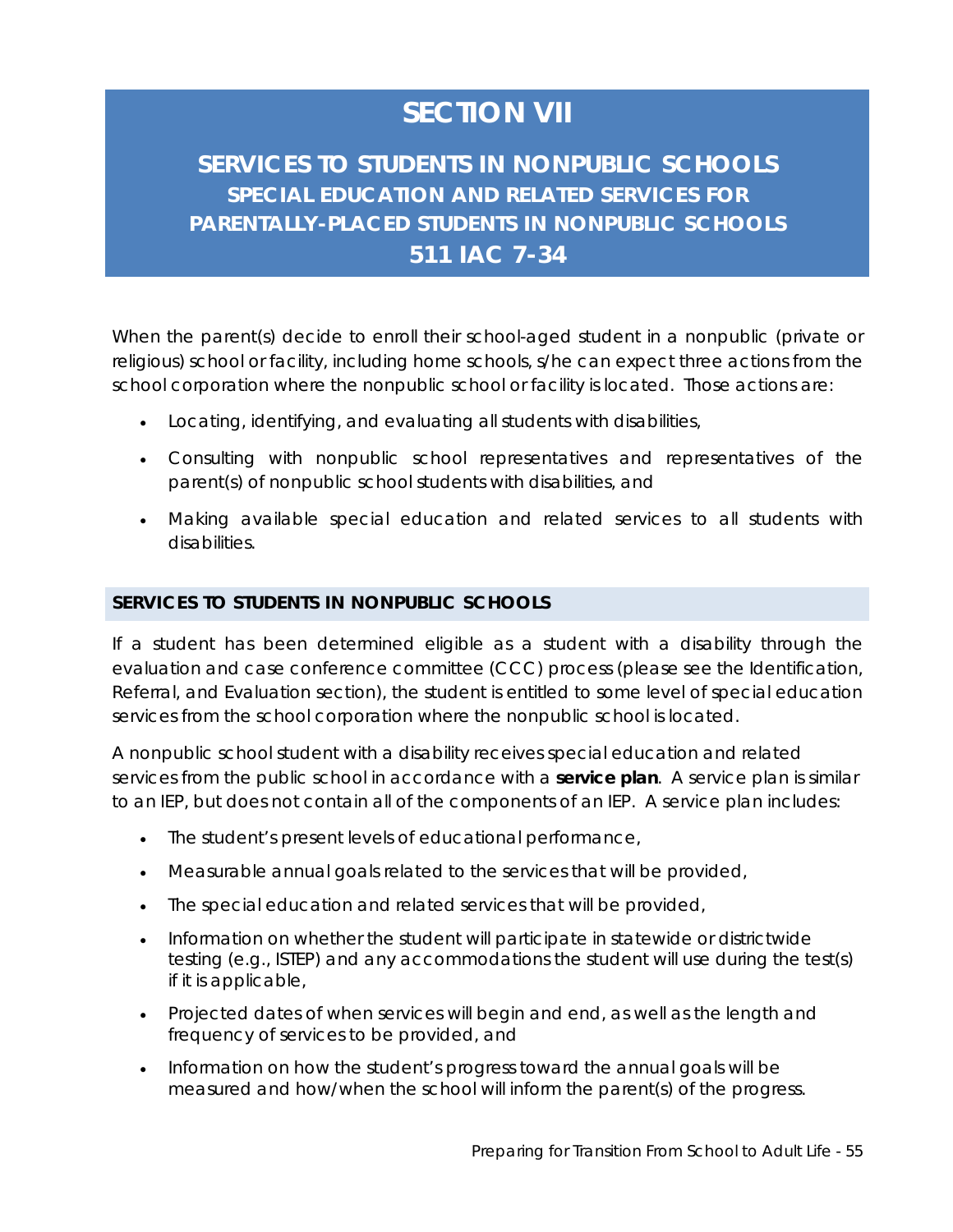Students generally receive a different level of service under a **service plan** than a student receives under an individualized education program (IEP). The full array of services available that are part of a **free appropriate public education** (**FAPE**) under an IEP are not required to be made available as part of a service plan. For example, the length and frequency of the services may be less than the student would receive through an IEP or the service plan may provide consultative services in the nonpublic school where, were the student enrolled in a public school program the services may be more direct. If the public school decides to provide the services at a location other than the nonpublic school, it must provide transportation for the student to and from the location.

The parent(s) of a student who is enrolled in a nonpublic school may request mediation and/or a due process hearing if s/he disagrees with the school's child find activities, the appropriateness of an evaluation, or the determination regarding a student's eligibility. However, these procedures are not available to resolve disagreements about annual goals, the special education and related services that the public school is offering, or where the services will be provided. If the parent(s) believes the public school has not complied with the requirements of IDEA '04 or Article 7, s/he may file a complaint with the Indiana Department of Education (IDOE). For more information, see the section on *Resolving Disagreements*.

# IF A STUDENT ATTENDS A NONPUBLIC SCHOOL IN A SCHOOL CORPORATION OTHER THAN THE SCHOOL CORPORATION WHERE THE STUDENT LIVES (HAS LEGAL SETTLEMENT), WHO CONDUCTS THE INITIAL EVALUATION?

The parent(s) may request that an initial evaluation be conducted by either the school corporation where the nonpublic school is located or the student's school corporation of legal settlement (the school corporation in which the student lives).

If the parent(s) requests the evaluation from the **school corporation where the nonpublic school is located**, the school must:

- Explain to the parent(s) the concept of a FAPE,
- Advise the parent(s) that he/she has the right to ask the school corporation of legal settlement for an offer of a FAPE (e.g., an IEP developed by the CCC), and
- Ask the parent(s) if he/she wants the evaluation conducted by the school corporation where the nonpublic school is located or the student's school corporation of legal settlement.

If the parent(s) chooses the school corporation where the nonpublic school is located, the school must follow the procedures for conducting an initial evaluation, including providing the parent(s) with written notices, conducting the evaluation, and convening the CCC within the appropriate timeline.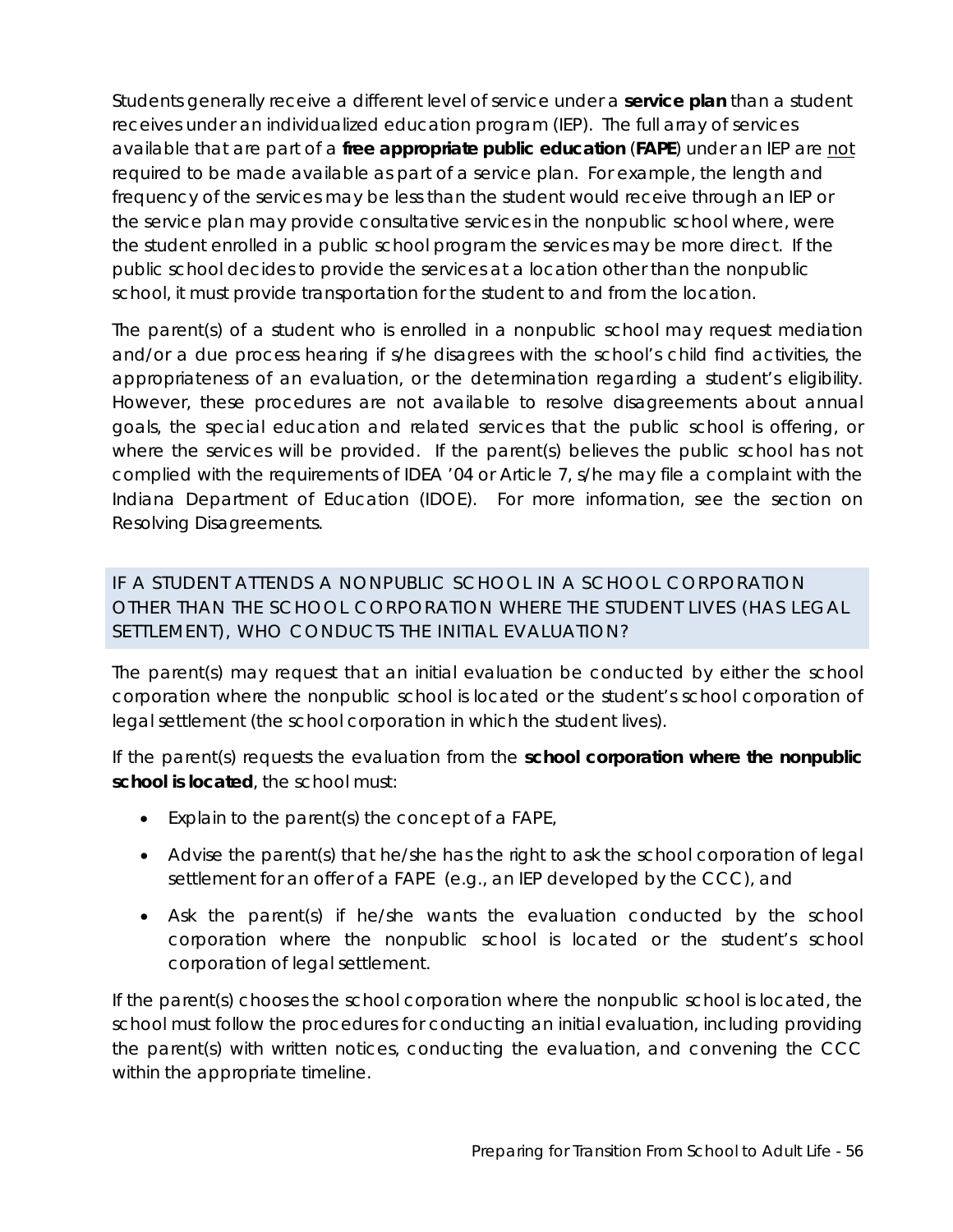If the parent(s) chooses the **school corporation of legal settlement** to conduct the evaluation, the parent(s) must contact the school corporation and request an initial evaluation as described. The school corporation of legal settlement must then provide the written notices, conduct the evaluation, and convene the CCC meeting as required.

**NOTE:** When a student with a disability attends a nonpublic school outside the school corporation where the student lives, parental consent must be obtained before personally identifiable information about the student is released between the school corporation where the student lives and the school corporation where the nonpublic school is located.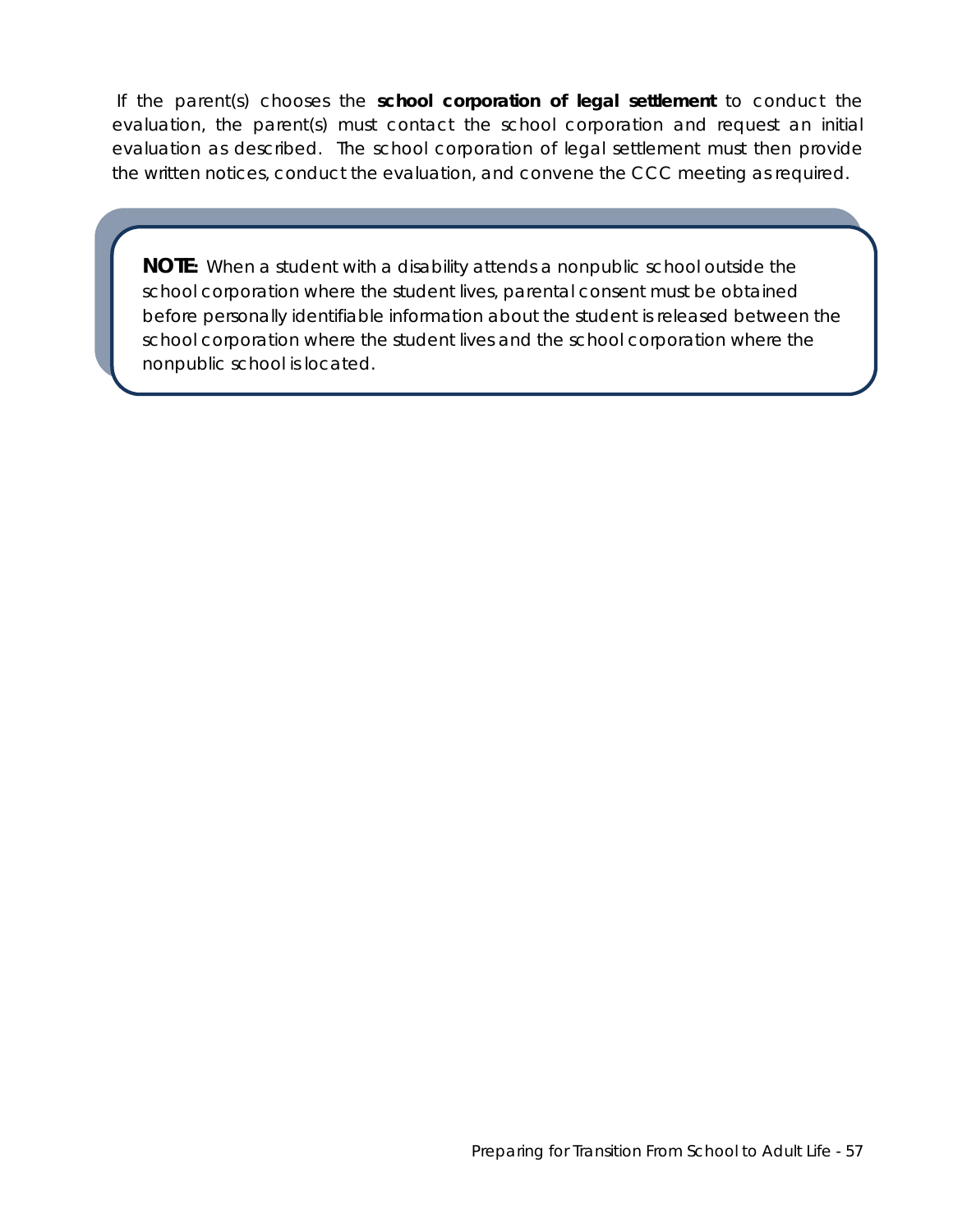The following flow chart outlines the process for accessing special education services when a student is enrolled in a nonpublic school outside the student's school corporation of legal settlement.

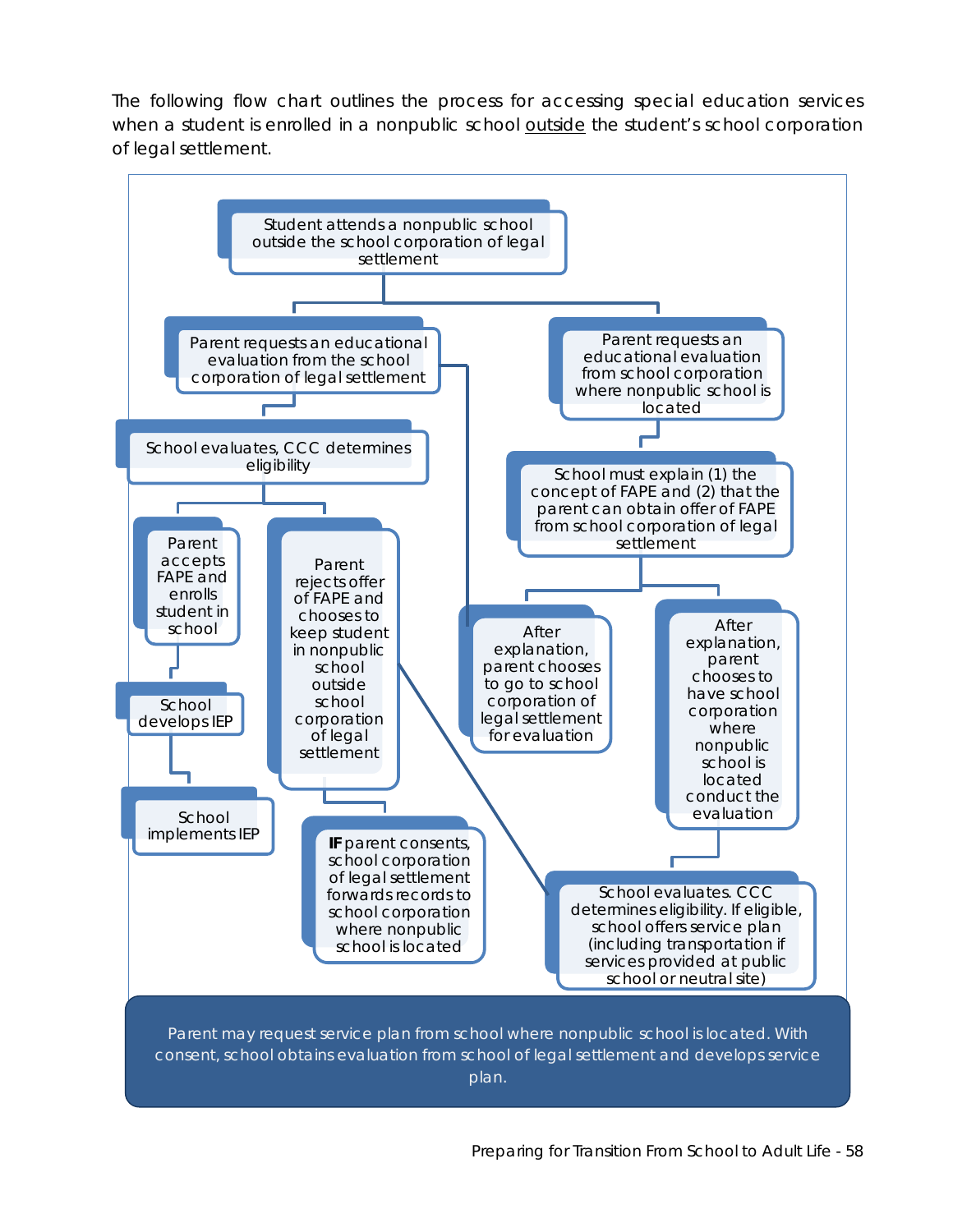The following flow chart outlines the process for a student enrolled in a nonpublic school within the student's school corporation of legal settlement:

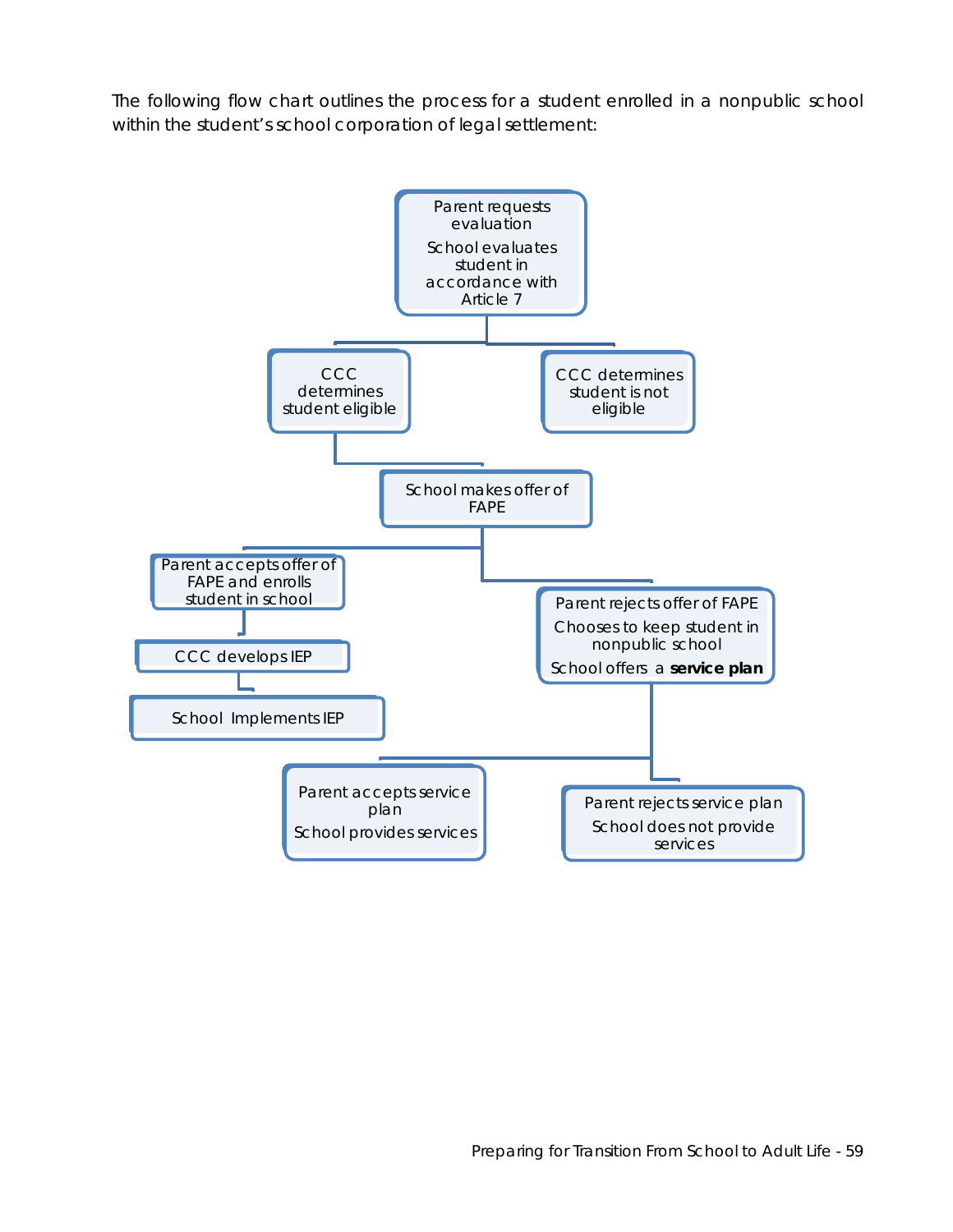# **SECTION VIII CONFIDENTIALITY OF I NFORMATION 511 IAC 7-38**

The Family Educational Rights and Privacy Act (FERPA), the Individuals with Disabilities Education Improvement Act (IDEA '04), and Article 7 generally require the school to obtain parental consent before disclosing or releasing personally identifiable information from the student's educational record. However, there are also a number of situations in which the school may release certain information about a student without obtaining written parental consent.

A student's **educational record** includes any records directly related to a student and maintained by the school or someone acting on the school's behalf. Among other things, an educational record includes test protocols that contain personally identifiable information regarding the student and his/her individualized education program (IEP), audio or video clips, scanned images, and other electronically recorded or produced items. **Personally identifiable information** about a student means "information by which it is possible to identify a student with reasonable certainty," such as name, address, and social security or student test numbers.

#### **RIGHTS TO INSPECT EDUCATIONAL RECORDS**

The parent(s) and students of legal age have the right to **inspect and** review the educational record. When the parent(s)/student of legal age makes a request to inspect and review the record, the school must provide access to the record:

- Without unnecessary delay;
- Before any meeting regarding an IEP, interim alternative educational setting (IAES) or manifestation determination;
- Before a resolution session or any due process hearing; and
- Within 45 calendar days of the request.

In addition to looking at the student's record, the parent(s)/student of legal age also has the right to:

- Have information interpreted or explained by school personnel,
- Have alternative arrangements or a copy of the record made if the location of the originals would prevent the parent(s) from being able to inspect and review the record,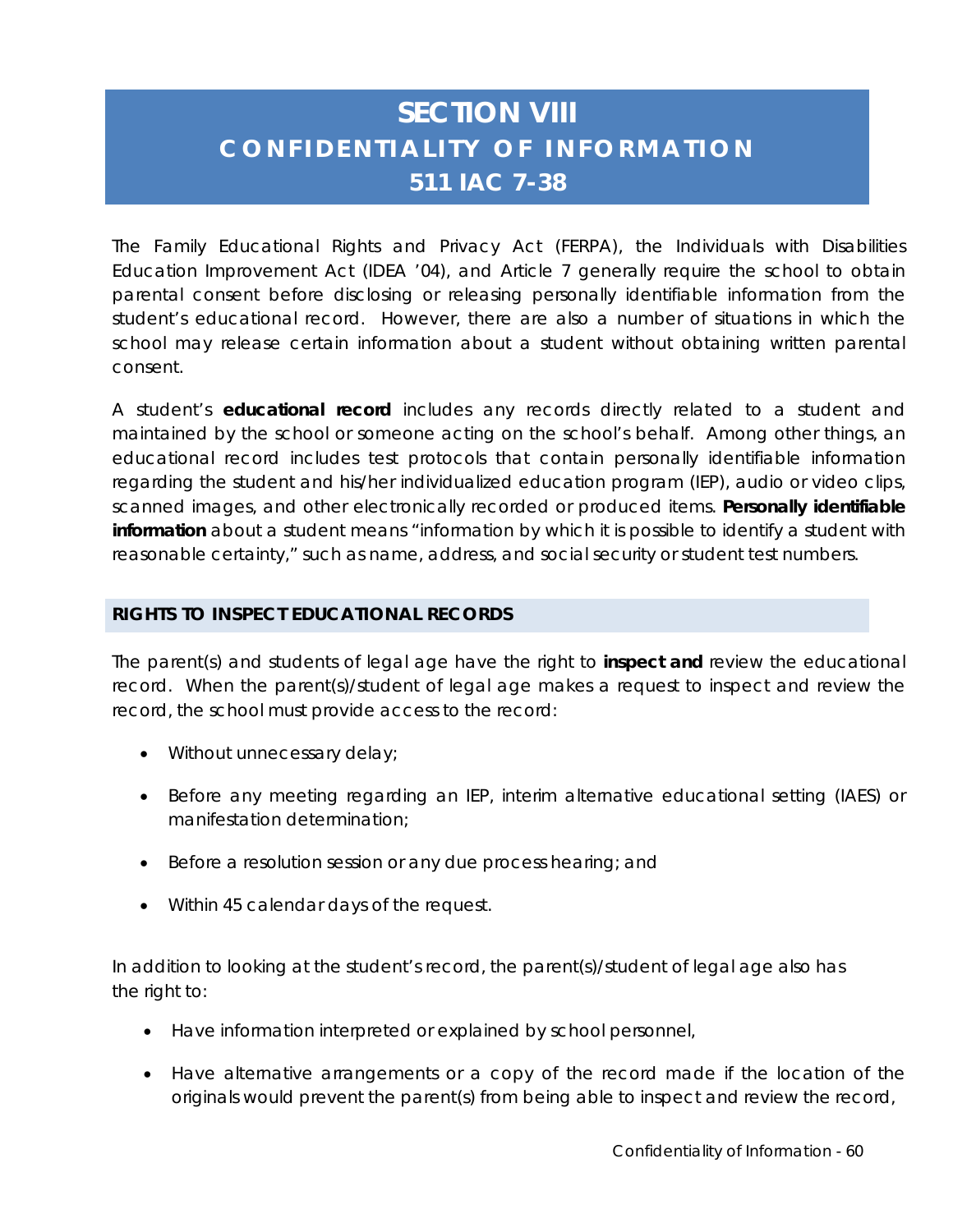- Have a representative inspect and review the record on behalf of the parent(s) or student of legal age, and
- Receive a copy of the record for use in a pending due process hearing.

The school is entitled to charge the parent(s) a fee for the making the copies of anything except IEPs and educational evaluation reports. For more information regarding fees, see 511 IAC 7-38-1(h).

IF A STUDENT'S PARENTS ARE DIVORCED, DOES THE NON-CUSTODIAL PARENT HAVE THE RIGHT TO ACCESS THE STUDENT'S EDUCATIONAL RECORD?

If the school has not received a court order terminating or restricting a parent's authority to access a student's educational record, the school must allow custodial and noncustodial parents to inspect and review the record.

#### **REQUIRED PARENTAL CONSENT**

Generally, the school must obtain consent from the parent(s)/student of legal age before disclosing personally identifiable information about a student. However, there are exceptions to this rule. In situations where the school may disclose information without consent, the school personnel must make a reasonable attempt to notify the parent(s)/student of legal age of the disclosure and, upon request, provide the parent(s)/student of legal age with a copy of the information that was disclosed. For more information, see 511 IAC 7-38-1(q) and (r).

#### **AMENDING THE EDUCATIONAL RECORD**

If there is information in the student's educational record that the parent(s)/student of legal age believes is inaccurate, misleading, or otherwise violates the student's rights, the parent(s)/student of legal age may submit a written request to the school specifying the information he/she would like changed or deleted. The school must respond in writing to the request within 10 business days, letting the parent(s)/student of legal age know whether or not the school will amend (change) the student's educational record as requested.

If the school declines to amend the educational record, the letter must tell the parent(s)/student of legal age that he/she may request a hearing to have a hearing officer decide if the educational record should be amended, how to request such a hearing, and the procedures for the hearing. A hearing to amend an educational record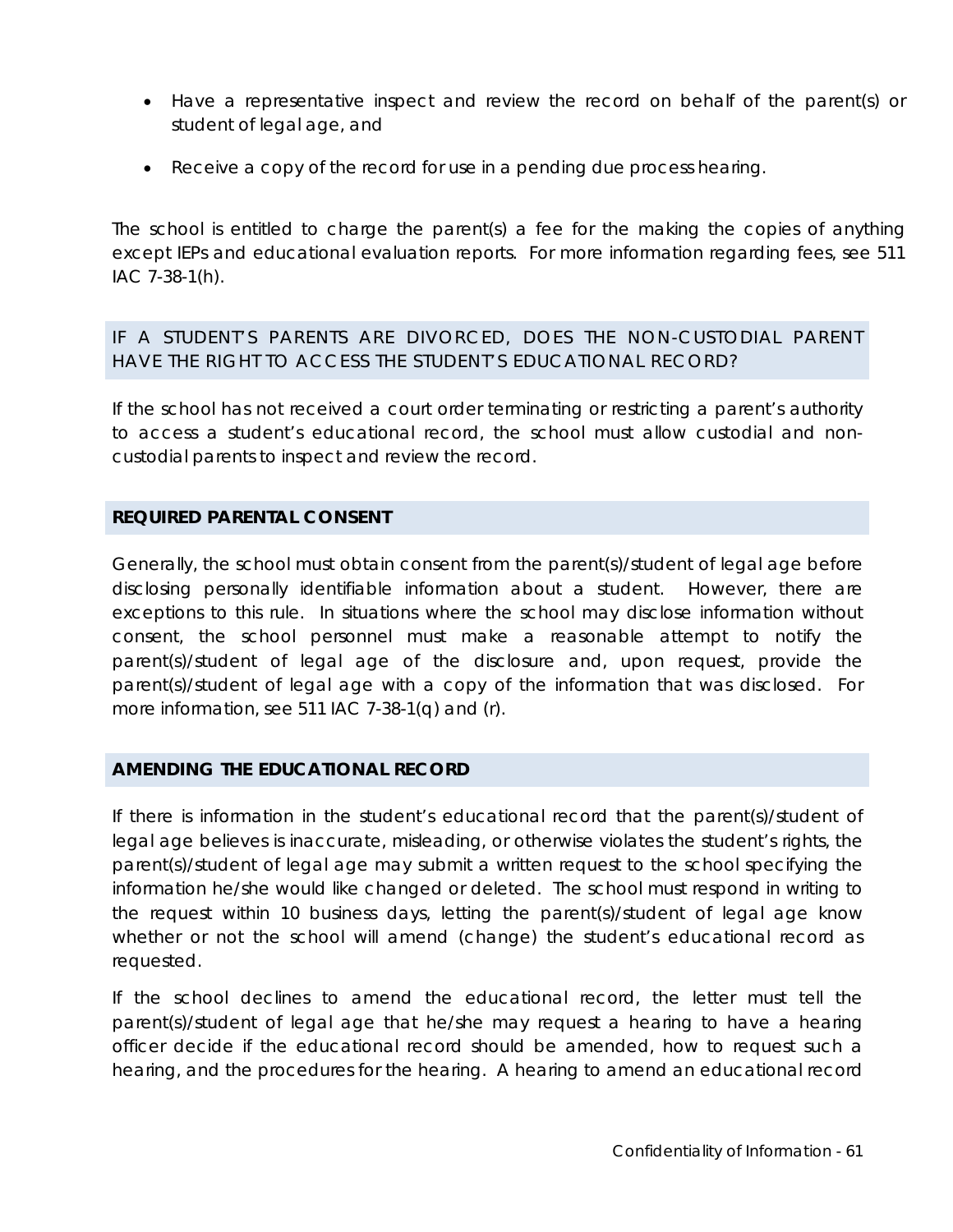is different than a special education due process hearing. For more information, see 511 IAC 7-38-2.

# HOW LONG MUST THE SCHOOL KEEP A COPY OF THE STUDENT'S EDUCATIONAL RECORD?

The school must maintain a student's educational record for at least three years after the student exits from the special education program and in accordance with the school's own policy for retaining student records. In addition, the school cannot destroy a student's record if there is a pending request to inspect and review the record. For more information, see 511 IAC 7-38-3.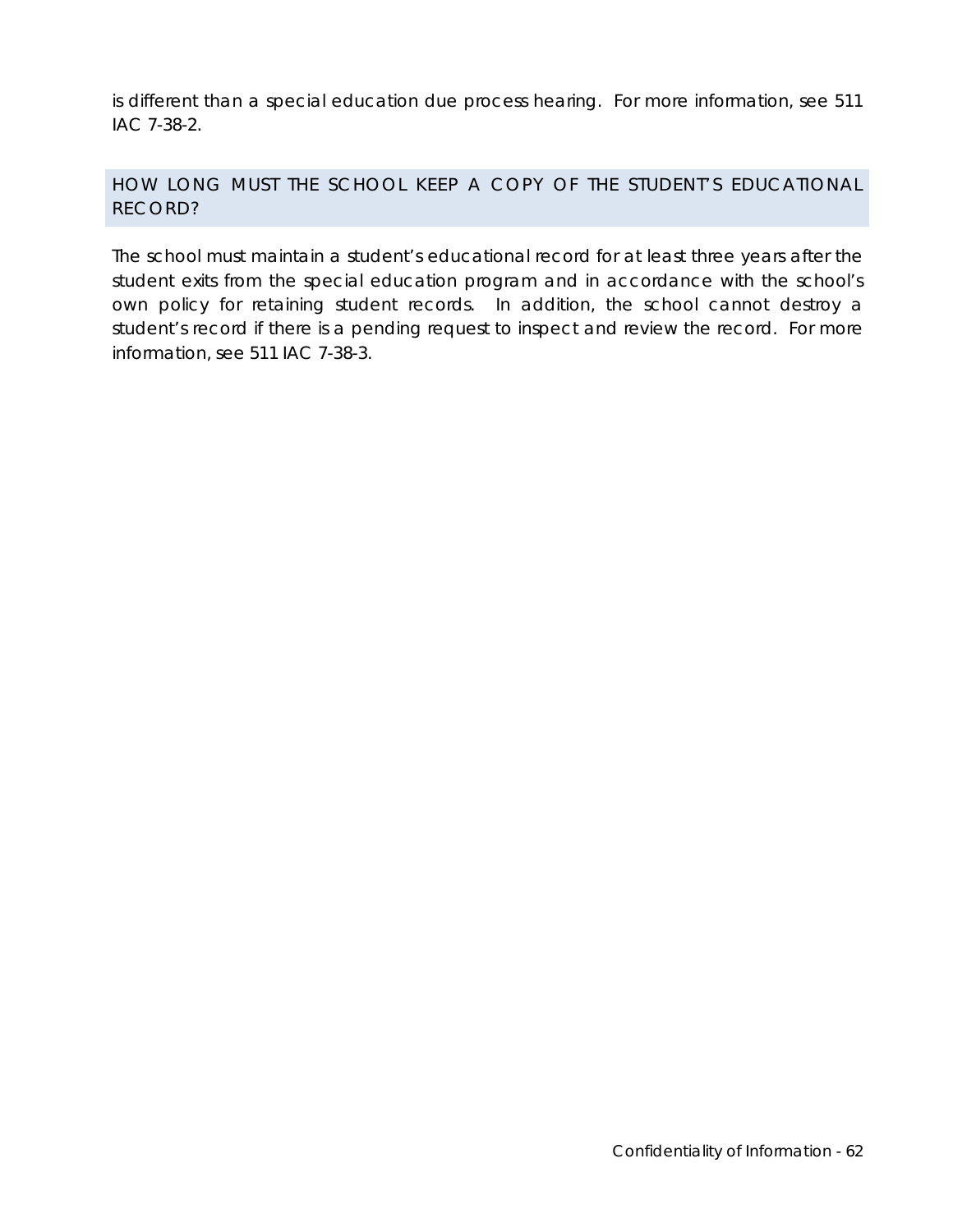# **SECTION IX**

# **PROCEDURAL SAFEGUARDS 511 IAC 7-37**

Article 7 provides several **procedural safeguards** for the parent(s) and students that are designed to promote parental participation, ensure that students with disabilities are provided a **free appropriate public education** (**FAPE**), and provide a means of resolving disagreements. Procedural safeguards have been referred to as the "rights and responsibilities" of the parent(s) and schools.

The **procedural safeguards** affirm the right of the student's parent(s) …

- To be fully informed,
- To participate in the process,
- To receive prior notice and provide consent,
- To have any information that could personally identify the student held in confidence,
- To examine all relevant records, and
- To a timely and impartial resolution of disputes.

To help the student's parent(s) understand the procedural safeguards, the school must provide the parent(s) with a copy of the *Notice of Procedural Safeguards (NOPS)*, sometimes called the Notice of Parent Rights.

The school may post the *Notice* on its website. However, the school must also provide the parent(s) a written copy of the *Notice,* unless the school offers the option of receiving the *Notice* by email, and the parent(s) chooses that option.

#### **THE NOTICE OF PROCEDURAL SAFEGUARDS**

The *Notice of Procedural Safeguards* contains information about:

- The parent's right to written notice before the school can take certain action;
- The situations in which the school must obtain the parent's written consent before taking certain action ;
- The parent's right to request an evaluation;
- The parent's right to a copy of the initial educational evaluation report prior to the case conference committee (CCC);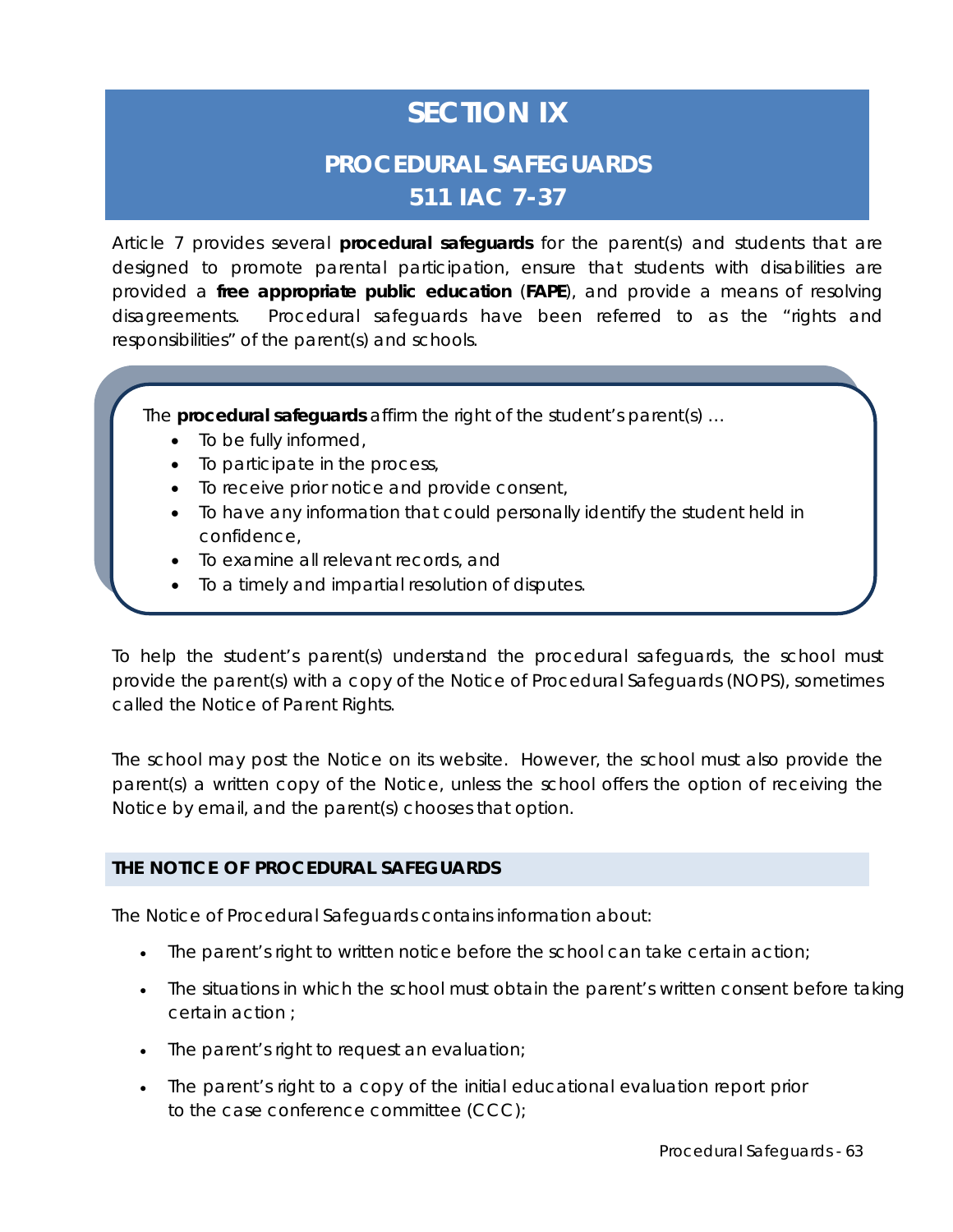- The parent's right to a meeting with school personnel to discuss the initial educational evaluation report prior to the CCC;
- The parent's right to participate as a member of the CCC;
- The parent's rights regarding the student's educational record;
- The transfer of rights to the student at 18 years of age;
- The parent's right to access complaints, mediation, and due process hearings;
- The requirements for a parent's unilateral placement of a student with a disability in a private school;
- The protections and procedures for students who are subject to certain disciplinary actions. This includes protections for those students who are being evaluated but have not yet been determined eligible for special education;
- The school's reporting of crimes allegedly committed by a student with a disability; and
- The contact information for the school and other agencies and organizations that can provide assistance to the parent(s) in understanding Article 7.

The school must provide the parent(s) a copy of the *Notice of Procedural Safeguards* at least once a year and whenever:

- A student is referred for an initial evaluation,
- A parent requests an evaluation,
- A parent files a complaint (only the first complaint in the school year is required),
- A parent requests a due process hearing (only with the first hearing request in the school year),
- A disciplinary change of placement is made or recommended, and
- A parent requests a copy of the *Notice.*

To see a sample of the *Notice of Procedural Safeguards*, go to [http://www.doe.in.gov/exceptional/speced/docs/2008-10-14-](http://www.doe.in.gov/exceptional/speced/docs/2008-10-14-ProceduralSafeguards.pdf) [ProceduralSafeguards.pdf](http://www.doe.in.gov/exceptional/speced/docs/2008-10-14-ProceduralSafeguards.pdf)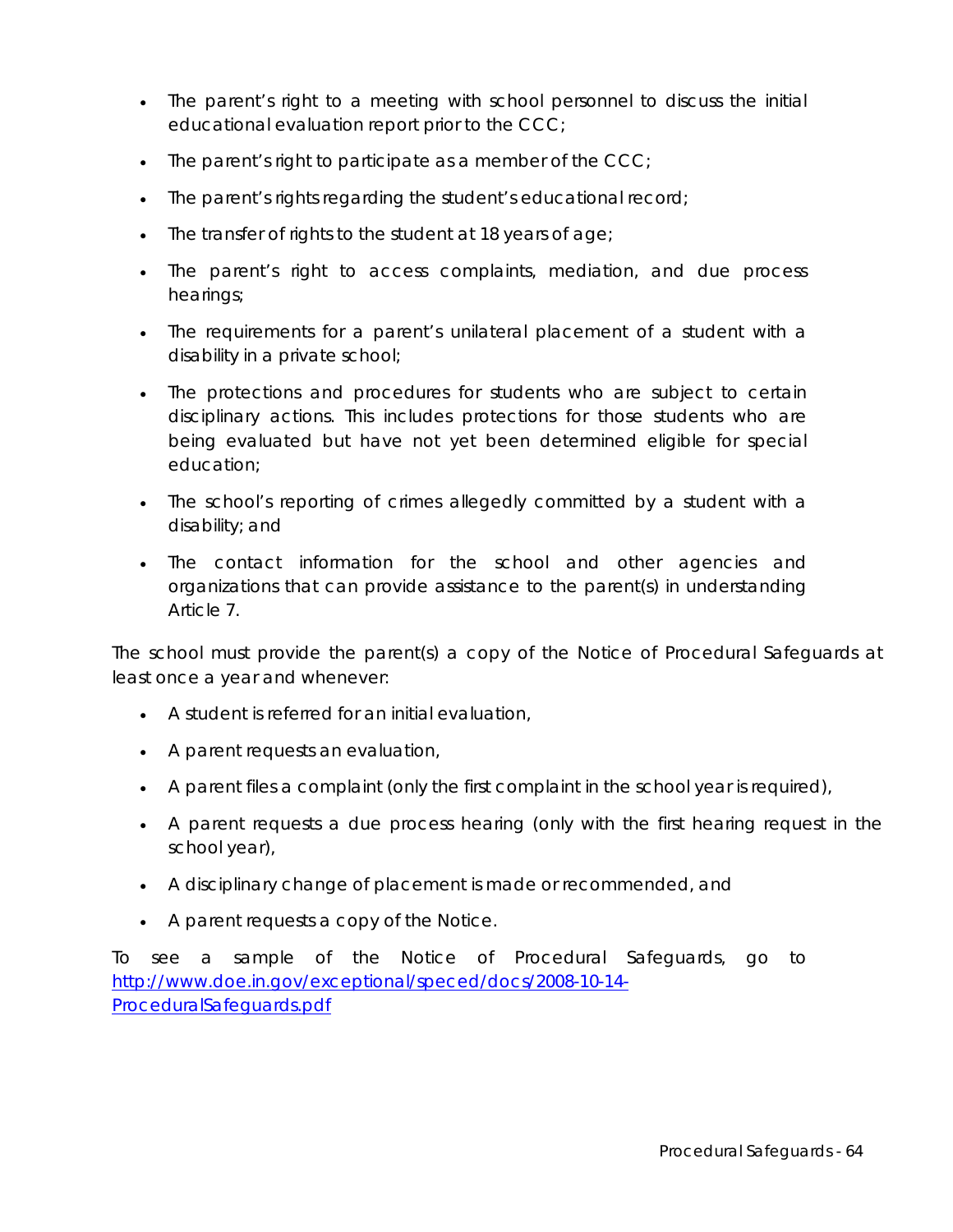# **SECTION X STUDENT DISCIPLINE 511 IAC 7-44**

Part of a parent(s) role in partnership with the school is to gain an understanding for the school rules their student must follow. When a student with a disability breaks one of the school rules, s/he may be disciplined the same as a student without a disability. However, a student with a disability has additional protections in certain situations.

#### **REMOVALS**

IDEA 2004 and Article 7 use the term **removal** to refer to any situation in which a student is removed from his/her placement for any period of time. Schools often describe removals as detention, in-school suspension, out-of-school suspension, expulsion, etc.

The school may remove a student with a disability for up to **ten (10) consecutive school days** when the student breaks school rules as long as the same discipline would apply to a student without a disability who broke the same rule. The school may remove the student up to the **ten (10) consecutive school days** each time the student breaks such rules. If the student is ever removed for only part of a day, it counts as a whole day of removal.

After a student has been removed for more than **ten (10) cumulative school days** in the school year:

- The school principal or his/her designee must decide if this removal is a **change of placement** (see below), and
- The school must provide special education services to the student during this and any future days of removal.

The school does not have to provide any services to the student during the first **ten (10) school days** the student is removed.

IF THE STUDENT'S INDIVIDUALIZED EDUCATION PROGRAM (IEP) OR BEHAVIORAL INTERVENTION PLAN (BIP) STATES THE STUDENT CAN BE REMOVED FOR SHORT PERIODS OF TIME, DOES THIS COUNT TOWARD THE "DAYS OF REMOVAL?"

No. If the case conference committee (CCC) agrees that short-term removals are an appropriate intervention for certain behaviors and includes this in the student's IEP or **BIP**, the removals do not count.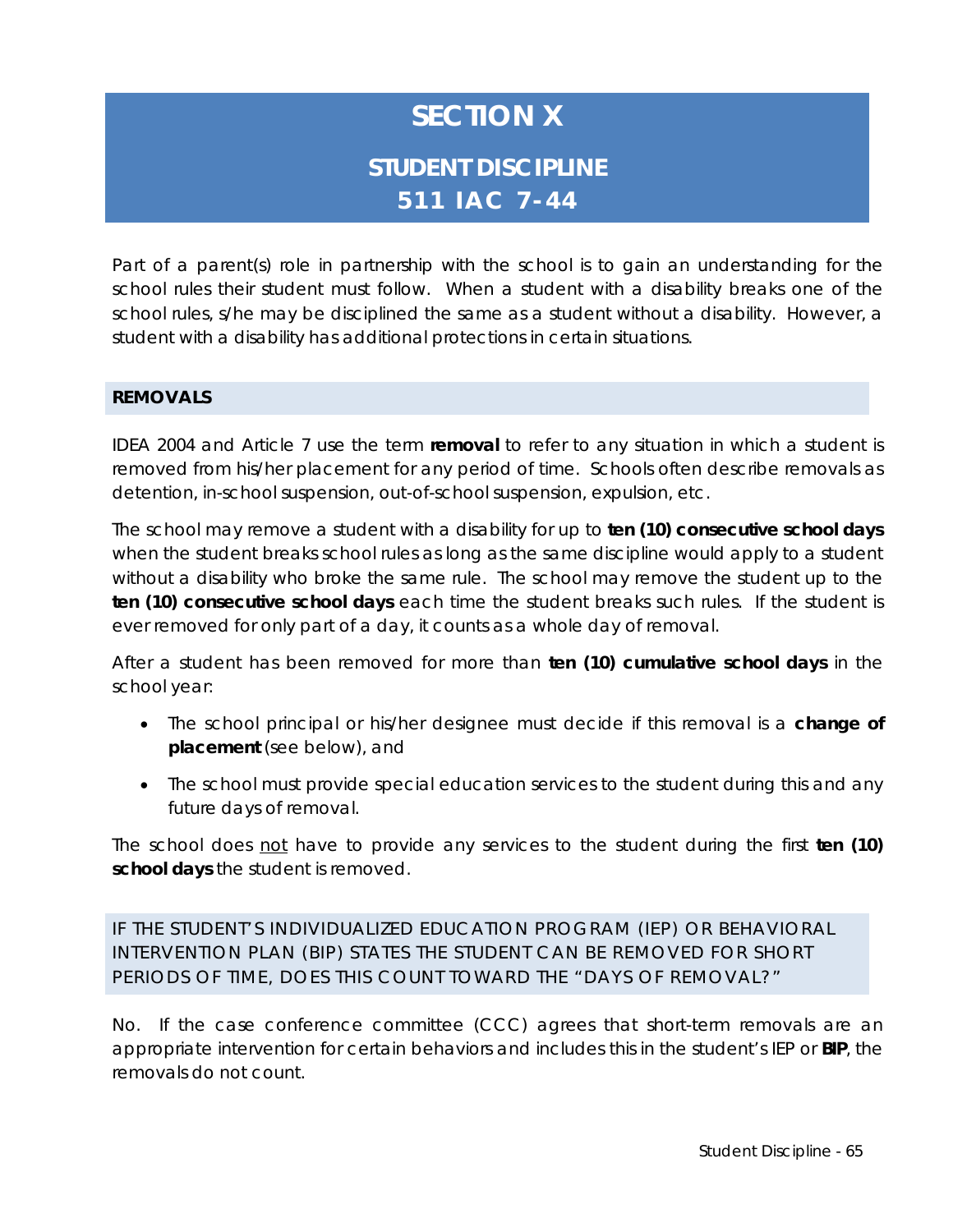# IF THE SCHOOL ASKS THE PARENT(S) TO PICK UP THE STUDENT DUE TO THE STUDENT'S BEHAVIOR, DOES THIS COUNT AS A REMOVAL?

Yes, unless the IEP or **BIP** says that the school may have the parent(s) pick the student up from school when this behavior occurs.

## DOES AN "IN-SCHOOL SUSPENSION" COUNT AS A REMOVAL?

If the student:

- can continue to progress in the general curriculum,
- receives the services described in the student's IEP, and
- participates with non-disabled students to the same extent as in the student's placement,

then the in-school suspension does not count as a removal. If these three provisions do not qualify, then it would be considered a change of placement unless the student's CCC makes a different determination.

# IF THE STUDENT IS SUSPENDED FROM TRANSPORTATION, DOES THIS COUNT AS A REMOVAL?

If transportation is a related service in the student's IEP, the suspension will count as a removal unless the school provides the student with alternative transportation. If transportation is not a related service in the student's IEP, the suspension from the bus does not count as a removal.

#### **DISCIPLINARY CHANGE OF PLACEMENT**

A change of placement occurs when any of the following occurs:

- The student is removed for more than **ten (10) consecutive school days** in a row.
- The student is moved to an interim alternative educational setting (IAES) for **45 school days** for misconduct involving weapons, drugs, or serious bodily injury.
- The principal determines that a **series of removals constitutes a pattern** (see below).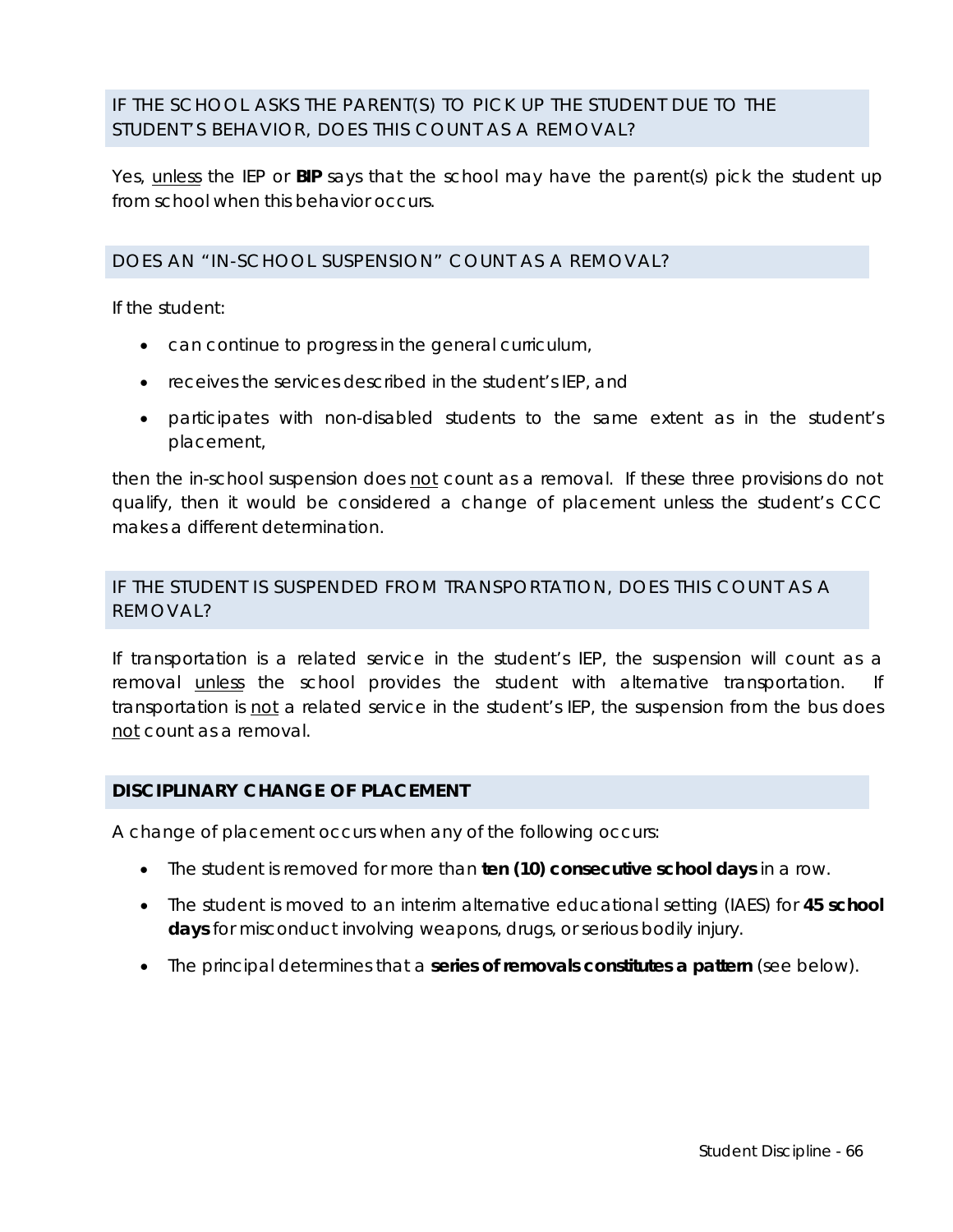# WHAT IS A "SERIES OF REMOVALS," AND HOW DOES THE PRINCIPAL DECIDE IF IT "CONSTITUTES A PATTERN?"

A **series of removals** means the student has been removed more than once. When the principal examines a "series of removals," s/he is looking at all of the times a student has been removed during a school year.

When a student has been removed for more than **ten (10) cumulative school days** in a school year, the principal (or someone appointed by the principal) decides if the series of removals **constitutes a pattern.** This means that the principal or designee must look at all of the removals and decide if there is a pattern or connection between them that, in effect, amounts to a change of placement for the student.

The principal or designee must consider the following questions:

- Has the student been removed more than once during the school year for more than a total of **ten (10) school days**?
- Is the student's behavior for this removal substantially similar to the behavior that caused the student to be removed earlier in the school year?
- Do the length of each removal, the total number of days the student has been removed, and the proximity of the removals support a finding of a "pattern" of removals?

The principal may also consider the student's disciplinary history, the student's ability to understand consequences, the supports provided to the student prior to the misconduct, and any other relevant factors.

What follows are two examples of how the process might work in a typical school setting.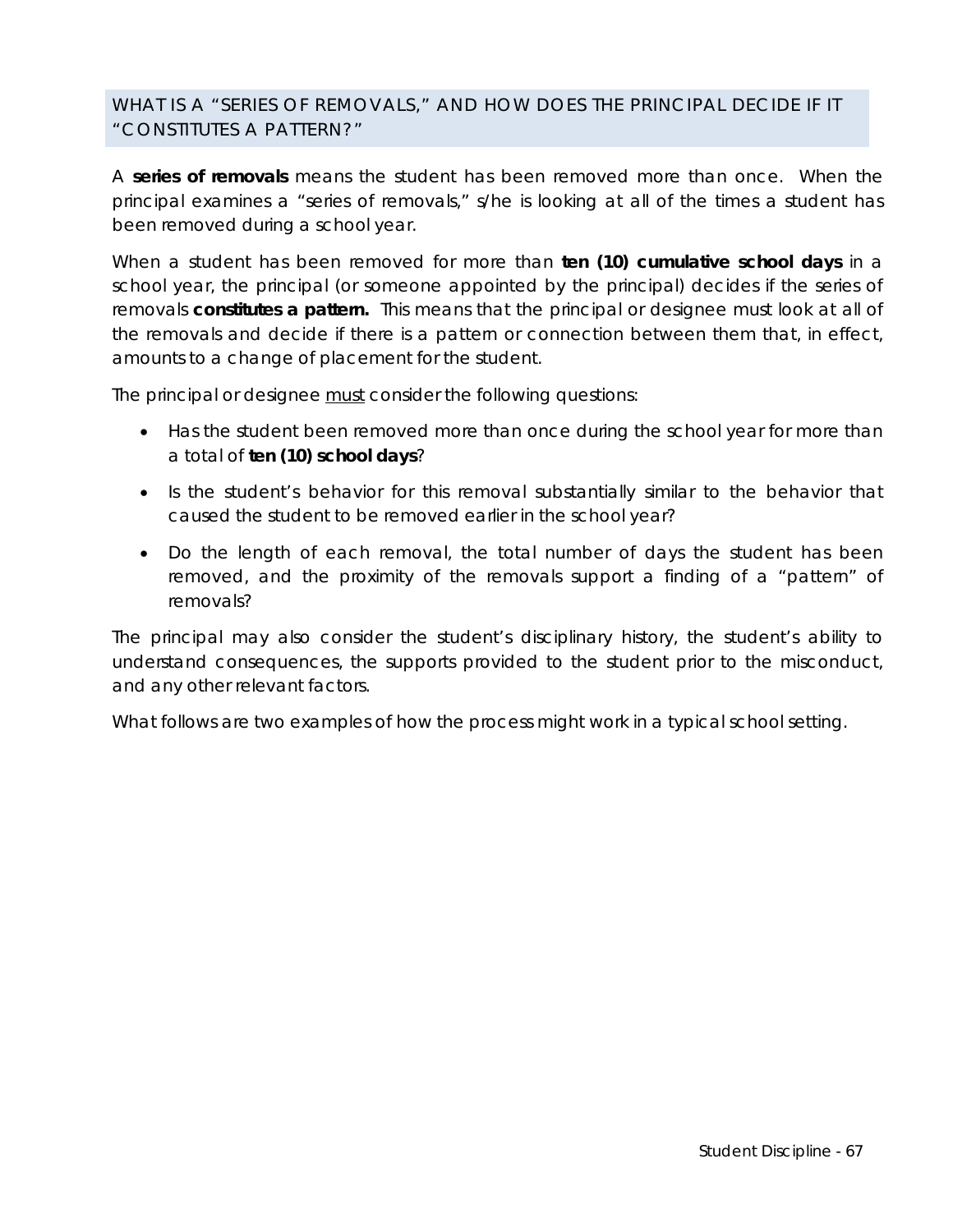#### **EXAMPLE 1**

Student is a student with a disability and is removed from school:

- For 3 days in September for smoking,
- For 3 days in December for vandalism, and
- For 10 days in April for fighting.

The student has no other disciplinary actions, is able to understand the school rules and the consequences for breaking the rules, and has received all of the supports identified in the student's IEP.

What the principal will consider:

- On the 5<sup>th</sup> day of the April removal, the student will have been removed for more than ten days total for the school year. The April removal will be the third for the school year.
- The behaviors for each removal are not similar and they are not close in time.
- The student has no other disciplinary history, understands the consequences, and has been provided with the supports and services included in the IEP.

Based on this information, the principal would likely decide that the three removals **DO NOT** constitute a pattern and, therefore, the April removal is not a change of placement.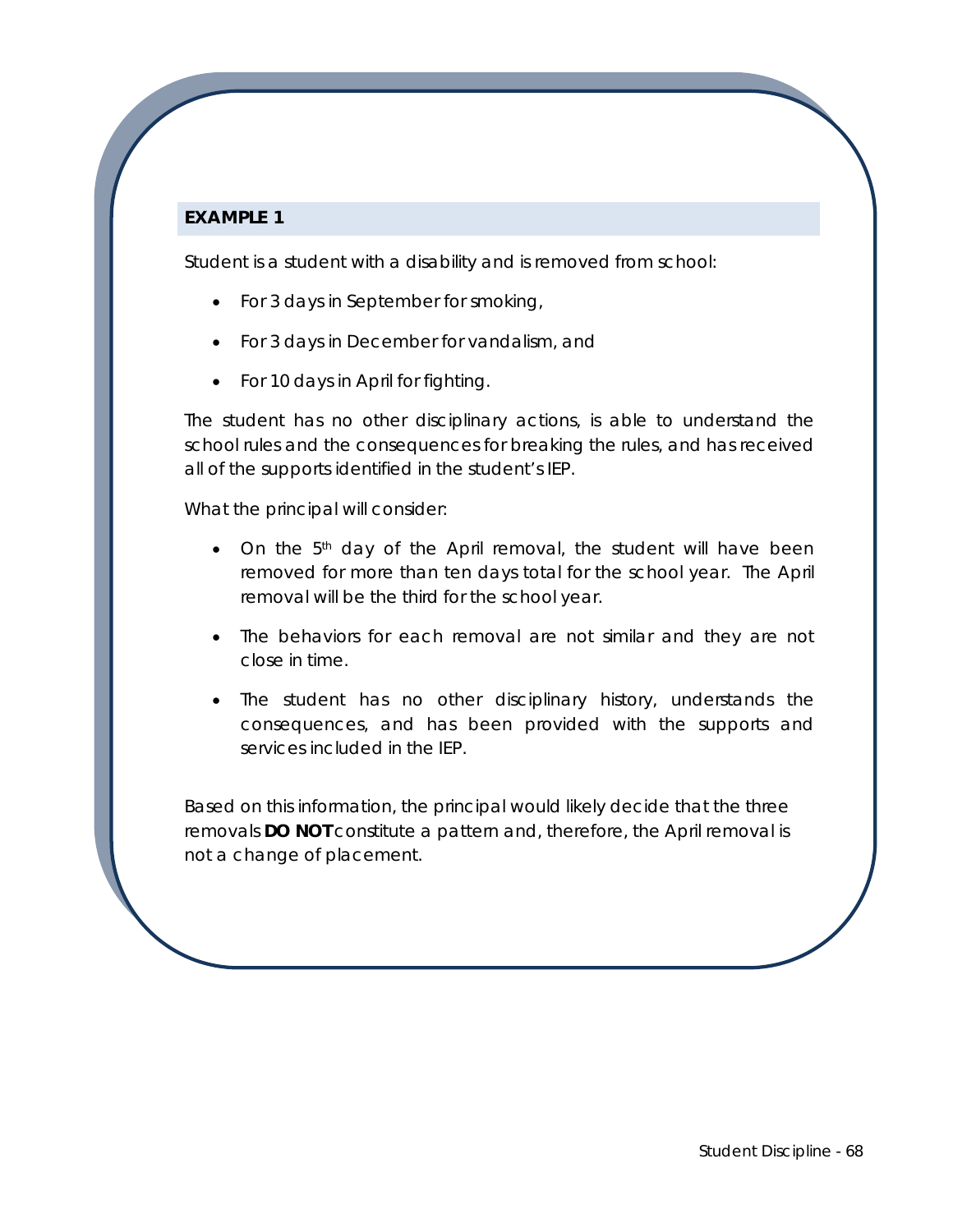# **EXAMPLE 2**

Student is a student with a disability and is removed from school:

- For 3 days in early September for bullying another student,
- For 3 days in mid-September for being disrespectful to a teacher, and
- For 10 days in early October for fighting.

The student has no other disciplinary actions, understands the school rules and consequences, and has received all of the supports identified in the IEP.

What the principal will consider:

- On the 5<sup>th</sup> day of the October removal, the student will have been removed for more than ten days total for the school year. The October removal will be the 3rd for the school year.
- The behaviors for each removal would likely be considered to be "substantially similar" as they all involve inappropriate verbal or physical interaction with others.
- The removals are close in time to each other.

Based on this information, the principal would likely decide that the three removals **DO** constitute a pattern and, therefore, the October removal would be a change of placement.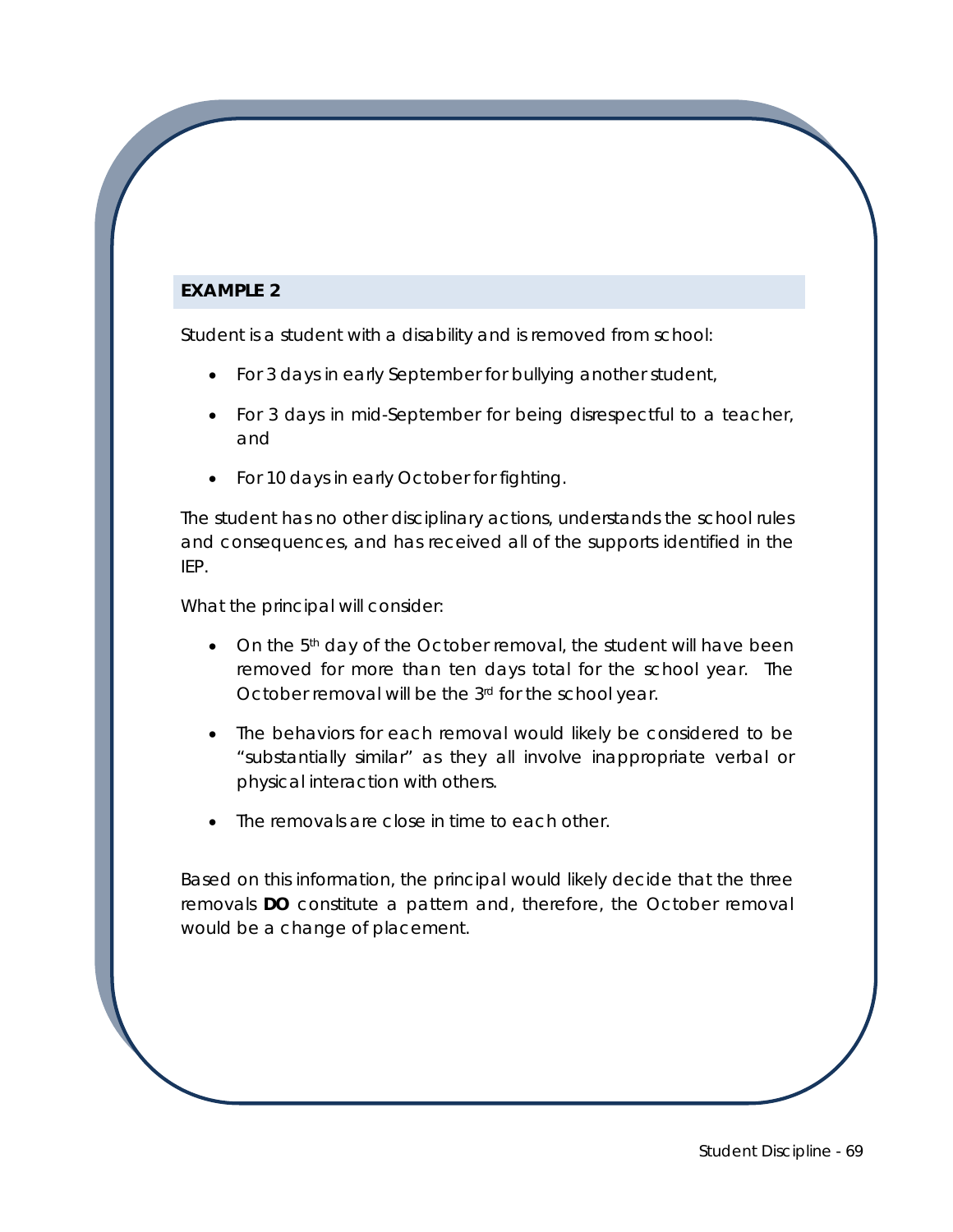### **REMOVALS THAT DO NOT RESULT IN A CHANGE OF PLACEMENT**

If the removal does not result in a change of placement, the student's removal continues for the number of days decided by the school. School staff must talk with at least one of the student's teachers to decide what services the student needs in order to continue to participate in the general curriculum (although in a different setting due to the removal) and make progress on the goals in his/her IEP. These services must be provided beginning on the **11th day** of suspension in a school year.

#### **REMOVALS THAT RESULT IN A CHANGE OF PLACEMENT**

If the removal results in a change of placement the school must immediately notify the parent(s) of the change of placement and provide the parent with a copy of the Notice of Procedural Safeguards.

Within **ten (10) school days** of the date of the change of placement for disciplinary reasons, the CCC must meet to decide if the student's behavior/misconduct is a manifestation of (caused by) the student's disability. Article 7 calls this a **manifestation determination.** If the CCC determines that the student's behavior/misconduct is a manifestation of the student's disability, the CCC must take further action (see below).

#### **MANIFESTATION DETERMINATION**

When a student's removal for disciplinary reasons is a change of placement, the CCC must decide if the student's behavior/misconduct was caused by the student's disability, had a "direct and substantial relationship" to the student's disability, or was caused by the school's failure to implement the student's IEP or **behavioral intervention plan** (**BIP**).

The CCC reviews all of the relevant information about the student, including the IEP, teacher observations, and information provided by the parent(s), and answers the following questions:

- Was the student's behavior/misconduct caused by or does it have a "direct and substantial relationship" to the student's disability?
- Was the student's behavior/misconduct caused by the school's failure to implement the student's IEP?

If the answer to either question is "yes," the student's behavior/misconduct is considered to be a manifestation of the student's disability.

# **MISCONDUCT AS A MANIFESTATION OF THE STUDENT'S DISABILITY**

If the behavior/misconduct is a manifestation of the student's disability, the CCC must: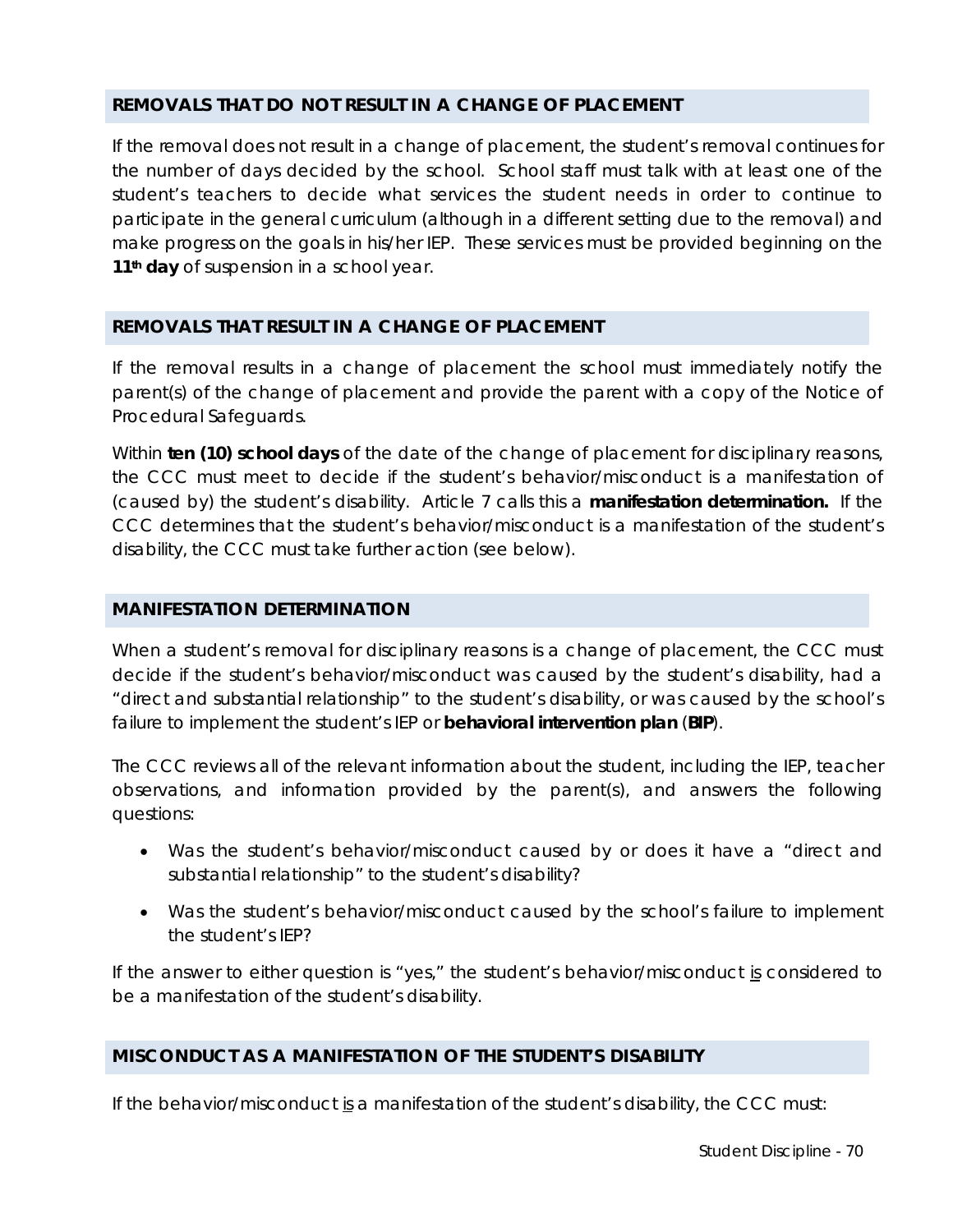- Conduct a **functional behavioral assessment (FBA)** (if it has not already been conducted) and implement a **BIP** (for more information on FBAs and **BIP**s, see the section on IEPs).
- Review the **BIP** (if a **BIP** has already been developed), and make any changes needed to address the student's behavior/misconduct.

The student cannot be removed or otherwise disciplined for the behavior/misconduct, and the student must go back to his/her regular placement (unless the parent(s) and the school decide to change the student's placement).

There is **one exception** to this rule – if the student has been removed to an interim alternative educational setting (IAES) due to misconduct involving weapons, drugs or serious bodily injury, the school may keep the student in the interim setting for up to **45 school days**, even if the CCC decides that the conduct was caused by the student's disability (see section below on *IAES*).

In addition, if the CCC decides that the student's behavior/misconduct was caused by the school's failure to implement the IEP, the school must take immediate steps to fix the problem.

## **MISCONDUCT NOT AS A MANIFESTATION OF THE STUDENT'S DISABILITY**

If the CCC decides that the behavior is not a manifestation of the student's disability, the student may be removed or otherwise disciplined in accordance with the school's disciplinary policies for nondisabled students. The school must provide educational services to the student while the student is removed. The CCC decides what educational services the student needs and where the student will be placed during the removal. The services designed by the CCC must allow the student to:

- Continue to participate in the general education curriculum, even though the student is in a different setting;
- Progress toward meeting the goals in the student's IEP; and
- Receive services described in an FBA and/or **BIP** (if appropriate) to address the student's misconduct.

# **DISAGREEMENT OVER MANIFESTATION DETERMINATION**

The parent(s) may challenge the school's decision by requesting mediation and/or a due process hearing if not in agreement with the manifestation determination. If the parent(s) requests a due process hearing, the hearing must be conducted more quickly than a due process hearing on other issues. For more information, see the section on *Complaints, Mediation, and Due Process*.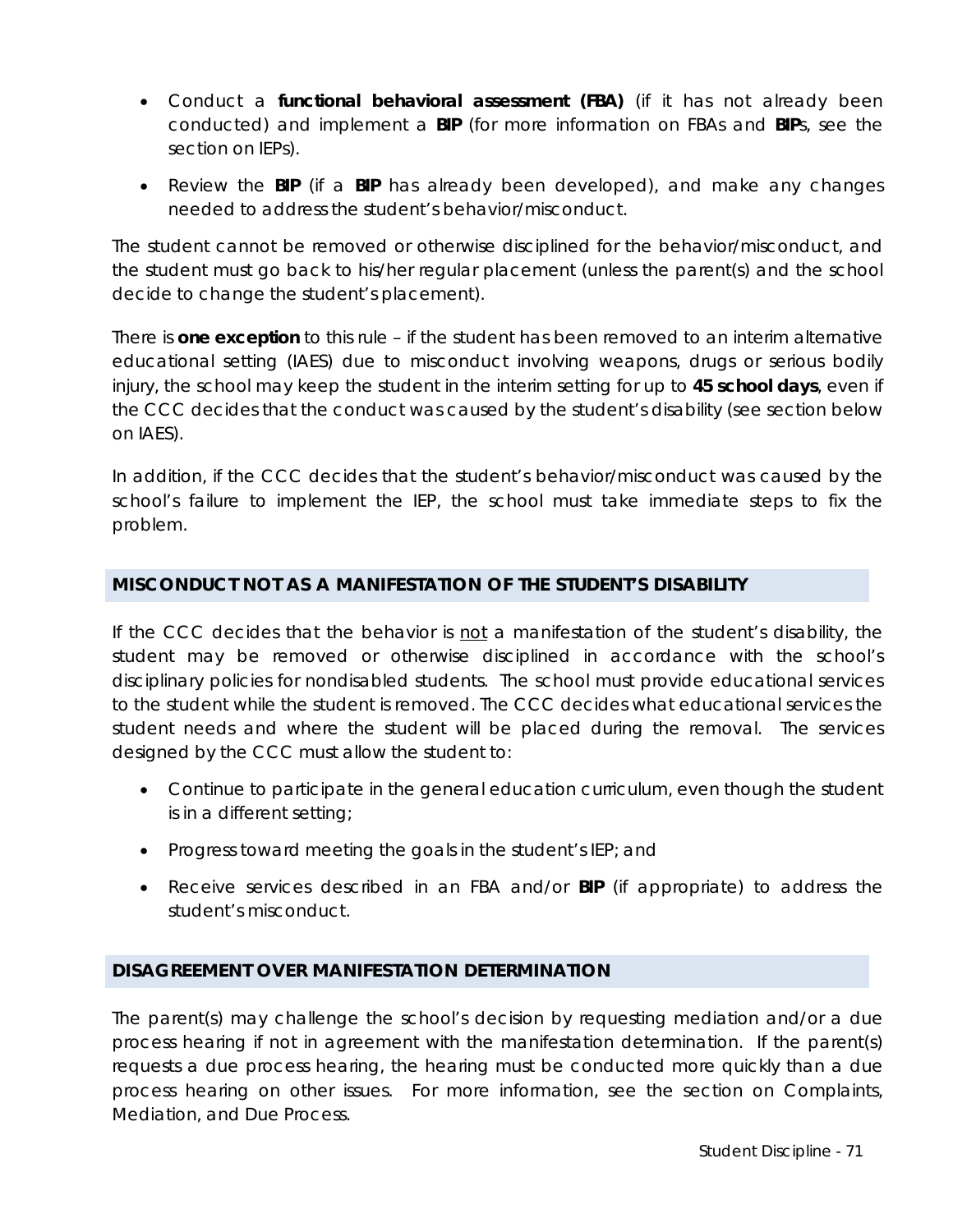# **INTERIM ALTERNATIVE EDUCATIONAL SETTING (IAES)**

An **interim alternative educational setting** (**IAES**), is where the student is placed when the school removes the student from his/her placement for disciplinary reasons. For example:

- The student has been removed for more than 10 days in the school year, but the removals are not determined by the principal or designee to be a change of placement (see section on *Removals*). During placement in the IAES, the school decides what services will be provided to the student.
- The student's removal is considered a change of placement, but the CCC determines that the student's conduct was not a manifestation of the student's disability (see section on *Manifestation Determination*). The CCC decides what services the student will receive during placement in the IAES.
- The student is removed for up to **45 school days** for misconduct involving:
	- o Bringing a weapon to school, or
	- o While at school, on school property or at a school function, the student:
		- has a weapon,
		- **K** knowingly has or uses illegal drugs,
		- **sells or tries to buy a controlled substance, or**
		- **Causes serious bodily injury to someone.**

The CCC decides what services the student will receive during placement in the IAES. See 511 IAC 7-32 for the definition of weapon, illegal drugs, controlled substance, and serious bodily injury.

• A hearing officer orders the student placed in an IAES for up to **45 school days** after he/she decides that the student is substantially likely to hurt himself/herself or others if the student remains in his/her current placement.

#### WHAT IS THE DEFINITION OF "SERIOUS BODILY INJURY?"

Serious bodily injury means bodily injury which involves a substantial risk of death, extreme physical pain, protracted and obvious disfigurement, or protracted loss or impairment of the function of a bodily member, organ, or mental faculty.

#### WHAT CAN THE PARENT(S) DO IF THEY DISAGREE WITH THE IAES?

If the parent(s) disagrees with what the school proposes for the IAES placement (e.g., homebound placement, placement in an alternative school, placement in a separate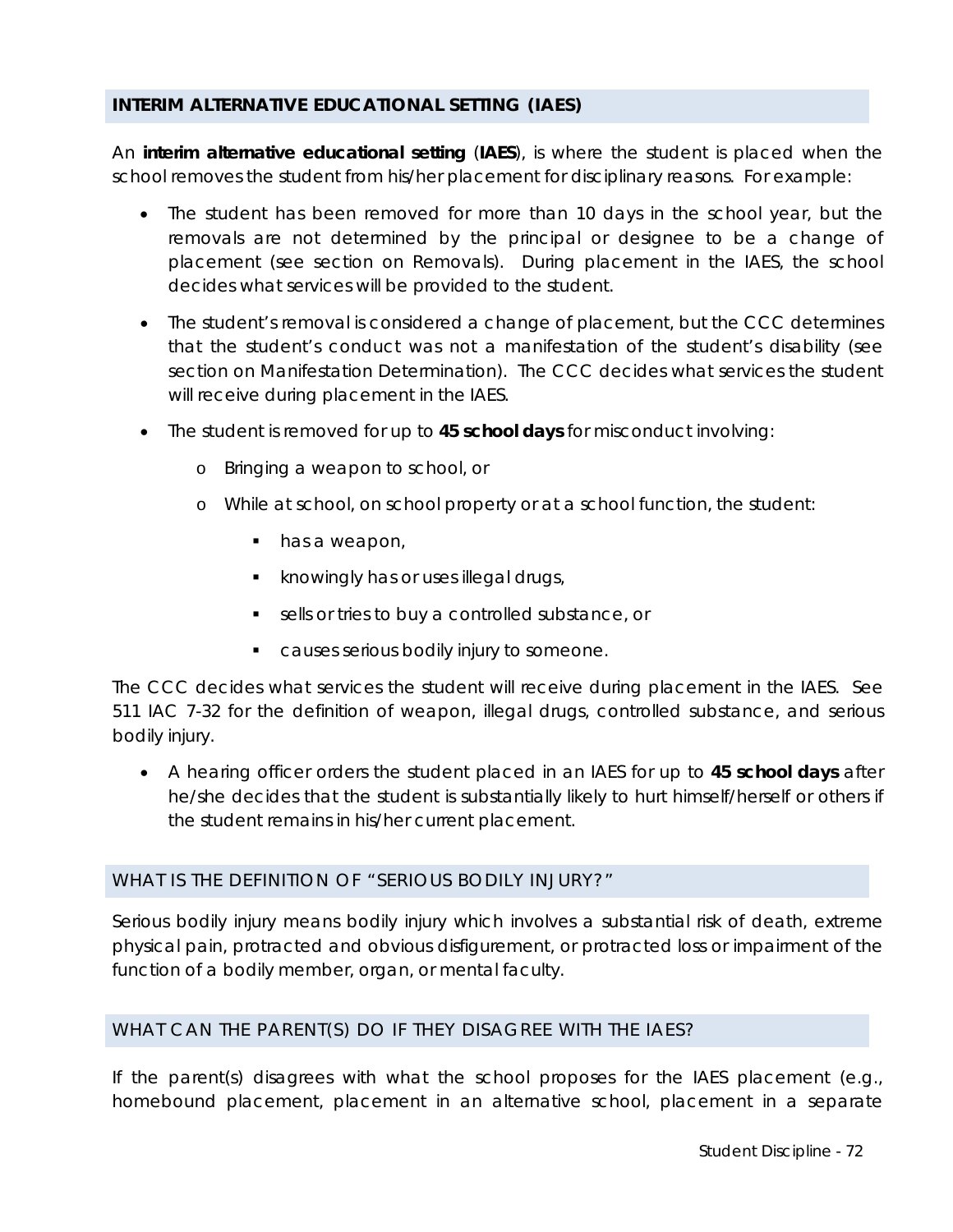classroom, etc.), the parent(s) may request mediation and/or a due process hearing. For more information see the section on *Complaints, Mediation and Due Process*.

#### **PROTECTIONS FOR STUDENTS NOT YET ELIGIBLE**

There are times when a general education student (a student who has not been determined eligible by the case conference committee) may still be protected by the provisions of Article 7 if a suspected disability is present.

If any of the following occurred before the student violated the school rules, the school is considered to have **knowledge** that the student may be a student with a disability, and the student is entitled to the protections of Article 7:

- The parent(s) sent something in writing (email, letter, note, etc.) to licensed school staff that s/he believed the student might need special education services;
- The parent(s) requested an initial evaluation of the student; or
- The student's teacher or other school staff told a supervisor that s/he had concerns about the student's pattern of behavior.

However, the student is not entitled to Article 7 protections if, at the times any of the following occurred:

- An evaluation had been requested but the parent(s) did not allow the evaluation to occur,
- An evaluation had been requested but the school provided the parent(s) with written notice that no evaluation would take place and the parent(s) did not take any action for due process.
- The student had been evaluated and determined eligible, but the parent(s) did not consent to services, or
- The student had been evaluated, determined not eligible, and the school provided the parent(s) with the appropriate notice that the student was not eligible.

#### WHAT HAPPENS IF THE PARENT(S) REQUESTS AN EVALUATION DURING THE TIME A STUDENT IS SUSPENDED, EXPELLED, OR PLACED IN AN INTERIM ALTERNATIVE EDUCATIONAL SETTING?

The school must conduct the initial evaluation, but the evaluation must be completed in **20 school days** rather than 50 school days. This means the school must evaluate the student and hold the CCC meeting by the 20<sup>th</sup> school day after the school receives written parental consent for the evaluation. Until the CCC meets to determine the student's eligibility, the school decides where the student will be placed and can continue the student's suspension or expulsion.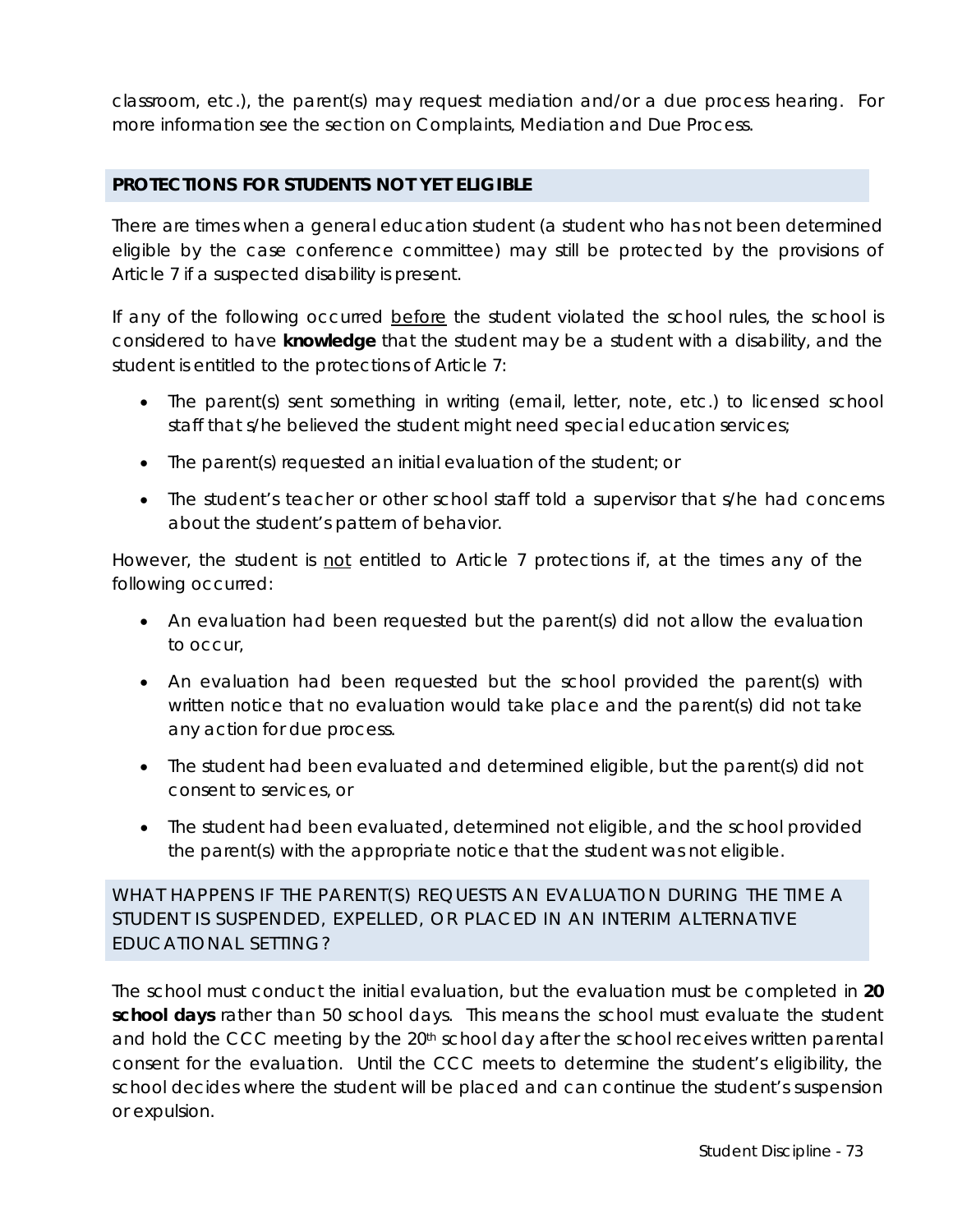#### IF THE PARENT(S) REVOKED CONSENT FOR SERVICES AND THE STUDENT WAS NO LONGER RECEIVING SPECIAL EDUCATION SERVICES WHEN THE INCIDENT OCCURRED (THE STUDENT VIOLATED SCHOOL RULES), IS THE STUDENT STILL PROTECTED AS A STUDENT WITH A DISABILITY?

If special education services are discontinued at parental request, and the student is later subjected to disciplinary action, the student is treated as a general education student, unless the parent(s) asked the school to "re-start" special education services prior to the time of the incident. If the parent(s) made this request before the student violated school rules, the student is entitled to the protections of Article 7. If the parent(s) does not make this request until after the student violates the rules, the student is considered a general education student, remains where the school places the student, and the evaluation is an expedited educational evaluation.

For more information on *Discipline Procedures*, see 511 IAC 7-44.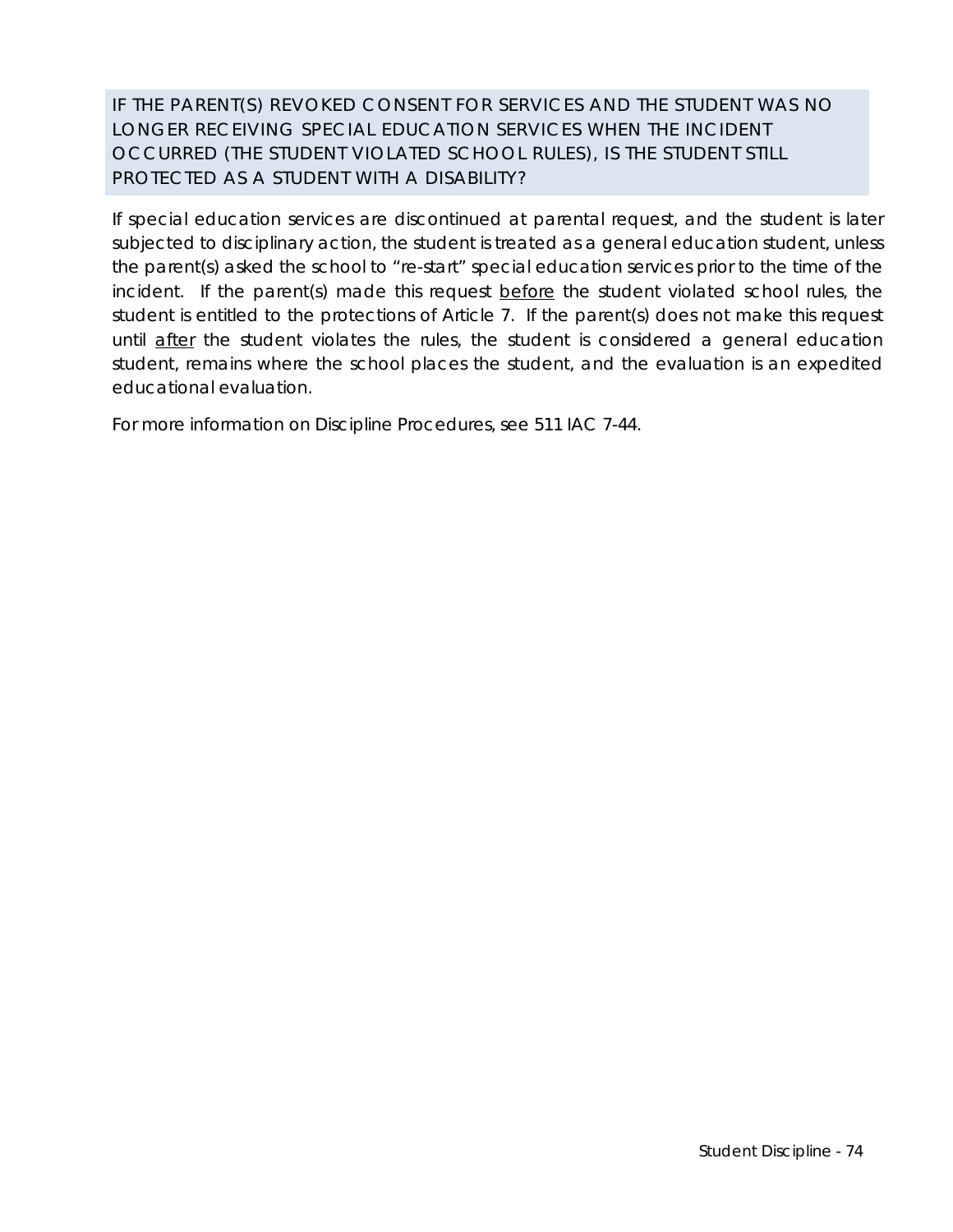## **SECTION XI**

## **RESOLVING DISAGREEMENTS COMPLAINTS, MEDIATION, AND DUE PROCESS HEARINGS 511 IAC 7-45**

There may be times when the parent(s) and school personnel do not agree about the provision of special education or related services. In many cases it will be a small disagreement that can be resolved by a meeting between the parent(s) and a school representative or by having another case conference committee (CCC) meeting. By working together to reach an agreement, the parent(s) and school personnel are able to continue a positive relationship and often find a solution to the disagreement in less time than if they have to use a more formal process such as a due process hearing.

Tips for parents when a disagreement arises –

- Be sure to identify the specific problem or concern.
- Prepare to communicate your problem or concern clearly.
- If you need more information or assistance in understanding the law, contact one of the parent information centers or a consultant at the Indiana Department of Education (IDOE.) **NOTE**: contact information for both are included in the Appendix of this document.
- Find out who is most directly involved that can help you solve the problem and schedule time to talk to this person either in person or by phone.
- If necessary, ask to hold a CCC meeting.

Sometimes however, the parent(s) and school personnel are not able to resolve their disagreement by talking or having another CCC meeting and must use the procedural safeguards. Those three options are:

- Filing a **complaint**,
- Requesting and participating in **mediation**, and/or
- Requesting a **due process hearing.**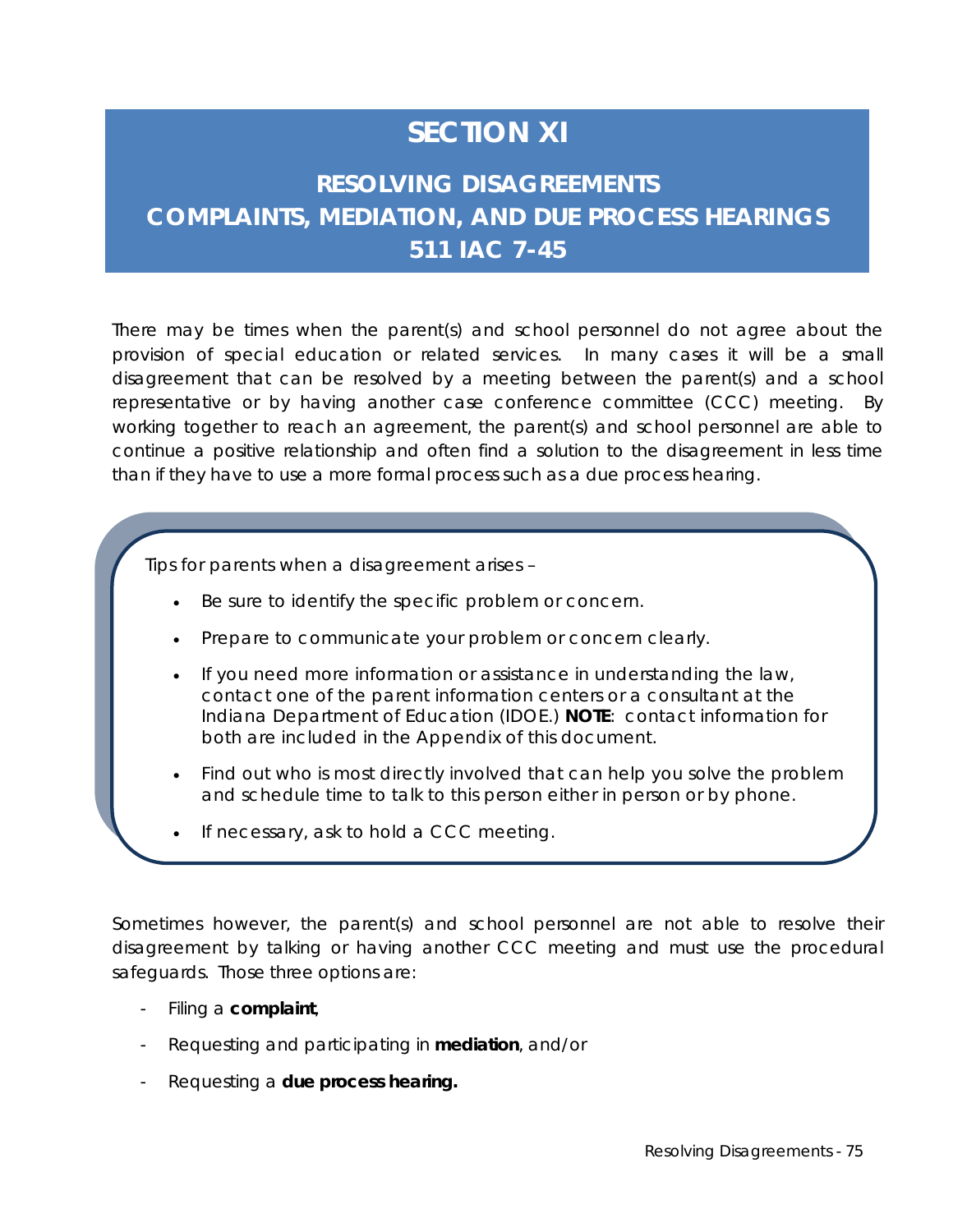For more information on other procedural safeguards, see the section on *Procedural Safeguards*.

#### **COMPLAINTS**

A complaint is a claim that the school has violated federal or state special education rules or has failed to comply with an order issued by an independent hearing officer (IHO) or the Board of Special Education Appeals (BSEA). For example, the person filing the complaint might claim that the school failed to do something it is required to do – such as not providing all of the services listed in the student's individualized education program (IEP). Or, it may say that the school is doing something that the rules say it cannot do – such as changing the student's placement without giving the parent(s) prior written notice.

The violation alleged in the complaint must have occurred within one year of the date the complaint is filed. A complaint is not used to resolve a disagreement with the school about the student's eligibility, evaluation, services, placement or the provision of a **free appropriate public education** (**FAPE**). A complaint must be signed; the IDOE cannot investigate an anonymous complaint.

The IDOE provides a sample form that may be used to file a complaint. See [http://www.doe.in.gov/exceptional/speced/docs/2008-08-15-FilingComplaint-](http://www.doe.in.gov/exceptional/speced/docs/2008-08-15-FilingComplaint-ElectronicVer.pdf.pdf)[ElectronicVer.pdf.pdf](http://www.doe.in.gov/exceptional/speced/docs/2008-08-15-FilingComplaint-ElectronicVer.pdf.pdf)

[http://www.doe.in.gov/exceptional/speced/docs/2008-08-15-FilingComplaint-](http://www.doe.in.gov/exceptional/speced/docs/2008-08-15-FilingComplaint-PaperVer.pdf)[PaperVer.pdf](http://www.doe.in.gov/exceptional/speced/docs/2008-08-15-FilingComplaint-PaperVer.pdf)

#### **FILING A COMPLAINT**

A complaint may be filed by the parent(s) or any other individual, a group of individuals, or by an agency or organization.

All complaints must:

- Be in writing;
- Include a statement that the school is not following one or more requirements of Article 7 or IDEA 2004;
- Include any facts about the situation;
- Include contact information for the person filing the complaint;
- Be signed by the person filing the complaint; and
- Be faxed, mailed, or hand delivered to the IDOE and the school.

If the complaint claims the school is not following the law regarding a **specific student**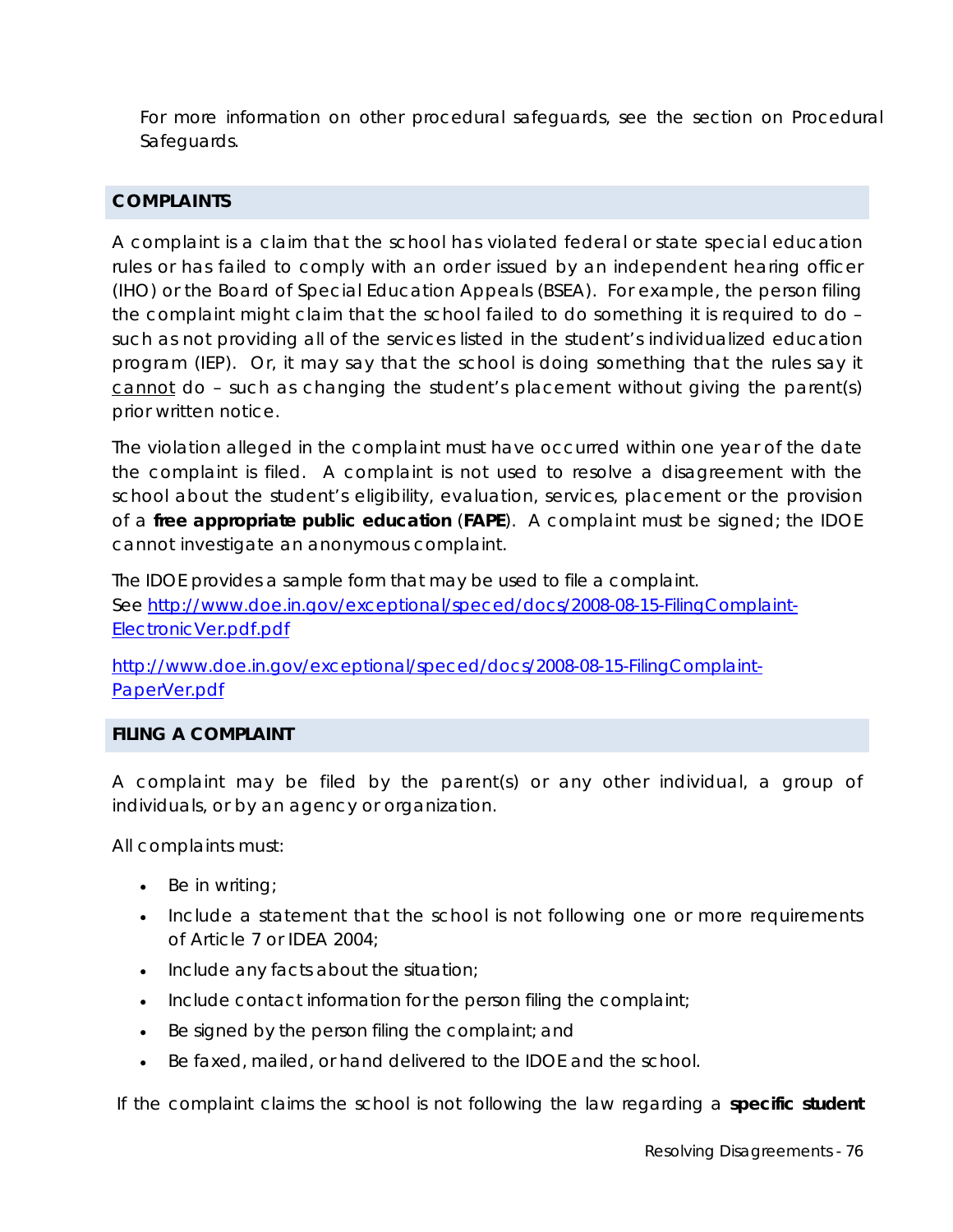(such as "the school did not complete Johnny's initial educational evaluation within 50 school days"), the complaint must also include:

- The student's name and address;
- The name of the school the student attends;
- A description of the what rules weren't followed, including facts related to the situation; and
- A recommendation for how the situation should be resolved (if the person filing the complaint has a recommendation).

The written complaint must be sent to the IDOE and the school. It is recommended that, when sending the complaint to the school, it should be addressed to the school Superintendent or the local special education director.

#### **AFTER THE COMPLAINT IS FILED**

The IDOE assigns a **complaint investigator** who will contact the school and the person filing the complaint.

The school has **ten (10) days** from the date the IDOE receives the complaint to:

- Provide a written response to the IDOE;
- Resolve the disagreement with the individual filing the complaint, including:
	- o Putting the agreement in writing,
	- o Having the person filing the complaint and school representative sign the agreement,
	- o Sending the written agreement to the IDOE, and
	- o Notifying the IDOE if any issues still need to be investigated;
- Agree with the person filing the complaint to engage in mediation (the mediation must be completed within 20 days from the date the parties agree to mediation)
- Notify the IDOE to investigate the complaint because the school will not be taking any of the other actions.

A complaint investigator will investigate the complaint if:

- The school does not respond;
- The school notifies the IDOE to begin the investigation; or
- The school and the parent(s) are not able to reach an agreement on an issue.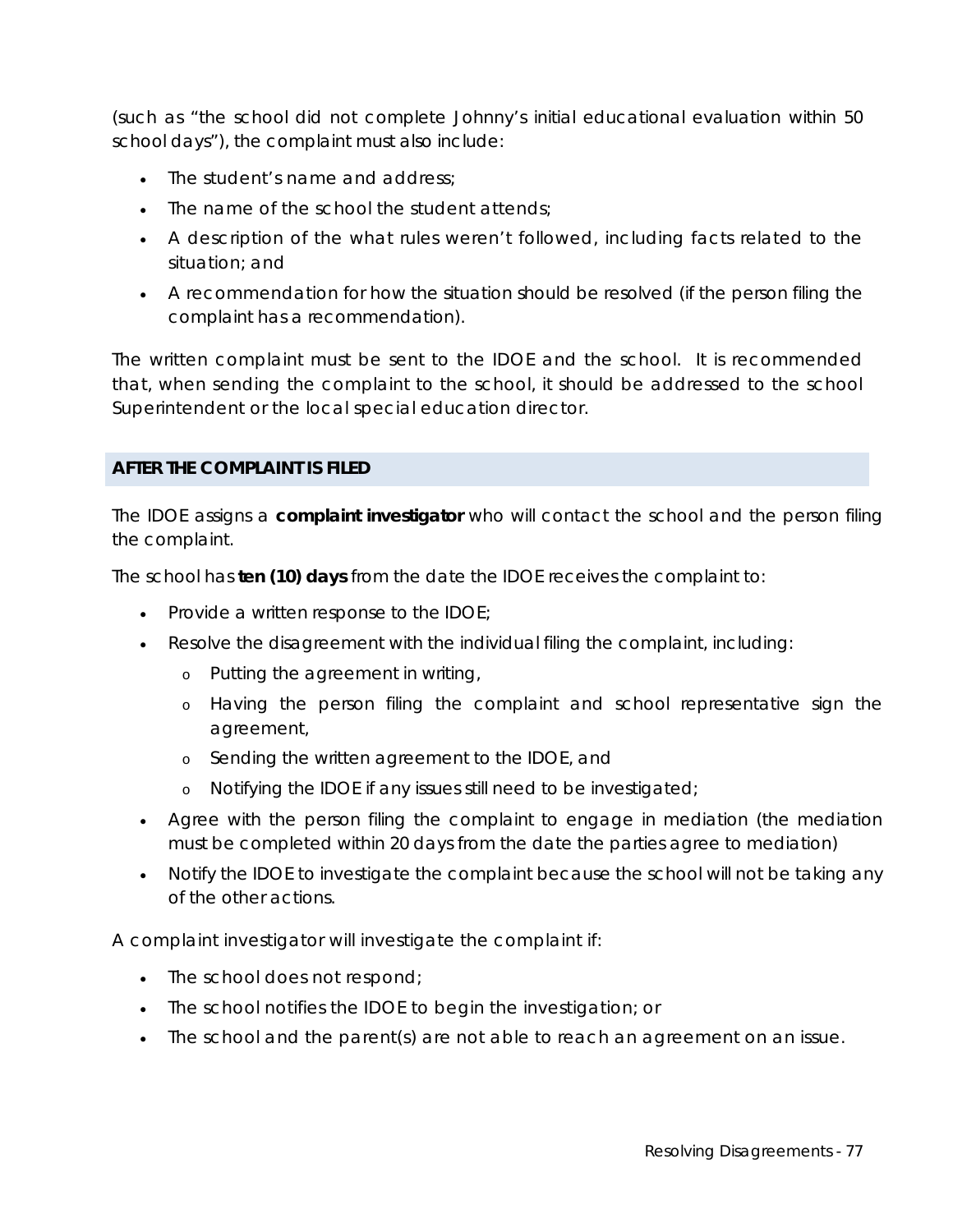The complaint investigator issues a written report within **40 days** from the date the IDOE receives the complaint. S/he will send a copy of the report to both the person who filed the complaint and the school.

If the investigator determines that the school did not follow the law, the report will tell the school what action it must take to correct the situation. The report will also include the timeline for the school to take the action, and s/he will monitor the school's progress in correcting the situation. In some instances a IDOE monitoring specialist will assist in monitoring the school's compliance with ordered corrective action.

#### WHAT IF THE PERSON FILING THE COMPLAINT OR THE SCHOOL DOES NOT AGREE WITH THE COMPLAINT INVESTIGATOR'S REPORT?

If the person filing the complaint or school disagrees with the complaint investigation report, either may request a **reconsideration** (which is another name for a **review**) by the Director of Special Education for the IDOE. Whoever asks for a reconsideration must send a written request to the IDOE within **seven (7) days** of the date s/he receives the complaint investigation report.

If anyone requests reconsideration, the IDOE reviews the file, any new information available, and decides if any changes should be made to the original report. If there are changes to the original report, the IDOE will issue a revised complaint investigation report. If there are no changes, the IDOE will send a letter to all parties stating that no changes are being made. This must be done within **60 days** of the date the IDOE received the complaint.

#### **MEDIATION**

Mediation is a voluntary and confidential process that allows a trained and impartial mediator help the parent(s) and school discuss and resolve a disagreement. The mediator helps the parties to express their views and positions and to understand the views and positions of the other party. The mediator's role is to help the parties communicate and, if possible, reach an agreement. The mediator does not recommend solutions or take sides.

Mediation may be used to resolve:

- A complaint (see previous section);
- A disagreement from the CCC meeting regarding:
	- o The identification of or student's eligibility as a student with a disability,
	- o The appropriateness of the evaluation, level of services, or placement,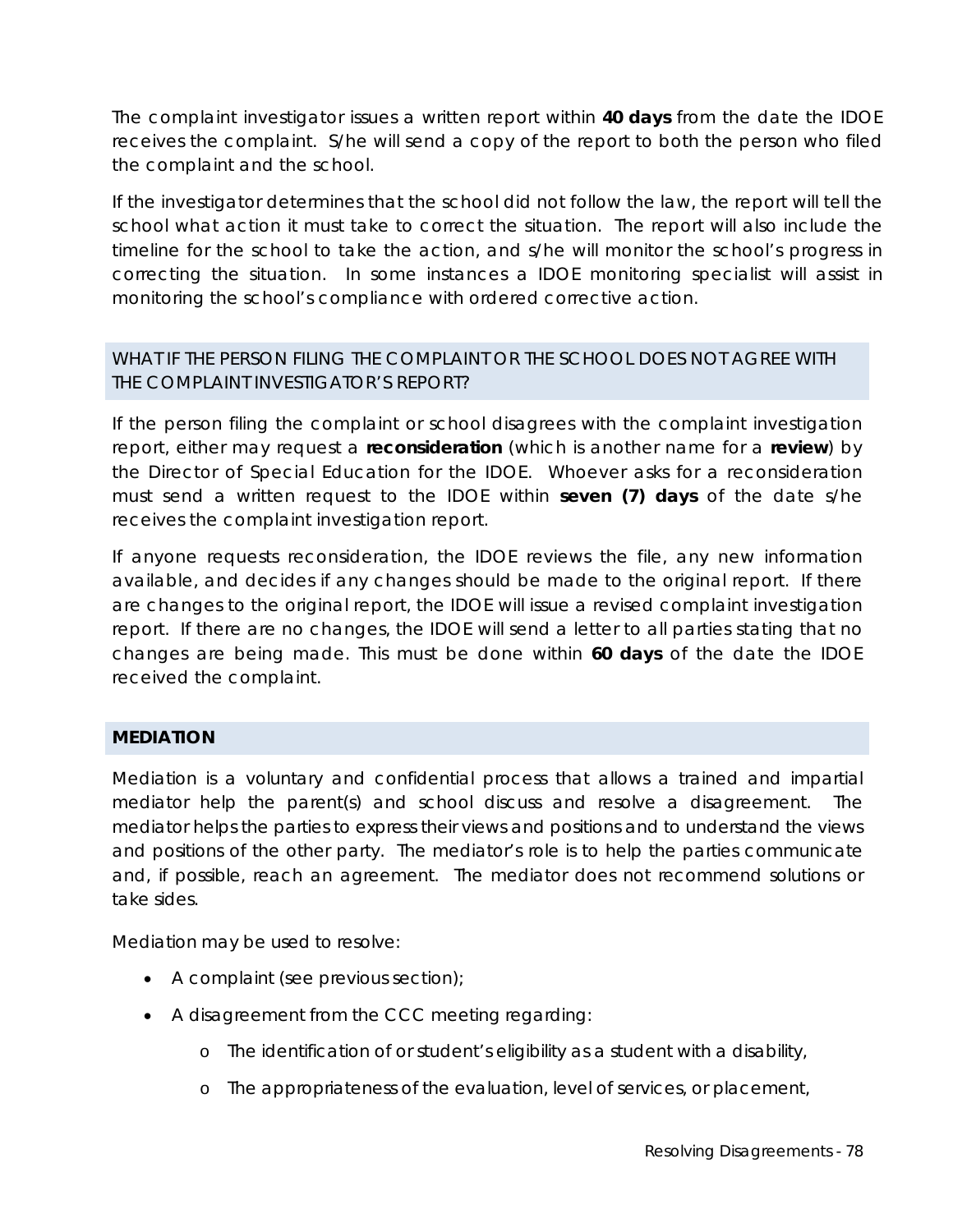- o Anything else affecting the provision of a f**ree appropriate public education**; or
- A disagreement about the school reimbursing the parent(s) for services obtained by the parent(s) (e.g., private therapy, evaluation, etc.).

#### **REQUESTING MEDIATION**

A *Request for Mediation* form may be obtained from your local special education office, the IDOE (see contact information in the *Resource* section), completed electronically on the IDOE website at: [http://www.doe.in.gov/exceptional/speced/docs/2008-08-15-](http://www.doe.in.gov/exceptional/speced/docs/2008-08-15-ReqfMedForm-ElectronicVer.pdf) [ReqfMedForm-ElectronicVer.pdf](http://www.doe.in.gov/exceptional/speced/docs/2008-08-15-ReqfMedForm-ElectronicVer.pdf)

or downloaded at: [http://www.doe.in.gov/exceptional/speced/docs/2008-08-15-](http://www.doe.in.gov/exceptional/speced/docs/2008-08-15-ReqfMedForm-PaperVer.pdf) [ReqfMedForm-PaperVer.pdf](http://www.doe.in.gov/exceptional/speced/docs/2008-08-15-ReqfMedForm-PaperVer.pdf)

The form must be completed and signed by both the parent(s) and the school representative and mailed, faxed, or hand delivered to the IDOE.

#### **THE ROLE OF THE MEDIATOR**

Mediators have different educational and professional backgrounds, but have been trained in effective mediation techniques and have been determined by the IDOE to be impartial, knowledgeable about the laws and regulations relating to special education, and otherwise qualified to serve as a mediator. An individual serving as a mediator cannot be an employee of the IDOE or the school or other public agency involved in the education or care of the student.

The IDOE assigns mediators on a general rotation basis. This means that when mediation is requested, the IDOE contacts the mediator at the top of the rotation list to see if s/he is available. If that person is not available, the IDOE will contact the next person on the list.

The mediator:

- Works with the parent(s) and school to schedule a convenient date, time, and location for the mediation;
- Helps the parent(s) and the school identify and talk about the issues causing the disagreement;
- Gives everyone the opportunity to present his or her point of view; and
- Helps the parent(s) and school personnel look at whether there is any common ground and/or any issues on which they might be able to agree.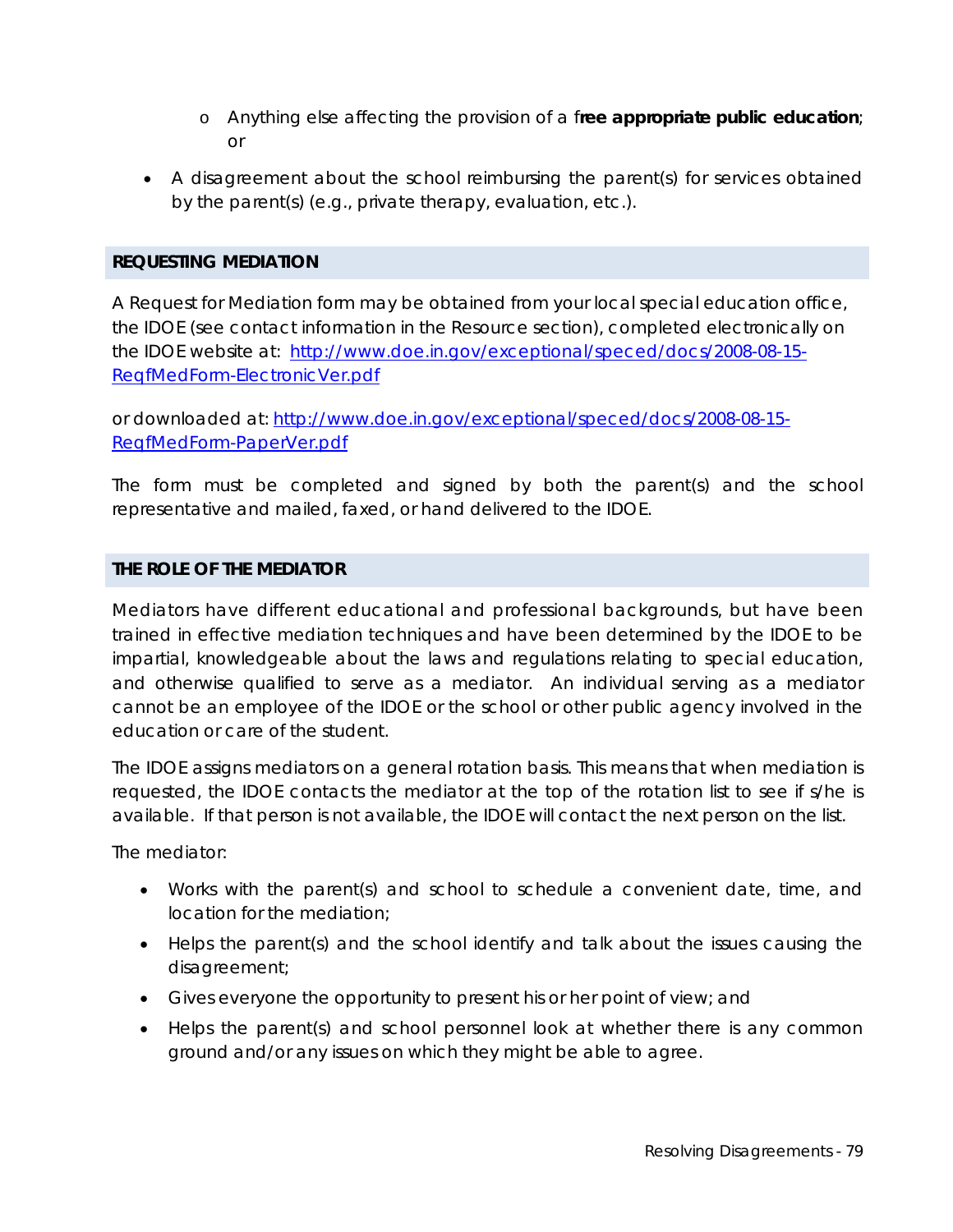#### **Key Points about Mediation**

Mediation:

- o May be requested by the parent or the school,
- o Is voluntary, and
- o Must be agreed to by both the parent and the school in order for the mediation to occur.
- There is no cost to the parents or the school.
- Mediation sessions are scheduled in a timely manner, in a location convenient to both parties.
- All discussions that occur in a mediation session are confidential and cannot be used as evidence in a due process hearing or court proceeding.
- Mediation may be requested before or at the same time as a request for a due process hearing.
- If the disagreement is resolved through mediation, the parties must put their agreement in writing.
- The written mediation agreement:
	- o Must be signed by both the parent and the school's representative,
	- o Must describe the parties' agreement,
	- o Must state that all discussions that occurred during the mediation are confidential and will not be used as evidence in a due process hearing or other civil court proceeding, and
	- o Is a legally binding agreement that may be enforced through the state complaint process or in federal or state court.

#### **DUE PROCESS HEARINGS**

A due process hearing is an administrative law proceeding before an impartial independent hearing officer (IHO). The parent(s) and the school have the opportunity to present witnesses and other evidence. At the conclusion of the hearing, the IHO considers all of the information and issues a written decision. A copy of the form to request a due process hearing can be downloaded from the IDOE website at:

[http://www.doe.in.gov/exceptional/speced/docs/RequestDueProcessHearing-](http://www.doe.in.gov/exceptional/speced/docs/RequestDueProcessHearing-ElectronicVer.pdf)[ElectronicVer.pdf.](http://www.doe.in.gov/exceptional/speced/docs/RequestDueProcessHearing-ElectronicVer.pdf)

A due process hearing can be used to settle a disagreement about:

• The student's identification or eligibility as a student with a disability;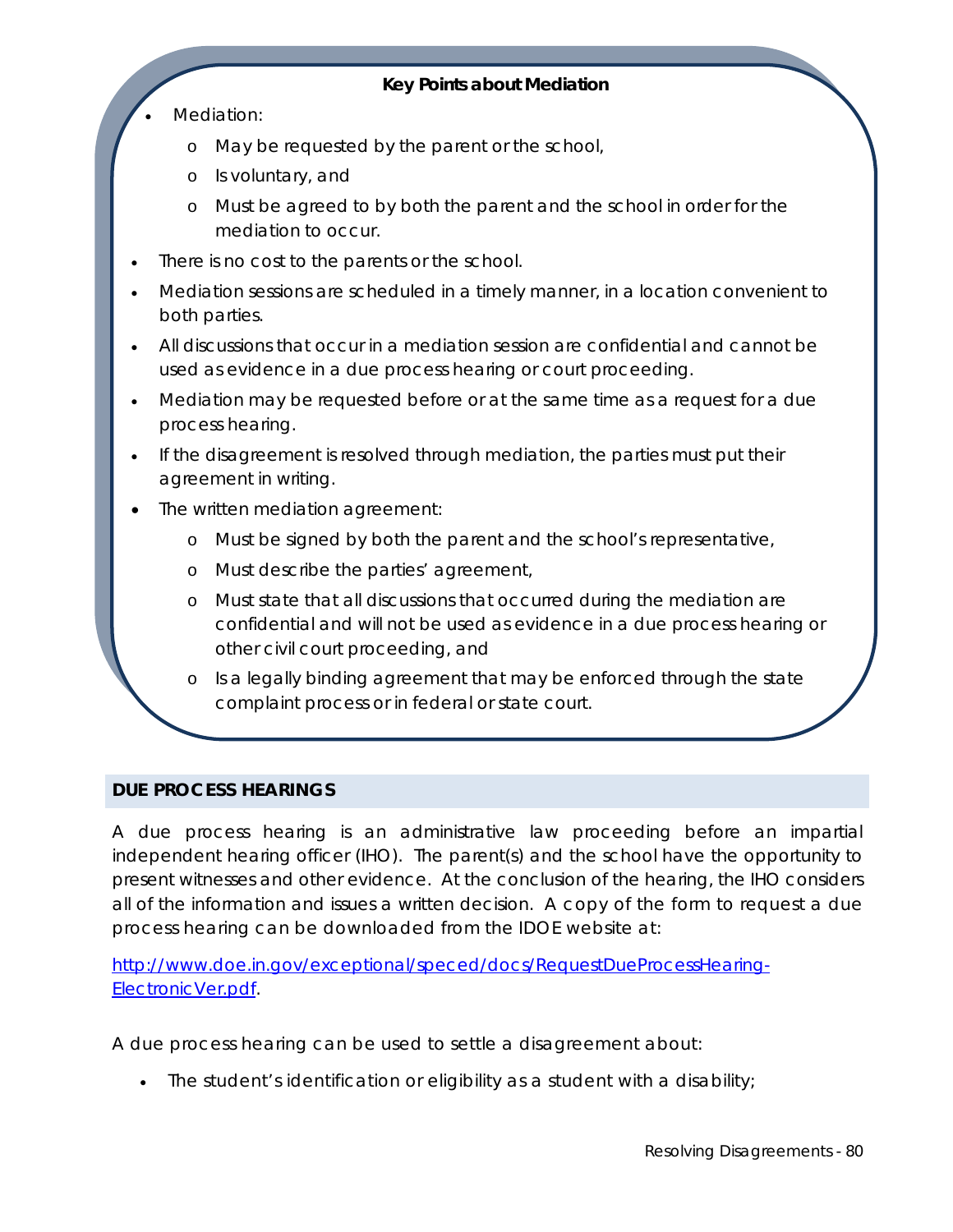- The appropriateness of the educational evaluation, level of services, or placement;
- Anything else related to the provision of a **free appropriate public education (FAPE)**; or
- Reimbursement for services obtained by the parent(s).

#### **REQUESTING A DUE PROCESS HEARING**

A student's parent(s), the school or the IDOE may request a due process hearing.

In general, a due process hearing must be requested within two years of the date that the parent(s) or school knew or should have known about the issue or action that caused the disagreement. However, there are two exceptions to this timeline. See 511 IAC 7-45-3(c) in Article 7 for more information on the exceptions.

A request for a due process hearing must be in writing and include:

• The parent's name, address, and phone number;

**AFTER THE REQUEST FOR A DUE PROCESS HEARING IS FILED**

- The student's name and address:
- The name of the school corporation and the school the child attends;
- The reason(s) the parent(s) is requesting the hearing that includes a description of the problem and any facts related to the problem; and
- How the parent(s) would like the problem solved (if the parent(s) knows).

A request for a due process hearing **must** be sent, at the same time, to the Superintendent of Public Instruction at the IDOE and the school (the school superintendent or the director of special education).

A form for requesting a due process hearing may be completed electronically on the IDOE website

at: [http://www.doe.in.gov/exceptional/speced/docs/RequestDueProcessHearing-](http://www.doe.in.gov/exceptional/speced/docs/RequestDueProcessHearing-ElectronicVer.pdf)[ElectronicVer.pdf](http://www.doe.in.gov/exceptional/speced/docs/RequestDueProcessHearing-ElectronicVer.pdf)

or downloaded

at: [http://www.doe.in.gov/exceptional/speced/docs/RequestDueProcessHearing-](http://www.doe.in.gov/exceptional/speced/docs/RequestDueProcessHearing-PaperVer.pdf)[PaperVer.pdf](http://www.doe.in.gov/exceptional/speced/docs/RequestDueProcessHearing-PaperVer.pdf)

*NOTE:* The due process hearing options is a time consuming process and may involve hiring an attorney or an advocate. This option is generally used as a last resort when other attempts to resolve the disagreement(s) have failed.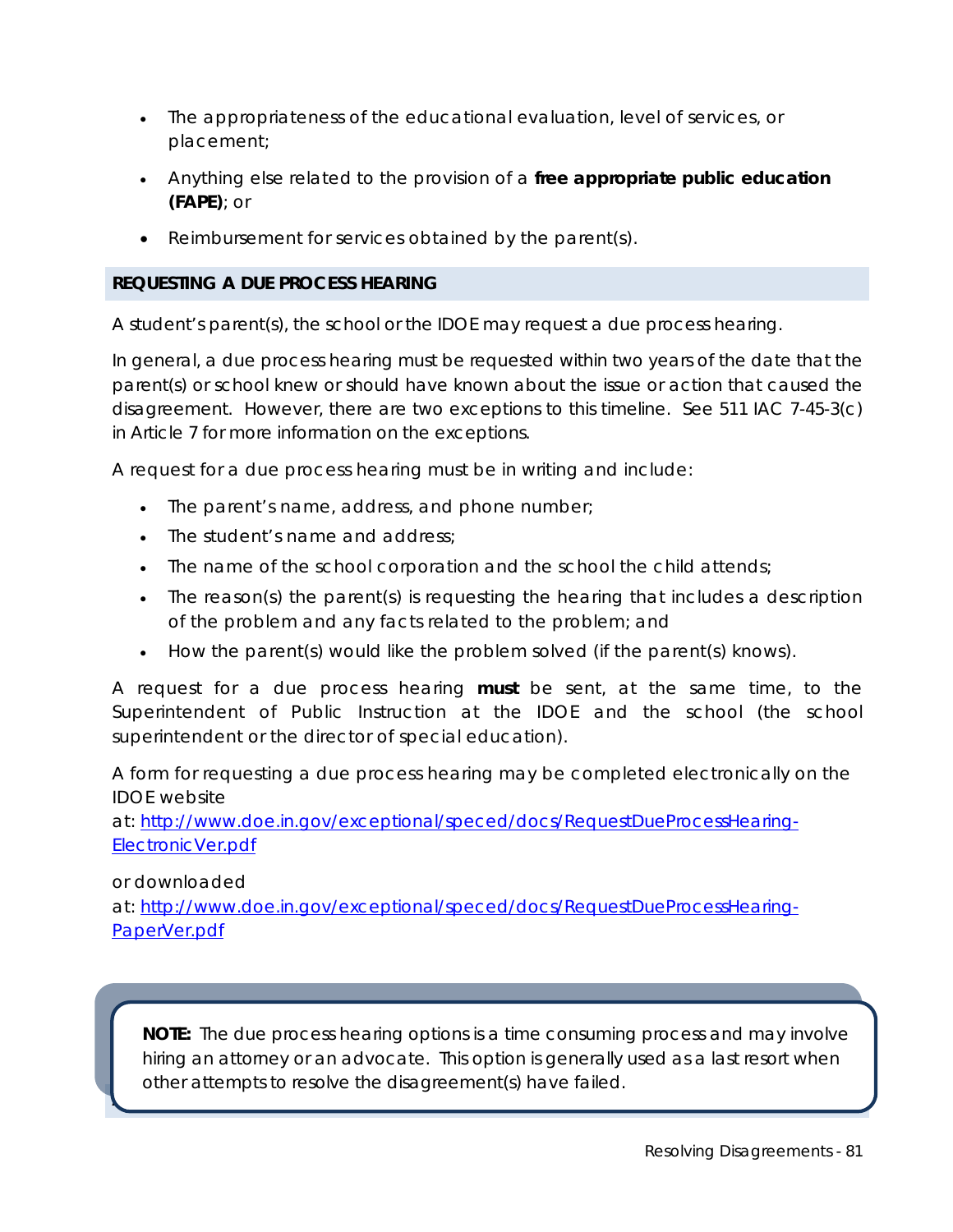After a parent(s) requests a due process hearing:

- The Superintendent of Public Instruction appoints the IHO and sends a written notice about the IHO to the parent(s) and the school.
- The school must provide the parent(s) with information on free or low-cost legal or other relevant services that might be available.
- The school must send the parent(s) a written response to all of the issues raised in the due process request.
- If the school hasn't already sent the parent(s) the written notice required by 511 IAC  $7-40-4(e)$  or 511 IAC  $7-42-7$ , the school must also send the parent(s) a written notice of the action it is proposing or refusing.
- If the school believes the request for a due process hearing does not contain all of the required information, it may ask the IHO to make a decision on whether the parent(s) has to rewrite the request for a hearing.
- The parent(s) and the school must participate in a resolution meeting, unless they both agree not to have the meeting or to use mediation instead of a resolution meeting.
- If the disagreement is not resolved by the resolution meeting (or mediation), a hearing is conducted by the IHO.
- After the hearing, the IHO puts his/her decision in writing and gives a copy to the parent(s) and the school.

#### **WRITTEN RESPONSE TO A REQUEST FOR DUE PROCESS HEARING**

Within **10 days** of receiving the parent's request for a due process hearing, the school must send the parent(s) a written response about the issues in the due process hearing request. If the school has not already sent the parent(s) a written notice about the action it wants to take or refuses to take, it must also provide the parent(s) with this written notice. For more information on what this written notice must include, see the section on *Individualized Education Programs*.

The school may decide the parent's request for a due process hearing does not contain all of the required information. If so, the school must notify the parent(s) and the IHO in writing within **15 days** of the date the school received the request for a due process hearing. The IHO has **5 days** to decide if the parent's request for a due process hearing meets all of the requirements. The IHO must immediately notify the school and the parent(s) of his/her decision in writing.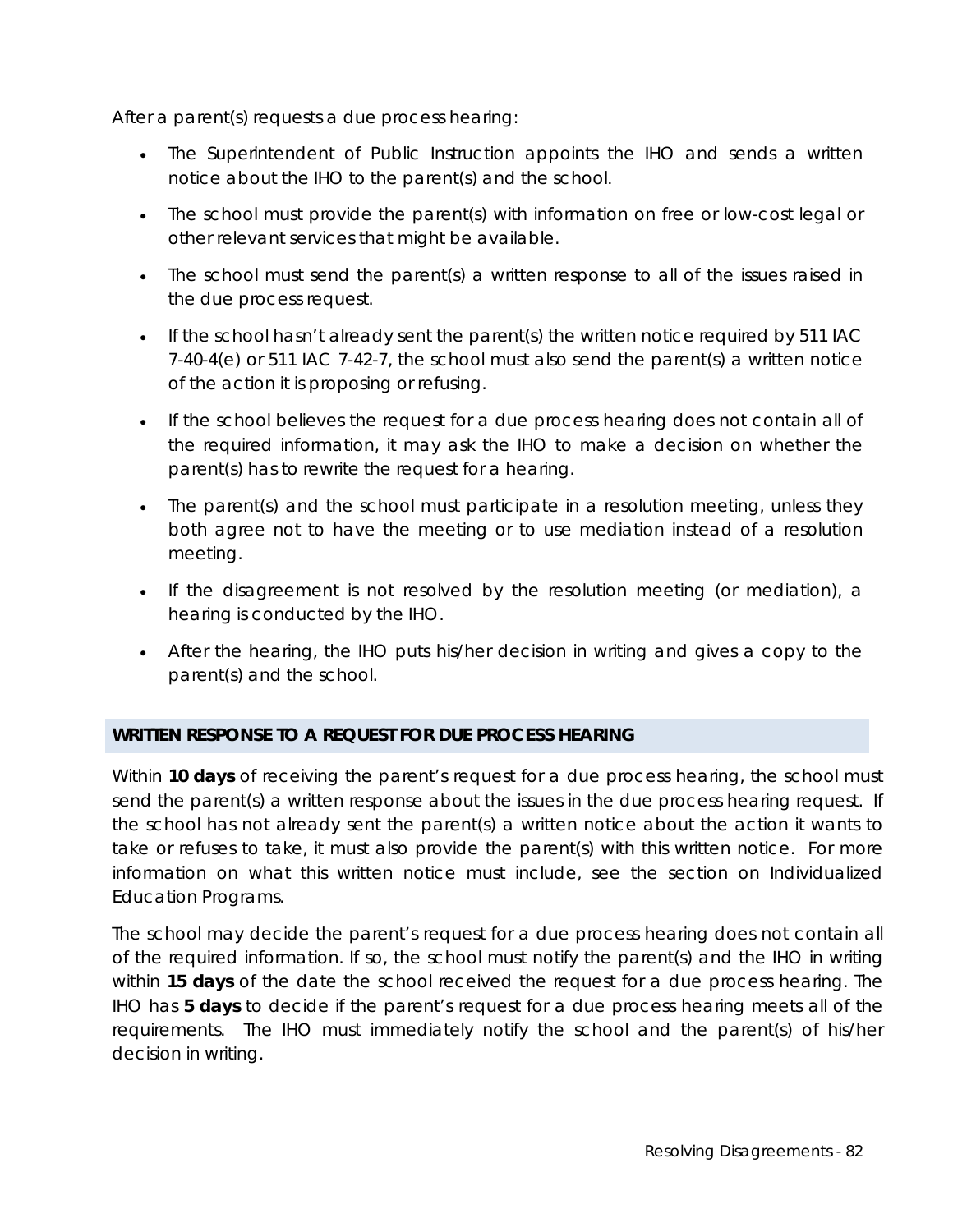If the IHO agrees with the school, the parent(s) must rewrite the request for a due process hearing so that it meets all of the requirements. If the request has to be rewritten, the process starts over when the school receives the revised request for a due process hearing.

#### **RESOLUTION MEETINGS**

A resolution meeting is an opportunity for the parent(s) and the school to talk about the issues in the parent's due process hearing request to see if they can resolve them without a due process hearing. The school must schedule the meeting within **15 days** of the date it received the parent's request for a due process hearing. The resolution meeting includes the parent(s), a representative of the school district who has decision-making authority, and any members of the CCC who may have information that can help resolve the issues.

In order to have a due process hearing, the parent(s) **must participate** in a resolution meeting. However, the parent(s) and the school have two other options:

- 1. If the parent(s) and school agree, they can use mediation in place of the resolution meeting.
- 2. The parent(s) and school may also decide that neither wants to participate in a resolution meeting. If the parent(s) and school agree that they will not have a resolution meeting, they have to put their agreement in writing.

If the parent(s) and the school do not agree to the alternatives to a resolution meeting, the school must make reasonable efforts to get parent participation in the resolution meeting. If the parent(s) does not participate in the resolution meeting, the school may ask the IHO to dismiss the parent's due process hearing request.

#### CAN THE STUDENT'S PARENT(S) BRING AN ATTORNEY OR AN ADVOCATE TO THE RESOLUTION MEETING?

The student's parent(s) may bring an attorney or an advocate to the resolution meeting. If the parent(s) brings an attorney, the school may also bring an attorney. The school's attorney may not attend the resolution meeting if the parent's attorney does not attend.

#### **RESULTS OF THE RESOLUTION MEETING**

If an agreement is reached during the resolution meeting the agreement must be put in writing and signed by the parent(s) and the school's representative. Once the agreement is signed, the parent(s) and the school have **3 business days** to change their minds and cancel the agreement. If either one wants to cancel the agreement, it must be done in writing. The agreement is a legally binding document (like a contract), and it can be enforced by the court.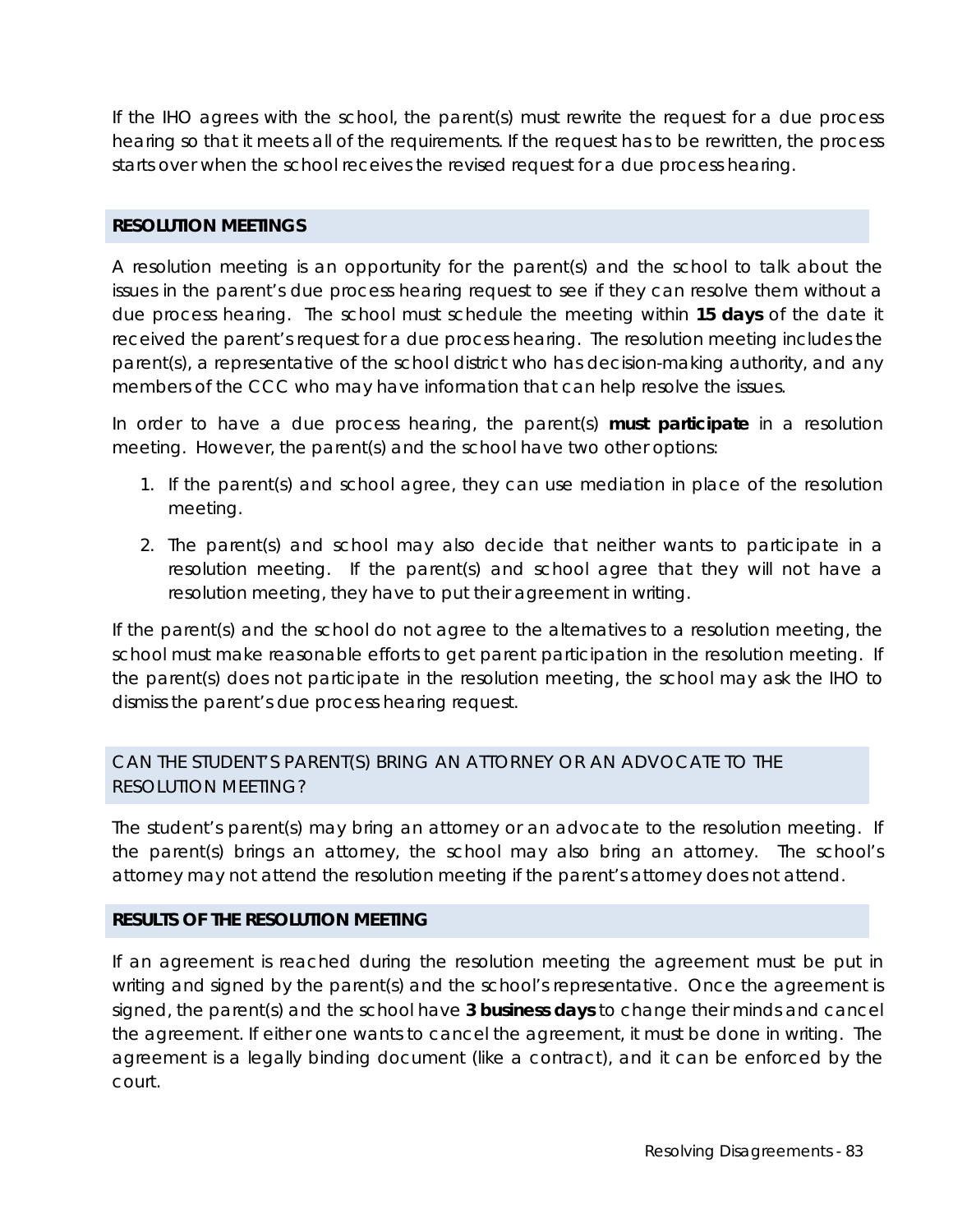If a resolution meeting is held, but no agreement is reached, the school has **30 days** from the date that the request for due process hearing was received to continue to try to resolve the matter. This means that, if the resolution meeting was scheduled within 15 days of the date the school received the due process hearing request, it has at least another 15 days to continue to try to reach an agreement with the parent(s).

At the end of that 30 days, or if the parent(s) and the school have agreed not to hold a resolution meeting, the timeline for conducting the due process hearing begins. The hearing must be held and the IHO must give the parent(s) and the school a written decision within **45 days**, unless the IHO agrees with a request for additional time from the parent(s) or the school.

#### **CONDUCTING THE DUE PROCESS HEARING**

Before the actual due process hearing, the IHO will hold a **prehearing conference** to talk about the issues for the due process hearing, as well as when and where the hearing will take place. The prehearing conference may occur in person or by other means such as by phone.

The **hearing** will be held at a time and place that is convenient for the parent(s) and the school. During the due process hearing, the parent(s) and the school have a chance to present their side of the story. Each side can have witnesses testify (answer questions) and can provide documents in support of their position. It is similar to what happens in court, but it is not as formal. The IHO serves as the "judge." A court reporter will record the hearing and provide a written transcript of the hearing.

A student's parent(s) (or the parent's attorney or advocate) has the right to:

- Decide if the student will attend the hearing;
- Decide if the hearing will be open or closed to the public;
- Inspect, review, and obtain a copy of the student's educational record;
- Obtain one free copy of the written or electronic version of the transcript of the due process hearing;
- Obtain one free copy of the IHO's decision in either written or electronic format; and
- Have their attorney's fees paid by the school **if** a court decides that the parent(s) prevailed in the due process hearing or in court.

For more information on what happens in a due process hearing, see 511 IAC 7-45-7.

#### **DUE PROCESS HEARING APPEALS**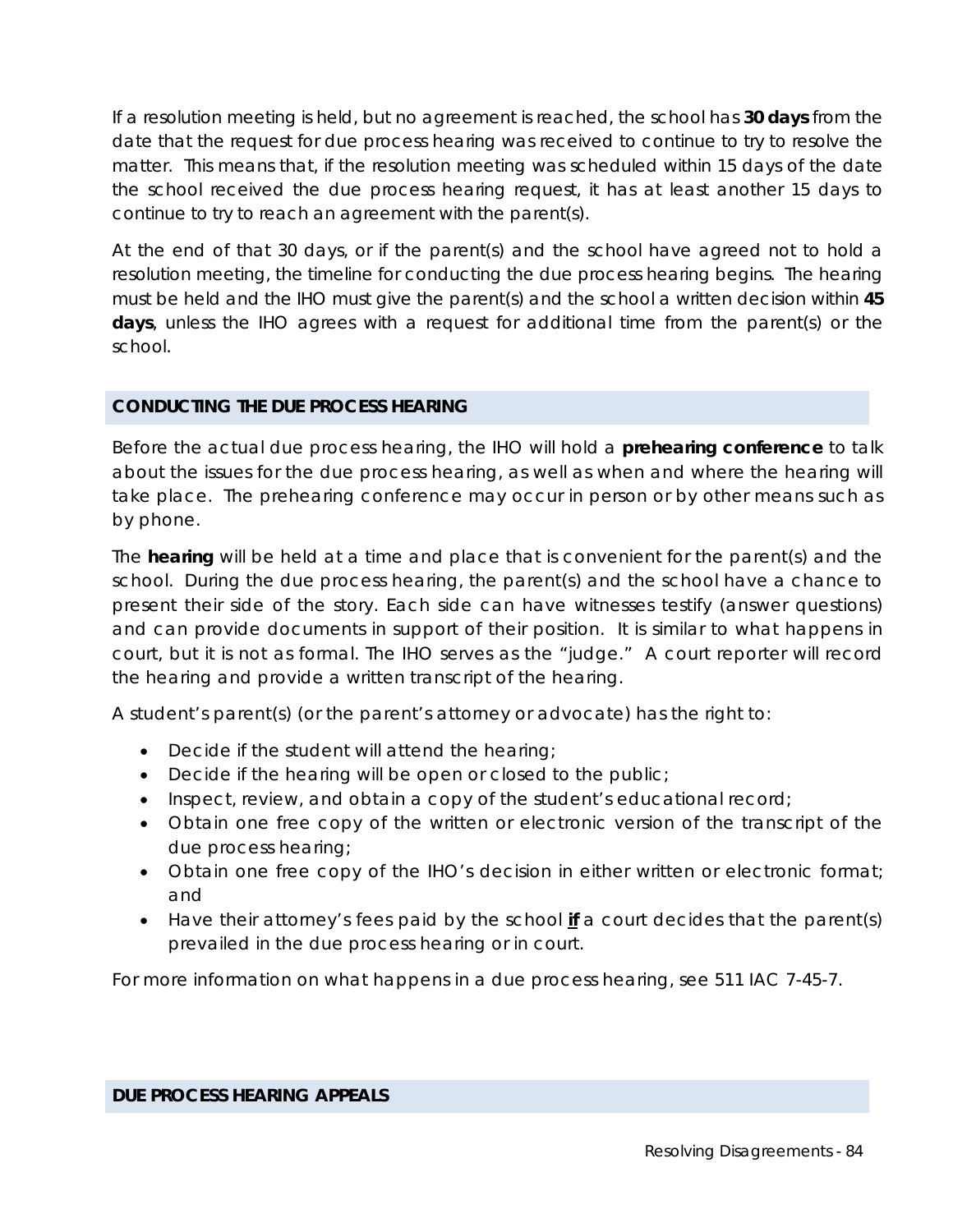If either the parent(s) or the school think the IHO's decision is incorrect (for example, the IHO's conclusions are not based on the facts presented at the hearing or Article 7), either may ask a court of jurisdiction to review the IHO's decision. If anyone asks a court to review the decision, they must make a request for review within **30 days** of the date they receive the IHO's decision.

#### **EXPEDITED DUE PROCESS HEARINGS**

There are times when a due process hearing **must be expedited**. This means that the hearing and the activities leading up to the hearing happen sooner than in a regular hearing. There are three (3) situations when an expedited hearing occurs:

- If a student's parent(s) requests a due process hearing because s/he disagrees with the school's decision about changing the student's placement due to disciplinary action;
- If a student's parent(s) requests a due process hearing because s/he disagrees with the school's decision about whether a student's behavior is a manifestation of the student's disability. See the section on *Discipline* for more information on manifestation determination; or

| • If the school believes that putting a student back in his/her current placement |
|-----------------------------------------------------------------------------------|
| would be dangerous for the student.                                               |

| <b>Activity</b>                              | <b>Expedited Timeline</b>                                                                                                                                                        |  |  |
|----------------------------------------------|----------------------------------------------------------------------------------------------------------------------------------------------------------------------------------|--|--|
| School's Written Response<br>To Parent(s)    | Within 7 calendar days of the date the school<br>received the due process request.                                                                                               |  |  |
| <b>Resolution Meeting</b>                    | Within 7 calendar days of the date the school<br>received the due process request.                                                                                               |  |  |
| Time For The School To<br>Resolve The Matter | Within 15 calendar days of the date the school<br>received the due process request.                                                                                              |  |  |
| <b>Hearing Must Be</b><br>Conducted          | Within 20 school days of the end of the time for<br>the school to resolve the matter or from the time<br>the school and the parent(s) agree not to have<br>a resolution meeting. |  |  |
| Hearing Officer's Written                    | Within 10 school days of the last day of the due                                                                                                                                 |  |  |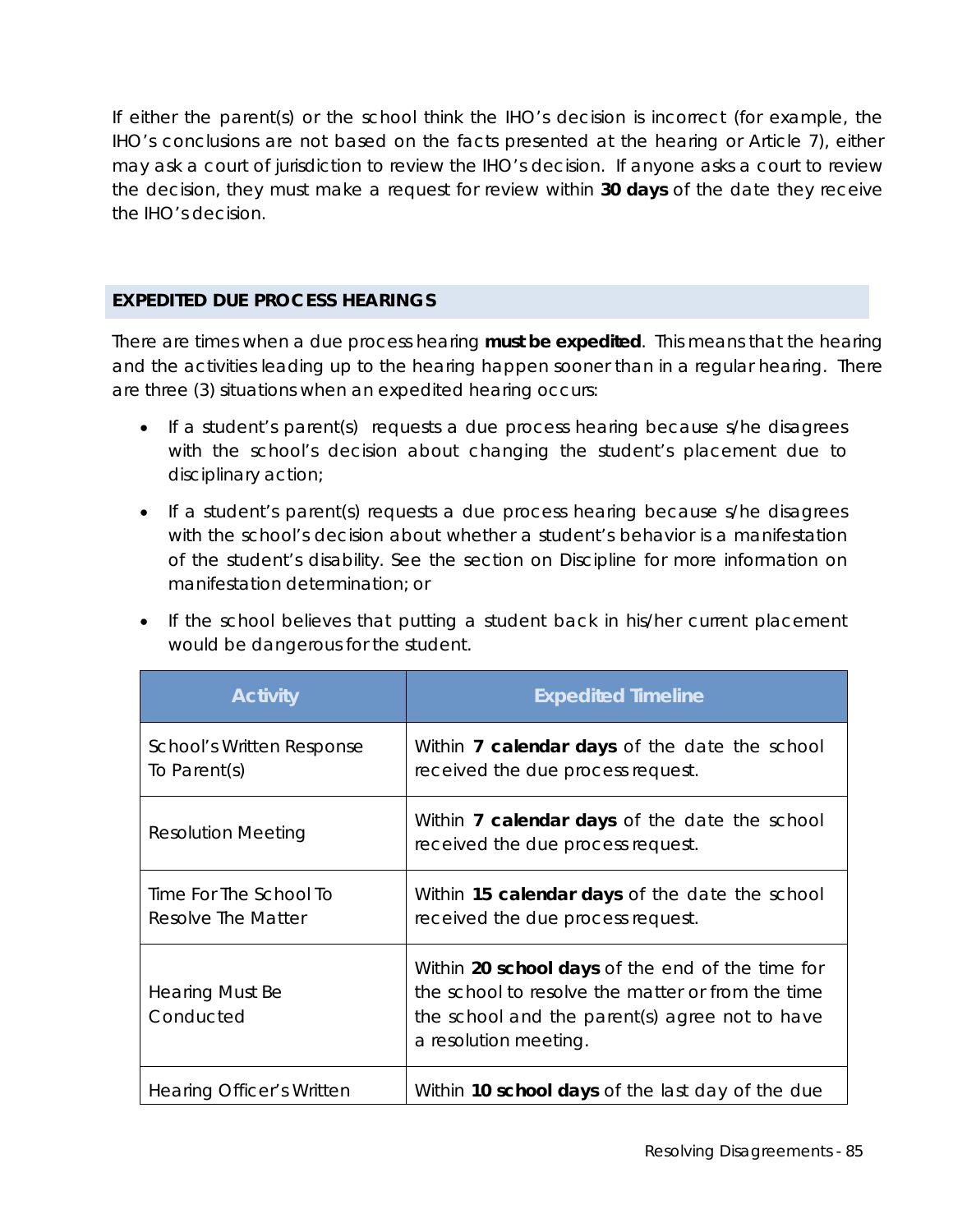| <b>Activity</b>                             | <b>Expedited Timeline</b> |
|---------------------------------------------|---------------------------|
| Decision To The Parent(s)<br>And The School | process hearing.          |

For more information, see 511 IAC 7-45-10.

#### **RESOURCES**

For more information about complaints, see the IDOE website at: [http://www.doe.in.gov/exceptional/speced/complaint\\_investigations/welcome.html](http://www.doe.in.gov/exceptional/speced/complaint_investigations/welcome.html)

For more information about mediation, see the IDOE website at:

<http://www.doe.in.gov/exceptional/speced/dp-mediation.html>

For more information on due process hearings, see the IDOE website at:

<http://www.doe.in.gov/exceptional/speced/dp-dueprocess.html>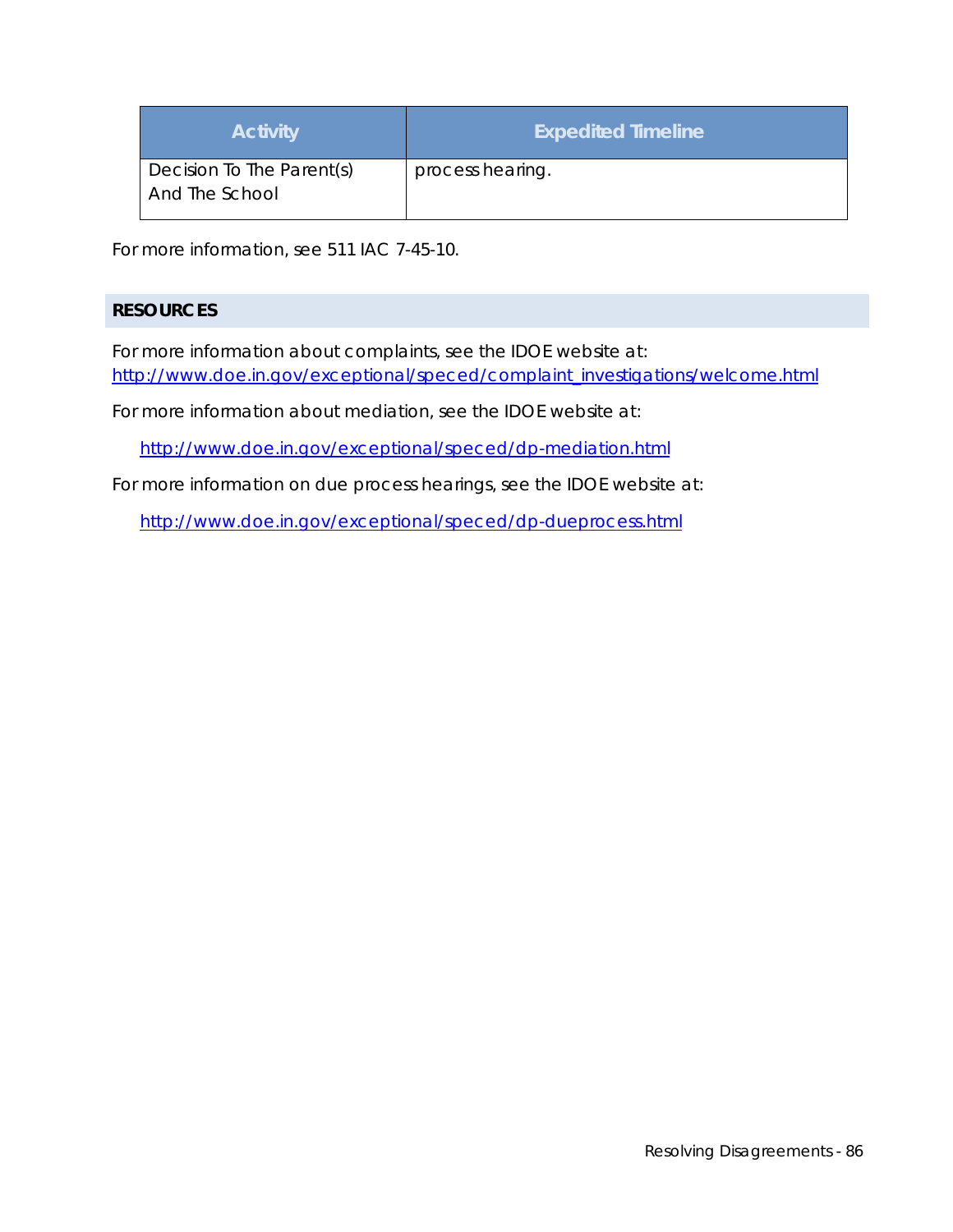# **APPENDIX**

### PARENT RESOURCES

ASK Indiana (About Special Kids), 1-800-964-4746 [www.aboutspecialkids.org](http://www.aboutspecialkids.org/)

IN\*SOURCE, 1-800-332-4433 [www.insource.org](http://www.insource.org/)

Indiana Department of Education, 1-877-851-4106 [www.doe.in.gov](http://www.doe.in.gov/)

Indiana Protection and Advocacy Services Commission, 1-800-622-4845, TTY – 1-800-838-1131 [www.in.gov/ipas/](http://www.in.gov/ipas/)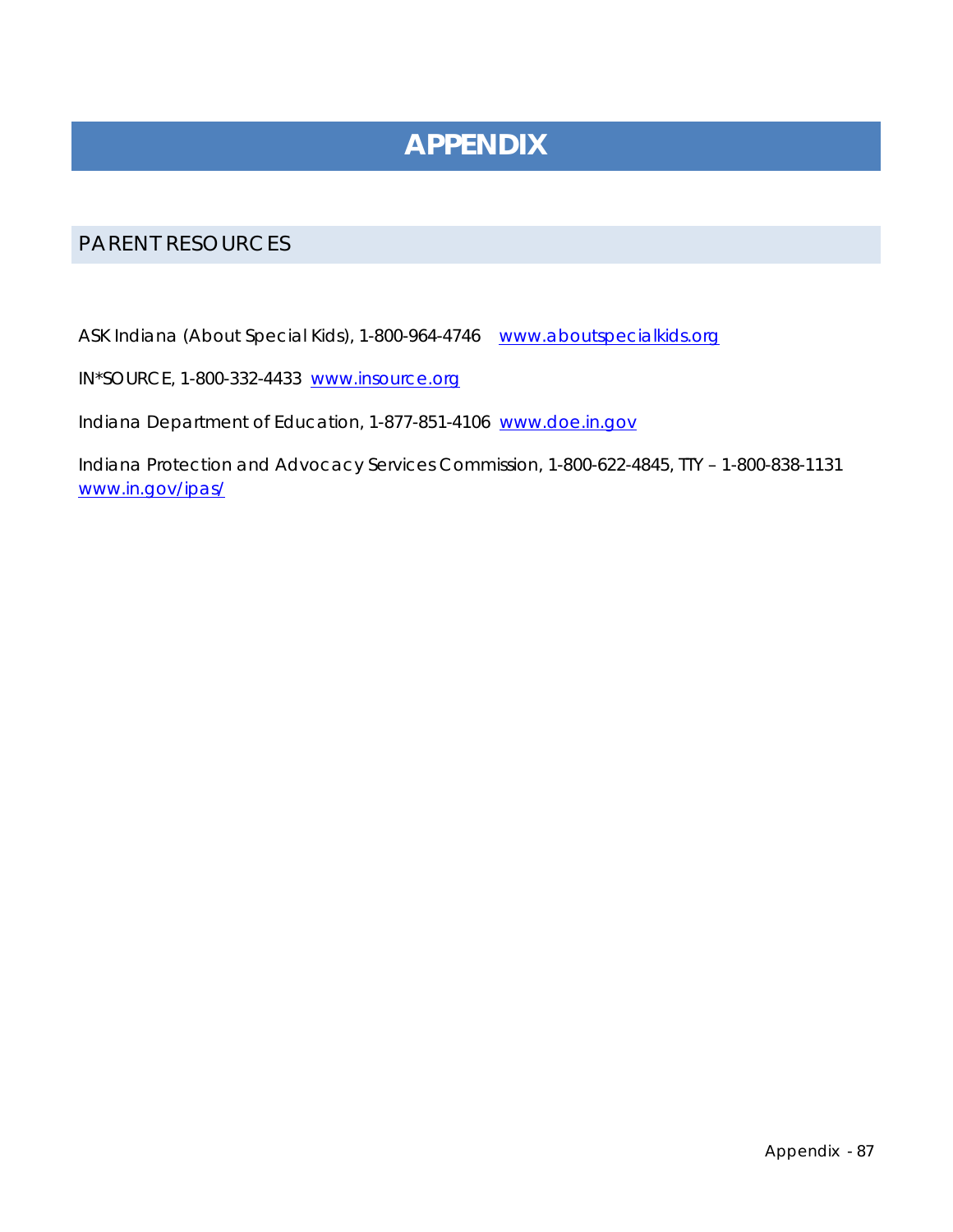### COMMUNICATION STRATEGIES

The Access for Special Kids out of Des Moines, Iowa offers a couple of brochures for parents and educators on effective communication strategies. They are available at: [http://www.askresource.org/Publications/Communication\\_Matters.pdf](http://www.askresource.org/Publications/Communication_Matters.pdf) and <http://www.askresource.org/Publications/Improving%20Communication.pdf>

Creative problem solving (or CPS as it is sometimes called) is used by many schools to help facilitate effective decision-making within planning meetings. It is a process also used in dispute resolution. For additional information see:

<http://www.advocacyinstitute.org/resources/ADRMini-Guide.pdf>

The Pacer Center in Minneapolis, Minnesota [\(http://www.pacer.org/](http://www.pacer.org/) ) offers several strategies for ensuring positive interactions with school personnel. One of their first suggestions is to assume honorable intentions. It is rare that education personnel are intentionally acting in a disrespectful manner. Oftentimes it is due to lack of knowledge regarding the situation. Take the opportunity as one of mentor and ensure an open mind when trying to provide additional information about your son or daughter (or his/her educational needs).

Remember the three Ps for communicating with others: Stay Positive, Proactive, and Partnership-Focused.

Keep a running list or agenda of items about which you want to speak with specific school personnel. That way, when the opportunity presents itself you can mark them off your list and save both you and the school personnel time. Although you are entitled to time with school personnel, remember that they have other families they work with (and families of their own). By having a list you can keep the conversation focused to the issues and hopefully clarify anything prior to it becoming a problem.

Take someone with you to the meeting, even if it is a neighbor. It is sometimes helpful just to feel like you have someone else in that room who is listening to what is being said to (and can discuss it with you later).

If emotions should arise, everyone should keep their focus on the needs and interests of the student. The individualized education program (IEP) is what the student will do or accomplish. If there happen to be personnel development or training needs, those items are discussed in "other factors relevant to the proposed placement" or the notes section. An IEP does not contain goals that the adults working with the student will complete.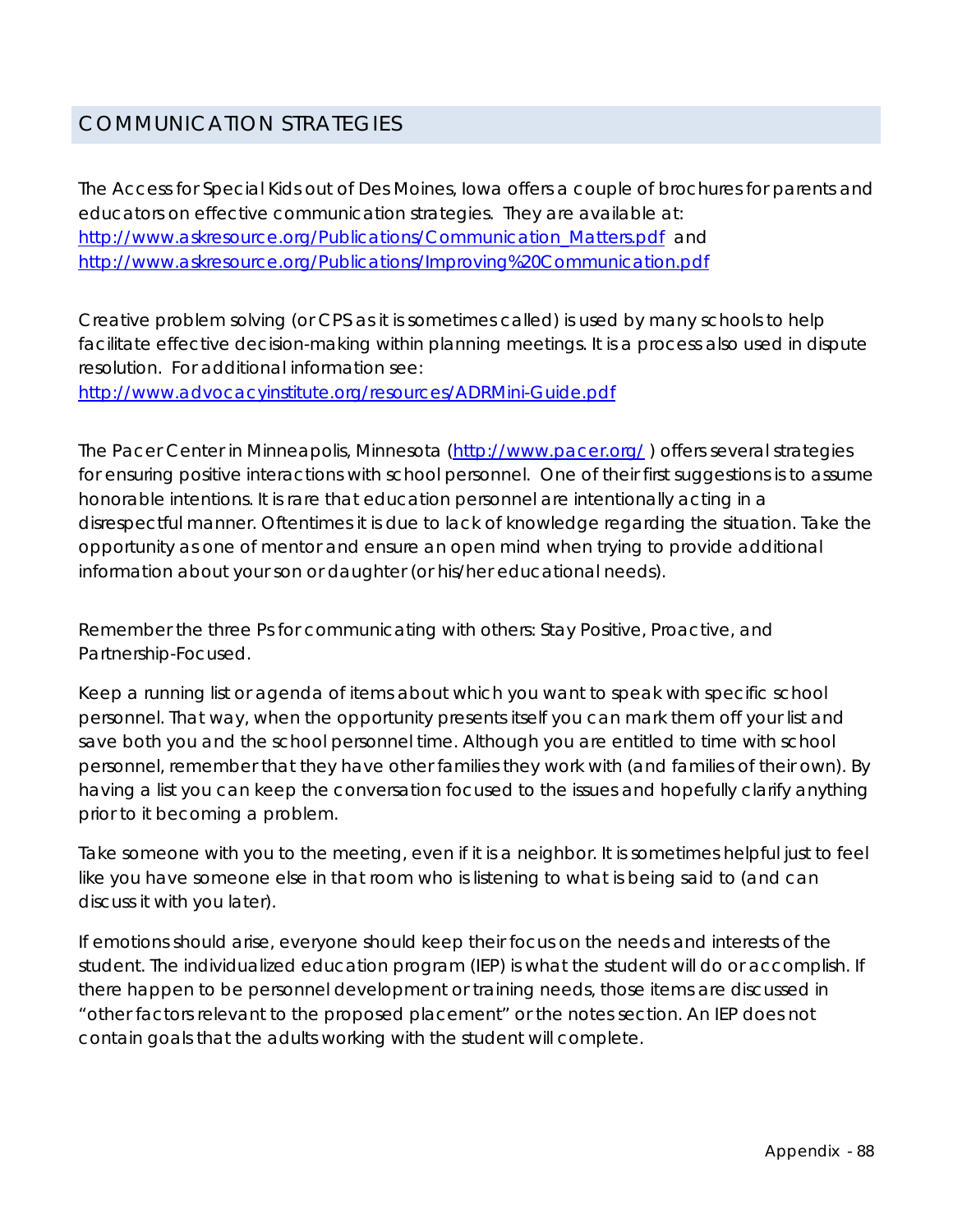Should it become evident that another meeting is necessary, try to schedule it before parting ways. That way, everyone involved knows when to expect to resume the conversation or planning process.

Should you feel that you and the school personnel are not going to reach a solution, ask whether the school is willing to try mediation. It is a free service offered by the Indiana Department of Education (and is described in Section XI of this document: *RESOLVING DISAGREEMENTS - Complaints, Mediation, and Due Process Hearings*).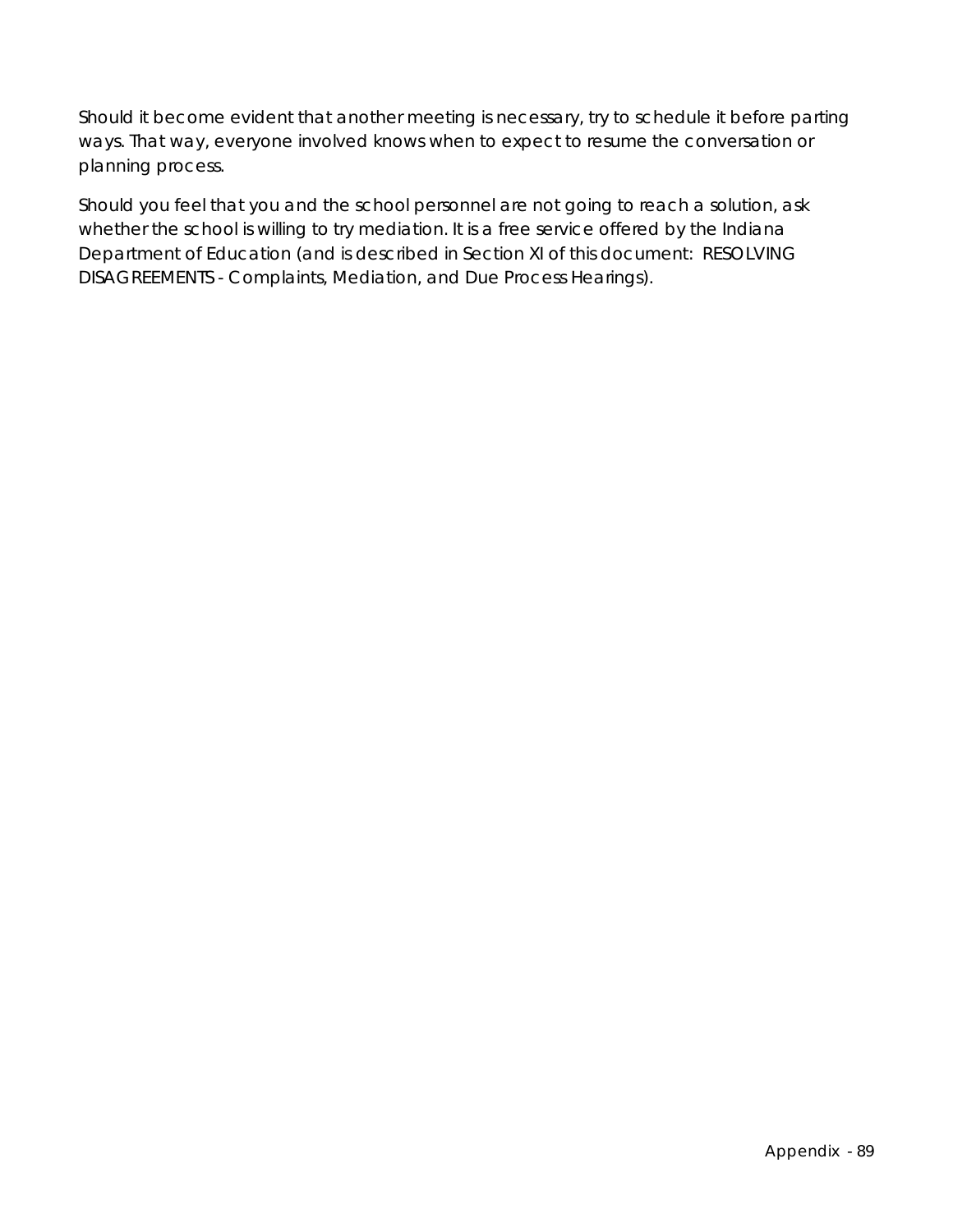|  | Who Must and May Be Invited and Who May Be Excused From Case Conference Committee Meetings |  |
|--|--------------------------------------------------------------------------------------------|--|
|  |                                                                                            |  |

| Position                                                                                                  | Required<br>for Initial                                  | Required for<br>Annual or to<br>Revise IEP | Required for<br><b>Transition IEP</b> | Required if Student<br>is $\geq 18$ yrs | Can Be<br>Excused | Need Parent<br>Consent to<br>Invite |
|-----------------------------------------------------------------------------------------------------------|----------------------------------------------------------|--------------------------------------------|---------------------------------------|-----------------------------------------|-------------------|-------------------------------------|
| Student                                                                                                   | No                                                       | <b>No</b>                                  | Yes                                   | Yes                                     | Log Attempts      | <b>No</b>                           |
| Public Agency Representative                                                                              | Yes                                                      | Yes                                        | Yes                                   | Yes                                     | Yes               | <b>No</b>                           |
| Parent                                                                                                    | Yes                                                      | Yes                                        | Yes                                   | $No*$                                   | Log Attempts      | <b>No</b>                           |
| <b>Teacher of Record</b>                                                                                  | Yes                                                      | Yes                                        | Yes                                   | Yes                                     | Yes               | <b>No</b>                           |
| <b>General Educator</b>                                                                                   | Yes                                                      | Yes**                                      | Yes**                                 | Yes**                                   | Yes               | <b>No</b>                           |
| Instructional Strategist                                                                                  | MDT Rep                                                  | Yes                                        | Yes                                   | Yes                                     | Yes               | <b>No</b>                           |
| Multidisciplinary Team Member                                                                             | Yes                                                      | No                                         | No                                    | No                                      | <b>No</b>         | No                                  |
| State School Representative<br>If considering state facility                                              |                                                          |                                            |                                       |                                         | <b>No</b>         | <b>No</b>                           |
| Private Facility Representative<br>If considering private facility                                        |                                                          |                                            | <b>No</b>                             | <b>No</b>                               |                   |                                     |
| Nonpublic School Representative<br>If considering service plan                                            |                                                          |                                            |                                       | <b>No</b>                               | <b>No</b>         |                                     |
| First Steps Representative                                                                                | If First Steps Intake and Parent requests                |                                            |                                       |                                         |                   | <b>No</b>                           |
| Transition Services Agency Represenative                                                                  | If Transition IEP and with Parent consent                |                                            |                                       |                                         |                   |                                     |
| Alternative Program Representative<br>If considering alternative program                                  |                                                          |                                            |                                       |                                         |                   | <b>No</b>                           |
| Public Agency Representative of Service<br>If considering placement in facility served by a different PAR |                                                          |                                            | <b>No</b>                             | <b>No</b>                               |                   |                                     |
| Other                                                                                                     | Need Parent consent if not employed by the public agency |                                            |                                       |                                         | N/A               | Maybe                               |

\* If parent has not obtained guardianship and if not educational representative has been appointed, student = parent

\*\* Unless the student is not expected to participate in the general education environment

T.